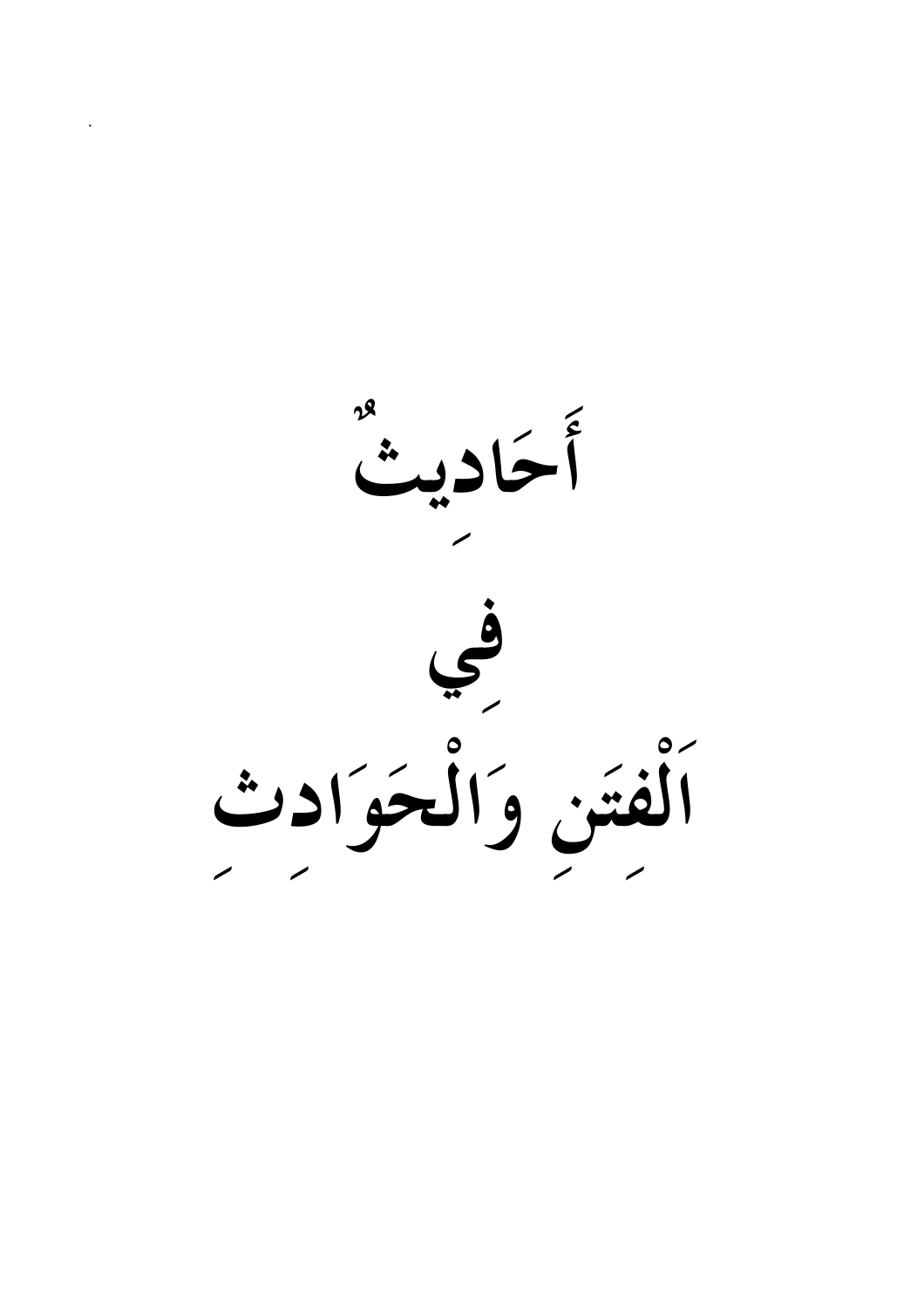



بَابٌ فِي اَلْفتَنِ

قَالَ –رَحمَهُ اَللَّهُ–:

[١] عَنْ أَبِي هُرَيْرَةَ قَالَ: قَالَ رَسُولُ اَللَّهِ ﷺ ﴿ بَادِرُوا بِالْأَعْمَالِ فِتَنَّا كَقِطَعِ اَللَّيْلِ اَلْمُظْلِمِ, يُصْبِحُ اَلرَّجُلُ مُؤْمِنًا وَيُمْسِي كَافِرًا, وَيُمْسِي مُؤْمِنًا وَيُصْبِحُ كَافِرًا, يَبِيعُ دِينَهُ بِعَرَضٍ مِنْ اَلدُّنْيَا ﴾ <sup>(١)</sup> رَوَاهُ مُسْلَمٌ.

[٢] وَلِلْبُخَارِّيِّ : عَنْ زَيْنَبَ بِنْتِ حَحْشِ: ﴿ أَنَّ الْتَبِيَّ ﷺ خَرَجَ يَوْمًا فَزِعًا, مُحْمَرًّا وَجْهُهُ, يَقُولُ: لَا إِلَهَ إِلَّا اَللَّهُ, وَيْلٌ لِلْعَرَبِ مِنْ شَرٍّ قَدْ إِقْتَرَبَ. فُتِحَ اَلْيَوْمَ مِنْ رَدْمِ يَأْجُوجَ وَمَأْجُوجَ مِثْلُ هَذِهِ. وَحَلَّقَ بِإِصْبَعَيْهِ اَلْإِبْهَامِ وَاَلَّتِي تَلِيهَا. قَالَتْ: فَقُلْتُ: يَا رَسُولَ اَللَّهِ: أَنَهْلِكُ وَفِينَا اَلصَّالِحُونَ قَالَ: نَعَمْ, إِذَا كَثُرَ اَلْخَبَتُ ﴾ (٢).

[٣] وَلَهُ عَنْ أُسَامَةَ: ﴿ أَنَّ النَّبِيَّ ﷺ أَشْرَفَ عَلَى أُطُمٍ مِنْ آطَامٍ اَلْمَدِينَةِ ثُمَّ قَالَ: هَلْ تَرَوْنَ مَا أَرَى إِنِّي لَأَرَى مَوَاقِعَ اَلْفِتَنِ خِلَالَ بُيُوتِكُمْ كَمَوَاقِعِ اَلْقَطْرِ ﴾ (".

[٤] وَلِمُسْلِمٍ : عَنْ سَالِمٍ بْنِ عَبْدِ اللَّهِ قَالَ: يَا أَهْلَ اَلْعِرَاقِ! مَا أَسْأَلُكُمْ اَلصَّغيرَةَ, وَمَا أُرَكِّبُكُمْ اَلْكَبِيرَةَ. قَالَ سَمِعْتُ أَبِي عَبْدَ اللَّهِ بْنَ عُمَرَ يَقُولُ: سَمِعْتُ رَسُولَ اَللَّهِ ﷺ يَقُولُ: ﴿ إِنَّ اَلْفِتْنَةَ تَجِيءُ مِنْ هَهُنَا –وَأَوْمَأَ بِيَدِهِ نَحْوَ اَلْمَشْرِقِ– مِنْ حَيْثُ يَطْلُعُ قَرْنُ اَلشَّيْطَانِ, وَأَنْتُمْ يَضْرِبُ بَعْضُكُمْ رِقَابَ بَعْضٍ, وَإِنَّمَا قَتَلَ مُوسَى اَلَّذِي قَتَلَ مِنْ آلِ فِرْعَوْنَ خَطَأً فَقَالَ اَللَّهُ لَهُ: ﴿ وَقَتَلْتَ نَفْسًا فَنَجَّينَنكَ مِنَ ٱلْغَمِّ وَفَتَنَّكَ  $\stackrel{(3)}{\bigcirc \pi} \stackrel{(3)}{\bigcirc \pi}$ فَتُونَا

١ – مسلم : الإيمان ( ١١٨) , والترمذي : الفتن ( ٢١٩٥) , وأحمد ( ٣٠٣/٢). ٢ – البخاري : أحاديث الأنبياء ( ٣٣٤٦) , ومسلم : الفتن وأشراط الساعة ( ٢٨٨٠) , والترمذي : الفتن ( ٢١٨٧) , وابن ماحه : الفتن ( ٣٩٥٣) , وأحمد ( ٤٢٨/١). ٣ – البخاري : الحج ( ١٨٧٨) , ومسلم : الفتن وأشراط الساعة ( ٢٨٨٥) , وأحمد ( ٢٠٠/٥). ٤ - سورة طه آية : ٤٠.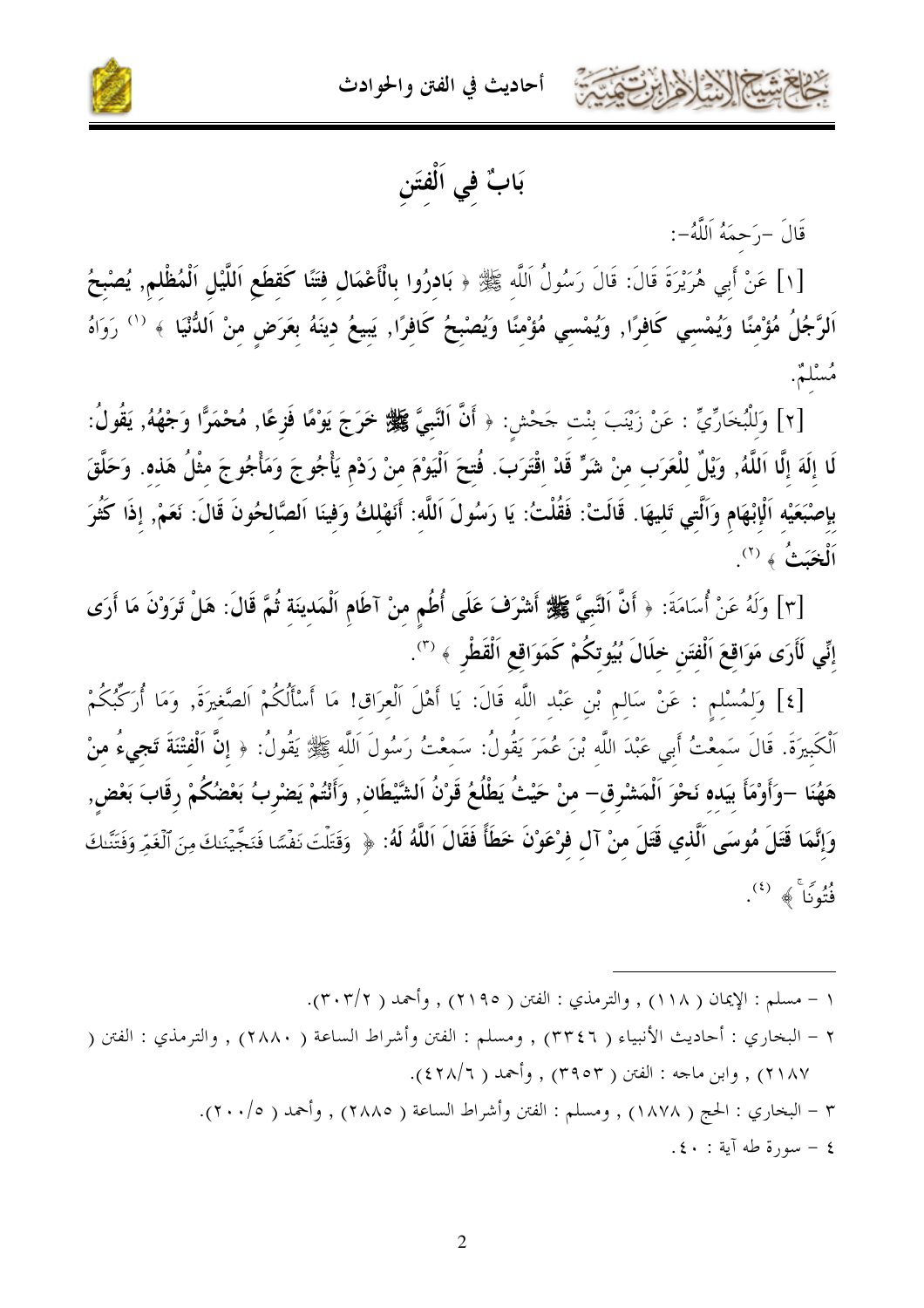

[٥] وَلَهُ عَنْ مَعْقل بْن يَسَار عَنْ اَلنَّبِيِّ ﷺ قَالَ: ﴿ اَلْعَبَادَةُ فِي اَلْهَرْجِ كَهِجْرَة إِلَيَّ ﴾ (''.

[٦] وَلمُسْلم عَنْ ابْنِ عَمْرِو أَنَّ رَسُولَ اَللَّه ﷺ قَالَ: ﴿ إِذَا فُتحَتْ عَلَيْكُمْ فَارِسٌ وَالرُّومُ أَيُّ قَوْم أَنْتُمْ قَالَ عَبْدُ الرَّحْمَنِ بْنُ عَوْف: نَكُونُ كَمَا أَمَرَ اَللَّهُ, قَالَ اَلنَّبيُّ ﷺ أَوْ غَيْرَ ذَلكَ, تَتَنَافَسُونَ ثُمَّ تَتَحَاسَدُونَ, ثُمَّ تَتَدَابَرُونَ, ثُمَّ تَتَبَاغَضُونَ, أَوْ نَحْوَ ذَلكَ, ثُمَّ تَنْطَلقُونَ في مَسَاكن اَلْمُهَاجرينَ فَتَجْعَلُونَ بَعْضَهُمْ عَلَى رقَاب بَعْض ﴾ (آ).

[٧] وَلَهُ عَنْ عَمْرو بْن عَوْف ﴿ أَنَّ النَّبِيَّ ﷺ بَعَثَ أَبَا عُبَيْدَةَ إِلَى اَلْبَحْرَيْنِ, فَأَتَى بجزْيَتهَا, وَكَانَ رَسُولُ اَللَّه ﷺ صَالَحَ أَهْلَ اَلْبَحْرَيْنِ, وَأَمَّرَ عَلَيْهِمْ اَلْعَلَاءَ بْنَ اَلْحَضْرَميِّ فَقَدمَ أَبُو عُبَيْدَةَ بمَالٍ منْ اَلْبَحْرَيْنِ فَسَمعَتْ اَلْأَنْصَارُ بقُدُومٍ أَبِي عُبَيْدَةَ فَوَافَوْا صَلَاةَ اَلْفَجْرِ مَعَ رَسُول اَللَّه ﷺ –فَلَمَّا صَلَّى رَسُولُ اَللَّه صَلَّى اَللَّهُ عَلَيْه وَسَلَّمَ— انْصَرَفَ فَتَعَرَّضُوا لَهُ, فَتَبَسَّمَ رَسُولُ اَللّه ﷺ حينَ رَآهُمْ, ثُمَّ قَالَ: أَظُنُّكُمْ سَمعْتُمْ أَبَا عُبَيْدَةَ قَدمَ بشَيْء منْ اَلْبَحْرَيْنِ قَالُوا: أَجَلْ يَا رَسُولَ اَللَّه قَالَ: فَأَبْشرُوا, وأَمِّلُوا مَا يَسُرُّكُمْ, فَوَاللَّه مَا اَلْفَقْرَ أَحْشَى عَلَيْكُمْ, وَلَكنْ أَحْشَى عَلَيْكُمْ أَنْ تُبْسَطَ عَلَيْكُمْ اَللُّنْيَا, كَمَا بُسطَتْ عَلَى مَنْ كَانَ قَبْلَكُمْ, فَتَنَافَسُوا فِيهَا, كَمَا تَنَافَسُوهَا, فَتُهْلكَكُمْ كَمَا أَهْلَكَتْهُمْ ﴾ (٣).

وَفي روَايَة: ﴿ فَتُلْهِيكُمْ كَمَا أَلْهَتْهُمْ ﴾ (').

حمشا الحراة ابن

[٨] وَلَهُمَا عَنْ أُسَامَةَ بْنِ زَيْدٍ قَالَ رَسُولُ اَللَّه ﷺ ﴿ مَا تَرَكْتُ بَعْدِي فَتْنَةً أَضَرُّ عَلَى اَلرِّجَالِ منْ اَلتِّسَاء ﴾  $^{\left(\prime\right)}$ .

- ١ مسلم : الفتن وأشراط الساعة ( ٢٩٤٨) , والترمذي : الفتن ( ٢٢٠١) , وابن ماحه : الفتن ( ٣٩٨٥) , وأحمد ( ٢٥/٥).
	- ٢ مسلم : الزهد والرقائق ( ٢٩٦٢) , وابن ماجه : الفتن ( ٣٩٩٦).
- ٣ البخاري : الجزية ( ٣١٥٨) , ومسلم : الزهد والرقائق ( ٢٩٦١) , والترمذي : صفة القيامة والرقائق والور ع ( ٢٤٦٢) , وابن ماجه : الفتن ( ٣٩٩٧) , وأحمد ( ١٣٧/٤).
- ٤ البخاري : الرقاق ( ٦٤٢٥) , ومسلم : الزهد والرقائق ( ٢٩٦١) , والترمذي : صفة القيامة والرقائق والورع ( ٢٤٦٢) , وابن ماجه : الفتن ( ٣٩٩٧) , وأحمد ( ١٣٧/٤).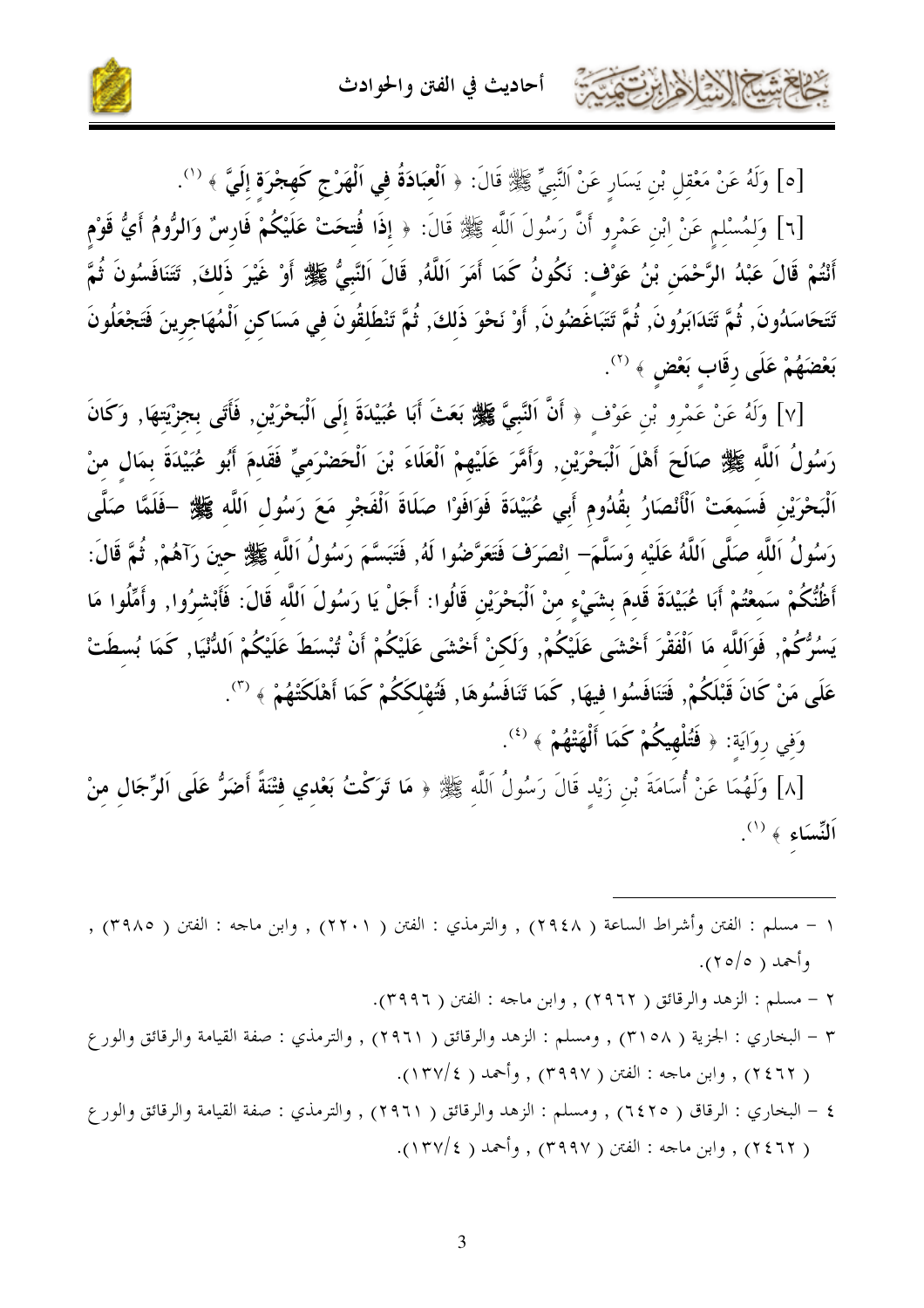كالحشار الأزايرتون



[٩] وَلِمُسْلِمٍ مِنْ حَدِيتِ أَبِي سَعِيدٍ: ﴿ إِنَّ اَللَّنْيَا خَضِرَةٌ حُلْوَةٌ, وَإِنَّ اَللَّهَ مُسْتَخْلفُكُمْ فيهَا فَنَاظِرٌ كَيْفَ تَعْمَلُونَ, أَلَا فَاتَّقُوا اَللَّهَ, وَاتَّقُوا اَلنِّسَاءَ ﴾ <sup>(٢)</sup>.

[١٠] وَلَهُ عَنْ حُذَيْفَةَ قَالَ: وَاَللَّه إنِّي لَأَعْلَمُ اَلنَّاسِ بِكُلِّ فتْنَة هِيَ كَائِنَةٌ فيمَا بَيْنِي وَبَيْنَ اَلسَّاعَةِ، وَمَا بي أَلَّا يَكُونَ رَسُولُ اَللَّه ﷺ أَسَرَّ إلَيَّ في ذَلكَ شَيْئًا لَمْ يُحَدِّثْهُ غَيْرِي وَلَكنَّ رَسُولَ اَللَّه ﷺ قَالَ وَهُوَ يُحَدِّثُ مَجْلسًا أَنَا فيه عَنْ اَلْفتَن ﴿ فَقَالَ رَسُولُ اَللَّه ﷺ وَهُوَ يَعُلُّ اَلْفتَنَ: منْهُنَّ ثَلَاثٌ، لَا يَكَدْنَ يَذَرْنَ شَيْئًا، وَمِنْهُنَّ فِتَنٌ كَرِيَاحٍ اَلصَّيْف منْهَا صغَارٌ وَمنْهَا كَبَارٌ ﴾  $^{(7)}$  قَالَ حُذَيْفَةُ: فَذَهَبَ أُولَئكَ اَلرَّهْطُ كُلُّهُمْ غَيْري.

[١١] وَلَهُ : عَنْهُ قَالَ: ﴿ أَخْبَرَنِي رَسُولُ اَللَّه ﷺ بِمَا هُوَ كَائنٌ إِلَى أَنْ تَقُومَ اَلسَّاعَةُ، فَمَا منْهُ شَيْءٌ إِلَّا وَقَدْ سَأَلْتُهُ إِلَّا أَنِّي لَمْ أَسْأَلْهُ مَا يُخْرِجُ أَهْلَ اَلْمَدينَة منْ اَلْمَدينَة؟ ﴾ <sup>(٤)</sup>.

[١٢] وَلَهُ : عَنْ أَبِي زَيْد قَالَ: ﴿ صَلَّى بِنَا رَسُولُ اَللَّه ﷺ اَلْفَجْرَ وَصَعِدَ اَلْمِنْبَرَ فَخَطَبَنَا حَتَّى حَضَرَتْ اَلظُّهْرُ، فَنَزَلَ فَصَلَّى بنَا، ثُمَّ صَعدَ اَلْمنْبَرَ، فَخَطَبَنَا حَتَّى حَضَرَتْ اَلْعَصْرُ، ثُمَّ نَزَلَ فَصَلَّى، ثُمَّ صَعدَ اَلْمنْبَرَ، فَخَطَبَنَا حَتَّى غَرَبَتْ اَلشَّمْسُ، فَأَحْبَرَنَا بمَا كَانَ وَمَا هُوَ كَائنٌ، فَأَعْلَمُنَا أَحْفَظُنَا ﴾ <sup>(°)</sup>.

[١٣] وله : عَنْ عَبْد اللَّه بْنِ عَمْرِو بْنِ الْعَاصِ أَنَّ رَسُولَ اللَّه ﷺ قَالَ: ﴿ **إِنْ لَمْ يَكُنْ نَبِيٌّ قَبْلَى إِلَّا** كَانَ عَلَيْه أَنْ يَدُلَّ أُمَّتَهُ عَلَى خَيْرٍ مَا يَعْلَمُهُ لَهُمْ، وَيُنْذرَهُمْ شَرٌّ مَا يَعْلَمُهُ لَهُمْ وَإِنَّ أُمَّتَكُمْ هَذه جُعلَتْ عَافيَتُهَا في أَوَّلهَا وَسَيُصيبُ آخرَهَا بَلَاءٌ، وَأُمُورٌ تُنْكَرُ، فَتَجيءُ فتْنَةٌ فيُرَقَّقُ بَعْضُهَا بَعْضًا، وَتَجيءُ اَلْفتْنَةُ

- ١ البخاري : النكاح ( ٥٠٩٦) , ومسلم : الذكر والدعاء والتوبة والاستغفار ( ٢٧٤١) , والترمذي : الأدب ( ۲۷۸۰) , وابن ماجه : الفتن ( ۳۹۹۸) , وأحمد ( ۲۱۰/۰).
- ٢ مسلم : الذكر والدعاء والتوبة والاستغفار ( ٢٧٤٢) , والترمذي : الفتن ( ٢١٩١) , وابن ماجه : الفتن . ( ۱۹/۳ ) , وأحمد ( ۱۹/۳).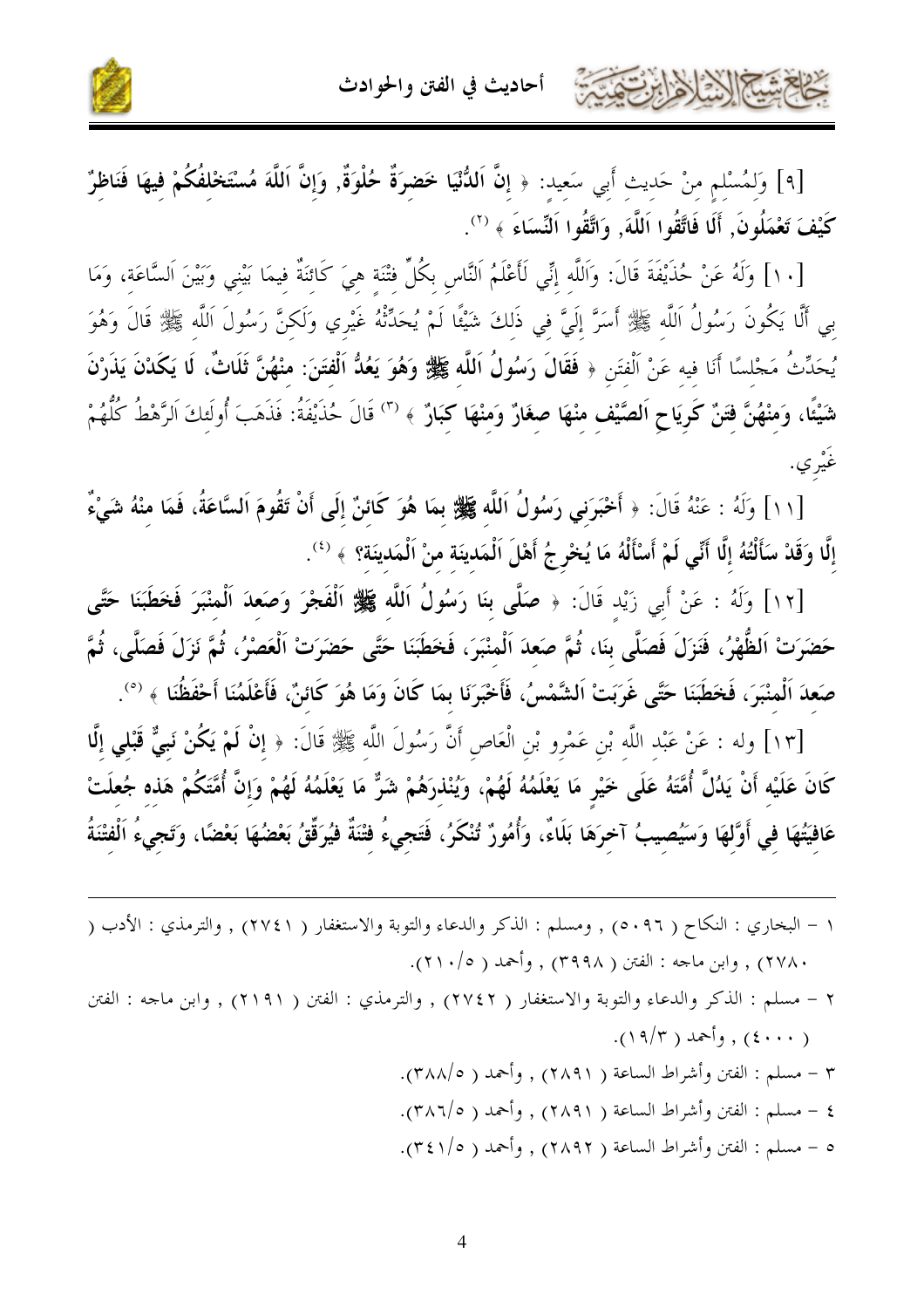

فَيَقُولُ اَلْمُؤْمنُ هَذه مُهْلكَتي وَتَجيءُ اَلْفتْنَةُ فَيَقُولُ اَلْمُؤْمنُ هَذه هَذه، فَمَنْ أَحَبَّ أَنْ يُزَحْزَحَ عَنْ النَّارِ، وَيَدْخُلَ اَلْجَنَّةَ، فَلْتَأْته مَنِيَّتُهُ وَهُوَ مُؤْمِنٌ بِاَللَّهِ وَالْيَوْمِ اَلْآخِرِ، وَلْيَأْت النَّاسُ الَّذي يُحبُّ أَنْ يُؤْتِيَ إِلَيْه، وَمَنْ بَايَعَ إِمَامًا فَأَعْطَاهُ صَفْقَةَ يَدِهِ، وَثَمَرَةَ قَلْبِهِ فَلْيُطِعْهُ مَا اِسْتَطَاعَ فَإِنْ جَاءَ آخَرُ يُنَازِعُهُ، فَاضْرِبُوا عُنُقَ أَلْآخَرِ ﴾ (').

[١٤] وَلَهُمَا عَنْ ابْنِ عَبَّاسٍ أَنَّ رَسُولَ اَللَّهِ ﷺ قَالَ: ﴿ مَنْ كَوِهَ مِنْ أَمِيرِهِ شَيْئًا فَلْيَصْبِرْ عَلَيْهِ، فَإِنَّهُ مَنْ فَارَقَ اَلْجَمَاعَةَ شبْرًا، فَمَاتَ فَميتَتُهُ جَاهليَّةٌ ﴾  $^{(7)}$ .

[١٥] وَلِأَبِي دَاوُدَ عَنْ إِبْنِ مَسْعُودٍ: عَنْ اَلنَّبِيِّ ﷺ قَالَ: ﴿ تَدُورُ رَحَى اَلْإِسْلَامِ لِخَمْسِ وَثَلَاثِينَ، أَوْ ست وَثَلَاثينَ، أَوْ سَبْع وَثَلَاثينَ، فَإِنْ يَهْلَكُوا فَسَبيلُ مَنْ هَلَكَ، وَإِنْ يَقُمْ لَهُمْ دِينُهُمْ، يَقُمْ سَبْعِينَ عَامًا قَالَ: قُلْت: أممَّا بَقيَ؟ قَالَ: ممَّا مَضَى ﴾  $^{(\texttt{r})}$ .

[١٦] وَللتِّرْمذيِّ عَنْ ابْنِ أَحيى عَبْد الله بْن سَلَام قَالَ: لَمَّا أُريدَ عُثْمَانُ جَاءَهُ عَبْدُ الله بْنُ سَلَام فَقَالَ لَهُ عُثْمَانُ ﷺ، مَا حَاءَ بكَ؟ قَالَ: حثْتُ في نُصْرَتكَ قَالَ: اخْرُجُ إلَى اَلنَّاس فَاطْرُدْهُمْ عَنّي فَإنَّك خَارجٌ خَيْرٌ لِي منْ دَاخِلِ قَالَ: قَالَ: فَخَرَجَ عَبْدُ اللَّهِ بْنُ سَلَامٍ إِلَى اَلنَّاسِ فَقَالَ: أَيُّهَا اَلنَّاسُ إِنَّهُ كَانَ اسْمِي فِي اَلْجَاهِلِيَّةِ فُلَانٌ فَسَمَّانِي رَسُولُ اَللَّهِ ﷺ عَبْدَ اللَّهِ وَنَزَلَتْ فِيَّ آيَاتٌ مِنْ كِتَابِ اَللَّهِ، نَزَلَ فِيَّ: ﴿ وَشَهِدَ شَاهِدٌ مِّنْ بَنِى إِسْرَءِيلَ عَلَىٰ مِثْلَهِۦ فَـَامَنَ وَٱسْتَكْبَرْتُمْ ﴾ <sup>(٤)</sup> الْآيَةَ، وَنَزَلَ فِيَّ: ﴿ قُلْ كَفَىٰ بِٱللَّهِ شَهِيدًا بَيْنِى وَبَيْنَكُمْ وَمَنْ عِندَهُۥ عِلْمُ ٱلْكِتَنبِ ۞ ﴾ (°) إنَّ للَّه سَيْفًا مَغْمُودًا عَنْكُمْ، وَإِنَّ الْمَلَائكَةَ قَدْ جَاوَرَتْكُمْ في بَلَدكُمْ هَذَا،

١ – مسلم : الإمارة ( ١٨٤٤) , والنسائي : البيعة ( ٤١٩١) , وابن ماحه : الفتن ( ٣٩٥٦) , وأحمد ( ١٩١/٢). ٢ – البخاري : الأحكام ( ٧١٤٣) , ومسلم : الإمارة ( ١٨٤٩) , وأحمد ( ٢٩٧/١) , والدارمي : السير (  $(1019$ ٣ - أبو داود : الفتن والملاحم ( ٤٢٥٤) , وأحمد ( ٣٩٣/١). ٤ – سورة الأحقاف آية : ١٠. ٥ - سورة الرعد آية : ٤٣.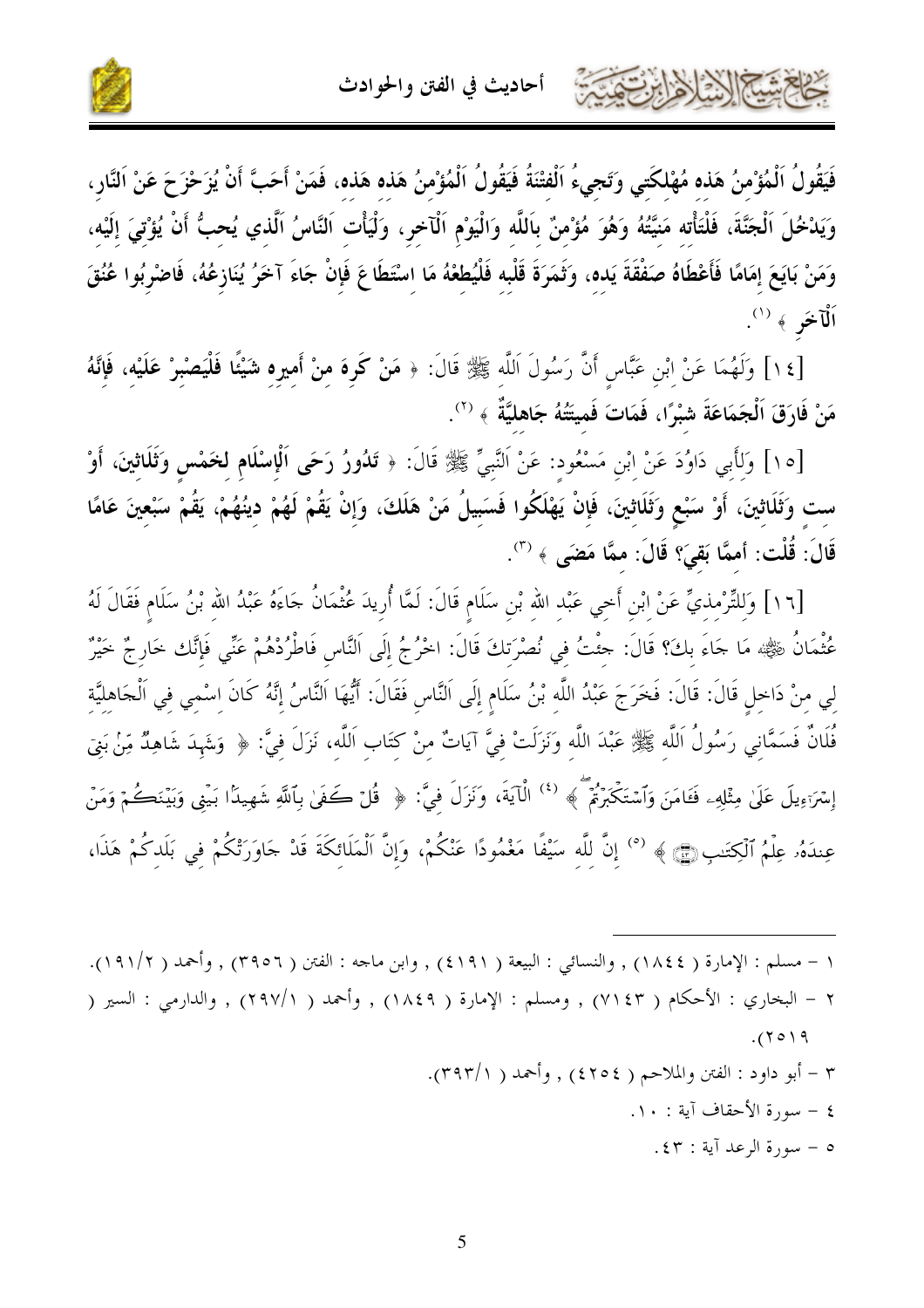أحاديث في الفتن والحوادث

 $\frac{1}{2}$  = 12 = 12 = 22



اَلَّذِي نَزَلَ فِيهِ نَبِيُّكُمْ فَاَللَّهَ اَللَّهَ فِي هَذَا اَلرَّجُل أَنْ تَقْتُلُوهُ، فَوَاَللَّه إنْ قَتَلْتُمُوهُ لَتَطْرُدُنَّ حيرَانَكُمْ اَلْمَلَائكَةَ وَلَتَسُلُّنَّ سَيْفَ اَللَّهِ اَلْمَغْمُودَ عَنْكُمْ، فَلَا يُغْمَدُ إِلَى يَوْمِ اَلْقِيَامَةِ فَقَالُوا: اُقْتُلُوا اَلْيَهُودِيَّ، وَاقْتُلُوا عُتْمَانَ. قَالَ اَلتِّرْمذيُّ: حَسَنٌ غَريبٌ.

[١٧] وَلَهُمَا إِنَّ عُمَرَ قَالَ: أَيُّكُمْ يَحْفَظُ حَدِيتَ رَسُولِ اَللَّهِ ﷺ فِي اَلْفتْنَة؟ قَالَ حُذَيْفَةُ: فَقُلْتُ: أَنَا، فَقَالَ: إنَّك لَجَريءٌ. قَالَ: كَيْفَ؟ قَالَ: سَمعْتُ رَسُولَ اَللَّه ﷺ يَقُولُ: ﴿ فَتْنَةُ اَلرَّجُل في أَهْله وَوَلَده وَجَارِه تُكَفِّرُهَا اَلصَّلَاةُ، وَالصِّيَامُ، وَالصَّدَقَةُ، وَالْأَمْرُ بِالْمَعْرُوف، وَالنَّهْيُ عَنْ اَلْمُنْكَر ﴾ ('' فَقَالَ عُمَرُ: لَيْسَ هَذَا أُرِيدُ، إنَّمَا أُرِيدُ الَّتي تَمُوجُ كَمَوْجِ اَلْبَحْرِ قَالَ: مالَكَ وَلَهَا يَا أَميرُ اَلْمُؤْمنينَ؟ إنَّ بَيْنَكَ وَبَيْنَهَا بَابًا مُغْلَقًا قَالَ: أَيُفْتَحُ اَلْبَابُ أَمْ يُكْسَرُ؟ قَالَ: بَلْ يُكْسَرُ، قَالَ: ذَاكَ أَجْدَرُ أَلَّا يُغْلَقَ فَقُلْتُ لحُذَيْفَةَ: أَكَانَ عُمَرُ يَعْلَمُ مَنْ اَلْبَابُ؟ قَالَ: كَمَا يَعْلَمُ أَنَّ دُونَ غَد اَللَّيْلَةَ، إنِّي حَدَّتْتُهُ حَديثًا لَيْسَ بالْأَغَاليط قَالَ: فَهِبْنَا أَنْ نَسْأَلَهُ مَنْ اَلْبَابُ؟ فَقُلْنَا لمَسْرُوق: سَلْهُ فَسَأَلَهُ فَقَالَ: عُمَرُ.

[١٨] وَلأَبي دَاوُدَ عَنْ نَصْر بْن عَاصِم اَللَّيْتِيِّ: قَالَ: أَتَيْنَا الْيَشْكُرِيَّ في رَهْط منْ بَني لَيْث فَقَالَ: مَنْ اَلْقَوْمُ؟ فَقُلْنَا: بَنُو لَيْتْ، أَتَيْنَاك نَسْأَلُكَ عَنْ حَديث حُذَيْفَةَ فَقَالَ: أَقْبَلْنَا مَعَ أَبي مُوسَى قَافلينَ، وَغَلَت اَلدَّوَابٌ بِالْكُوفَة قَالَ: فَسَأَلْتُ أَبَا مُوسَى أَنَا وَصَاحبٌ لي، فَأَذنَ لَنَا، فَقَدمْنَا اَلْكُوفَةَ فَقُلْتُ لصَاحبي: إنِّي دَاخلٌ اَلْمَسْجِدَ إِذَا قَامَتْ اَلسُّوقُ فَخَرَجْت إِلَيْكِ، فَدَخَلْت اَلْمَسْجِدَ فَإِذَا فِيه حَلْقَةٌ، كَأَنَّمَا قُطعَتْ رُءُو سُهُمْ يَسْتَمعُونَ لحَديث رَجُل قَالَ: فَقُمْتُ عَلَيْهِمْ، فَجَاءَ رَجُلٌ، فَقَامَ إلَى جَنْبي قَالَ: فَقُلْتُ مَا هَذَا؟ قَالَ: أَبَصْرِيٌّ أَنْتَ؟ قُلْت: نَعَمْ، قَالَ: قَدْ عَرَفْتُ وَلَوْ كُنْتُ كُوفيًّا لَمْ يَسْأَلْ عَنْ هَذَا فَدَنَوْتُ منْهُ، فَسَمعْتُ حُذَيْفَةَ يَقُولُ: ﴿ كَانَ اَلنَّاسُ يَسْأَلُونَ رَسُولَ اَللَّه ﷺ عَنْ اَلْخَيْرِ، وَكُنْتُ أَسْأَلُهُ عَنْ الشَّرِّ، وَعَرَفْتُ أَنَّ اَلْخَيْرَ يَسْبِقُنِي قَالَ: قُلْتُ: يَا رَسُولَ اَللَّه أَبَعْدَ هَذَا اَلْخَيْرِ شَرٌّ؟ فَقَالَ: يَا حُذَيْفَةُ تَعَلَّمْ كَتَابَ اَللَّه وَاتَّبعْ مَا فيه قُلْتُ: يَا رَسُولَ اَللَّه أَبَعْدَ هَذَا اَلْخَيْرِ شرٌ؟ قَالَ: فتْنَةٌ وَشَرٌّ قُلْتُ: يَا رَسُولَ اَللَّه أَبَعْدَ هَذَا اَلشَّرِّ

١ – البخاري : الزكاة ( ١٤٣٥) , ومسلم : الإيمان ( ١٤٤) , والترمذي : الفتن ( ٢٢٥٨) , وابن ماجه : الفتن ( ۴۹٥٥) , وأحمد ( ٣٨٦/٥).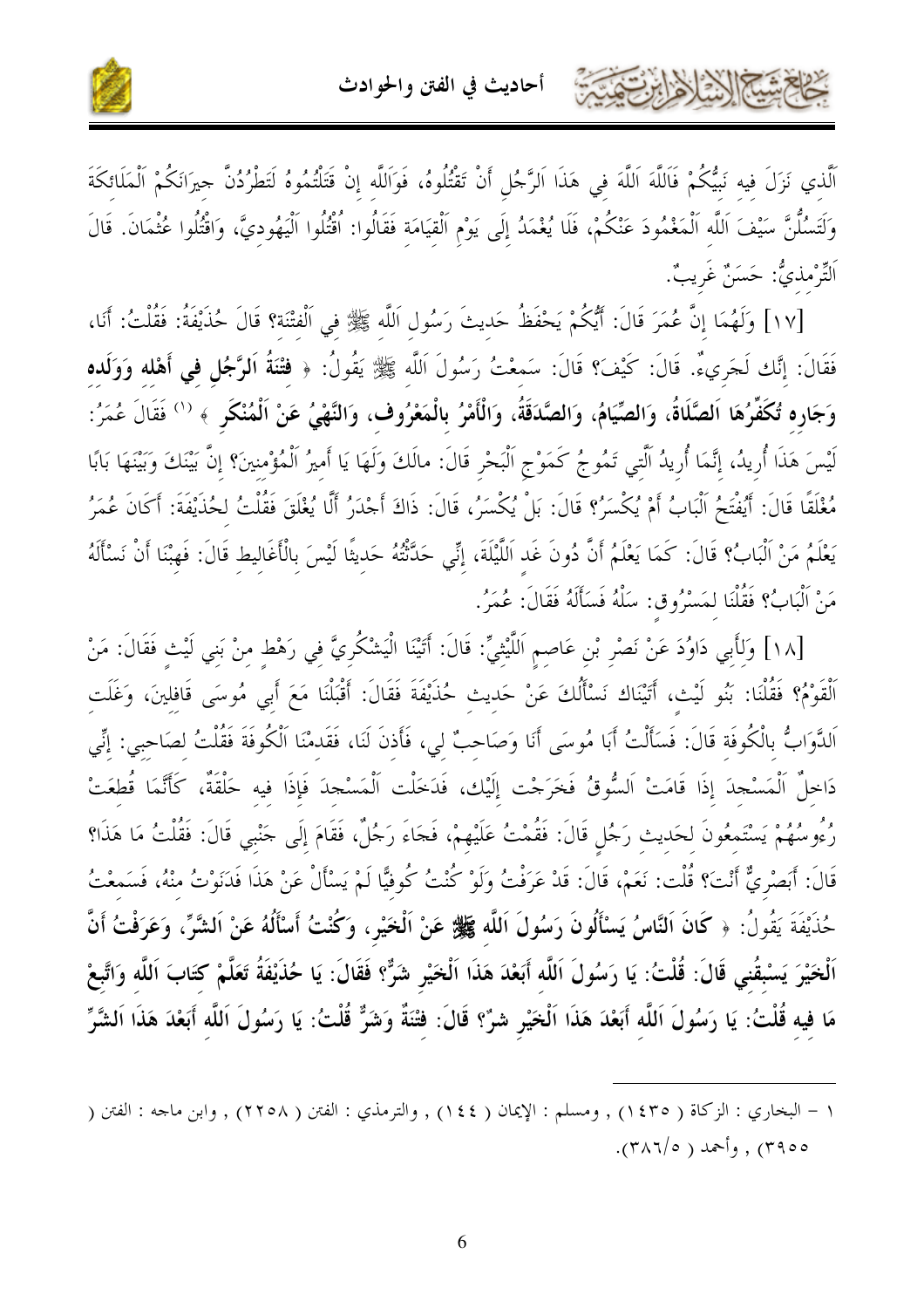

خَيْرٌ؟ قَالَ: يَا حُذَيْفَةُ تَعَلَّمْ كِتَابَ اَللَّه، وَاتَّبعْ مَا فيه ثَلَاثَ مَرَّات قُلْتُ: يَا رَسُولَ اَللَّه أَبَعْدَ هَذَا اَلشَّرِّ حَيْرٌ قَالَ: هُدْنَةٌ عَلَى دَخَن وَجَمَاعَةٌ عَلَى أَقْذَاء فِيهَا أَوْ فِيهِمْ قُلْت: يَا رَسُولَ اَللَّه أَبَعْدَ هَذَا اَلْخَيْر شَرٌّ؟، قَالَ: يَا حُذَيْفَةُ تَعْلَّمْ كتَابَ اَللَّه ڲَلِّكَ وَاتَّبعْ مَا فيه ثَلَاثَ مَرَّات قَالَ: قُلْتُ يَا رَسُولَ اَللَّه هَلْ أَبَعْدَ اَلْخَيْرِ شَرٌّ؟ قَالَ: فتْنَةٌ عَمْيَاءُ صَمَّاءُ عَلَيْهَا دُعَاةٌ عَلَى أَبْوَاب اَلنَّارِ فَإِنْ مُتَّ يَا حُذَيْفَةُ، وَأَنْتَ عَاضٌّ عَلَى جذْل خَيْرٌ لَكَ منْ أَنْ تَتَّبعَ أَحَدًا منْهُمْ ﴾ (''.

[١٩] وَلَهُمَا : عَنْ أَبِي إِدْرِيسَ الْخَوْلَانِيِّ: أَنَّهُ سَمعَ حُذَيْفَةَ يَقُولُ: ﴿ كَانَ اَلنَّاسُ يَسْأَلُونَ رَسُولَ اَللَّه ﷺ عَنْ اَلْخَيْرِ، وَكُنْتُ أَسْأَلُهُ عَنْ اَلشَّرِّ، مَخَافَةَ أَنْ يُدْرِكَني فَقُلْتُ: يَا رَسُولَ اَللَّه إنَّا كُنَّا في جَاهليَّة وَشَرٍّ، فَجَاءَنَا اَللَّهُ بهَذَا اَلْخَيْرِ، فَهَلْ بَعْدَ اَلْخَيْرِ شَرٌّ؟ قَالَ: نَعَمْ، فَقُلْت: هَلْ بَعْدَ هَذَا اَلشَّرِّ منْ حَيْر؟ قَالَ: نَعَمْ، وَفيه دَخَنٌ، قَالَ: قُلْتُ: وَمَا دَخَنُهُ؟ قَالَ: قَوْمٌ يَسْتَتُونَ بغَيْر سُنَّتي، وَيَهْدُونَ بغَيْر هَدْيي، تَعْرِفُ منْهُمْ وَتُنْكرُ فَقُلْت: هَلْ بَعْدَ ذَاكَ اَلْخَيْرِ منْ شَرٍّ؟ قَالَ: نَعَمْ، فتْنَةٌ عَمْيَاءُ، دُعَاةٌ عَلَى أَبْوَاب جَهَنَّمَ، مَنْ أَجَابَهُمْ إِلَيْهَا قَذَفُوهُ فيهَا فَقُلْتُ يَا رَسُولَ اَللَّه: صفْهُمْ لَنَا قَالَ: نَعَمْ قَوْمٌ منْ جَلَدَتنَا، وَيَتَكَلَّمُونَ بِأَلْسنَتنَا فَقُلْتُ: يَا رَسُولَ اَللَّه: وَمَا تَأْمُرُنِي إِنْ أَدْرَكْتُ ذَلكَ؟ قَالَ: تَلْزَمُ جَمَاعَةَ اَلْمُسْلمينَ وَإِمَامَهُمْ قُلْت: فَإِنْ لَمْ يَكُنْ لَهُمْ جَمَاعَةٌ وَلَا إِمَامٌ؟ قَالَ: فَاعْتَزِلْ تلْكَ اَلْفرَقَ كُلَّهَا، وَلَوْ أَنْ تَعَضَّ عَلَى أَصْلِ اَلشَّجَرَة، حَتَّى يُدْرِكَكَ اَلْمَوْتُ وَأَنْتَ عَلَى ذَلكَ ﴾ (`'.

[٢٠] وَفي روَايَة: ﴿ يَكُونُ بَعْدي أَئمَّةٌ، لَا يَهْتَدُونَ بِهُدَايَ، وَلَا يَسْتَتُونَ بِسُنَّتِي، وَسَيَقُومُ فيهمْ رجَالٌ قُلُوبُهُمْ قُلُوبُ اَلشَّيَاطين في جُثْمَان إنْس قَالَ: قُلْتُ: كَيْفَ أَصْنَعُ يَا رَسُولَ إنْ أَدْرَكْتُ ذَلكَ؟ قَالَ: تَسْمَعُ وَتُطيعُ، وَإِنْ ضُربَ ظَهْرُكَ، وَأُخذَ مَالُكَ، فَاسْمَعْ وَأَطعْ ﴾ (٣).

- ١ البخاري : المناقب ( ٣٦٠٦) , ومسلم : الإمارة ( ١٨٤٧) , وأبو داود : الفتن والملاحم ( ٤٢٤٤) , وابن ماجه : الفتن ( ٣٩٧٩) , وأحمد ( ٣٨٦/٥).
- ٢ البخاري : المناقب ( ٣٦٠٦) , ومسلم : الإمارة ( ١٨٤٧) , وأبو داود : الفتن والملاحم ( ٤٢٤٤) , وأحمد ( ٢/٥).
	- ٣ البخاري : المناقب ( ٣٦٠٦) , ومسلم : الإمارة ( ١٨٤٧) , وأحمد ( ٣٨٦/٥).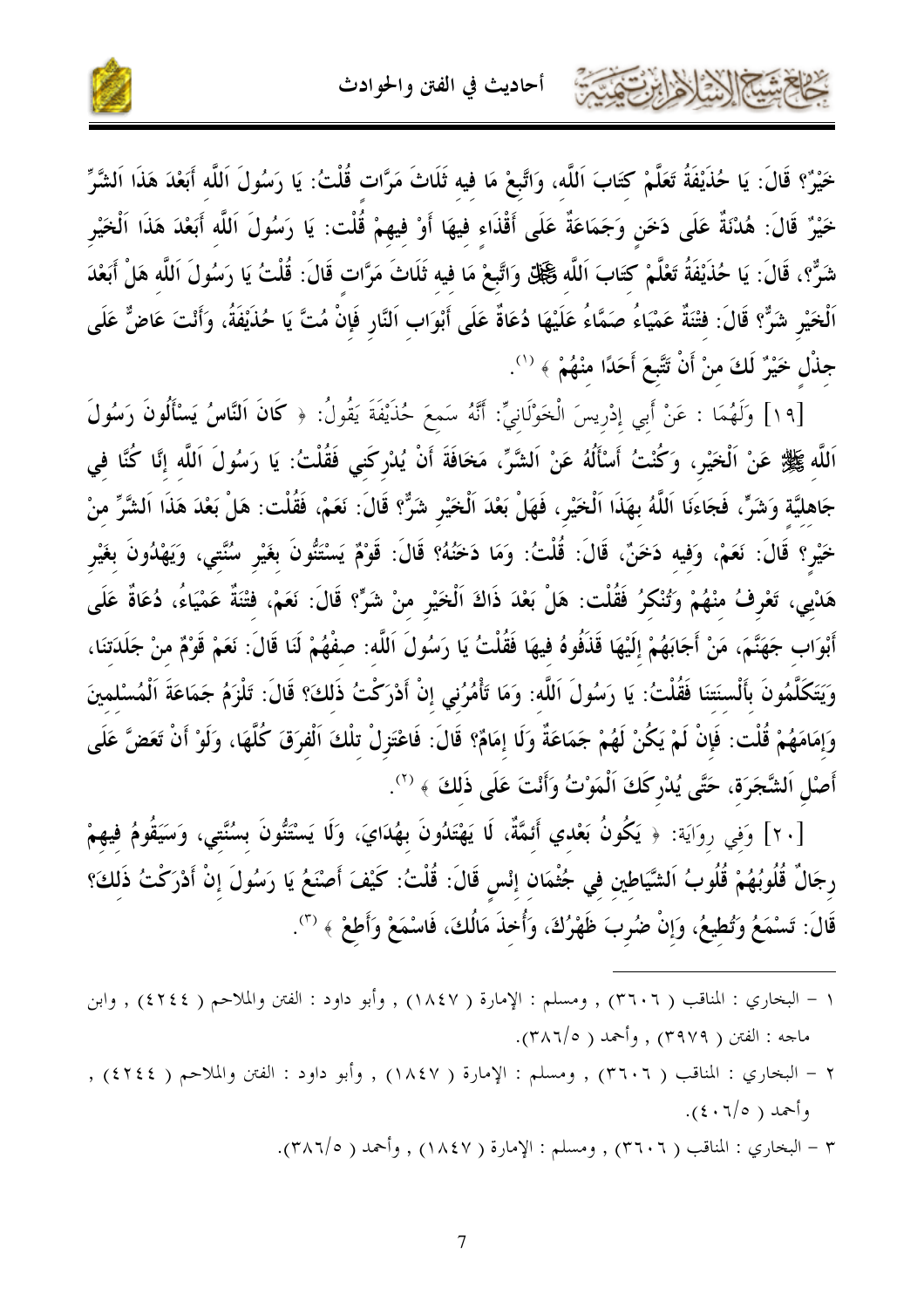

[٢١] وَلمُسْلم : ﴿ إِنْ كَانَ للَّه خَلِيفَةٌ فِي اَلْأَرْضِ، فَضَرَبَ عَلَى ظَهْرِكَ، وَأَخَذَ مَالَكَ، فَأطعْهُ، وَإِلَّا فَمُتْ وَأَنْتَ عَاضٌ بجذْل شَجَرَة قُلْت: مَاذَا؟ قَالَ: ثُمَّ يَحْرُجُ اَلدَّجَّالُ مَعَهُ نَهْرٌ وَنَارٌ، فَمَنْ وَقَعَ في نَارِهِ، وَجَبَ أَجْرُهُ، وَحُطٌّ وِزْرُهُ، وَمَنْ وَقَعَ فِي نَهْرِهِ، وَجَبَ وِزْرُهُ وَحُطٌّ أَجْرُهُ قُلْتُ: ثُمَّ مَاذَا؟ قَالَ: هيَ قِيَامُ اَلسَّاعَة ﴾ (''.

### منْ أَمَارَات اَلسَّاعَة

[٢٢] وَلِمُسْلِمٍ عَنْ أَنَسٍ قَالَ: قَالَ رَسُولُ اَللَّهِ ﷺ ﴿ بُعِثْتُ أَنَا وَالسَّاعَةَ كَهَاتَيْنِ وَضَمَّ اَلسَّبَّابَةَ وَالْوُسْطَى ﴾ (٢).

[٢٣] وَللْبُخَارِيِّ عَنْ أَبِي هُرَيْرَةَ أَنَّ رَسُولَ اَللَّه ﷺ قَالَ: ﴿ لَا تَقُومُ اَلسَّاعَةُ حَتَّى تَقْتَتلَ فَتَتَان عَظيمَتَان يَكُونُ بَيْنَهُمَا مَقْتَلَةٌ عَظيمَةٌ دَعْوَاهُمَا وَاحدَةٌ, وَحَتَّى يُبْعَثَ دَجَّالُونَ كَذَّابُونَ, قَريبٌ منْ ثَلَاثينَ, كُلُّهُمْ يَزْعُمُ أَنَّهُ رَسُولُ اَللَّه وَحَتَّى يُقْبَضَ اَلْعلْمُ, وَتَكْثُرَ اَلزَّلَازلُ, وَيَتَقَارَبَ اَلزَّمَانُ, وَتَظْهَرَ اَلْفتَنُ, وَيَكْثُرَ الْهَرْجُ –وَهُوَ اَلْقَتْلُ– وَحَتَّى يَكْثُرَ فيكُمْ اَلْمَالَ فَيَفيضَ, وَحَتَّى يُهمَّ رَبَّ اَلْمَال مَنْ يَقْبَلُ صَدَقَتَهُ, وَحَتَّى يَعْرِضَهُ فَيَقُولُ اَلَّذي يَعْرِضُهُ عَلَيْه: لَا أَرَبَ لي فيه, وَحَتَّى يَتَطَاوَلَ اَلنَّاسُ في اَلْبُنْيَان, وَحَتَّى يَمُرَّ اَلرَّجُلُ بِقَبْرِ اَلرَّجُلِ فَيَقُولُ: يَا لَيْتَنِي مَكَانَهُ, وَحَتَّى تَطْلُعَ الشَّمْسُ مِنْ مَغْرِبِهَا, فَإِذَا طَلَعَتْ وَرَآهَا اَلنَّاسُ, آمَنَ اَلنَّاسُ أَجْمَعُونَ فَذَلكَ حينَ: ﴿ لَا يَنفَعُ نَفْسًا إِيمَنُهَا لَمْ تَكُنَّ ءَامَنَتْ مِن قَبْلُ أَوْكَسَبَتْ فِيّ إِيمَـٰنِهَا خَيْرًا ۗ ﴾ (" وَلَتَقُومَنَّ اَلسَّاعَةُ وَقَدْ نَشَرَ اَلرَّحُلَان تَوْبَهُمَا بَيْنَهُمَا, فَلَا يَبيعَانه وَلَا يَطْويَانه, وَلَتَقُومَنَّ اَلسَّاعَةُ وَقَدْ انْصَرَفَ اَلرَّجُلُ بلَبَن لقْحَته, فَلَا يُطْعمُهُ, وَلَتَقُومَنَّ اَلسَّاعَةُ وَهُوَ يَليطُ حَوْضَهُ فَلَا يَسْقي منْهُ, وَلَتَقُومَنَّ اَلسَّاعَةُ وَقَدْ رَفَعَ أَكْلَتَهُ إِلَى فيه, فَلَا يَطْعَمُهَا ﴾.

١ – مسلم : الإمارة ( ١٨٤٧) , وأبو داود : الفتن والملاحم ( ٤٢٤٤).

٢ – البخاري : الطلاق ( ٥٣٠١) , ومسلم : الفتن وأشراط الساعة ( ٢٩٥٠) , وأحمد ( ٣٣٨/٥). ٣ – سورة الأنعام آية : ١٥٨.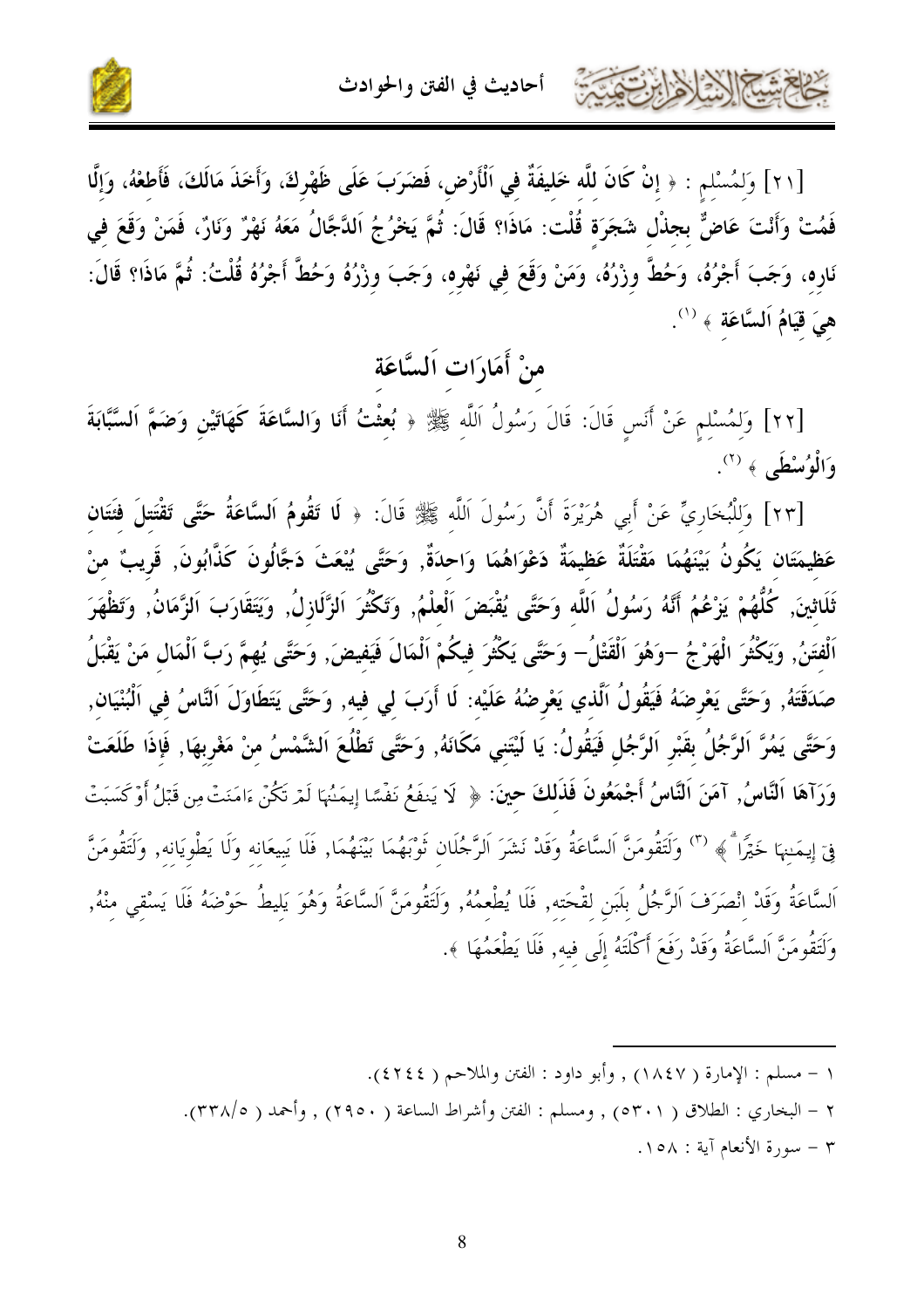

[٢٤] وَلمُسْلم عَنْ أَبِي هُرَيْرَةَ قَالَ: قَالَ رَسُولُ اَللَّه ﷺ ﴿ لَا تَقُومُ اَلسَّاعَةُ حَتَّى تَضْطَربَ أَلَيَاتُ نِسَاءِ دَوْسٍ حَوْلَ ذِي اَلْخَلَصَة ﴾ وَكَانَتْ صَنَمًا تَعْبُدُهَا دَوْسٌ في اَلْجَاهليَّة بتَبَالَةَ.

[٢٥] وَلَهُ عَنْ عَائِشَةَ سَمعْتُ رَسُولَ اَللَّه ﷺ يَقُولُ: ﴿ لَا يَذْهَبُ اَللَّيْلُ وَالنَّهَارُ حَتَّى تُعْبَدَ اَللَّاتُ وَالْعُزَّى فَقُلْتُ يَا رَسُولَ اَللَّه إِنْ كُنْتُ لَأَظُنُّ حِينَ أَنْزَلَ اَللَّهُ: ﴿ هُوَ ٱلَّذِى أَرْسَلَ رَسُولَهُۥ بِٱلْهُدَىٰ وَدِينِ ٱلۡحَقِّ لِيُظۡهِرَهُۥ عَلَى ٱلدِّينِ كُلِّهِۦ وَلَوۡ كَرِهَ ٱلۡمُشۡرِكُونَ ۞﴾ ('' أَنَّ ذَلِكَ تَامًّا قَالَ: إنَّهُ سَيَكُونُ منْ ذَلكَ مَا شَاءَ اَللَّهُ, ثُمَّ يَبْعَثُ اَللَّهُ رِيحًا طَيِّبَةً, فَتَوَفَّى كُلَّ مَنْ كَانَ فِي قَلْبِهِ مِثْقَالُ حَبَّةِ مِنْ خَرْدَلِ مِنْ إِيمَانِ فَيَبْقَى مَنْ لَا خَيْرَ فيه, فَيَرْجعُونَ إِلَى دين آبَائهمْ ﴾.

[٢٦] وَلَهُمَا عَنْ أَبِي هُرَيْرَةَ أَنَّ رَسُولَ اَللَّهِ ﷺ قَالَ: ﴿ لَا تَقُومُ اَلسَّاعَةُ حَتَّى تَخْرُجَ نَارٌ منْ أَرْض اَلْحجَازِ, تُضيءُ أَعْنَاقَ اَلْإِبِلِ بِبُصْرَى ﴾ (''.

[٢٧] وَللتِّرْمذي عَنْ ابْنِ عُمَرَ: قَالَ رَسُولُ اَللَّه ﷺ ﴿ سَتَخْرُجُ نَارٌ منْ حَضْرَمَوْتَ قَبْلَ اَلْقيَامَة قَالُوا: يَا رَسُولَ اَللَّهِ فَمَا تَأْمُرُنَا قَالَ: عَلَيْكُمْ بِالشَّامِ ﴾ (٣) وَقَالَ: حَسَنٌ صَحِيحٌ غَرِيبٌ مِنْ حَدِيثِ ابْنِ و بر<br>عبد أ

[٢٨] وَلِلتِّرْمِذِي وَحَسَّنَهُ عَنْ حُذَيْفَةَ قَالَ: قَالَ رَسُولُ اَللَّه ﷺ ﴿ وَاَلَّذِي نَفْسي بيَده لَا تَقُومُ اَلسَّاعَةُ حَتَّى تَقْتُلُوا إمَامَكُمْ, وَتَجْتَللُوا بأَسْيَافكُمْ وَيَرثَ دُنْيَاكُمْ شرَارُكُمْ ﴾ <sup>(٤)</sup>.

[٢٩] وَلَهُ عَنْ أَبِي سَعِيد قَالَ رَسُولُ اَللَّه ﷺ ﴿ وَاَلَّذِي نَفْسِي بِيَدِه لَا تَقُومُ اَلسَّاعَةُ حَتّى يُكَلِّمَ اَلسِّبَاعُ اَلْإِنْسَ, وَحَتَّى يُكَلِّمَ اَلرَّجُلَ عَذَبَةُ سَوْطِه, وَشِرَاكُ نَعْلِه, وَيُخْبِرُهُ فَخذُهُ بمَا أَحْدَثَ أَهْلَهُ بَعْدَهُ ﴾ <sup>(١)</sup> وَقَالَ: صَحِيحٌ غَرِيبٌ لَا نَعْرِفُهُ إِلَّا مِنْ حَدِيثِ اَلْقَاسِمِ بْنِ فَضْلِ, وَهُوَ ثِقَةٌ مَأْمُونٌ.

- ١ سورة التوبة آية : ٣٣.
- ٢ البخاري : الفتن ( ٧١١٨) , ومسلم : الفتن وأشراط الساعة ( ٢٩٠٢).
	- ٣ الترمذي : الفتن ( ٢٢١٧) , وأحمد ( ٨/٨).
- ٤ الترمذي : الفتن ( ٢١٧٠) , وابن ماحه : الفتن ( ٤٠٤٣) , وأحمد ( ٣٨٩/٥).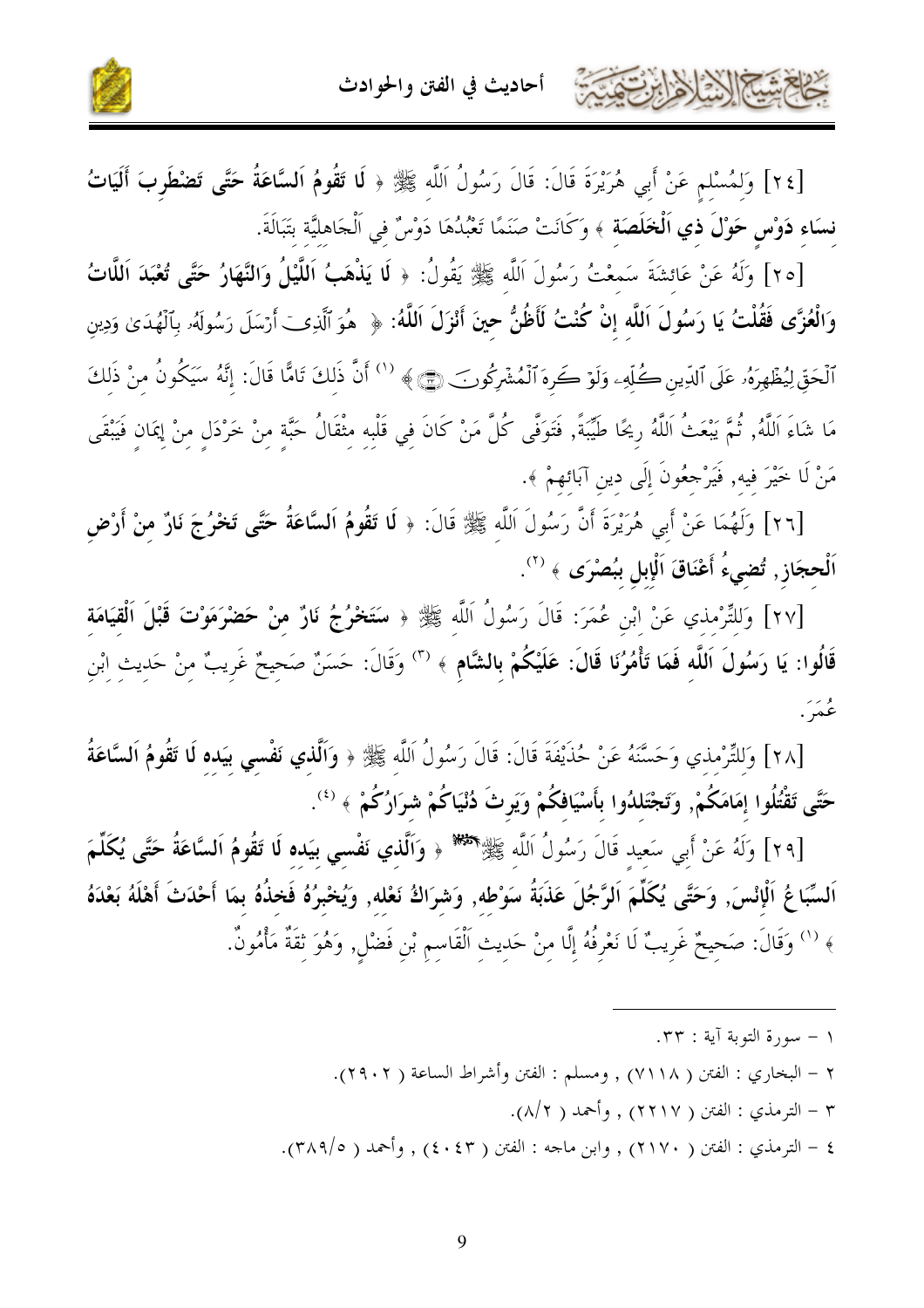كالحشم الأزادارتها



[٣٠] وَلمُسْلم عَنْ أَبِي هُرَيْرَةَ: أَنَّ رَسُولَ اَللَّه ﷺ قَالَ: ﴿ لَا تَقُومُ اَلسَّاعَةُ حَتَّى يَكْثُرَ اَلْمَالُ وَيَفيضَ, وَحَتَّى يُخْرِجَ اَلرَّجُلُ زَكَاةَ مَاله, فَلَا يَجِدُ أَحَدًا يَقْبَلُهَا منْهُ, وَحَتَّى تَعُودَ أَرْضُ اَلْعَرَب مُرُوجًا وَأَنْهَادًا ﴾ (٢).

[٣١] وَذَكَرَ ابْنُ عَبْدِ الْبَرِّ مِنْ حَدِيثِ ابْنِ مَسْعُودٍ عَنْ اَلنَّبِيِّ ﷺ قَالَ: ﴿ إِنَّ بَيْنَ يَدَيْ اَلسَّاعَة اَلتَّسْليمَ عَلَى اَلْخَاصَّة, فَشُو اَلتِّجَارَة, وَحَتَّى تُعينَ اَلْمَرْأَةُ زَوْجَهَا عَلَى اَلتَّجَارَة, وَقَطْعَ اَلْأَرْحَام, وَفُشُوَّ اَلْقَلَم, وَظُهُورَ شَهَادَة اَلزُّور وَكَتْمَانَ شَهَادَة اَلْحَقِّ ﴾ <sup>(٣)</sup>.

[٣٢] وَلِابْنِ اَلْمُبَارَكَ عَنْ ابْنِ فَضَالَةَ عَنْ اَلْحَسَنِ: قَالَ رَسُولُ اَللَّه ﷺ ﴿ لَا تَقُومُ اَلسَّاعَةُ حَتَّى يُوْفَعَ اَلْعِلْمُ, وَيُقْبَضَ اَلْمَالُ, وَيَظْهَرُ اَلْقَلَمُ, وَتَكْثُرُ اَلتَّجَارَةُ ﴾ <sup>(٤)</sup> قَالَ اَلْحَسَنُ: لَقَدْ أَتَى عَلَيْنَا زَمَانٌ, إنَّمَا يُقَالُ تَاحِرُ بَني فُلَان, وَكَاتبُ بَني فُلَان, مَا يَكُونُ في اَلْحَيِّ إِلَّا اَلتَّاحِرُ اَلْوَاحدُ, أَوْ اَلْكَاتبُ اَلْوَاحدُ.

[٣٣] وَللْبُخَارِيِّ عَنْ مُعَاوِيَةَ سَمعْتُ رَسُولَ اَللَّه ﷺ يَقُولُ: ﴿ إِنَّ مِنْ أَشْرَاط اَلسَّاعَة أَنْ يَقلَّ اَلْعلْمُ, وَيَظْهَرَ اَلْجَهْلُ, وَيَظْهَرَ اَلزَّنَا, وَيَكْثُرَ اَلنِّسَاءُ, وَيَقلَّ اَلرِّجَالُ, حَتَّى تَكُونَ لخمْسينَ امْرَأَةً اَلْقَيِّمُ اَلْوَاحِدُ  $(\circ)$   $\circ$ 

[٣٤] وَلِمُسْلِمٍ: عَنْ أَبِي مُوسَى عَنْ اَلنَّبِيِّ ﷺ ﴿ لَيَأْتَيَنَّ عَلَى اَلنَّاسِ زَمَانٌ, يَطُوفُ اَلرَّجُلُ بالصَّدَقَة منْ اللَّهَب ثُمَّ لَا يَجِدُ أَحَدًا يَأْخُذُهَا منْهُ, وَيُرَى اَلرَّجُلُ اَلْوَاحِدُ يَتْبَعُهُ أَرْبَعُونَ امْرَأَةً, منْ قلَّة اَلرِّجَال, وَكَثْرَة اَلنِّسَاء ﴾ (٦).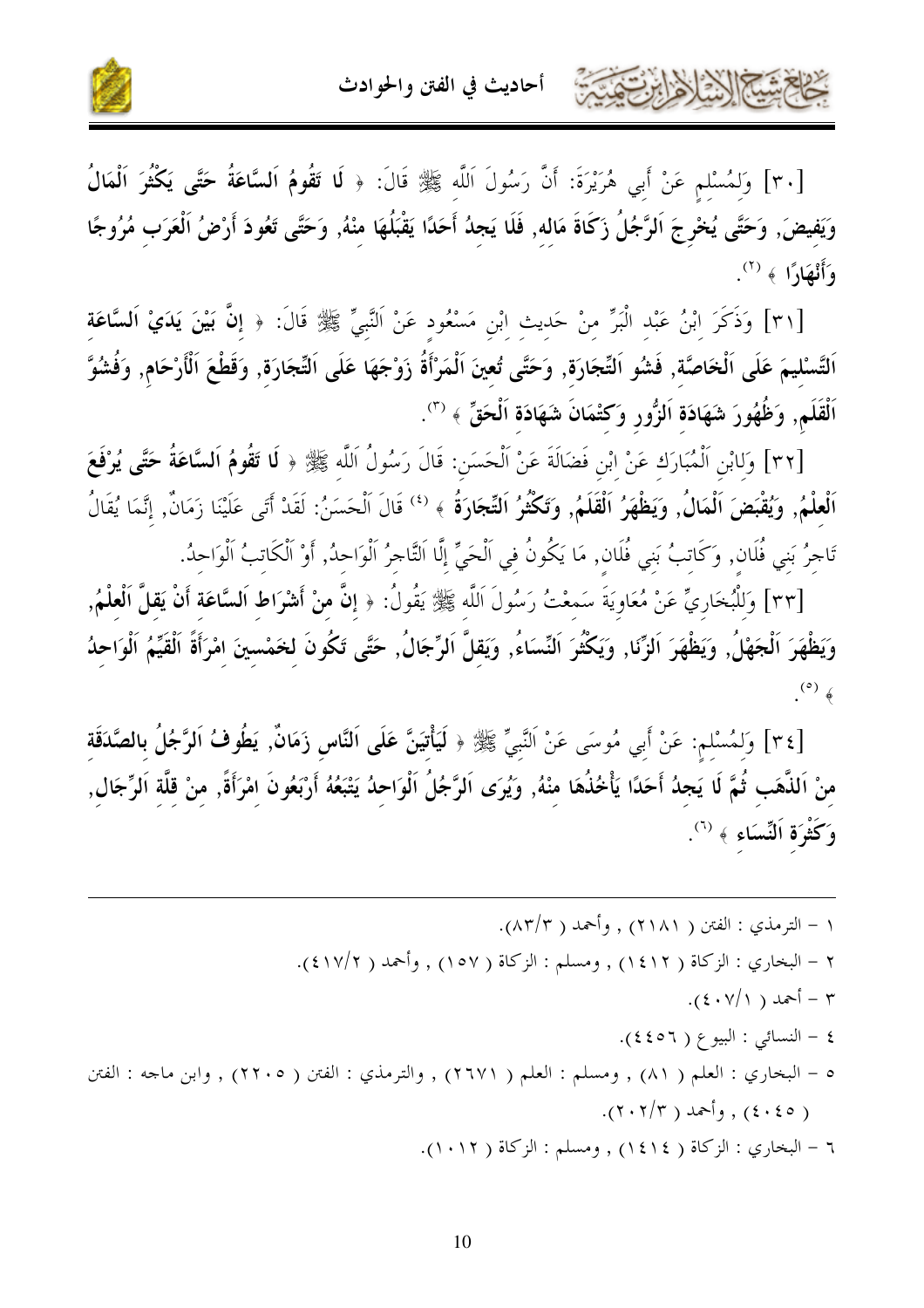

[٣٥] وَلِلْبُخَارِيِّ عَنْ اِبْنِ عَمْرِو: سَمِعْتُ رَسُولَ اَللَّه ﷺ يَقُولُ: ﴿ إِنَّ اَللَّهَ لَا يَنْزِعُ اَلْعَلْمَ, أَنْ أَعْطَاكُمُوهُ انْتِزَاعًا, وَلَكِنْ يَنْتَزِعُهُ مِنْهُمْ مَعَ قَبْضِ اَلْعُلَمَاءِ بِعِلْمِهِمْ, وَيَبْقَى نَاسٌ جُهَّالٌ, يُسْتَفْتَوْنَ فَيُفْتُونَ برَأْيهمْ, فَيَضلُّونَ وَيُضلُّونَ ﴾ (''.

[٣٦] وَلِأَبِي دَاوُدَ عَنْ سَلَامَةَ بِنْتِ اَلْحُرِّ أُخْتِ خَرَشَةَ بْنِ اَلْحُرِّ الْفَزَارِيِّ مَرْفُوعًا قَالَتْ: سَمعْتُ رَسُولَ اَللَّهِ ﷺ يَقُولُ: ﴿ إِنَّ مِنْ أَشْرَاطِ اَلسَّاعَةِ أَنْ يَتَدَافَعَ أَهْلُ اَلْمَسْجِدِ اَلْإِمَامَةَ فَلَا يَجِدُونَ إِمَامًا يُصَلِّى بهمْ ﴾ (``.

[٣٧] وَرَوَى يَزِيدُ بْنُ هَارُونَ أَنَّ عَبْدَ الْمَلِكِ بْنَ قُدَامَةَ عَنْ المَقْبُرِيِّ عَنْ أَبِي هُرَيْرَةَ عَنْ اَلنَّبِيِّ ﷺ قَالَ: ﴿ سَيَأْتِي عَلَى اَلنَّاسِ زَمَانٌ سَنَوَاتٌ خَدَّاعَاتٌ يُصَدَّقُ فِيهَا اَلْكَاذِبُ, وَيُكَذَّبُ فيهَا اَلصَّادقُ, وَيُؤْتَمَنُ فيهَا اَلْخَائنُ, وَيُخَوَّنُ فيهَا اَلْأَمينُ, وَيَنْطقُ فيهَا اَلرُّوَيْبِضَةُ قِيلَ: يَا رَسُولَ اَللَّهِ وَمَا اَلرُّوَيْبِضَةُ قَالَ: اَلرَّجُلُ اَلتَّافهُ يَنْطقُ في أَمْرِ اَلْعَامَّة ﴾ (").

[٣٨] وَفِي حَدِيثِ جِبْرِيلَ: ﴿ أَنْ تَللَدَ اَلْأَمَةُ رَبَّتَهَا, وَأَنْ تَرَى اَلْحُفَاةَ اَلْعُرَاةَ اَلْعَالَةَ رعَاءَ اَلشَّاء يَتَطَاوَلُونَ في اَلْبُنْيَان ﴾ ( أروَاهُ مُسْلَمٌ].

[٣٩] وَللتِّرْمذيِّ عَنْ عَليٍّ قَالَ: قَالَ رَسُولُ اَللَّه ﷺ ﴿ إِذَا فَعَلَتْ أُمَّتِي خَمْسَ عَشْرَةَ خَصْلَةً حَلَّ بِهَا اَلْبَلَاءُ قِيلَ: وَمَا هيَ يَا رَسُولَ اَللَّه قَالَ: إذَا كَانَ اَلْمَغْنَمُ دُوَلاً, وَالْأَمَانَةُ مَغْنَمًا, وَالزَّكَاةُ مَغْرَمًا, وَأَطَاعَ اَلرَّجُلُ زَوْجَتَهُ وَعَقَّ أُمَّهُ, وَبَرَّ صَديقَهُ, وَجَفَا أَبَاهُ, وَارْتَفَعَتْ اَلْأَصْوَاتُ في اَلْمَسَاجد, وَكَانَ زَعيمُ اَلْقَوْمِ أَرْذَلَهُمْ, وَأُكْرِمَ اَلرَّجُلُ مَخَافَةَ شَرِّهِ, وَشُرِبَتْ اَلْخُمُورُ, وَلُبِسَ اَلْحَرِيرُ, وَاُتُّخِذَتْ اَلْقَيْنَاتُ

- ١ البخاري : الاعتصام بالكتاب والسنة ( ٧٣٠٧) , ومسلم : العلم ( ٢٦٧٣) , والترمذي : العلم ( ٢٦٥٢) , وابن ماحه : المقدمة ( ٥٢) , وأحمد ( ١٦٢/٢) , والدارمي : المقدمة ( ٢٣٩).
	- ٢ أبو داود : الصلاة ( ٥٨١) , وابن ماجه : إقامة الصلاة والسنة فيها ( ٩٨٢) , وأحمد ( ٣٨٠/٦).
		- ٣ ابن ماجه : الفتن ( ٤٠٣٦) , وأحمد ( ٢٩١/٢).

شكال الأنابرت

٤ – مسلم : الإيمان ( ٨) , والترمذي : الإيمان ( ٢٦١٠) , والنسائي : الإيمان وشرائعه ( ٤٩٩٠) , وأبو داود : السنة ( ٤٦٩٥) , وابن ماجه : المقدمة ( ٦٣) , وأحمد ( ٢٧/١).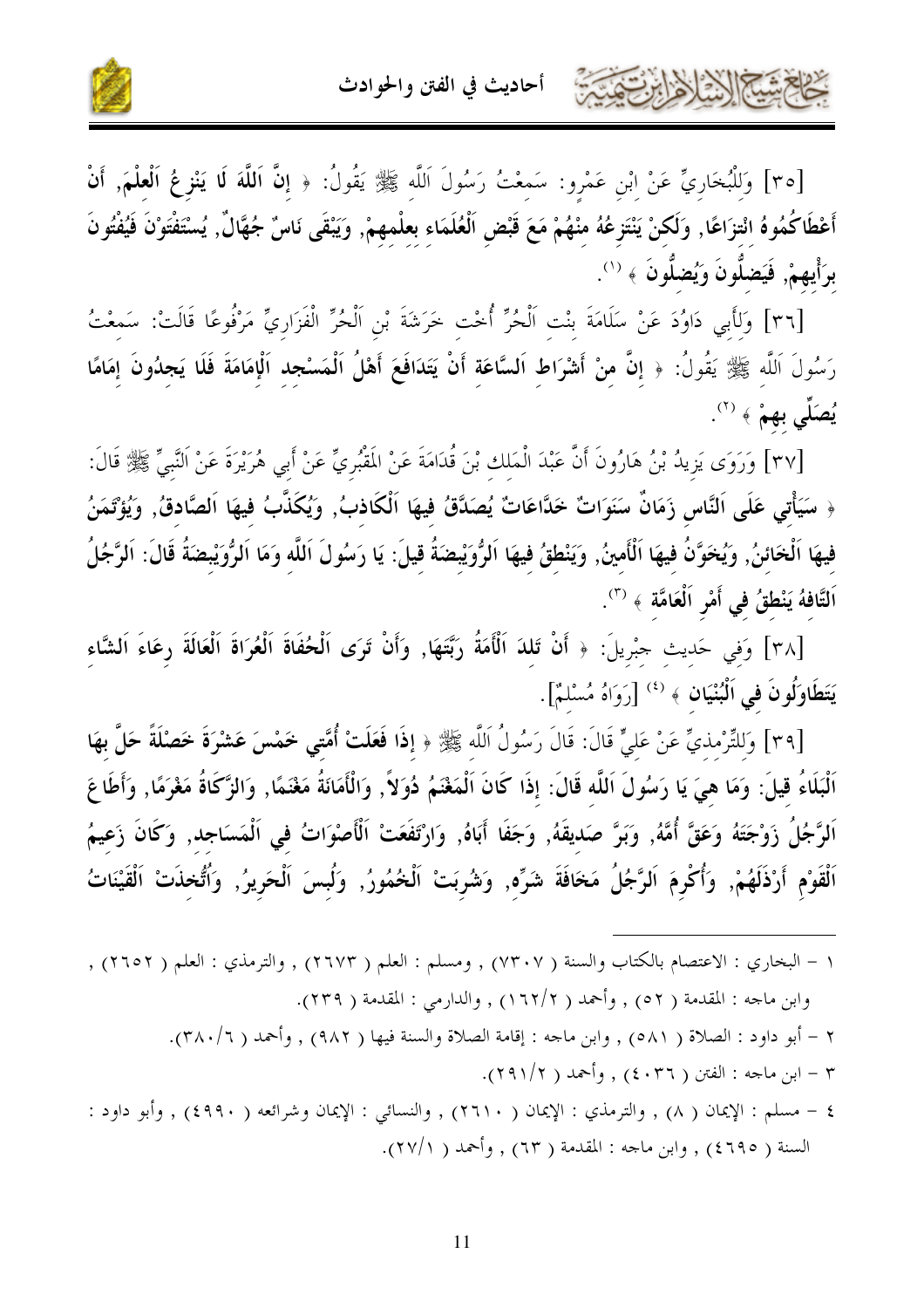

وَالْمَعَازِفُ, وَلَعَنَ آخرُ هَذه اَلْأُمَّة أَوَّلَهَا; فَلْيَرْتَقَبُوا عنْدَ ذَلكَ رِيحًا حَمْرَاءَ, وَخَسْفًا وَمَسْخًا ﴾ وَقَالَ: غَرِيبٌ وَفِي إِسْنَاده فَرَجُ بْنُ فَضَالَةَ ضُعِّفَ مِنْ قِبَلِ حِفْظِهِ, وَأَخْرَجَهُ مِنْ حَدِيثِ أَبِي هُرَيْرَةَ أَيْضًا, وَقَالَ: غَرِيبٌ لَا نَعْرِفُهُ إِلَّا منْ هَذَا اَلْوَجْه.

[٤٠] وَلِابْنِ مَاحَه عَنْ أَبِي مَالِكِ اَلْأَشْعَرِيِّ قَالَ رَسُولُ اَللَّهِ ﷺ ﴿ لَيَ**شْرَبَنَّ نَاسٌ منْ أُمَّتِي اَلْخَمْرَ**, يُسَمُّونَهَا بِغَيْرِ اسْمِهَا, يُضْرَبُ عَلَى رُؤُوسِهِمْ بِالْمَعَازِفِ وَالْقَيْنَاتِ, يَخْسِفُ اَللَّهُ بِهِمْ اَلْأَرْضَ, وَيَجْعَلُ مْنْهُمْ اَلْقِرَدَةَ وَالْخَنَازِيرَ ﴾ (٢).

[٤١] وَلِلْبُخَارِيِّ عَنْ أَبِي عَامِرٍ بْنِ أَبِي مَالِكِ اَلْأَشْعَرِيِّ سَمِعَ اَلنَّبِيَّ ﷺ يَقُولُ: ﴿ لَيَكُونَنَّ فَاسٌ منْ أُمَّتِي يَسْتَحِلُّونَ اَلْخَمْرَ وَالْحَرِيرَ وَالْمَعَازِفَ وَلَيَنْزِلَنَّ أَقْوَامٌ إِلَى جَنْب عَلَم, يَرُوحُ عَلَيْهِمْ بِسَارِحَةِ لَهُمْ, تَأْتِيهُمْ اَلْحَاجَةُ فَيَقُولُونَ: ارْجِعْ إِلَيْنَا غَدًا, فَيُبَيِّتُهُمْ اَللَّهُ, وَيَضَعُ اَلْعَلَمَ, وَيَمْسَخُ آخَرِينَ قِرَدَةً وَخَنَازِيرَ إِلَى يَوْمِ اَلْقِيَامَة ﴾ (٣).

[٤٢] وَرُوِيَ عَنْ أَبِي أُمَامَةَ مَرْفُوعًا: ﴿ يَكُونُ فِي أُمَّتِي فَرْعَةٌ, فَيَصِيرُ اَلنَّاسُ إِلَى عُلَمَائِهِمْ, فَإِذَا هُمْ قَرَدَةٌ وَخَنَازِيرٌ ﴾.

[٤٣] وَعَنْ حُذَيْفَةَ قَالَ: ﴿ حَلَّتْنَا رَسُولُ اَللَّه ﷺ حَديثَيْنِ قَدْ رَأَيْتُ أَحَدَهُمَا وَأَنَا أَنْتَظِرُ اَلْآخَرَ حَدَّثَنَا: أَنَّ اَلْأَمَانَةَ نَزَلَتْ في جَذْرٍ قُلُوب اَلرِّجَال, ثُمَّ نَزَلَ اَلْقُرْآنُ فَعَلمُوا منْ اَلْقُرْآن, وَعَلمُوا منْ اَلسُّنَّة , ثُمَّ حَلَّثَنَا عَنْ رَفْع اَلْأَمَانَة فَقَالَ: يَنَامُ اَلرَّجُلُ اَلنَّوْمَةَ فَتُقْبَضُ اَلْأَمَانَةُ منْ قَلْبه, فَيَظَلُّ أَثَرُهَا مثْلَ اَلْوَكْت, ثُمَّ يَنَامُ اَلنَّوْمَةَ فَيَظَلُّ أَثَرُهَا مثْلَ اَلْمَجْل, كَجَمْر دَحْرَجْتَهُ عَلَى رجْلكَ, فَنَفطَ فَتَرَاهُ مُنْتَبرًا, وَلَيْسَ فِيهِ شَيْءٌ رثُمَّ أَخَذَ حَصَاةً فَدَحْرَجَهَا عَلَى رجْله) فَيُصْبحُ اَلنَّاسُ يَتَبَايَعُونَ لَا يَكَادُ أَحَدٌ يُؤَدِّي اَلْأَمَانَةَ, حَتَّى يُقَالَ إنَّ في بَني فُلَان رَجُلاً أَمينًا, حَتَّى يُقَالَ للرَّجُل مَا أَجْلَدَهُ! مَا أظْرَفَهُ! مَا أَعْقَلَهُ! وَمَا

- ١ الترمذي : الفتن ( ٢٢١٠).
- ٢ أبو داود : الأشربة ( ٣٦٨٨) , وابن ماجه : الفتن ( ٤٠٢٠) , وأحمد ( ٣٤٢/٥).
	- أبو داود : اللباس ( ٤٠٣٩).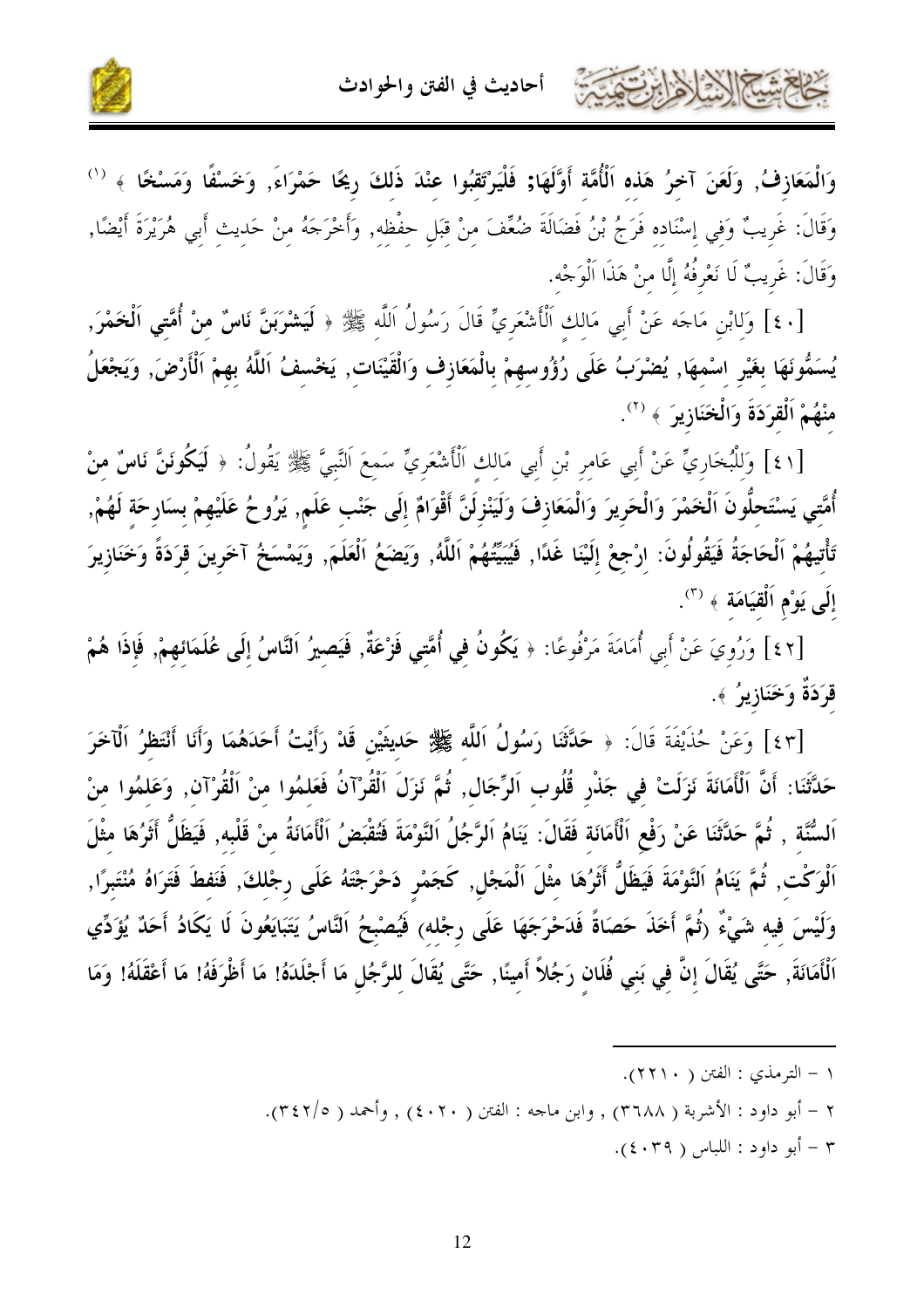

فِي قَلْبِهِ حَبَّةٌ مِنْ خَرْدَلِ مِنْ إِيمَانٍ وَلَقَدْ أَتَى عَلَيَّ زَمَانٌ مَا أُبَالِي أَيُّكُمْ بَايَعْتُ لَئنْ كَانَ مُسْلمًا لَيَرُدَّنَّهُ عَلَيَّ دِينُهُ, وَلَئِنْ كَانَ يَهُودِيًّا أَوْ نَصْرَانِيًّا لَيَرُدَّنَّهُ عَلَيَّ سَاعِيهِ, وَأَمَّا اَلْيَوْمُ فَمَا كُنْتُ أُبَايِعُ مِنْكُمْ إِلَّا فُلَانًا وَفُلَانًا ﴾ <sup>(١)</sup> [أَخْرَجَاهُ].

[٤٤] وَقَالَ ابْنُ مَاجَه: أَنَا أَبُو بَكْرٍ بْنُ أَبِي شَيْبَةَ: ثَنَا وَكِيعٌ: ثَنَا اَلْأَعْمَشُ: عَنْ سَالم بْنِ أَبِي اَلْجَعْدِ: عَنْ زِيَاد بْنِ لَبِيد قَالَ: ﴿ فَكَرَ اَلنَّبِيُّ ﷺ شَيْئًا فَقَالَ: ذَلكَ عِنْدَ أَوَان ذَهَاب اَلْعِلْم قُلْتُ: يَا رَسُولَ اَللَّهِ وَكَيْفَ يَذْهَبُ اَلْعلْمُ, وَنَحْنُ نَقْرَأُ اَلْقُرْآنَ, وَنُقْرِئُهُ أَبْنَاءَنَا, وَيُقْرِئُهُ أَبْنَاؤُنَا أَبْنَاءَهُمْ إِلَى يَوْم اَلْقِيَامَة فَقَالَ: تَكلَّنكَ أُمُّكَ يَا زِيَادُ, إنْ كُنْتُ لَأَرَاكَ منْ أَفْقَه رَجُل بالْمَدينَة, أَوَلَيْسَ هَذه اَلْيَهُودُ وَالنَّصَارَى يَقْرَؤُونَ اَلتَّوْرَاةَ وَالْإِنْجِيلَ, لَا يَعْمَلُونَ بشَيْء منْهَا ﴾ (''.

[٤٥] وَخَرَّجَهُ اَلتِّرْمِذِيُّ: عَنْ جُبَيْرِ بْنِ نُفَيْرِ عَنْ أَبِي اَلدَّرْدَاءِ قَالَ: ﴿ كُنَّا مَعَ اَلتَّبِيَّ ﷺ فَشَخَصَ بِبَصَرِهِ إِلَى اَلسَّمَاءِ, ثُمَّ قَالَ: هَذَا أَوَانُ يُخْتَلَسُ اَلْعلْمُ منْ اَلنَّاس, حَتَّى لَا يَقْدرُونَ عَلَى شَيْء منْهُ فَقَالَ زِيَادُ بْنُ لَبِيد اَلْأَنْصَارِيُّ: كَيْفَ يُخْتَلَسُ منَّا, وَقَدْ قَرَأْنَا اَلْقُرْآنَ, فَوَاللَّه لَنَقْرَأَنَّهُ, وَلَنُقْرئَنَّهُ نسَاءَنَا وَأَبْنَاءَنَا فَقَالَ: تَكلَتْكَ أُمُّكَ يَا زِيَادُ! إنْ كُنْتُ لَأَعُدُّكَ منْ فُقَهَاء أَهْلِ اَلْمَدينَة, هَذه اَلتَّوْرَاةُ وَالْإِنْجِيلُ عنْدَ اَلْيَهُود وَالنَّصَارَى, فَمَاذَا تُغْني عَنْهُمْ قَالَ جُبَيْرٌ: فَلَقيتُ عُبَادَةَ بْنَ الصَّامت قُلْتُ: أَلَا تَسْمَعُ مَا يَقُولُ أَخُوكَ أَبُو اَلدَّرْدَاء فَأَخْبَرْتُهُ: قَالَ: صَدَقَ أَبُو اَلدَّرْدَاء, إنْ شئْتَ لَأُحَدِّثَنَّكَ بأَوَّل علْم يُرْفَعُ منْ النَّاس: اَلْخُشُوعُ: يُوشكُ أَنْ تَدْخُلَ مَسْجدَ جَمَاعَة فَلَا تَرَى فيه رَجُلاً خَاشعًا ﴾ <sup>(٣)</sup> وَقَالَ: حَسَنٌ غَريبٌ.

[٤٦] وَذَكَرَ ابْنُ مَاجَه مِنْ مُسْنَد زِيَاد بإسْنَاد صَحِيح كَمَا تَقَلَّمَ, وَقَالَ: حَلَّتْنَا عَليُّ بْنُ مُحَمَّد: ثَنَا مُعَاوِيَةُ عَنْ أَبِي مَالك الْأَشْجَعيِّ عَنْ ربْعيٍّ بْنِ حرَاشٍ عَنْ حُذَيْفَةَ قَالَ: قَالَ رَسُولُ اَللّه ﷺ ﴿ يَعْرُسُ اَلْإِسْلَامُ كَمَا يَدْرُسُ وَشْيُ اَلثَّوْب, حَتَّى لَا يُدْرَى مَا صيَامٌ, وَلَا صَلَاةٌ, وَلَا نُسُكٌ, وَلَا صَدَقَةٌ, وَيُسْرَى

- ١ البخاري : الرقاق ( ٦٤٩٧) , ومسلم : الإيمان ( ١٤٣) , والترمذي : الفتن ( ٢١٧٩) , وابن ماجه : الفتن ( ٤٠٥٣) , وأحمد ( ٣٨٣/٥).
	- ٢ ابن ماجه : الفتن ( ٤٠٤٨) , وأحمد ( ١٦٠/٤).
	- ٣ الترمذي : العلم ( ٢٦٥٣) , والدارمي : المقدمة ( ٢٨٨).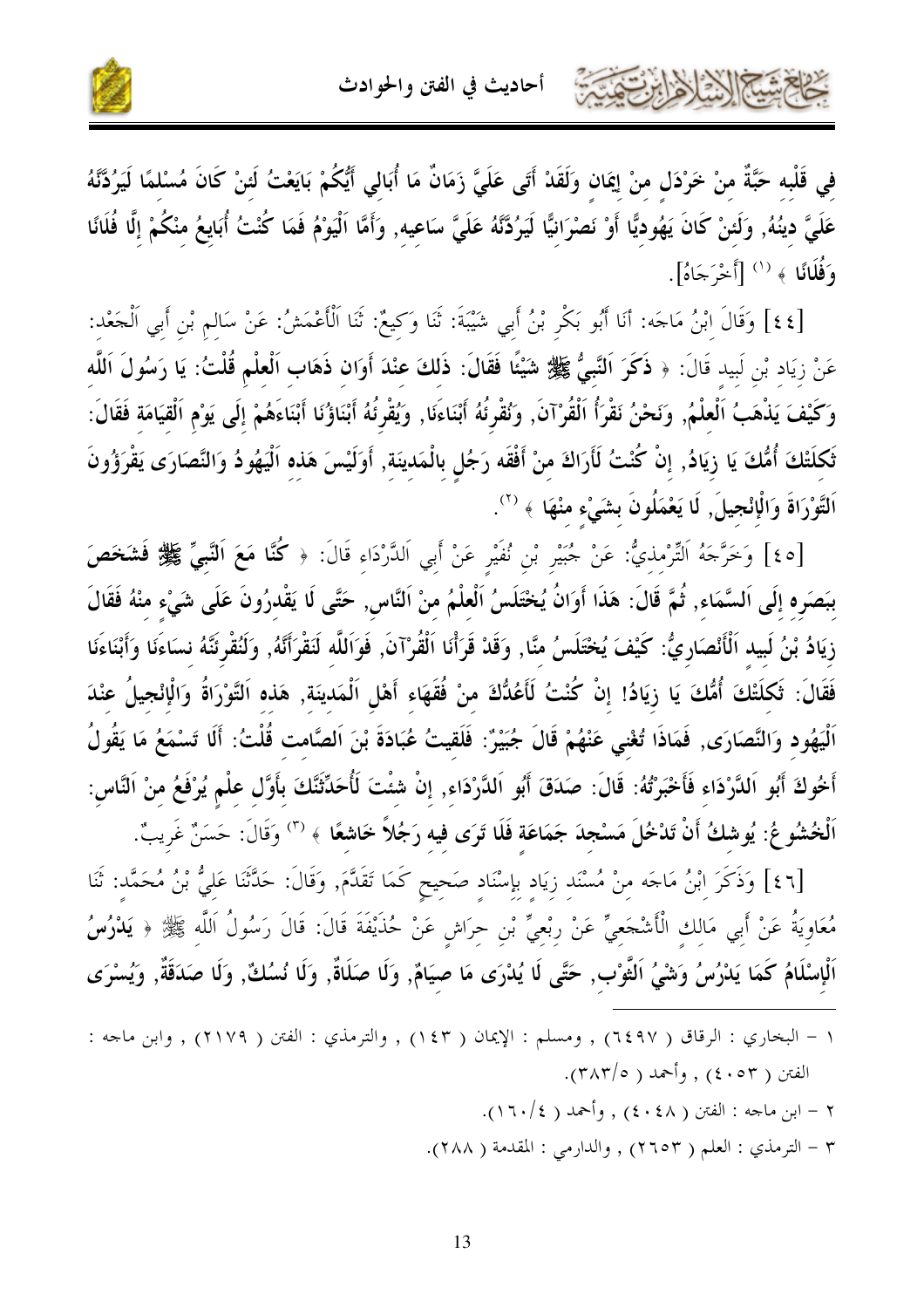

عَلَى كتَاب اَللَّه تَعَالَى في لَيْلَة, فَلَا تَبْقَى منْهُ في اَلْأَرْضِ آيَةٌ, وَتَبْقَى طَوَائفُ منْ اَلنَّاس: اَلشَّيْخُ اَلْكَبيرُ وَالْعَجُوزُ يَقُولَان: أَدْرَكْنَا آبَاءَنَا عَلَى هَذه اَلْكَلمَة: لَا إِلَهَ إِلَّا اَللَّهُ فَنَحْنُ نَقُولُهَا فَقَالَ لَهُ صلَةُ: مَا يُغْني عَنْهُمْ لَا إِلَهَ إِلَّا اَللَّهُ, وَهُمْ لَا يَدْرُونَ مَا صَلَاةٌ, وَلَا صيَامٌ وَلَا نُسُكٌ وَلَا صَدَقَةٌ فَأَعْرَضَ عَنْهُ حُذَيْفَةُ, ثُمَّ رَدَّهَا عَلَيْه ثَلَاثًا كُلُّ ذَلكَ يُعْرِضُ عَنْهُ حُذَيْفَةُ, ثُمَّ أَقْبَلَ عَلَيْهِ حُذَيْفَةُ فَقَالَ: يَا صِلَةُ! تُنْجِيهِمْ مِنْ اَلنَّارِ ثَلَاثًا ﴾ <sup>(١)</sup>.

منْ أَحَاديث اَلْفتَن

[٤٧] وَلمُسْلم عَنْ حُذَيْفَةَ قَالَ: ﴿ قَامَ فِينَا رَسُولُ اَللَّه ﷺ مَقَامًا مَا تَرَكَ فِيه شَيْئًا يَكُونَ في مَقَامه ذَلكَ إلَى قِيَامِ اَلسَّاعَة, إلَّا حَدَّثَ به حَفظَهُ مَنْ حَفظَهُ, وَنَسيَهُ مَنْ نَسيَهُ فَأَذْكُرُهُ كَمَا يَذْكُرُ اَلرَّجُلُ وَجْهَ اَلرَّجُل إذَا غَابَ عَنْهُ, ثُمَّ إذَا رَآهُ عَرَفَهُ ﴾ (''.

[٤٨] قَالَ: ﴿ وَاَللَّه مَا أَدْرِي أَنَسِيَ أَصْحَابِي, أَمْ تَنَاسَوْهُ وَاَللَّه مَا تَرَكَ رَسُولُ اَللَّه ﷺ منْ قَائد فِتْنَة إِلَى أَنْ تَنْقَضِيَ اَللُّنْيَا, يَبْلُغُ مَنْ مَعَهُ ثَلَاثَمِائَةِ فَصَاعِدًا, إِلَّا قَدْ سَمَّاهُ لَنَا: باسْمِه وَاسْمِ أَبِيهِ وَاسْمِ  $\ddot{\text{c}}$ قبيلَته ﴾ (٣)

[٤٩] وَلَهُ عَنْهُ قَالَ: ﴿ حَلَّتُنَا رَسُولُ اَللَّه صَلَّى اَللَّهُ عَلَيْه مَجْلَسًا أَنْبَأَ فيه عَنْ اَلْفتَن فَقَالَ: وَهُوَ يَعُلُّ اَلْفَتَنَ: منْهَا ثَلَاثٌ لَا يَكَدْنَ يَذَرْنَ شَيْئًا, وَمنْهَا فَتَنٌ كَرِيَاحٍ اَلصَّيْفِ مِنْهَا صِغَارٌ, وَمِنْهَا كِبَارٌ ﴾ <sup>(٤)</sup>.

[٥٠] وَلَأَبِي دَاوُدَ عَنْ ابْنِ عُمَرَ قَالَ: ﴿ كُنَّا قُعُودًا عِنْدَ رَسُولِ اَللَّهِ ﷺ فَذَكَرَ اَلْفَتَنَ فَأَكْثَرَ فيهَا, حَتَّى فَكَرَ فحْنَةَ اَلْأَحْلَاس. فَقَالَ قَائِلٌ: يَا رَسُولَ اَللَّه وَمَا فِتْنَةُ اَلْأَحْلَاسِ فَقَالَ: هِيَ هِيَ هَرَبٌ وَحَرْبٌ, ثُمَّ فِتْنَةُ اَلسَّرَّاءِ دَخَنُهَا مِنْ تَحْتِ قَدَمَىْ رَجُلٍ مِنْ أَهْلِ بَيْتِي يَزْعُمُ أَنَّهُ مِنِّي, وَلَيْسَ منِّي, إِنَّمَا أَوْلِيَائِي اَلْمُتَّقُونَ,

- ١ ابن ماجه : الفتن ( ٤٠٤٩).
- ٢ البخاري : القدر ( ٢٦٠٤) , ومسلم : الفتن وأشراط الساعة ( ٢٨٩١) , وأبو داود : الفتن والملاحم  $(513)$  , وأحمد ( ٣٨٥/٥).
	- ٣ أبو داود : الفتن والملاحم ( ٤٢٤٣).
	- ٤ مسلم : الفتن وأشراط الساعة ( ٢٨٩١) , وأحمد ( ٣٨٨/٥).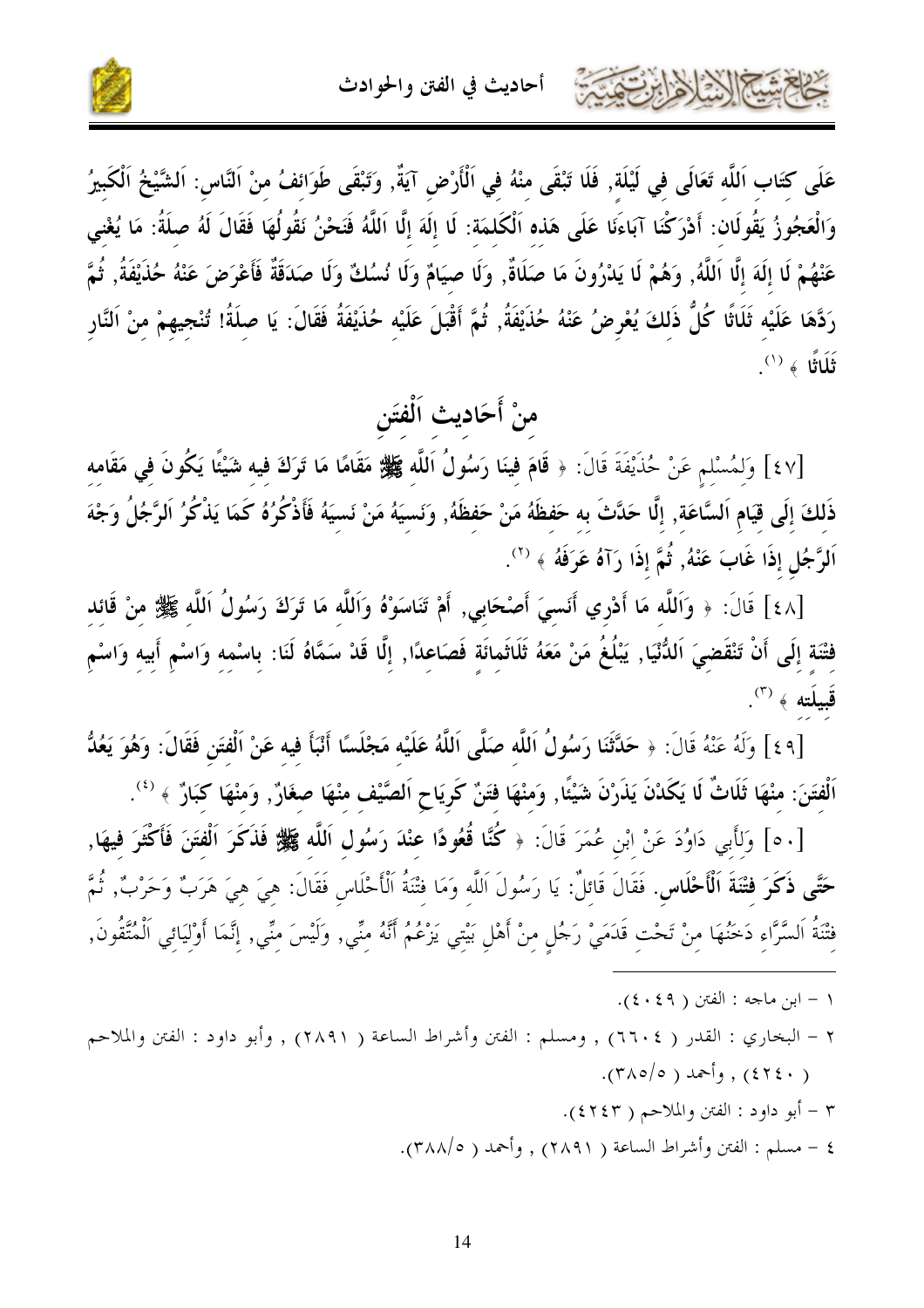

تُمَّ يَصْطَلِحُ اَلنَّاسُ عَلَى رَجُلٍ كَوَرِكِ عَلَى ضِلَعٍ, ثُمَّ فِتْنَةُ اَلدُّهَيْمَاءِ, لَا تَدَعُ أَحَدًا مِنْ هَذِه اَلْأُمَّة إِلَّا لَطَمَتْهُ لَطْمَةً, فَإِذَا قِيلَ انْقَضَتْ تَمَادَتْ, يُصْبِحُ اَلرَّجُلُ فِيهَا مُؤْمِنًا, وَيُمْسِي كَافِرًا, حَتَّى يَصِيرَ اَلنَّاسُ إِلَى فُسْطَاطَيْنِ, فُسْطَاط إِيمَان, لَا نِفَاقَ فِيه, وَفُسْطَاط نِفَاقٍ لَا إِيمَانَ فِيه, فَإِذَا كَانَ ذَلِكُمْ فَانْتَظِرُوا اَلدَّجَّالَ مِنْ يَوْمه, أَوْ منْ غَدٍ ﴾ (''.

[٥١] وَعَنْ أَبِي هُرَيْرَةَ: ﴿ حَفِظْتُ مِنْ رَسُولِ اَللَّه ﷺ وِعَاءَيْنِ, فَأَمَّا أَحَدُهُمَا فَبَقْتُهُ, وَأَمَّا اَلْآخَرُ فَلَوْ بَقَقُتُهُ لَقُطعَ هَذَا اَلْبُلْعُومُ ﴾ (`` [رَوَاهُ اَلْبُخَارِيٌّ].

[٥٢] وَلَهُ عَنْهُ: سَمعْتُ اَلصَّادقَ اَلْمَصْدُوقَ يَقُولُ: ﴿ هَلَكَةُ أُمَّتِي عَلَى يَدِي أُغَيْلِمَة منْ قُرَيْش قَالَ مَرْوَانُ لَعْنَةُ اَللَّه عَلَيْهِمْ غلْمَةً. قَالَ أَبُو هُرَيْرَةَ: لَوْ شئْتُ أَنْ أَقُولَ بَني فُلَان, وَبَني فُلَان لَفَعَلْتُ, فَكُنْتُ أَخْرُجُ مَعَ جَدِّي إلَى بَني مَرْوَانَ حينَ مُلَّكُوا بالشَّام, فَإِذَا رَآهُمْ ۖ أَحْدَاثًا غَلْمَانًا قَالَ لَنا: عَسَى هَؤُلَاء أَنْ يَكُونُوا منْهُمْ, قُلْنَا: أَنْتَ أَعْلَمُ ﴾ (") وَجَلُّهُ اَلرَّاوِي عَنْ أَبِي هُرَيْرَةَ.

٢ – البخاري : العلم ( ٢١١٠).

حمشا الحراة المرت

٣ – البخاري : الفتن ( ٧٠٥٨) , ومسلم : الفتن وأشراط الساعة ( ٢٩١٧) , وأحمد ( ٣٠١/٢).

١ – أبو داود : الفتن والملاحم ( ٤٢٤٢) , وأحمد ( ١٣٣/٢).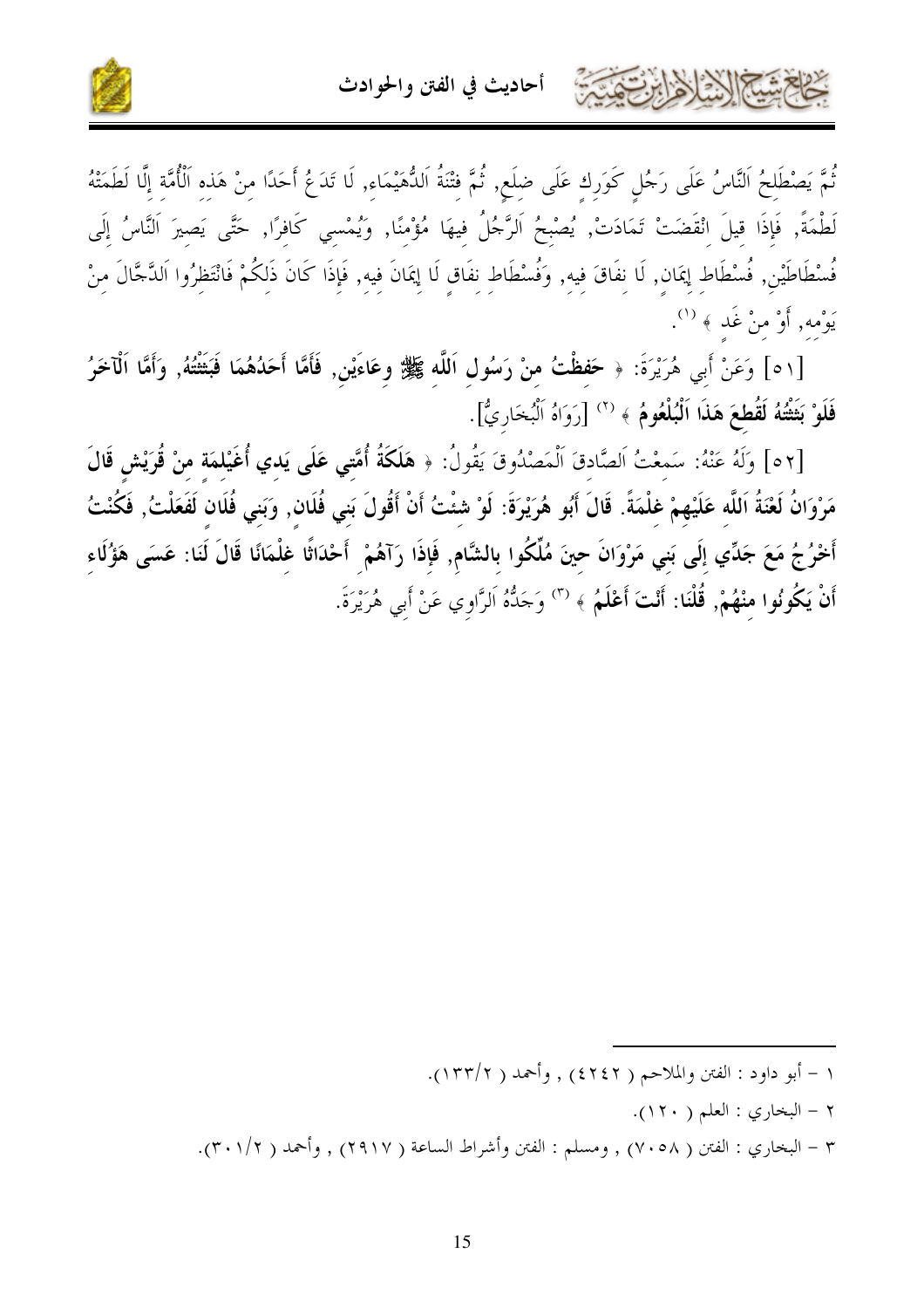أحاديث في الفتن والحوادث



### بَابُ اَلنَّهْي عَنْ اَلسَّعْي فِي اَلْفتْنَة

[٥٣] وَلَأَبِي دَاوُدَ عَنْ أَبِي مُوسَى قَالَ رَسُولُ اَللَّه ﷺ ﴿ إِنَّ بَيْنَ أَيْدِيكُمْ فَتَنًا كَقطَع اَللَّيْل اَلْمُظْلم, يُصْبحُ اَلرَّجُلُ فيهَا مُؤْمنًا, وَيُمْسى كَافرًا, وَيُمْسى مُؤْمنًا, وَيُصْبحُ كَافرًا, اَلْقَاعدُ فيهَا خَيْرٌ منْ اَلْقَائم, وَالْقَائمُ فِيهَا خَيْرٌ منْ اَلسَّاعي قَالُوا: فَمَا تَأْمُرُنَا يَا رَسُولَ اَللَّه قَالَ: كُونُوا أَحْلَاسَ بُيُوتكُمْ ﴾ '''.

[٤٥] وَلِابْنِ مَاجَهْ: عَنْ أَبِي بُرْدَة قَالَ: دَخَلْتُ عَلَى مُحَمَّد بْنِ مَسْلَمَةَ فَقَالَ: إِنَّ رَسُولَ اَللَّه ﷺ قَالَ: ﴿ إِنَّهَا سَتَكُونُ فَتْنَةٌ وَفُرْقَةٌ وَاحْتلَافٌ, فَإِذَا كَانَ ذَلكَ فَأْت بِسَيْفكَ أُحُدًا, فَاضْربْهُ به حَتَّى يَنْقَطعَ, ثُمَّ اجْلسْ في بَيْتكَ حَتَّى تَأْتِيَكَ يَدٌ خَاطَئَةٌ, أَوْ مَيْتَةٌ قَاضِيَةٌ ﴾ <sup>(٢)</sup> فَقَدْ وَقَعَتْ, وَفَعَلْتُ مَا قَالَ رَسُولُ اَللَّه ﷺ.

[٥٥] وَلَهُ : عَنْ عَائِشَةَ بِنْتِ أُهْبَانَ: قَالَتْ: ﴿ لَمَّا جَاءَ عَلَىُّ بْنُ أَبِي طَالبٍ هَهُنَا اَلْبَصْرَةَ دَخَلَ عَلَى أَبِي فَقَالَ: يَا أَبَا مُسْلم! هَلْ تُعِينُني عَلَى هَؤُلَاء اَلْقَوْم قَالَ: بَلَى: قَالَتْ: فَدَعَا بجَارِيَة لَهُ فَقَالَ: يَا جَارِيَةُ! أَحْرِجِي سَيْفي, قَالَ: فَأَخْرَجَتْهُ فَسَلَّ منْهُ قَدْرَ شبْرٍ, فَإِذَا هُوَ خَشَبٌ فَقَالَ: إنَّ خَليلي وَابْنَ عَمِّكَ ﷺ عَهِدَ إلَيَّ إذَا كَانَتْ فَتْنَةٌ بَيْنَ اَلْمُسْلِمِينَ, فَأَتَّخذُ سَيْفًا مِنْ خَشَبٍ, فَإِنْ شئتَ خَرَجْتُ مَعَكَ. قَالَ: لَا حَاجَةَ لِي فِيكَ, وَلَا فِي سَيْفِكَ ﴾ (\*).

[٥٦] وَلَأَبِي دَاوُدَ عَنْ أَبِي مُوسَى قَالَ رَسُولُ اللَّه ﷺ ﴿ إِنَّ بَيْنَ يَدَيْ اَلِسَّاعَةِ فَتَنًا كَقطَع اَللَّيْلِ اَلْمُظْلم, يُصْبحُ اَلرَّجُلُ فيهَا مُؤْمنًا, وَيُمْسي كَافرًا, وَيُمْسي مُؤْمنًا, وَيُصْبحُ كَافرًا, اَلْقَاعدُ فيهَا خَيْرٌ منْ اَلْقَائم وَالْقَائمُ خَيْرٌ منْ اَلْمَاشي, وَالْمَاشي فيهَا خَيْرٌ منْ اَلسَّاعي, فَكَسِّرُوا قسيَّكُمْ, وَقَطِّعُوا أَوْتَارَكُمْ, وَاضْرِبُوا بسُيُوفكُمْ اَلْحجَارَةَ, فَإِنْ دَخَلَ عَلَى أَحَد منْكُمْ, فَلْيَكُنْ كَخَيْر ابْنَىْ آدَمَ ﴾ <sup>(٤)</sup>. [٥٧] وَلَهُ عَنْ سَعْد قُلْتُ: ﴿ يَا رَسُولَ اَللَّه إنْ دَخَلَ عَلَيَّ بَيْتِي, وَبَسَطَ يَدَهُ إِلَيَّ ليَقْتُلَني قَالَ

رَسُولُ اَللَّه ﷺ كُنْ كَخَيْرِ ابْنَيْ آدَمَ, وَتَلَا هَذه اَلْآيَةَ: ﴿ لَبِنْ بَسَطتَ إِلَىَّ يَدَكَ ﴾ (°) اَلْآيَةَ ﴾.

- ١ أبو داود : الفتن والملاحم ( ٤٢٥٩) , وابن ماحه : الفتن ( ٣٩٦١).
	- ٢ ابن ماجه : الفتن ( ٣٩٦٢) , وأحمد ( ٢٢٦٢).
	- ٣ الترمذي : الفتن ( ٢٢٠٣) , وابن ماجه : الفتن ( ٣٩٦٠).
- ٤ الترمذي : الفتن ( ٢٢٠٤) , وأبو داود : الفتن والملاحم ( ٤٢٥٩) , وابن ماحه : الفتن ( ٣٩٦١).

٥ - سورة المائدة آية : ٢٨.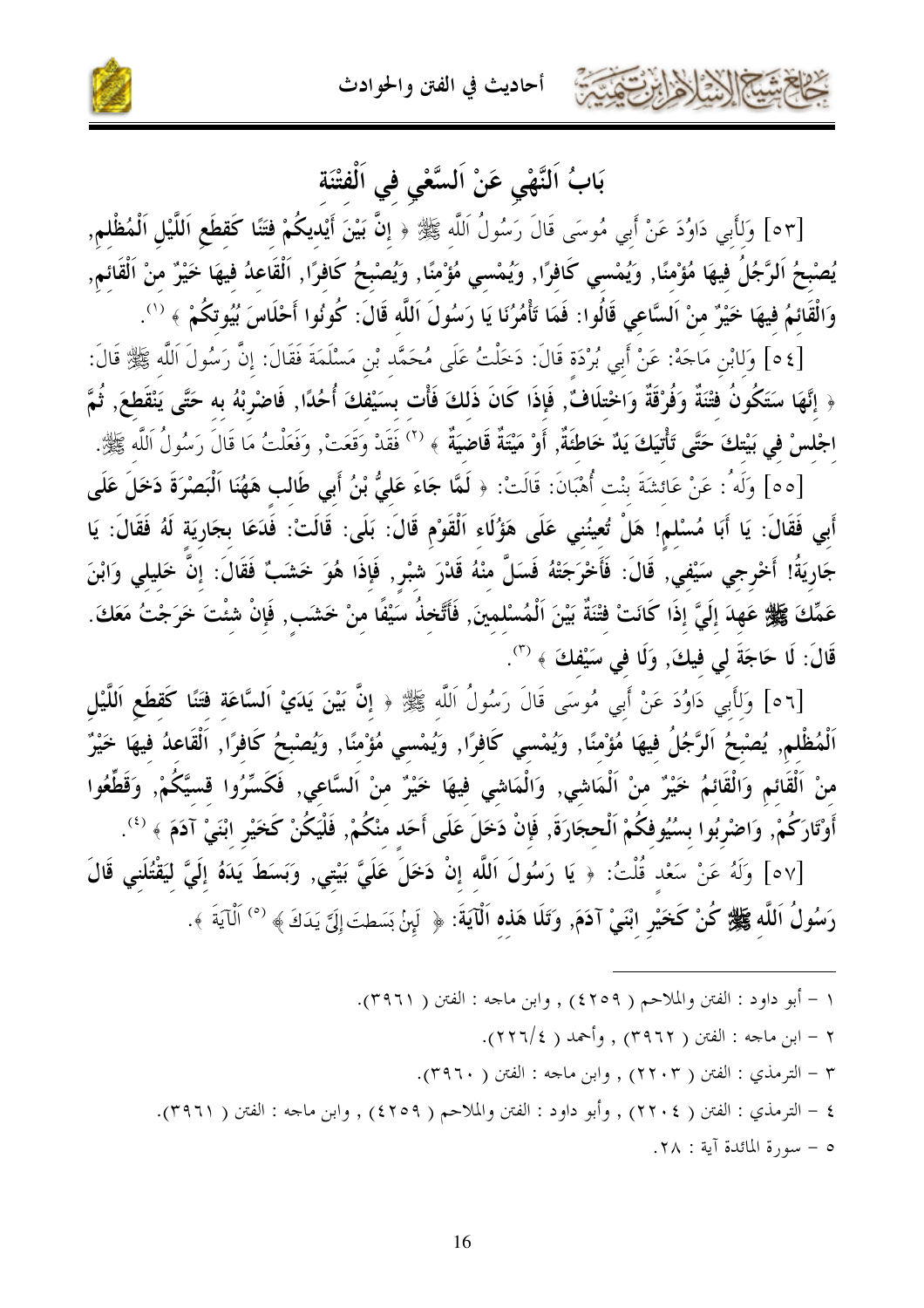كالحشي الدارتونية



[٥٨] وَلَهُ عَنْ ابْنِ عُمَرَ قَالَ: قَالَ رَسُولُ اَللَّه ﷺ ﴿ كَيْفَ بِكُمْ وَبِزَمَانٍ يُوشِكُ أَنْ يَأْتِيَ, يُغَرْبِلُ اَلنَّاسُ فِيه غَرْبَلَةً, تَبْقَى حُثَالَةٌ منْ اَلنَّاس, قَدْ مَرَجَتْ عُهُودُهُمْ وَأَمَانَاتُهُمْ, وَاخْتَلَفُوا, فَكَانُوا هَكَذَا وَهَكَذَا وَشَبَّكَ بَيْنَ أَصَابِعِه.

قَالُوا كَيْفَ بِنَا يَا رَسُولَ اَللَّه! إذَا كَانَ ذَلكَ اَلزَّمَانُ, قَالَ: تَأْخُذُونَ بِمَا تَعْرفُونَ, وَتَدَعُونَ مَا تُنْكرُونَ, وَتُقْبِلُونَ عَلَى خَاصَّتْكُمْ, وَتَدَعُونَ أَمْرَ عَامَّتكُمْ ﴾ '''.

[٥٩] وَلَهُ: مِنْ حَدِيثِ ابْنِ عَمْرِو نَحْوُهُ وَقَالَ: ﴿ فَقُلْتُ كَيْفَ أَصْنَعُ قَالَ: الْزَمْ بَيْتَكَ, وَأَمْلكْ عَلَيْكَ لسَانَكَ, وَخُذْ مَا تَعْرِفُ, وَدَعْ مَا تُنْكَرُ, وَعَلَيْكَ بِأَمْرِ خَاصَّة نَفْسك, وَدَعْ عَنْكَ أَمْرَ اَلْعَامَّة ﴾ '') وَأَوَّلُهُ: ﴿ إِذَا رَأَيْتَ اَلنَّاسَ مَرَجَتْ عُهُودُهُمْ, وَخَفَّتْ أَمَانَاتُهُمْ, وَكَانُوا هَكَذَا وَهَكَذَا وَشَبَّكَ بَيْنَ أَصَابعه فَقُمْتَ إِلَيْه فَقُلْتَ إِلَخْ ﴾ (٢).

[٦٠] وَللتَّرْمذيِّ: عَنْ أَبِي هُرَيْرَةَ عَنْ اَلنَّبِيِّ ﷺ قَالَ: ﴿ إِنَّكُمْ فِي زَمَانٍ, مَنْ تَرَكَ مثكُمْ فيه عُشْرَ مَا أُمرَ به هَلَكَ, وَيَأْتي عَلَى اَلنَّاس زَمَانٌ مَنْ عَملَ منْهُمْ بعُشْر مَا أُمرَ به نَجَا ﴾ <sup>(٤)</sup> وَقَالَ: حَسَنٌ غَريبٌ.

[٦١] وَلِابْنِ مَاحَهْ: عَنْ أَبِي هُرَيْرَةَ قَالَ رَسُولُ اَللَّهِ ﷺ ﴿ لَتُنْتَقَوُنَّ كَمَا يُنْتَقَى اَلتَّمْرُ منْ أَغْفَاله, فَلَيَذْهَبَنَّ خيَارُكُمْ, وَلَيَبْقَيَنَّ شرَارُكُمْ, فَمُوتُوا إنْ اسْتَطَعْتُمْ ﴾ <sup>(°)</sup>.

[٦٢] وَللْبُخَارِيِّ: عَنْ مرْدَاس اَلْأَسْلَميِّ قَالَ رَسُولُ اَللَّه ﷺ ﴿ يَذْهَبُ اَلصَّالحُونَ اَلْأَوَّلُ فَالْأَوَّلُ, وَتَبْقَى حُفَالَةٌ, كَحُفَالَة اَلشَّعِيرِ وَالتَّمْرِ, لَا يُبَاليهمْ اَللَّهُ بَالَهُ ﴾ <sup>(٦)</sup> وَفي روايَة: ﴿ لَا يَعْبَأُ اَللَّهُ بهمْ ﴾ <sup>(٧)</sup>.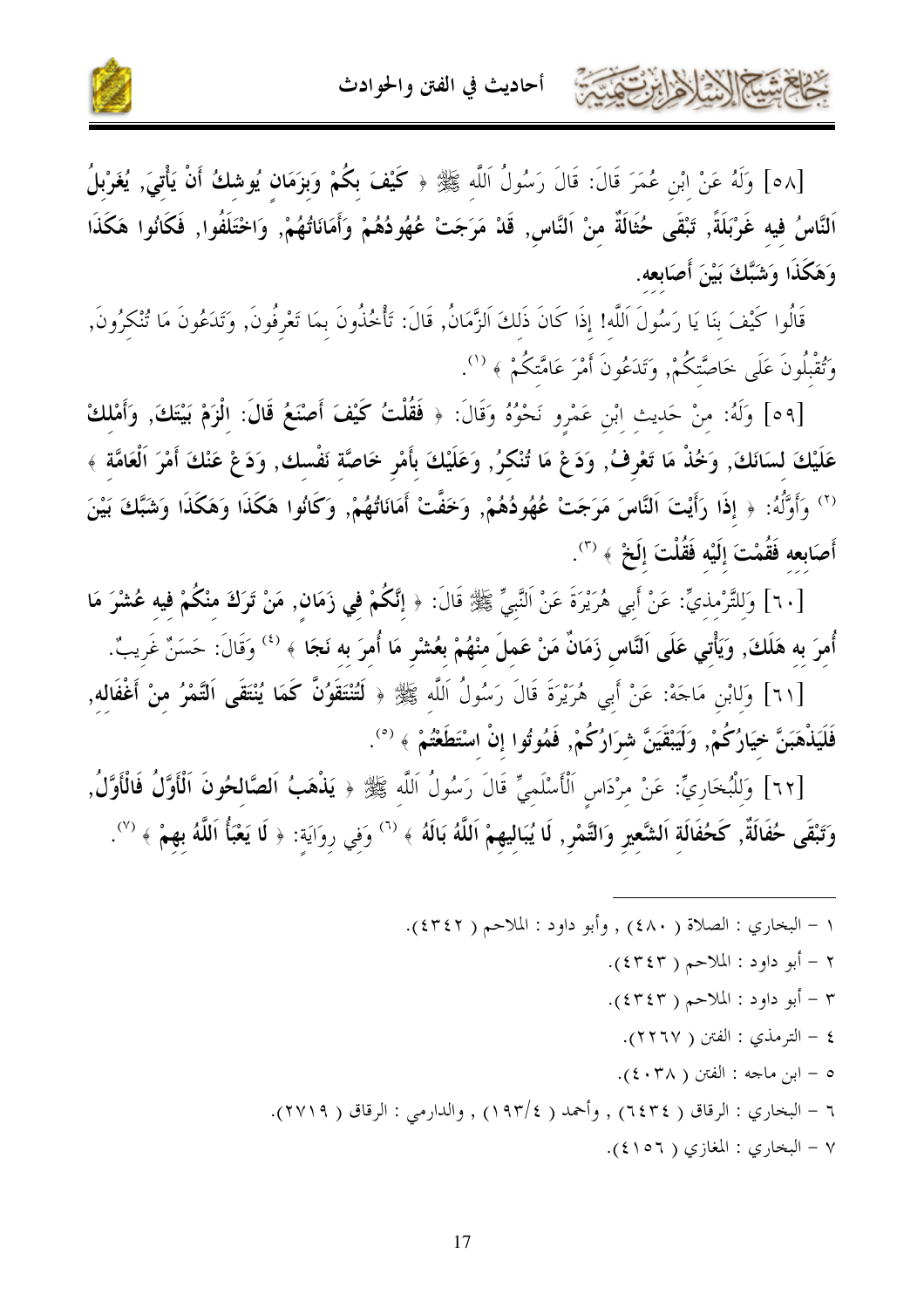أحاديث في الفتن والحوادث



### بَابُ اَلتَّعَرُّب في اَلْفتْنَة

[٦٣] وَلَهُ: عَنْ أَبِي سَعِيدٍ قَالَ رَسُولُ اَللَّهِ ﷺ ﴿ يُوشِكُ أَنْ يَكُونَ خَيْرُ مَالٍ اَلْمُسْلم غَنَمًا يَتْبَعُ بِه شَعَفَ اَلْجَبَال, وَمَوَاقعَ اَلْقَطْر, يَفرُّ بدينه منْ اَلْفتَن ﴾ (''.

[٦٤] وَلِمُسْلِمٍ: عَنْ أَبِي بَكْرَةَ: قَالَ رَسُولُ اَللَّه ﷺ ﴿ إِنَّهَا سَتَكُونُ فَتَنَّ اَلْقَاعِدُ فيهَا خَيْرٌ منْ اَلْمَاشي, وَالْمَاشي فِيهَا خَيْرٌ منْ اَلسَّاعي إلَيْهَا, أَلَا إذَا نَزَلَتْ , أَوْ وَقَعَتْ, فَمَنْ كَانَ لَهُ إبلٌ, فَلْيَلْحَقْ بإبله, وَمَنْ كَانَتْ لَهُ غَنَمٌ فَلْيَلْحَقْ بغَنَمه, وَمَنْ كَانَتْ لَهُ أَرْضٌ, فَلْيَلْحَقْ بأَرْضه فَقَالَ رَجُلٌ يَا رَسُولَ اَللَّه: أَرَأَيْتَ مَنْ لَمْ يَكُنْ لَهُ إبلٌ, وَلَا غَنَمٌ, وَلَا أَرْضٌ قَالَ: يَعْمدُ إلَى سَيْفه فَيَدُقُّ عَلَيْه بحَجَر, ثُمَّ ليَنْجُ, إِنْ اسْتَطَاعَ اَلنَّجَاةَ, اَللَّهُمَّ بَلَّغْتُ, اَللَّهُمَّ هَلْ بَلَّغْتُ, اَللَّهُمَّ هَلْ بَلَّغْتُ.

فَقَالَ رَجُلٌ: يَا رَسُولَ اَللَّه أَرَأَيْتَ إنْ أُكْرِهْتُ حَتَّى يُنْطَلَقُ بي إِلَى أَحَد اَلصَّفَيْنِ, أَوْ إِحْدَى اَلْفِتَيْنِ, فَيَضْرُبُني رَجُلٌ بسَيْفه, أَوْ يَجيءُ سَهْمٌ فَيَقْتُلُني قَالَ: يَبُوءُ بإنْمه وَإِتْمكَ, فَيَكُونَ منْ أَصْحَاب اَلنَّار ﴾ (°).

١ – البخاري : الإيمان ( ١٩) , والنسائي : الإيمان وشرائعه ( ٥٠٣٦) , وأبو داود : الفتن والملاحم ( ٤٢٦٧) , وابن ماجه : الفتن ( ۳۹۸۰) , وأحمد ( ۲/۳).

٢ – مسلم : الفتن وأشراط الساعة ( ٢٨٨٧) , وأبو داود : الفتن والملاحم ( ٤٢٥٦) , وأحمد ( ٤٨/٥).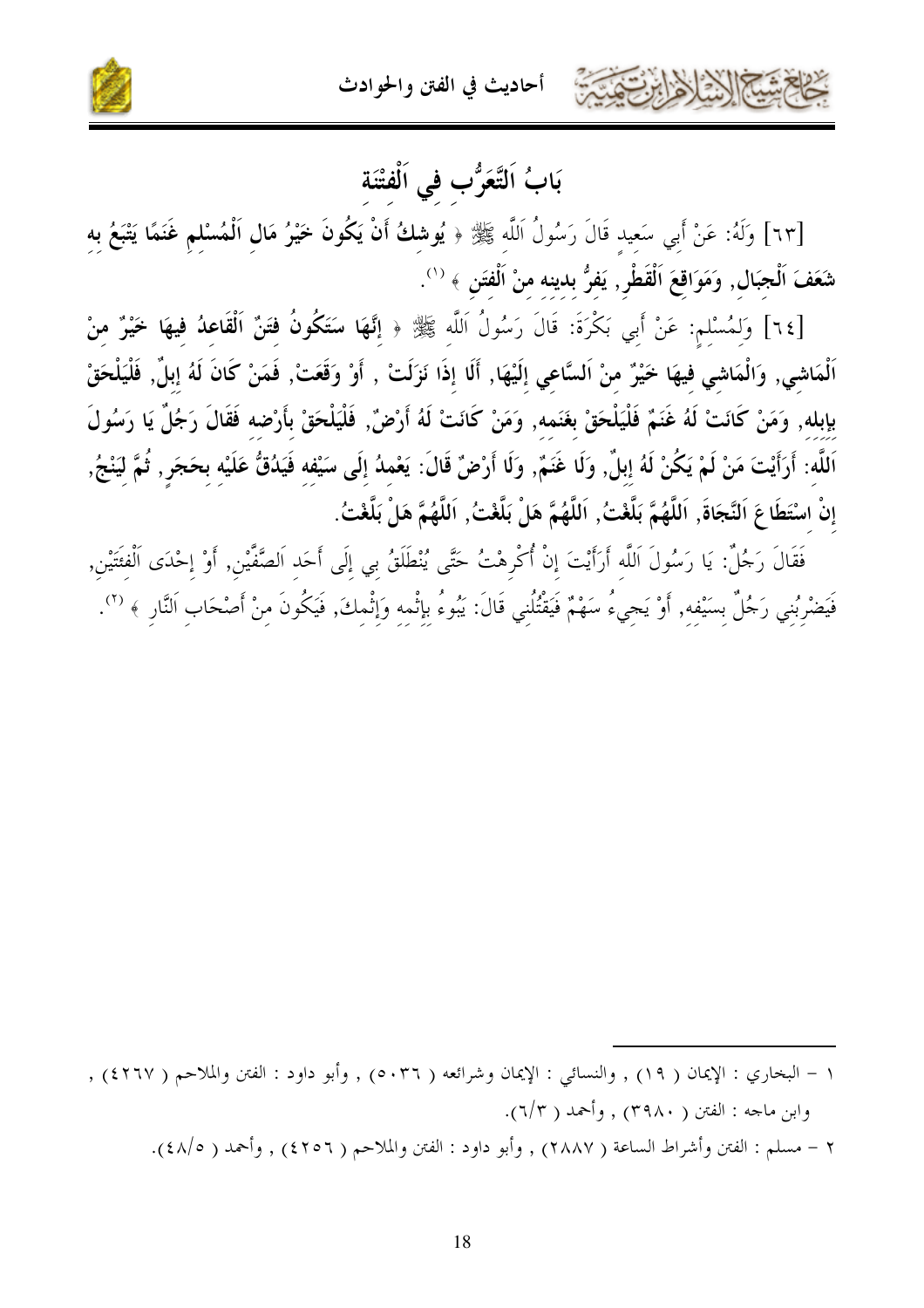

بَابُ اَلنَّهْيِ عَنْ تَعَاطِي اَلسَّيْف مَسْلُولاً

خاخ شيخ الاخلاط ابرت متعت

[٦٥] وَفِي اَلْمُسْنَدِ عَنْهُ: ﴿ قَالَ أَتَى رَسُولُ اَللَّهِ ﷺ عَلَى قَوْمٍ يَتَعَاطَوْنَ سَيْفًا مَسْلُولاً فَقَالَ: لَعَنَ اَللَّهُ مَنْ فَعَلَ هَذَا أَوَلَيْسَ قَدْ نَهَيْتُ عَنْ هَذَا ثُمَّ قَالَ: إِذَا سَلَّ أَحَدُكُمْ سَيْفَهُ فَنَظَرَ إِلَيْهِ, فَأَرَادَ أَنْ يُنَاوِلَهُ أَخَاهُ, فَلْيَغْمِدْهُ, ثُمَّ يُنَاوِلْهُ إِيَّاهُ ﴾ <sup>(١)</sup>.

 $\cdot$  (  $\epsilon$  ) /  $\circ$  )  $\lambda$   $\delta$  )  $\cdot$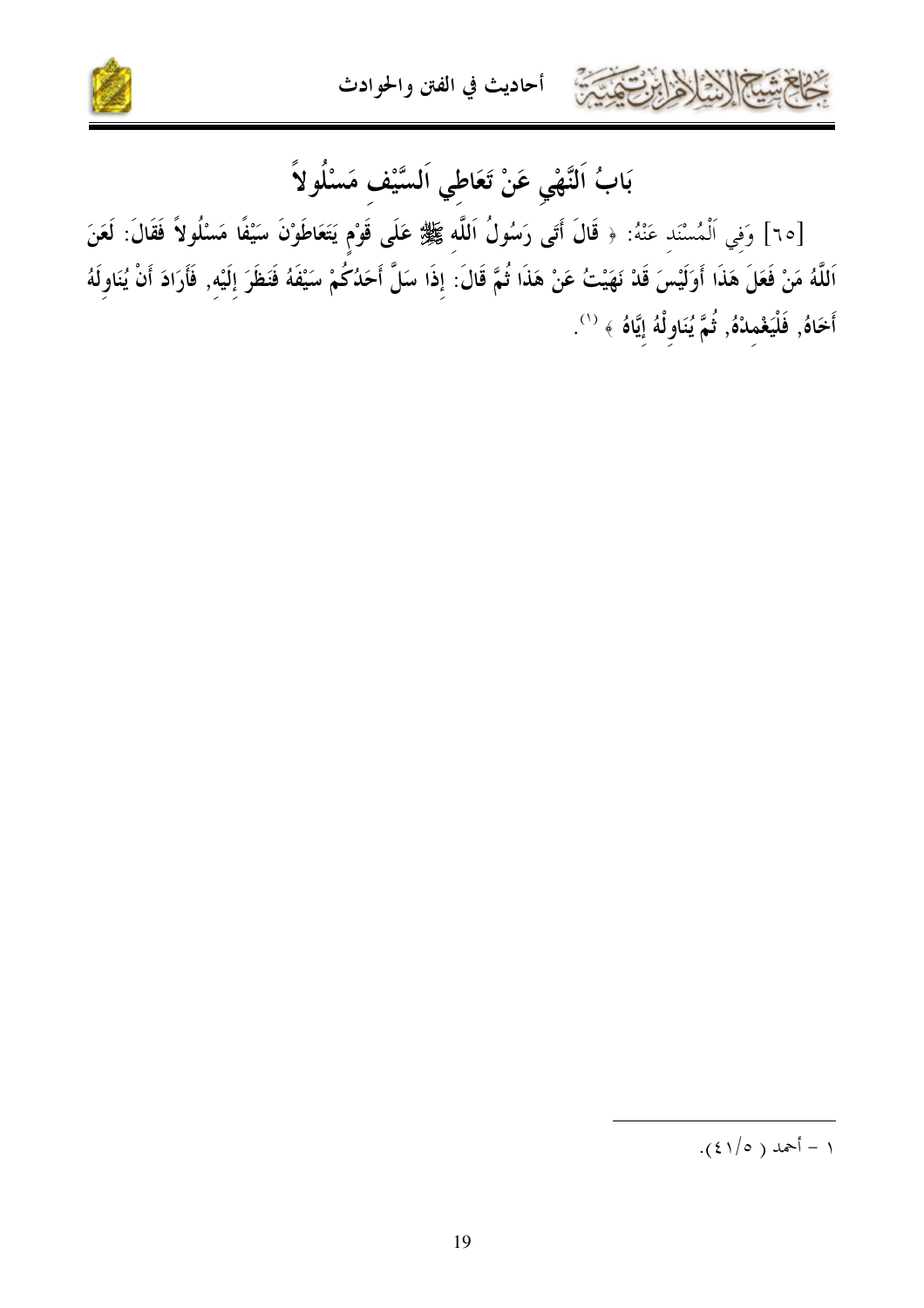أحاديث في الفتن والحوادث



## بَابٌ بَدَأَ اَلْإِسْلَامُ غَرِيبًا وَسَيَعُودُ غَرِيبًا

a Malla

[٦٦] وَلمُسْلم: عَنْ أَبِي هُرَيْرَةَ عَنْ اَلنَّبِيِّ ﷺ قَالَ: ﴿ بَدَأَ اَلْإِسْلَامُ غَوِيبًا وَسَيَعُودُ غَويبًا كَمَا بَدَأَ ﴾ (''.

[٦٧] وَرَوَاهُ أَحْمَدُ عَنْ ابْنِ مَسْعُودٍ وَفِي آخِرِهِ: ﴿ فَطُوبَى لِلْغُرَبَاءِ ﴾ (٢) آخِرُهُ: ﴿ قِيلَ يَا رَسُولَ اَللَّه! وَمَنْ اَلْغُرَبَاءُ قَالَ: اَلنُّزَّاعُ منْ اَلْقَبَائل ﴾ (").

[٦٨] وَرَوَاهُ الآجُرِيُّ: وَعنْدَهُ قيلَ: ﴿ مَنْ هُمْ يَا رَسُولَ اَللَّه قَالَ: اَلَّذِينَ يَصْلُحُونَ إذَا فَسَدَ اَلنَّاسُ ﴾ <sup>(٤)</sup>.

[٦٩] وَلِأَحْمَدَ: فِي حَديث سَعْد بْنِ مَالك: ﴿ فَطُوبَى يَوْمَعَذْ لِلْغُرَبَاءِ إِذَا فَسَلَدَ اَلْنَاسُ ﴾ (°).

[٧٠] وَلَهُ عَنْ ابْنِ عَمْرِو: عَنْ النَّبِيِّ ﷺ قَالَ: ﴿ طُوبَى للْغُرَبَاء قُلْنَا وَمَنْ اَلْغُرَبَاءُ قَالَ: قَوْمٌ صَالحُونَ قَليلٌ, في نَاس سُوء كَثير, مَنْ يَعْصيهمْ أَكْثَرُ ممَّنْ يُطيعُهُمْ ﴾ ('').

[٧١] وَفِي اَلزُّهْد عَنْهُ: ﴿ إِنَّ أَحَبَّ شَيْء إِلَى اَللَّه اَلْغُرَبَاءُ قَالَ: اَلْفَرَّارُونَ بدينهمْ, يَبْعَثُهُمْ اَللَّهُ مَعَ عِيسَى ابْنِ مَرْيَمَ عَلَيْه اَلسَّلَامُ ﴾ رَوَاهُ أَحْمَدُ عَنْ اَلْهَيْتَم بْن حَميل: ثَنَا مُحَمَّدُ بْنُ مُسْلم: ثَنَا عُثْمَانُ بْنُ عبدالله: عَنْ سُلَيْمَانَ بْنِ هُرْمُزَ: عَنْهُ.

[٧٢] وَلِأَحْمَدَ: عَنْ اَلْمُطَّلِبِ بْنِ حَنْطَبٍ عَنْ النَّبِيِّ ﷺ قَالَ: ﴿ طُوبَى لِلْغُرَبَاءِ قِيلَ: يَا رَسُولَ اَللَّه! مَنْ اَلْغُرَبَاءُ قَالَ: اَلَّذِينَ يَزِيدُونَ إذَا نَقَصَ اَلنَّاسُ ﴾.

[٧٣] وَلِلتِّرْمِذِيِّ مِنْ حَدِيثِ كَثِيرٍ بْنِ عبدالله الْمُزَنِيِّ: عَنْ أَبِيهِ عَنْ حَدِّهِ عَنْ اَلنَّبِيّ ﷺ ﴿ طُوبَى للْغُرَبَاء, اَلَّذينَ يُصْلحُونَ مَا أَفْسَدَ النَّاسُ منْ سُنَّتي ﴾ <sup>(١)</sup> قَالَ اَلْأَوْزَاعيٌّ في مَعْنَى اَلْحَديث: أَمَا إنَّهُ مَا يَذْهَبُ اَلْإِسْلَامُ, وَلَكنْ يَذْهَبُ أَهْلُ اَلسُّنَّة, حَتَّى مَا يَبْقَى في اَلْبَلَد منْهُمْ إلَّا رَجُلٌ وَاحدٌ.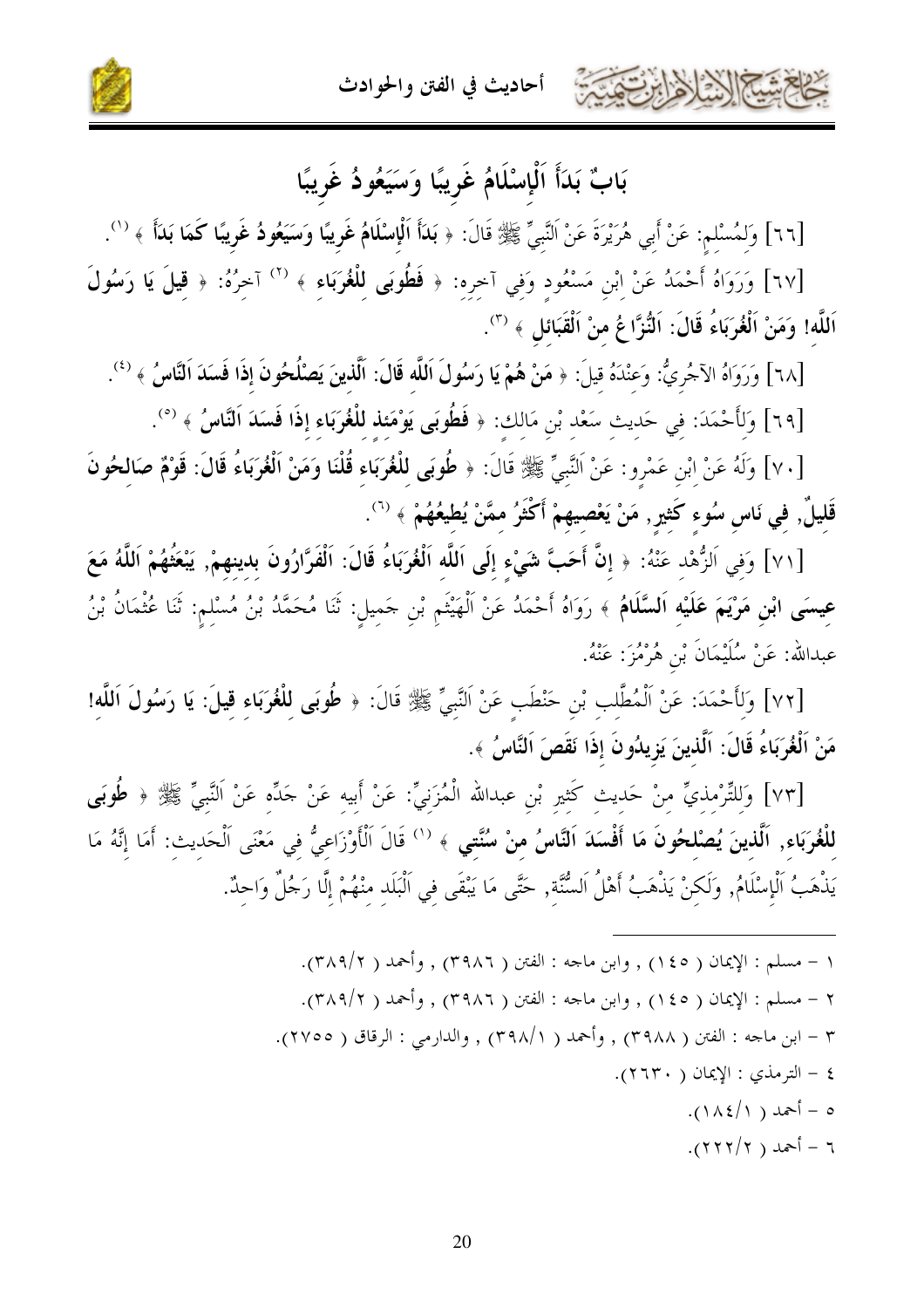كالعمشة الأدامات



[٧٤] وَفِي اَلْمُسْنَدِ: عَنْ عُبَادَةَ أَنَّهُ قَالَ لِرَجُلٍ مِنْ أَصْحَابِهِ: ﴿ يُوشِكُ أَنْ تَرَى اَلوَّجُلَ قَدْ قَرَأَ اَلْقُرْآنَ عَلَى لسَان مُحَمَّد ﷺ فَأَعَادَهُ, وَأَبْدَاهُ, فَأَحَلَّ حَلَالَهُ, وَحَرَّمَ حَرَامَهُ, وَنَزَلَ عِنْدَ مَنازِلهِ, لَا يَحُورُ فِيكُمْ, إِلَّا كَمَا يَحُورُ رَأْسُ اَلْحمَارِ اَلْمَيِّت ﴾ (''.

[٧٥] وَللْبُخَارِيِّ عَنْ اَلزُّبَيْرِ بْنِ عَديٍّ قَالَ: ﴿ أَتَيْنَا أَنَسًا فَشَكَوْنَا إِلَيْهِ مَا نَلْقَى منْ اَلْحَجَّاجِ فَقَالَ: اصْبِرُوا فَإِنَّهُ لَا يَأْتِي عَلَيْكُمْ زَمَانٌ إِلَّا وَاَلَّذي بَعْدَهُ شَرٌّ منْهُ سَمعْتُهُ منْ نَبيّكُمْ ﷺ ﴾ (").

[٧٦] وَلِمُسْلِمٍ عَنْ أَبِي هُرَيْرَةَ ﷺ قَالَ: قَالَ رَسُولُ اَللَّهِ ﷺ ﴿ يَتَقَارَبُ اَلزَّمَانُ وَيَنْقُصُ اَلْعَمَلُ وَيُلْقَى اَلشُّحُّ وَتَظْهَرُ اَلْفتَنُ, وَيَكْثُرُ اَلْهَرْجُ قَالُوا يَا رَسُولَ اَللَّه: مَا هُوَ قَالَ: اَلْقَتْلُ اَلْقَتْلُ ﴾ <sup>(٤)</sup>.

١ – الترمذي : الإيمان ( ٢٦٣٠).  $(170/3)$  - أحمد ( ع ٣ – البخاري : الفتن ( ٧٠٦٨) , والترمذي : الفتن ( ٢٢٠٦) , وأحمد ( ١٣٢/٣). ٤ – البخاري : الفتن ( ٧٠٦١) , ومسلم : العلم ( ١٥٧) , وأبو داود : الفتن والملاحم ( ٤٢٥٥) , وابن ماحه : الفتن ( ٤٠٥٢) , وأحمد ( ٢٣٣/٢).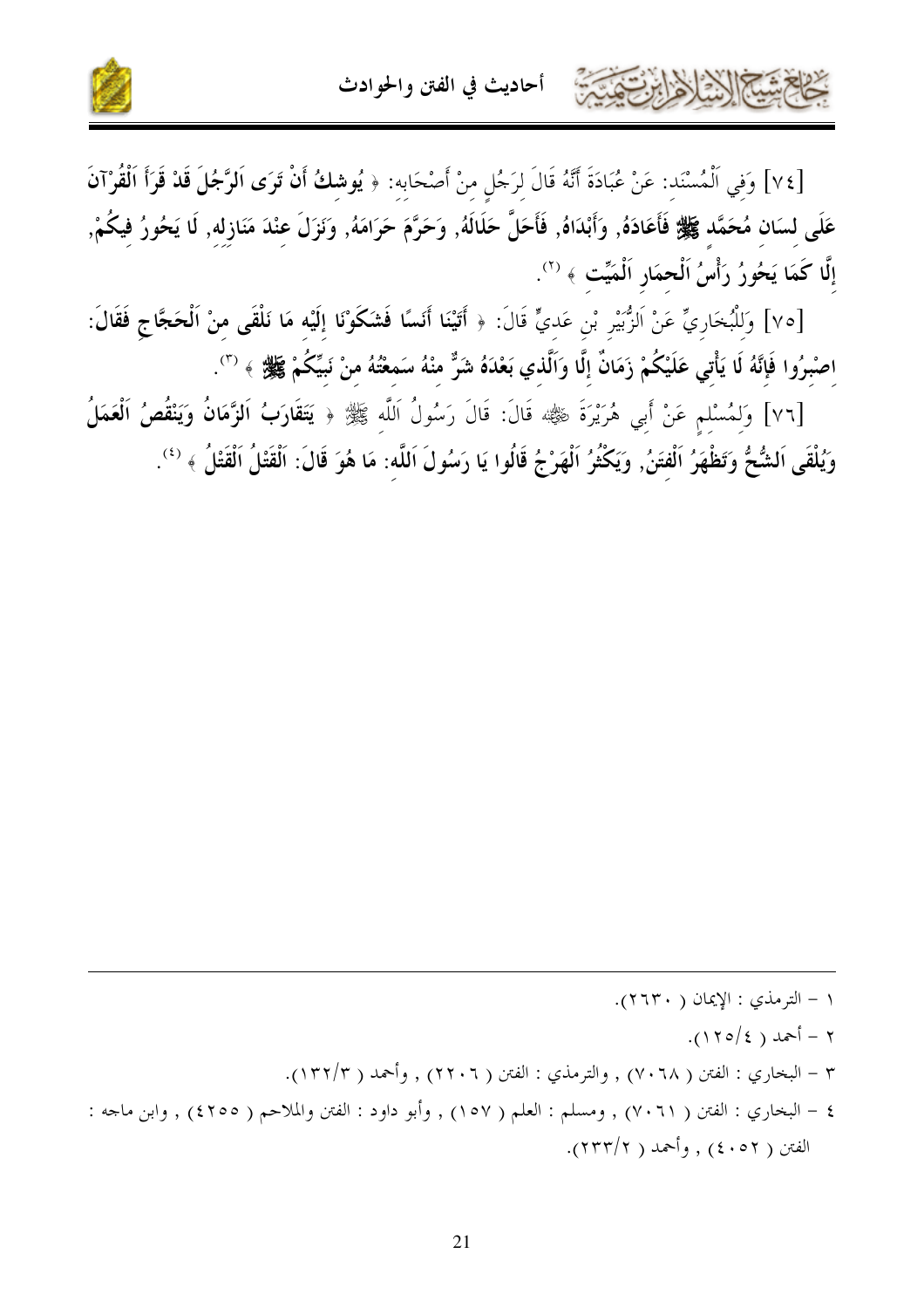



# بَابُ تَحْرِيمِ رُجُوعِ اَلْمُهَاجِرِ إِلَى اِسْتِيطَانِ وَطَنِهِ

[٧٧] وَلَهُ عَنْ سَلَمَةَ وَقَدْ قَالَ لَهُ اَلْحَجَّاجُ: ﴿ أَرَدَدْت عَلَى عَقِبَيْكَ قَالَ: لَا, وَلَكِنَّ رَسُولَ اَللَّهِ ﷺ أَذِنَ لَنَا فِي اَلْبَدْوِ ﴾ (''.

١ – البخاري : الفتن ( ٧٠٨٧) , ومسلم : الإمارة ( ١٨٦٢) , والنسائي : البيعة ( ٤١٨٦) , وأحمد ( ٤٧/٤).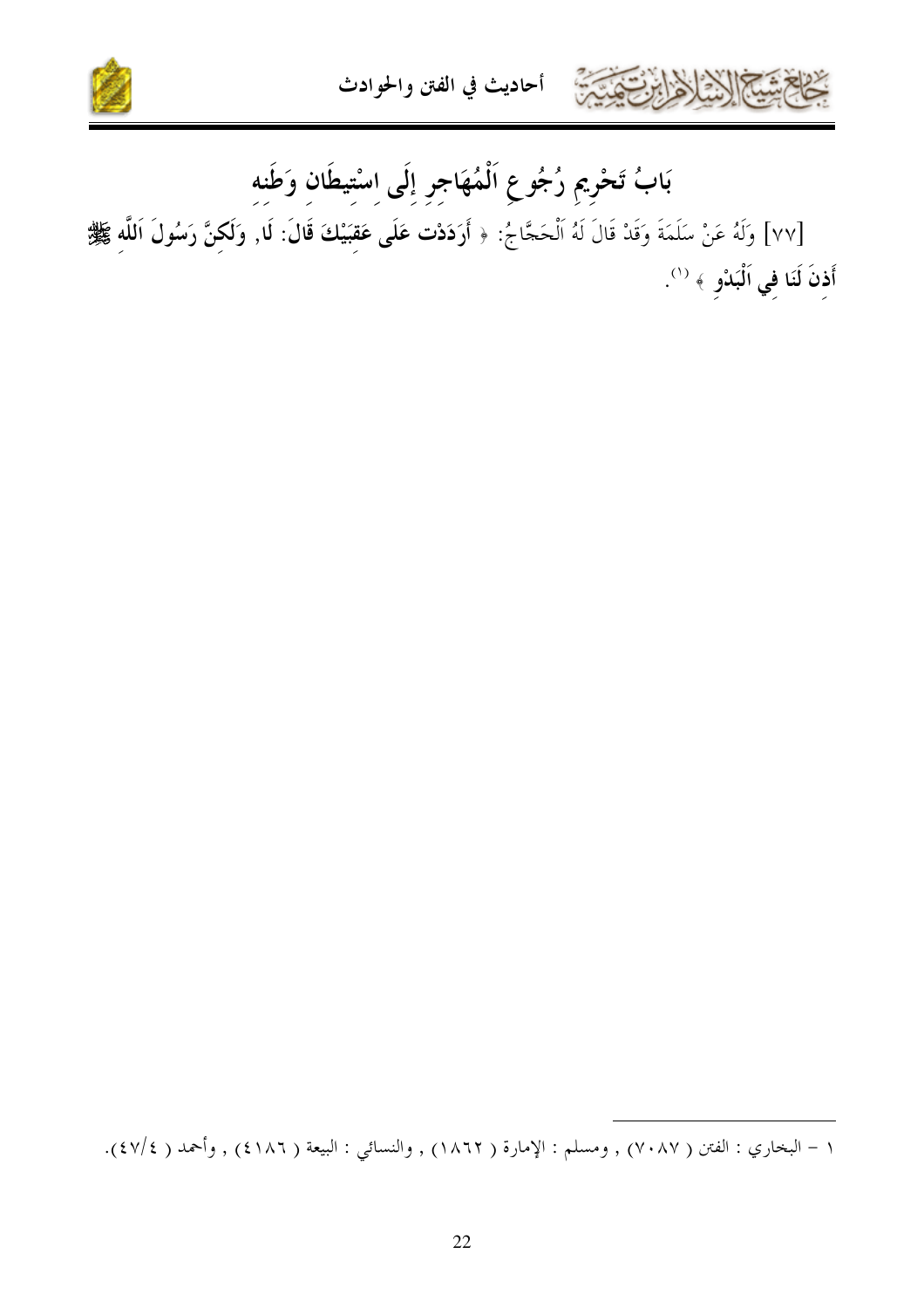أحاديث في الفتن والحوادث



بَابُ إذَا الْتَقَى اَلْمُسْلمَان بسَيْفَيْهِمَا

[٧٨] وَلِلْبُخَارِيِّ عَنْ اَلْأَحْنَفِ قَالَ: ﴿ خَرَجْتُ وَأَنَا أُرِيدُ هَذَا اَلرَّجُلَ فَلَقِيَنِي أَبُو بَكْرَةَ فَقَالَ: أَيْنَ تُويدُ يَا أَحْنَفُ فَقُلْتُ: أُرِيدُ نُصْرَةَ ابْنِ عَمِّ اَلرَّسُول ﷺ –يَعْني عَليًّا رَضيَ اَللَّهُ عَنْهُ– فَقَالَ لي: يَا أَحْنَفُ ارْجعْ, فَإِنِّي سَمعْتُ رَسُولَ اَللَّه ﷺ يَقُولُ: إذَا تَوَاجَهَ اَلْمُسْلمَان بسَيْفَيْهِمَا فَالْقَاتلُ وَالْمَقْتُولُ في اَلنَّارِ فَقُلْتُ, أَوْ قيلَ: يَا رَسُولَ اَللَّه هَذَا اَلْقَاتلُ فَمَا بَالُ اَلْمَقْتُول قَالَ: إنَّهُ أَرَادَ قَتْلَ صَاحبه ﴾ (''.

[٧٩] وَلمُسْلم عَنْ أَبِي هُرَيْرَةَ ﷺ، قَالَ رَسُولُ اَللَّه ﷺ ﴿ وَاَلَّذِي نَفْسي بِيَدِهِ لَا تَذْهَبُ اَللُّنْيَا حَتَّى يَأْتيَ عَلَى اَلنَّاس يَوْمٌ, لَا يَدْرِي اَلْقَاتلُ فِيمَ قَتَلَ , وَلَا اَلْمَقْتُولُ فِيمَ قُتلَ فَقيلَ: كَيْفَ يَكُونُ ذَلكَ قَالَ: اَلْهَرْجُ اَلْقَاتِلُ وَالْمَقْتُولُ في اَلنَّارِ ﴾ (٢).

١ – البخاري : الديات ( ٦٨٧٥) , ومسلم : الفتن وأشراط الساعة ( ٢٨٨٨) , والنسائي : تحريم الدم ( ٤١٢٢)

, وأبو داود : الفتن والملاحم ( ٤٢٦٨) , وابن ماجه : الفتن ( ٣٩٦٥) , وأحمد ( ٤٣/٥).

٢ – مسلم : الفتن وأشراط الساعة ( ٢٩٠٨).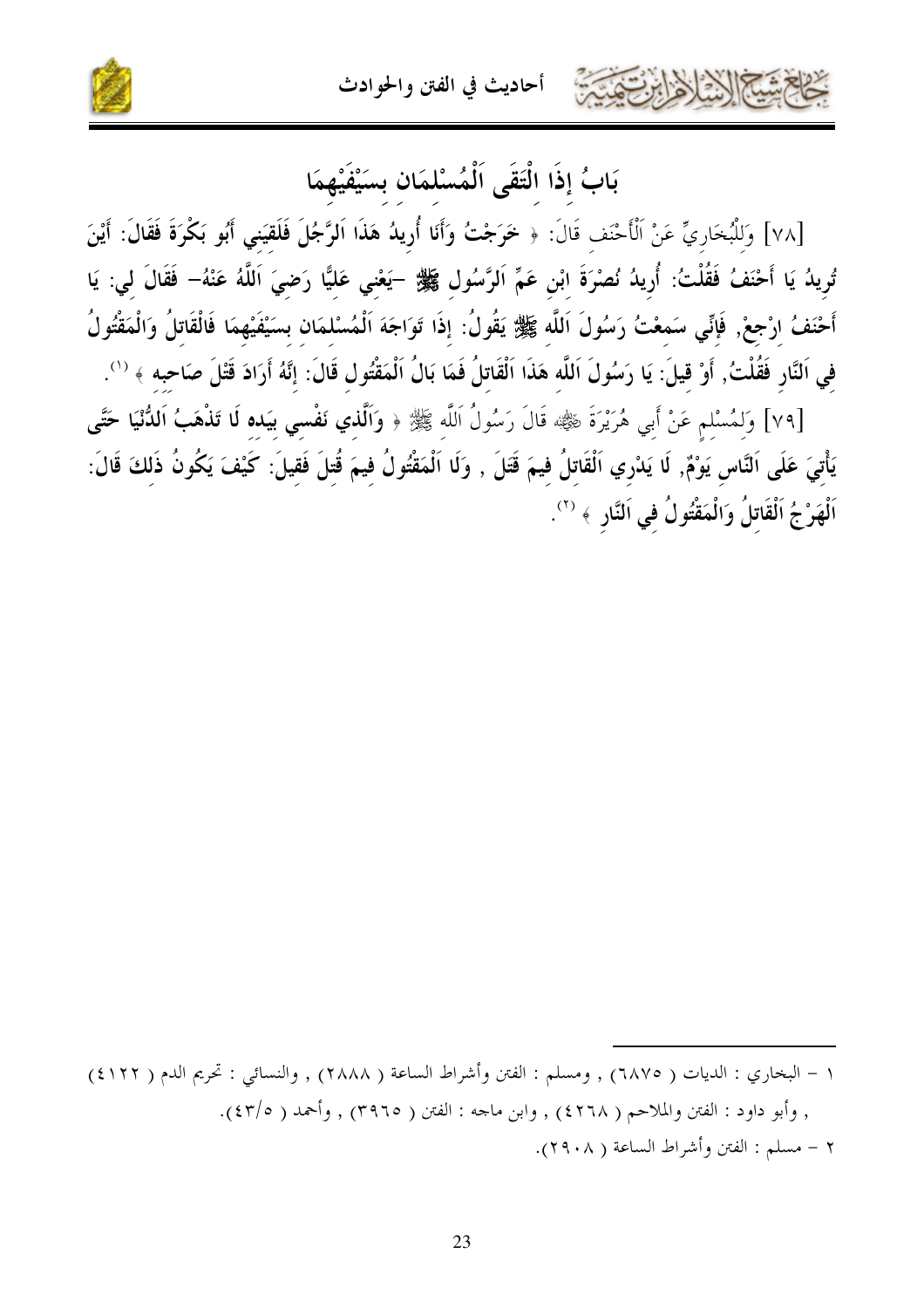

بَابُ هَلَاكَ اَلْأُمَّة بَعْضهمْ ببَعْض

[٨٠] وَلمُسْلم: عَنْ تَوْبَانَ قَالَ رَسُولُ اَللَّه ﷺ ﴿ إِنَّ اَللَّهَ زَوَى لَمِي اَلْأَرْضَ, فَرَأَيْتُ مَشَارِقَهَا وَمَغَاربَهَا, وَإِنَّ أُمَّتي سَيَبْلُغُ مُلْكُهَا مَا زُويَ لي منْهَا, وَأُعْطِيتُ اَلْكَنْزَيْنِ اَلْأَحْمَرَ وَالْأَبْيَضَ (قَالَ ابْنُ مَاجَهْ: يَعْني اَلذَّهَبَ وَالْفضَّةَ) وَإِنِّي سَأَلْتُ رَبِّي لأُمَّتِي أَلَّا يُهْلكَهَا بسَنَة بعَامَّة, وَأَلَّا يُسَلِّطَ عَلَيْهِمْ عَدُوًّا مِنْ سِوَى أَنْفُسِهِمْ, فَيَسْتَبِيحَ بَيْضَتَهُمْ, وَإِنَّ رَبِّي قَالَ: يَا مُحَمَّدُ قَضَيْتُ قَضَاءً فَإِنَّهُ لَا يُرَدُّ, وَإِنِّي أَعْطَيْتُكَ لأُمَّتكَ أَلَّا أُهْلكَهُمْ بسَنَة بعَامَّة, وَأَلَّا أُسَلِّطَ عَلَيْهِمْ عَدُوًّا منْ سوَى أَنْفُسهمْ, فَيَسْتَبِيحَ بَيْضَتَهُمْ, وَلَوْ اجْتَمَعَ عَلَيْهِمْ مَنْ بِأَقْطَارِهَا, أَوْ قَالَ: مَنْ بَيْنَ أَقْطَارِهَا حَتَّى يَكُونَ بَعْضُهُمْ يُهْلكُ بَعْضًا, وَيَسْبِي بَعْضُهُمْ بَعْضًا ﴾ (').

[٨١] زَادَ أَبُو دَاوُدَ: ﴿ وَإِنَّمَا أَخَافُ عَلَى أُمَّتِي اَلْأَئِمَّةَ اَلْمُضلِّينَ, وَإِذَا وُضعَ السَّيْفُ في أُمَّتي, لَمْ يُرْفَعْ عَنْهَا إلَى يَوْم اَلْقيَامَة, وَلَا تَقُومُ اَلسَّاعَةُ حَتَّى يَلْحَقَ قَبَائلُ منْ أُمَّتي بالْمُشْركينَ, وَحَتَّى تَعْبُدَ قَبَائلُ منْ أُمَّتي اَلْأَوْثَانَ, وَأَنَّهُ سَيَكُونُ في أُمَّتي كَذَّابُونَ ثَلَاثُونَ, كُلُّهُمْ يَزْعُمُ أَنَّهُ نَبيٌّ, وَأَنَا خَاتَمُ النَّبيِّينَ, لَا نَبيَّ بَعْدي, وَلَا تَزَالُ طَائفَةٌ منْ أُمَّتي عَلَى اَلْحَقِّ ظَاهرِينَ لَا يَضُرُّهُمْ مَنْ خَالَفَهُمْ حَتَّى يَأْتيَ أَمْرُ اَللَّه ﴾ (''.

[٨٢] وَلمُسْلم عَنْ سَعْد: ﴿ أَنَّ رَسُولَ اَللَّه ﷺ أَقْبَلَ ذَاتَ يَوْم منْ اَلْعَالِيَة حَتَّى إذَا مَرَّ بمَسْجد بَني مُعَاوِيَةَ, دَخَلَ فَرَكَعَ فِيه رَكْعَتَيْنِ, وَصَلَّيْنَا مَعَهُ, وَدَعَا رَبَّهُ طَوِيلاً, ثُمَّ انْصَرَفَ إلَيْنَا فَقَالَ: سَأَلْتُ رَبِّي ثَلَاثًا فَأَعْطَاني ثنْتَيْن, وَمَنَعَني وَاحدَةً, سَأَلْتُ رَبِّي أَلَّا يُهْلكَ أُمَّتي بالسَّنَة فَأَعْطَانيهَا, وَسَأَلْتُهُ أَلَّا يُهْلكَ أُمَّتي بِالْغَرَقِ, فَأَعْطَانِيهَا, وَسَأَلْتُهُ أَلَّا يَجْعَلَ بَأْسَهُمْ بَيْنَهُمْ, فَمَنَعَنِيهَا ﴾ (").

- ١ مسلم : الفتن وأشراط الساعة ( ٢٨٨٩) , والترمذي : الفتن ( ٢١٧٦) , وأبو داود : الفتن والملاحم ( ٤٢٥٢) , وابن ماحه : الفتن ( ٣٩٥٢) , وأحمد ( ٢٨٤/٥).
- ٢ الترمذي : الفتن ( ٢٢٢٩) , وأبو داود : الفتن والملاحم ( ٤٢٥٢) , وأحمد ( ٢٧٨/٥) , والدارمي : المقدمة  $(7.9)$ 
	- ٣ مسلم : الفتن وأشراط الساعة ( ٢٨٩٠) , وأحمد ( ١٧٥/١).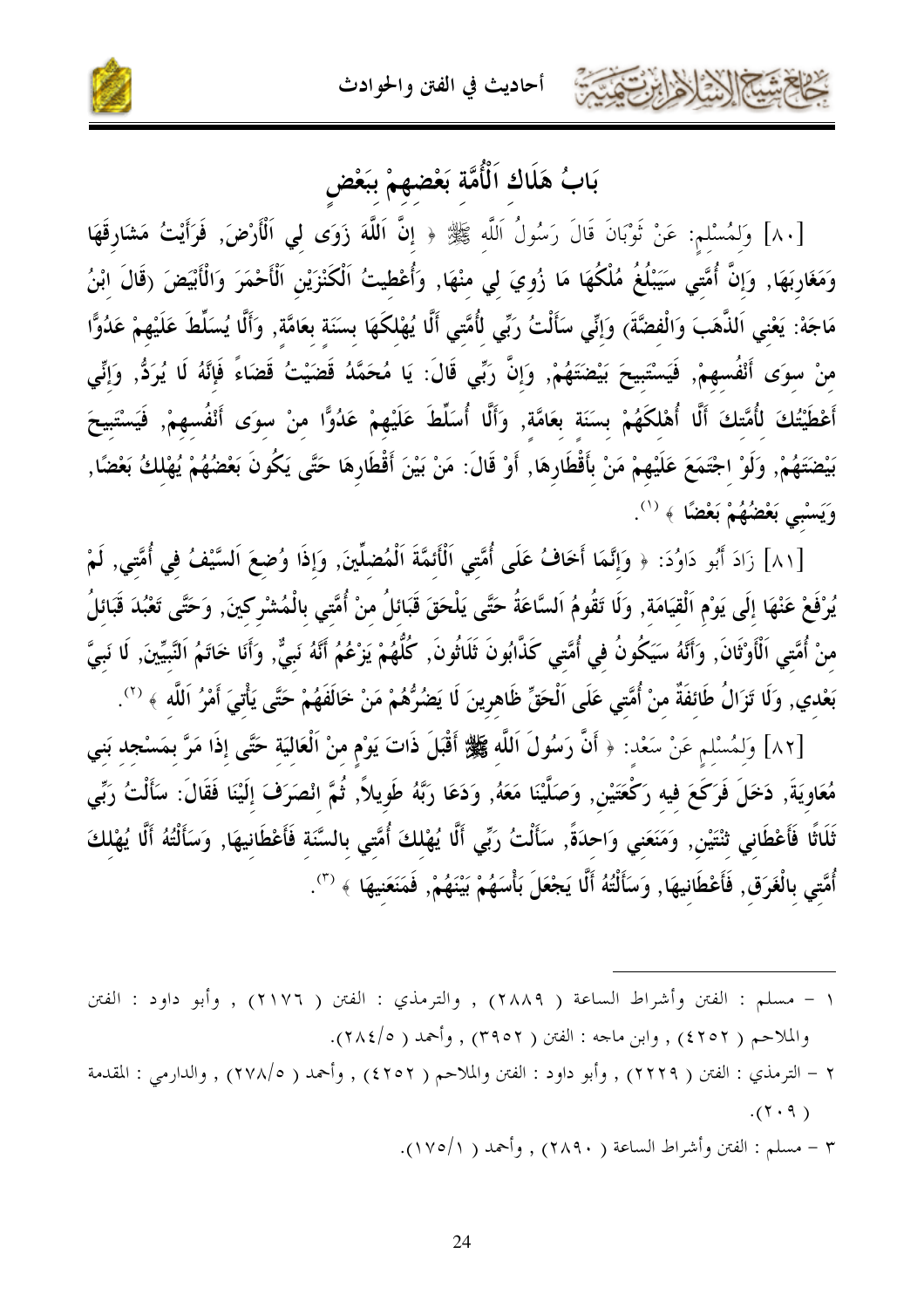أحاديث في الفتن والحوادث



## بَابُ كَفِّ اَللِّسَانِ فِى اَلْفتْنَة

[٨٣] وَلأَبِي دَاوُدَ: عَنْ ابْنِ عُمَرَ قَالَ رَسُولُ اَللَّه ﷺ ﴿ سَتَكُونُ فَتْنَةٌ تَسْتَنْظَفُ اَلْعَرَبَ, قَتْلَاهَا فِي اَلنَّارِ, اَللَّسَانُ فِيهَا أَشَلُّ منْ وَقْعِ اَلسَّيْف ﴾ <sup>(١)</sup> قَالَ اَلتِّرْمِذِيُّ: غَرِيبٌ, سَمِعْتُ مُحَمَّدًا يَقُولُ: لَا يَعْرِفُ لزيَاد بْن سيْمينَ عَنْ ابْنِ عُمَرَ غَيْرُ هَذَا.

[٨٤] وَلِأَبِي دَاوُدَ: عَنْ أَبِي هُرَيْرَةَ قَالَ رَسُولُ اَللَّهِ ﷺ ﴿ سَتَكُونُ فَتْنَةٌ صَمَّاءُ بَكْمَاءُ عَمْيَاءُ, اَللِّسَانُ فِيهَا كَوَقْعِ اَلسَّيْف ﴾ (٢).

[٨٥] وَلابْنِ مَاجَهْ: عَنْ ابْنِ عُمَرَ مَرْفُوعًا: ﴿ إِيَّاكُمْ وَالْفَتَنَ, فَإِنَّ اَللِّسَانَ فِيهَا مثْلُ وَقْعِ اَلسَّيْف ﴾ ("). [٨٦] وَلَهُمَا: عَنْ أَبِي هُرَيْرَةَ أَنَّهُ سَمعَ رَسُولَ اَللَّه ﷺ يَقُولُ: ﴿ إِنَّ اَلرَّجُلَ لَيَتَكَلَّمُ بِالْكَلمَة, لَا يُلْقي لَهَا بَالاً, يَهْوِي بهَا في اَلنَّار, أَبَعْدَ مَا بَيْنَ اَلْمَشْرِق وَالْمَغْرِب ﴾ <sup>(٤)</sup>.

## منْ أَحَاديث اَلنَّهْي عَنْ اَلسَّعْي في اَلْفتْنَة

[٨٧] وَلأَبِي دَاوُدَ: عَنْ أَبِي ذَرٍّ قَالَ رَسُولُ اَللَّه ﷺ ﴿ يَا أَبَا ذَرٍّ قُلْتُ لَبَّيْكَ يَا رَسُولَ اَللَّه وَسَعْدَيْكَ! وَذَكَرَ اَلْحَديثَ قَالَ فيه: كَيْفَ أَنْتَ إذَا أَخَذَتْ اَلنَّاسَ مَوْتٌ, تَكُونُ اَلْبَيْتُ فيه بالْوَصيف , يَعْنى: اَلْقَبْرَ: قُلْتُ: اَللَّهُ وَرَسُولُهُ أَعْلَمُ, أَوْ قَالَ: مَا يَخْتَارُ اَللَّهُ لي وَرَسُولُهُ قَالَ: عَلَيْكَ بالصَّبْرِ أَوْ قَالَ: تَصْبِرُ ثُمَّ قَالَ لمى: يَا أَبَا ذَرٍّ قُلْتُ: لَبَّيْكَ يَا رَسُولَ اَللَّه وَسَعْدَيْكَ! قَالَ: كَيْفَ أَنْتَ! إذَا رَأَيْتَ أَحْجَارَ الزَّيْت قَدْ غَرِقَتْ بِالدَّم قُلْتُ: مَا يَخْتَارُ اَللَّهُ لي وَرَسُولُهُ. قَالَ: عَلَيْكَ بمَنْ أَنْتَ منْهُ قُلْتُ: يَا رَسُولَ اَللَّه أَفَلَا آخُذُ سَيْفي فَأَضَعُهُ عَلَى عَاتقي قَالَ: شَارَكْتَ اَلْقَوْمَ إذًا قَالَ: قُلْتُ: فَمَاذَا تَأْمُرُني قَالَ: تَلْزَمُ بَيْتَكَ

- ١ الترمذي: الفتن ( ٢١٧٨) , وأبو داود : الفتن والملاحم ( ٤٢٦٥) , وابن ماحه : الفتن ( ٣٩٦٧) , وأحمد (  $.$  (  $\gamma \setminus \gamma$ 
	- ٢ أبو داود : الفتن والملاحم ( ٤٢٦٤).
		- ٣ ابن ماجه : الفتن ( ٣٩٦٨).
- ٤ البخاري : الرقاق ( ٦٤٧٧) , ومسلم : الزهد والرقائق ( ٢٩٨٨) , والترمذي : الزهد ( ٢٣١٤) , وأحمد ( ٣٣٤/٢) , ومالك : الجامع ( ١٨٤٩).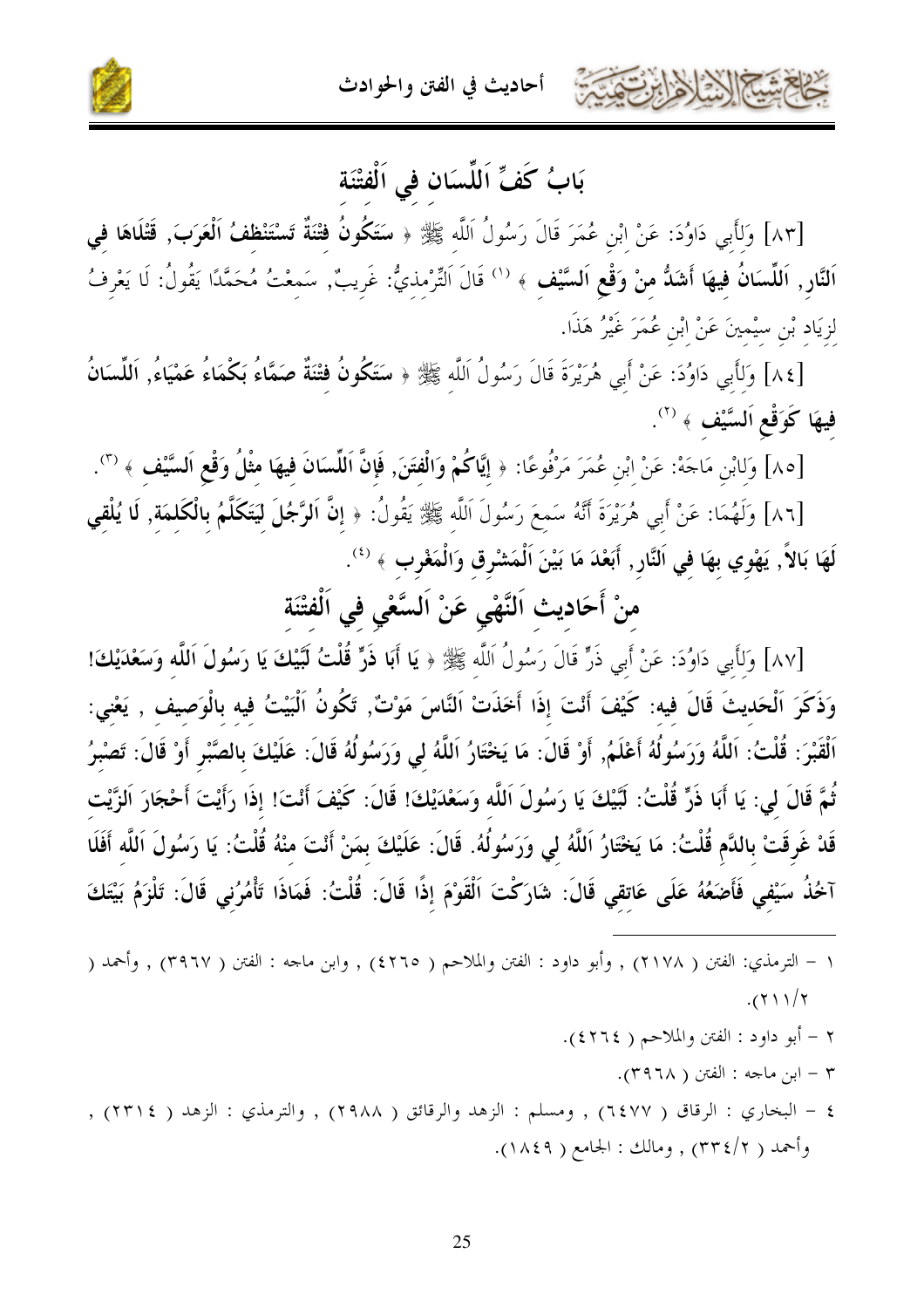

قُلْتُ: فَإِنْ دَخَلَ عَلَيَّ بَيْتِي قُلْ: فَإِنْ خَشِيتَ أَنْ يُبْهِرَكَ شُعَاعُ اَلسَّيْفِ, فَأَلْقِ ثَوْبَكَ عَلَى وَجْهِكَ, يَبُوءُ بإثْمكَ وَإِثْمه ﴾ (').

[٨٨] زَادَ إِبْنُ مَاجَهْ: ﴿ كَيْفَ أَنْتَ وَجَوَائِحُ تُصيبُ اَلنَّاسَ, حَتَّى تَأْتِيَ مَسْجِدَكَ, فَلَا تَسْتَطيعُ أَنْ تَرْجِعَ إِلَى فِرَاشكَ, وَلَا تَسْتَطِيعُ أَنْ تَقُومَ منْ فِرَاشكَ إِلَى مَسْجِدكَ قُلْتُ: اَللَّهُ وَرَسُولُهُ أَعْلَمُ, أَوْ يَخْتَارُ اَللَّهُ لي وَرَسُولُهُ. قَالَ: عَلَيْكَ بِالْعفَّة ﴾ (``.

[٨٩] وَفِي حَدِيثٍ عَنْ ابْنِ مَسْعُودٍ: وَذَكَرَ اَلْفِتْنَةَ قَالَ: ﴿ الْزَمْ بَيْتَكَ قِيلَ: فَإِنْ دَخَلَ عَلَيَّ بَيْتِي قَالَ: فَكُنْ مثْلَ اَلْجَمَل اَلْأَوْرَق اَلتّْفَال, اَلَّذي لَا يَنْبَعثُ إلَّا كَرْهًا, وَلَا يَمْشي إلَّا كَرْهًا ﴾ رَوَاهُ أَبُو عُبَيْد.

[٩٠] وَلَأَبِي دَاوُدَ عَنْ اَلْمِقْدَادِ مَرْفُوعًا: ﴿ إِنَّ اَلسَّعِيدَ لَمَنْ جُنِّبَ اَلْفَتَنَ إِنَّ اَلسَّعِيدَ لَمَنْ جُنِّبَ اَلْفتَنَ, وَلمَنْ اُبْتُلِيَ فَصَبَرَ فَوَاهًا ﴾ (٣).

- ٢ ابن ماجه : الفتن ( ٣٩٥٨).
- ٣ أبو داود : الفتن والملاحم ( ٤٢٦٣).

١ – أبو داود : الفتن والملاحم ( ٤٢٦١) , وابن ماجه : الفتن ( ٣٩٥٨).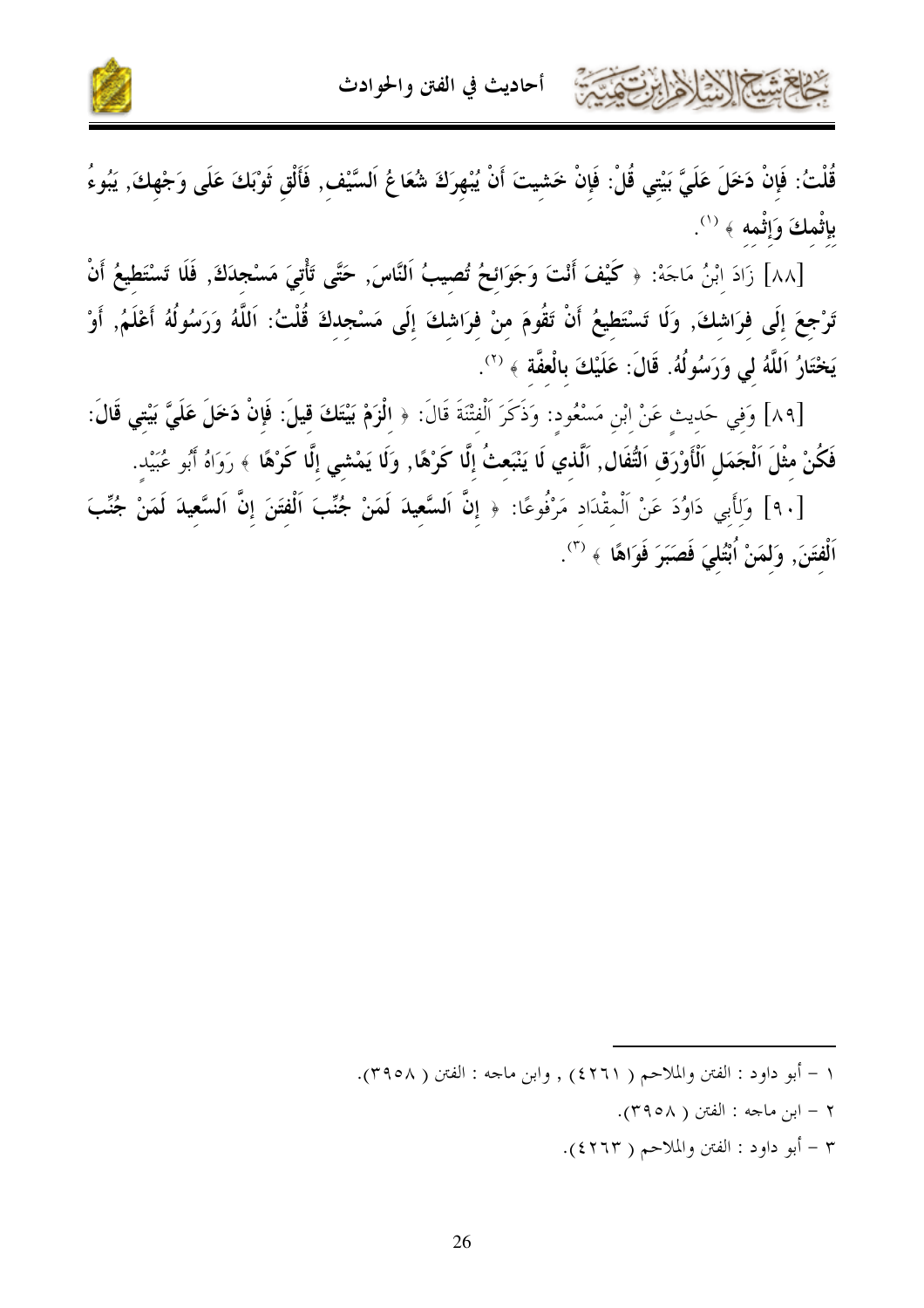





بَابُ أَمَارَات اَلسَّاعَة

[٩١] وَلِلْبُخَارِيِّ: عَنْ عَوْفٍ بْنِ مَالِكٍ ﴿ أَتَيْتُ اَللَّبِيَّ ﷺ فِي غَزْوَةٍ تَبُوكَ وَهُوَ فِي قُبَّةٍ مِنْ أَدَمِ فَقَالَ: اُعْدُدْ ستًّا بَيْنَ يَدَيْ اَلسَّاعَة, مَوْتي ثُمَّ فَتْحُ بَيْت اَلْمَقْدس, ثُمَّ مَوْتَان يَأْخُذُ فيكُمْ كَقُعَاص اَلْغَنَم, ثُمَّ اسْتِفَاضَةُ اَلْمَالِ, حَتَّى يُعْطَى اَلرَّجُلُ مائَةَ دينَار فَيَظَلُّ سَاخطًا, ثُمَّ فتْنَةٌ لَا يَبْقَى بَيْتٌ منْ اَلْعَرَب إلَّا دَخَلَتْهُ, ثُمَّ هُدْنَةٌ تَكُونُ بَيْنَكُمْ وَبَيْنَ بَنِي اَلْأَصْفَرِ, فَيَغْدِرُونَ, فَيَأْتُونَكُمْ تَحْتَ ثَمَانِينَ غَايَةً تَحْتَ كُلِّ غَايَة اثْنَا عَشَرَ أَلْفًا ﴾ <sup>(١)</sup>.

١ – البخاري : الجزية ( ٣١٧٦) , وأبو داود : الأدب ( ٥٠٠٠) , وابن ماحه : الفتن ( ٤٠٤٢) , وأحمد ( ٢٥/٦).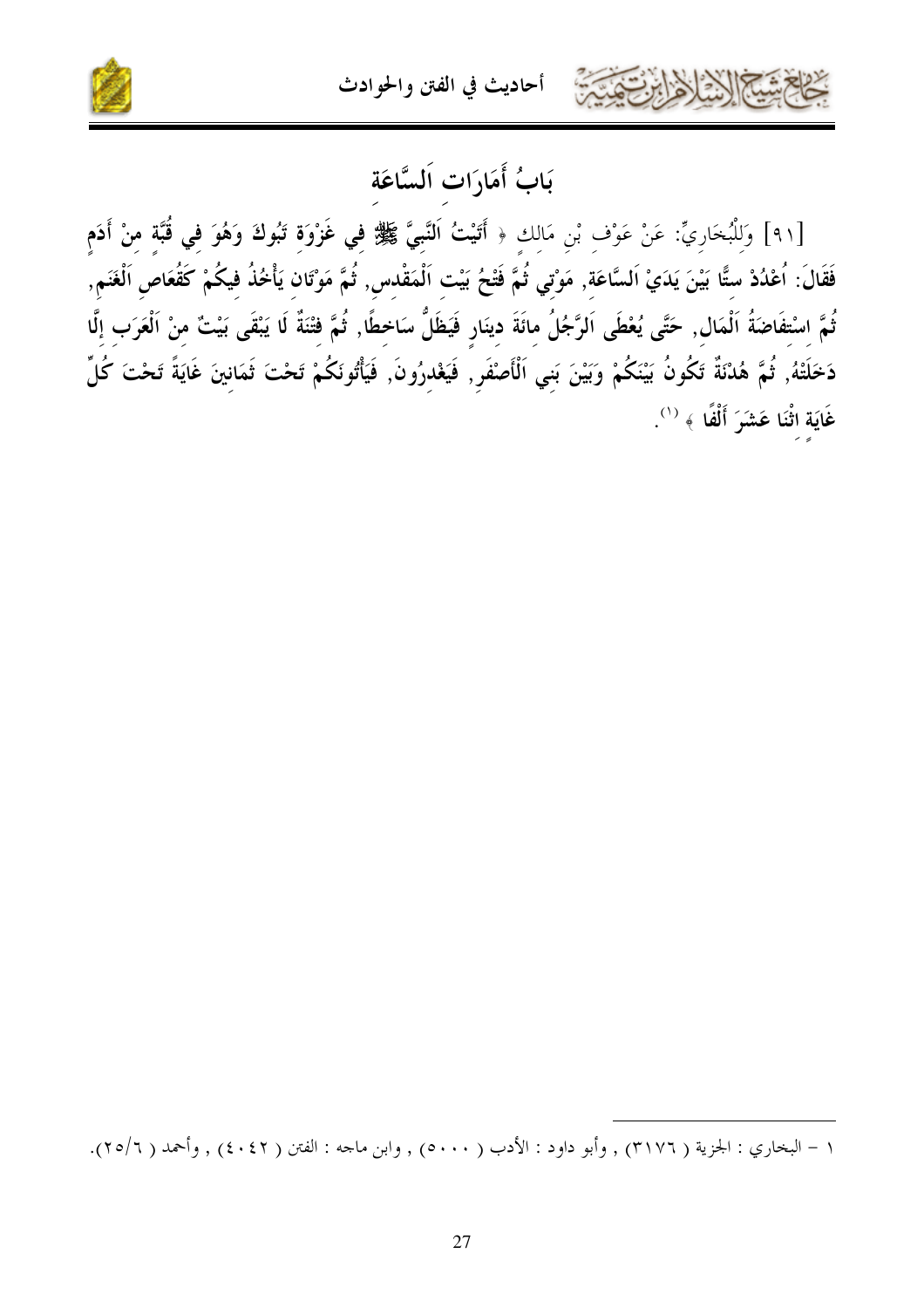أحاديث في الفتن والحوادث



بَابُ مَلَاحِمِ اَلرُّومِ

[٩٢] وَلمُسْلم عَنْ يَسير بْن جَابر قَالَ: ﴿ هَاجَتْ رِيحٌ حَمْرَاءُ بِالْكُوفَة فَجَاءَ رَجُلٌ لَيْسَ لَهُ هجّيرَى إِلَّا يَا عَبْدَ الله بْنَ مَسْعُود! جَاءَتْ اَلسَّاعَةُ قَالَ: فَقَعَدَ وَكَانَ مُتَّكِئًا فَقَالَ: إِنَّ اَلسَّاعَةَ لَا تَقُومُ حَتَّى لَا يُقْسَمَ ميرَاتٌ وَلَا يُفْرَحُ بغَنيمَة ثُمَّ قَالَ بيَده هَكَذَا: (وَنَحَّاهَا نَحْوَ اَلشَّامِ) فَقَالَ: عَدُوٌّ يَجْمَعُونَ لأَهْل اَلْإِسْلَامِ أَوْ يَجْمَعُ لَهُمْ أَهْلُ اَلْإِسْلَامِ قُلْتُ: اَلرُّومَ تَعْني قَالَ: نَعَمْ, قَالَ: وَيَكُونُ عنْدَ ذَلكُمْ اَلْقتَالُ ردَّةٌ شَديدَةٌ, فَيَشْتَرطُ اَلْمُسْلمُونَ شُرْطَةً للْمَوْت, لَا تَرْجعُ إلَّا غَالبَةً, فَيَقْتَتلُونَ حَتَّى يُمْسُوا فَيَبْقَى هَؤُلَاء وَهَؤُلَاء, كُلٌّ غَيْرُ غَالب وَتَفْنَى اَلشُّرْطَةُ, فَإِذَا كَانَ اَلْيَوْمُ اَلرَّابِعُ نَهَدَ إلَيْهِمْ بَقيَّةُ أَهْلِ اَلْإِسْلَامِ, فَيَجْعَلُ اَللَّهُ اَلدَّائرَةَ عَلَيْهِمْ فَيَقْتَتِلُونَ مَقْتَلَةً, إمَّا قَالَ: لَمْ يُرَ مثْلُهَا وَإِمَّا قَالَ: لَا يُرَى مثْلُهَا, حَتَّى إنَّ اَلطَّائرَ لَيَمُرُّ بجَنَبَاتهم, فَمَا يُخَلِّفُهُمْ حَتَّى يَخرَّ مَيِّتًا, فَيَتَعَادُّ بَنُو اَلْأَب كَانُوا مائَةً فَلَا يَجلُونَ بَقيَ منْهُمْ إلَّا اَلرَّجُلُ اَلْوَاحِدُ, فَبِأَيِّ غَنِيمَة يُفْرَحُ, أَوْ أَيُّ ميرَاث يُقْاسَمُ فَبَيْنَمَا هُمْ كَذَلكَ إذْ سَمعُوا بنَاس هُمْ أَكْثَرُ منْ ذَلكَ فَجَاءَهُمْ اَلصَّرِيخُ, إِنَّ اَلدَّجَّالَ قَدْ خَالَفَهُمْ في ذَرَاريِّهمْ فَيَرْفُضُونَ مَا بأَيْديهمْ وَيُقْبلُونَ فَيَبْعَثُونَ عَشَرَةَ فَوَارسَ طَليعَةً قَالَ رَسُولُ اَللَّه ﷺ إنِّي لَأَعْرِفُ أَسْمَاءَهُمْ وَأَسْمَاءَ آبَائهمْ, وَأَلْوَانَ خُيُولهمْ همّْ خَيْرُ فَوَارسَ عَلَى ظَهْرِ اَلْأَرْضِ يَوْمَئذ ﴾ '''.

[٩٣] وَلَهُ: عَنْ أَبِي هُرَيْرَةَ أَنَّ رَسُولَ اَللَّه ﷺ قَالَ: ﴿ لَا تَقُومُ اَلسَّاعَةُ حَتَّى تَنْزِلَ الرُّومُ بالْأَعْمَاقِ, أَوْ بدَابق, فَيَخْرُجُ إلَيْهِمْ جَيْشٌ منْ اَلْمَدينَة, منْ خيَار أَهْل اَلْأَرْض يَوْمئذ, فَإذَا تَصَافُوا قَالَتْ: اَلرُّومُ: خَلُّوا بَيْنَنَا وَبَيْنَ اَلَّذِينَ سَبَوْا منَّا, نُقَاتِلُهُمْ فَيَقُولُ اَلْمُسْلمُونَ: لَا, وَاَللَّه لَا نُخَلِّي بَيْنَكُمْ وَبَيْنَ إخْوَاننَا فَيُقَاتِلُونَهُمْ فَيَنْهَزِمُ ثُلُثٌ لَا يَتُوبُ اَللَّهُ عَلَيْهِمْ أَبَدًا, وَيُقْتَلُ ثُلُثُهُمْ أَفْضَلُ اَلشُّهَدَاء عنْدَ اَللَّه وَيَفْتَحُ الثُّلُثُ لَا يُفْتَنُونَ أَبَدًا, فَيَفْتَحُونَ قُسْطَنْطينيَّةَ فَبَيْنَمَا هُمْ يَقْتَسمُونَ اَلْغَنَائمَ, قَدْ عَلَّقُوا سُيُوفَهُمْ بالزَّيْتُون إذْ صَاحَ فيهمْ اَلشَّيْطَانُ إِنَّ اَلْمَسيحَ قَدْ خَالَفَكُمْ في أَهْليكُمْ فَيَخْرُجُونَ وَذَلكَ بَاطلٌ, فَإِذَا جَاءُوا اَلشَّامَ خَرَجَ فَبَيْنَمَا هُمْ يُعدُّونَ للْقتَال يُسَوُّونَ اَلصُّفُوفَ, إذْ أُقيمَتْ اَلصَّلَاةُ, فَنَزَلَ عيسَى ابْنُ مَرْيَمَ فَأَمَّهُمْ, فَإِذَا رَآهُ

١ – مسلم : الفتن وأشراط الساعة ( ٢٨٩٩) , وأحمد ( ٤٣٥/١).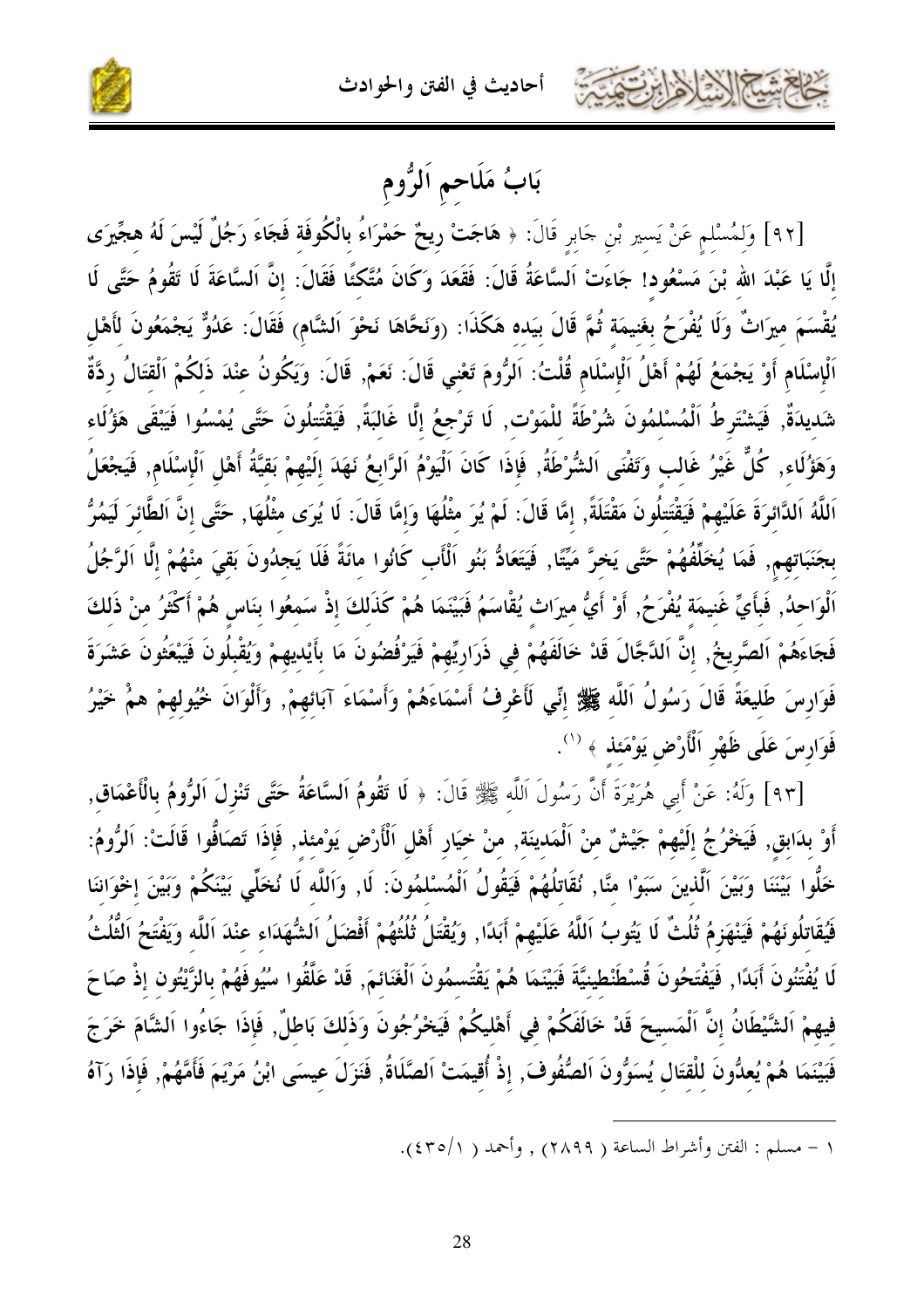

عَدُوُّ اَللَّهِ ذَابَ كَمَا يَذُوبُ اَلْمِلْحُ فِي اَلْمَاءِ, فَلَوْ تَرَكَهُ لَانْذَابَ حَتَّى يَهْلِكَ, وَلَكِنْ يَقْتُلُهُ بِيَده, فَيُرِيهِمْ دَمَهُ في حَرْبَته ﴾ (').

[٩٤] وَلَهُ: عَنْهُ عَنْ اَلنَّبِيِّ ﷺ قَالَ: ﴿ سَمَعْتُمْ بِمَدِينَةٍ جَانبٌ فِيهَا فِي اَلْبَرِّ, وَجَانبٌ في اَلْبَحْرِ قَالُوا: نَعَمْ, يَا رَسُولَ اَللَّه قَالَ: لَا تَقُومُ اَلسَّاعَةُ حَتَّى يَغْزُوَهَا سَبْعُونَ أَلْفًا منْ بَنى إسْحَاقَ فَإذَا نَزَلُوهَا لَمْ يُقَاتِلُوا بِسِلَاحٍ, وَلَمْ يَرْمُوا بِسَهْمِ قَالُوا: لَا إِلَهَ إِلَّا اَللَّهُ وَاَللَّهُ أَكْبَرُ فَيَسْقُطُ أَحَدُ جَانبَيْهَا.

قَالَ تَوْرٌ: لَا أَعْلَمُهُ قَالَ: إِلَّا ٱلَّذي فِي ٱلْبَحْرِ ثُمَّ يَقُولُوا لَا إِلَهَ إِلَّا اَللَّهُ وَاللَّهُ أَكْبَرُ فَيَسْقُطُ جَانبُهَا اَلْآخَرُ تُمَّ يَقُولُوا اَلثَّالثَةَ لَا إِلَهَ إِلَّا اَللَّهُ, وَاَللَّهُ أَكْبَرُ فَيُفَرَّجُ لَهُمْ فَيَدْخُلُونَهَا فَيَغْنَمُوهَا فَبَيْنَمَا هُمْ يَقْسمُونَ اَلْغَنَائمَ, إذْ جَاءَهُمْ اَلصَّرِيخُ, فَقَالَ إِنَّ اَلدَّجَّالَ قَدْ خَرَجَ, فَيَتْرُكُونَ كُلَّ شَيْءٍ وَيَرْجِعُونَ ﴾ (٢).

[٩٥] وَلِابْنِ مَاجَهْ: منْ حَديث كَثير بْنِ عَبْد الله بْنِ عَمْرو بْنِ عَوْف, عَنْ أَبيه عَنْ جَدِّه مَرْفُوعًا: ﴿ إنَّكُمْ سَتُقَاتِلُونَ بَني اَلْأَصْفَر وَيُقَاتِلُهُمْ اَلَّذينَ منْ بَعْدكُمْ حَتَّى يَخْرُجَ إلَيْهِمْ وَفْدُ اَلْإسْلَام أَهْلُ اَلْحجَاز اَلَّذينَ لَا يَخَافُونَ في اَللَّه لَوْمَةَ لَائم فَيَفْتَحُونَ اَلْقُسْطَنْطينيَّةَ بالتَّسْبيحِ وَالتَّكْبيرِ, فَيُصيبُوا غَنَائمَ لَمْ يُصيبُوا مثْلَهَا, حَتَّى يَقْتَسمُوا بالْأَتْرسَة فَيَأْتي آت فَيَقُولُ: إنَّ اَلْمَسيحَ قَدْ خَرَجَ في بلَادكُمْ أَلَا وَهيَ كَذْبَةٌ فَالْآخذُ نَادمٌ وَالتَّارِكُ نَادمٌ ﴾ (").

[٩٦] وَلِأَبِي دَاوُدَ وَغَيْرِهِ: عَنْ ذِي مِخْمَرِ –وَكَانَ مِنْ أَصْحَابِ اَلنَّبِيِّ صَلَّى اَللَّهُ عَلَيْه وَسَلَّمَ– قَالَ: سَمعْتُ اَلنَّبِيَّ ﷺ يَقُولُ: ﴿ سَيُصَالحُكُمْ اَلرُّومُ صُلْحًا آمنًا, ثُمَّ تَغْزُونَ أَنْتُمْ وَهُمْ عَدُوًّا, فَتُنْصَرُونَ وَتَسْلَمُونَ, ثُمَّ يَنْصَرفُونَ حَتَّى يَنْزِلُونَ بمَرْجٍ ذي تُلُول فَرَفَعَ رَجُلٌ منْ أَهْلِ اَلصَّليب اَلصَّليبَ فَيَقُولُ غَلَبَ اَلصَّليبُ, فَيَعْضَبُ رَجُلٌ منْ اَلْمُسْلمينَ فَيَقُومُ إلَيْه فَيَدْفَعُهُ فَعنْدَ ذَلكَ تَغْدرُ الرُّومُ, فَيَجْمَعُونَ للْمَلْحَمَة فَيَأْتُونَ تَحْتَ ثَمَانينَ غَايَةً تَحْتَ كُلِّ غَايَة اثْنَا عَشَرَ أَلْفًا ﴾  $^{(3)}$ .

> ١ – مسلم : الفتن وأشراط الساعة ( ٢٨٩٧). ٢ – مسلم : الفتن وأشراط الساعة ( ٢٩٢٠). ٣ – ابن ماجه : الفتن ( ٤٠٩٤). ٤ – أبو داود : الملاحم ( ٤٢٩٢) , وابن ماجه : الفتن ( ٤٠٨٩) , وأحمد ( ٣٧١/٥).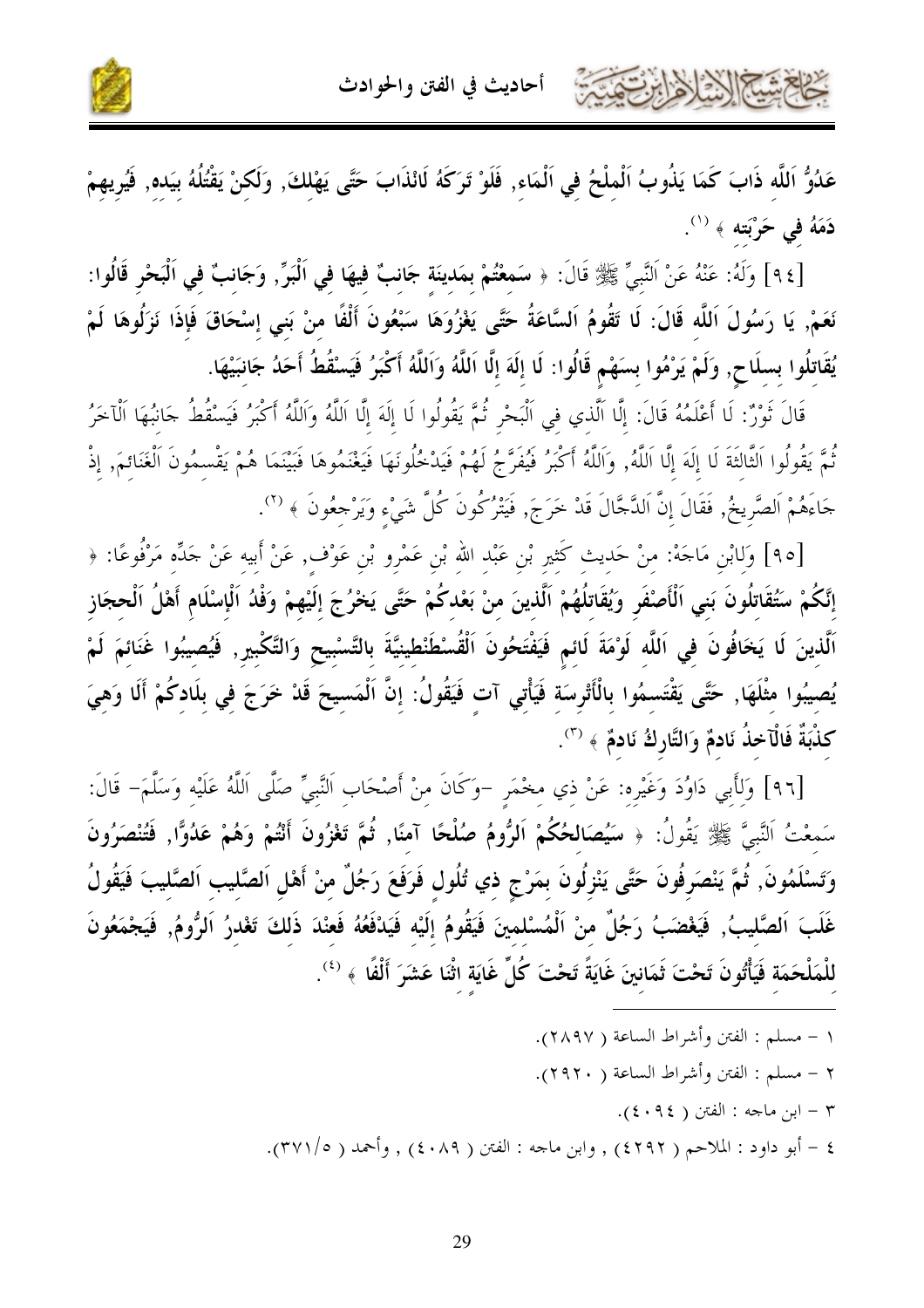

[٩٧] وَلَهُ وَغَيْرِه: عَنْ مُعَاذِ عَنْ اَلنَّبِيِّ ﷺ قَالَ: ﴿ اَلْمَلْحَمَةُ اَلْكُبْرَى, وَفَتْحُ قُسْطَنْطِينِيَّةَ, وَخُرُوجُ اَللَّجَّالِ في سَبْعَة أَشْهُرٍ ﴾ <sup>(١)</sup> حَسَّنَهُ اَلتِّرْمذيُّ.

[٩٨] وَلِأَبِي دَاوُدَ عَنْ عَبْدِ اللهِ بْنِ بِشْرٍ مَرْفُوعًا: ﴿ بَيْنَ اَلْمَلْحَمَةِ وَفَتْحٍ اَلْمَدينَة ستُّ سنينَ, وَيَخْرُجُ اَللَّجَّالُ في اَلسَّابِعَة ﴾ <sup>(٢)</sup> قَالَ: هَذَا أَصَحُّ مِنْ حَدِيثِ عِيسَى, يَعْنِي حَدِيثَ مُعَاذِ.

[٩٩] وَلَهُ: عَنْ ثَوْبَانَ قَالَ رَسُولُ اَللَّه ﷺ ﴿ يُوشكُ اَلْأُمَمُ أَنْ تَدَاعَى عَلَيْكُمْ, كَمَا تَدَاعَى اَلْأَكَلَةُ إِلَى قَصْعَتهَا فَقَالَ قَائلٌ: مَنْ قلَّة نَحْنُ يَوْمَئذ قَالَ: بَلْ, أَنْتُمْ كَثيرٌ, وَلَكنَّكُمْ غُثَاءٌ كَغُثَاء اَلسَّيْل, وَلَيَنْزِعَنَّ اَللَّهُ منْ صُدُورٍ عَدُوِّكُمْ اَلْمَهَابَةَ منْكُمْ, وَلَيَقْذفَنَّ اَللَّهُ في قُلُوبكُمْ اَلْوَهْنَ فَقَالَ قَائلٌ: يَا رَسُولَ اَللَّه! وَمَا اَلْوَهْنُ قَالَ: حُبُّ اَللُّنْيَا وَكَرَاهيَةُ اَلْمَوْت ﴾ (").

[١٠٠] وَلِمُسْلِمٍ: عَنْ أَبِي هُرَيْرَةَ قَالَ رَسُولُ اَللَّه ﷺ ﴿ لَا تَقُومُ اَلسَّاعَةُ, حَتَّى يَحْسرَ اَلْفُرَاتُ عَنْ جَبَل مَنْ ذَهَب يَقْتَتلُ اَلنَّاسُ عَلَيْه, فَيُقْتَلُ منْ كُلِّ مائَة تسْعَةٌ وَتسْعُونَ, وَيَقُولُ كُلُّ رَجُل منْهُمْ: لَعَلِّي أَنَا اَلَّذي أَكُونُ أَنْجُو ﴾ <sup>(٤)</sup> وَفي روَايَة: ﴿ فَمَنْ حَضَرَهُ فَلَا يَأْخُذُ منْهُ شَيْئًا ﴾ <sup>(٥</sup>).

[١٠١] وَلَهُ: عَنْهُ قَالَ رَسُولُ اَللَّه ﷺ ﴿ إِذَا مَنَعَتْ اَلْعِرَاقُ دِرْهَمَهَا وَقَفيزَهَا, وَمَنَعَتْ اَلشَّامُ مُدَيْهَا, وَدينَارَهَا وَمَنَعَتْ مصْرُ إرْدَبَّهَا وَدينَارَهَا, وَعُدْتُمْ منْ حَيْثُ بَدَأْتُمْ وَعُدْتُمْ منْ حَيْثُ بَدَأْتُمْ, وَعُدْتُمْ منْ حَيْثُ بَدَأْتُمْ ﴾ <sup>(٦)</sup> شَهدَ عَلَى ذَلكَ لَحْمُ أَبِي هُرَيْرَةَ وَدَمُهُ.

[١٠٢] وَلَهُ: عَنْ اَلْمُسْتَوْرِد اَلْقُرَشيِّ سَمعْتُ رَسُولَ اَللَّه ﷺ يَقُولُ: ﴿ تَقُومُ اَلسَّاعَةُ وَالرُّومُ أَكْثَرُ

١ – الترمذي: الفتن ( ٢٢٣٨) , وأبو داود: الملاحم ( ٤٢٩٥) , وابن ماحه: الفتن ( ٤٠٩٢) , وأحمد ( ٢٣٤/٥). ٢ – أبو داود : الملاحم ( ٤٢٩٦) , وأحمد ( ١٨٩/٤). ٣ – أبو داود : الملاحم ( ٤٢٩٧) , وأحمد ( ٢٧٨/٥).

٤ – مسلم : الفتن وأشراط الساعة ( ٢٨٩٤) , وابن ماحه : الفتن ( ٤٠٤٦) , وأحمد ( ٣٠٦/٢).

٥ – البخاري : الفتن ( ٧١١٩) , والترمذي : صفة الجنة ( ٢٥٦٩) , وأبو داود : الملاحم ( ٤٣١٣) , وأحمد (  $.$  $(\uparrow \uparrow \uparrow \uparrow / \uparrow$ 

٦ – مسلم: الفتن وأشراط الساعة ( ٢٨٩٦) , وأبو داود: الخراج والإمارة والفيء ( ٣٠٣٥) , وأحمد ( ٢/٢٦٢).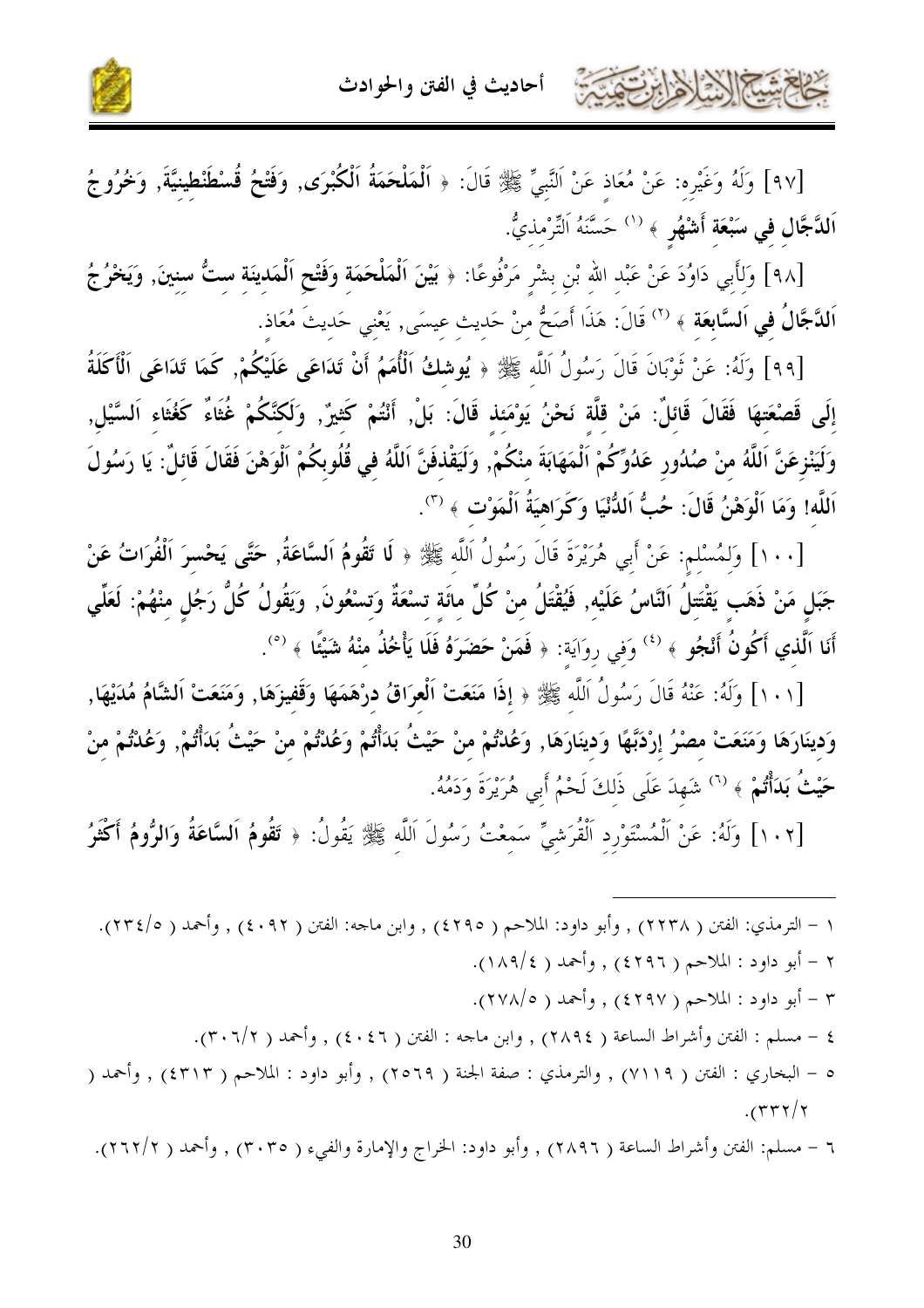



اَلنَّاس ﴾ <sup>(١)</sup>.

تشكي الجسالة المرت

فَقَالَ لَهُ عَمْرُو بْنُ الْعَاصِ: لَئِنْ قُلْتُ ذَلكَ, إنَّ فيهمْ لَخصَالاً أَرْبَعًا إِنَّهُمْ لَأَحْلَمُ اَلنَّاس عنْدَ فتْنَة, وَأَسْرَعُهُمْ إِفَاقَةً بَعْدَ مُصِيبَةٍ, وَأَوْشَكُهُمْ كَرَّةً بَعْدَ فَرَّةٍ, وَخَيْرُهُمْ لِمِسْكِينٍ وَيَتِيمٍ وَضَعِيفٍ, وَخَامِسَةٌ حَسَنَةٌ حَميلَةٌ, وَأَمْنَعُهُمْ منْ ظُلْمِ اَلْمُلُوك.

[١٠٣] وَلَهُ: عَنْ جَابِرٍ بْنِ سَمُرَةَ عَنْ نَافِعٍ بْنِ عُتْبَةَ قَالَ: ﴿ كُنَّا مَعَ رَسُولِ اَللَّه ﷺ في غَوْوَة قَالَ فَأَتَى النَّبيَّ ﷺ قَوْمٌ منْ قبَل اَلْمَغْرِب عَلَيْهِمْ ثِيَابُ اَلصُّوف فَوَافَقُوهُ عَلَى أَكَمَة, فَإنَّهُمْ لَقيَامٌ وَرَسُولُ اَللَّه ﷺ قَاعدٌ فَقَالَتْ لي نَفْسي: اتْتهمْ فَاقْعُدْ بَيْنَهُمْ وَبَيْنَهُ لَا يَغْتَالُونَهُ, ثُمَّ قُلْتُ: لَعَلَّهُ نَجيّ مَعَهُمْ, فَأَتَيْتُهُمْ فَقُمْتُ بَيْنَهُمْ وَبَيْنَهُ, فَحَفظْتُ منْهُ أَرْبَعَ كَلمَات أَعُلُّهُنَّ في يَدي قَالَ: تَعْزُونَ جَزيرَةَ اَلْعَرَب, فَيَفْتَحُهَا اَللَّهُ ثُمَّ فَارسَ, فَيَفْتَحُهَا اَللَّهُ, وَتَغْزُونَ اَلرُّومَ فَيَفْتَحُهَا اَللَّهُ ثُمَّ تَغْزُونَ اَلدَّجَّالَ, فَيَفْتَحُهُ اَللَّهُ قَالَ فَقَالَ نَافعٌ: يَا جَابِرُ! لَا نَرَى اَللَّجَّالَ يَخْرُجُ حَتَّى تُفْتَحُ اَلرُّومُ ﴾ (''.

[١٠٤] وَلَهُ: عَنْ أَبِي هُرَيْرَةَ أَنَّ رَسُولَ اَللَّه ﷺ قَالَ: ﴿ لَا تَقُومُ اَلسَّاعَةُ حَتَّى يَخْرُجَ رَجُلٌ منْ قَحْطَانَ يَسُوقُ اَلنَّاسَ بِعَصَاهُ ﴾ (٣).

[١٠٥] وَلَهُ: عَنْهُ عَنْ اَلنَّبِيِّ ﷺ ﴿ لَا تَذْهَبُ اَلْأَيَّامُ وَاللَّيَالِي, حَتَّى يَمْلكَ رَجُلٌ يُقَالُ لَهُ الْجَهْجَاهُ ﴾ <sup>(٤)</sup>.

[١٠٦] وَلَهُ: عَنْهُ أَنَّ النَّبِيَّ ﷺ قَالَ: ﴿ لَا تَقُومُ اَلسَّاعَةُ حَتَّى تُقَاتِلُوا قَوْمًا, كَأَنَّ وُجُوهَهُمْ اَلْمَجَانُّ الْمُطْرَقَةُ, وَلَا تَقُومُ اَلسَّاعَةُ حَتَّى تُقَاتِلُوا قَوْمًا نعَالُهُمْ اَلشَّعْرُ ﴾ <sup>(٥)</sup>.

وَفِي لَفْظ: ﴿ تُقَاتِلُكُمْ أُمَّةٌ يَنْتَعِلُونَ اَلشَّعْرَ, وُجُوهُهُمْ مثْلُ اَلْمَجَانِّ اَلْمُطْرَقَة ﴾ (''.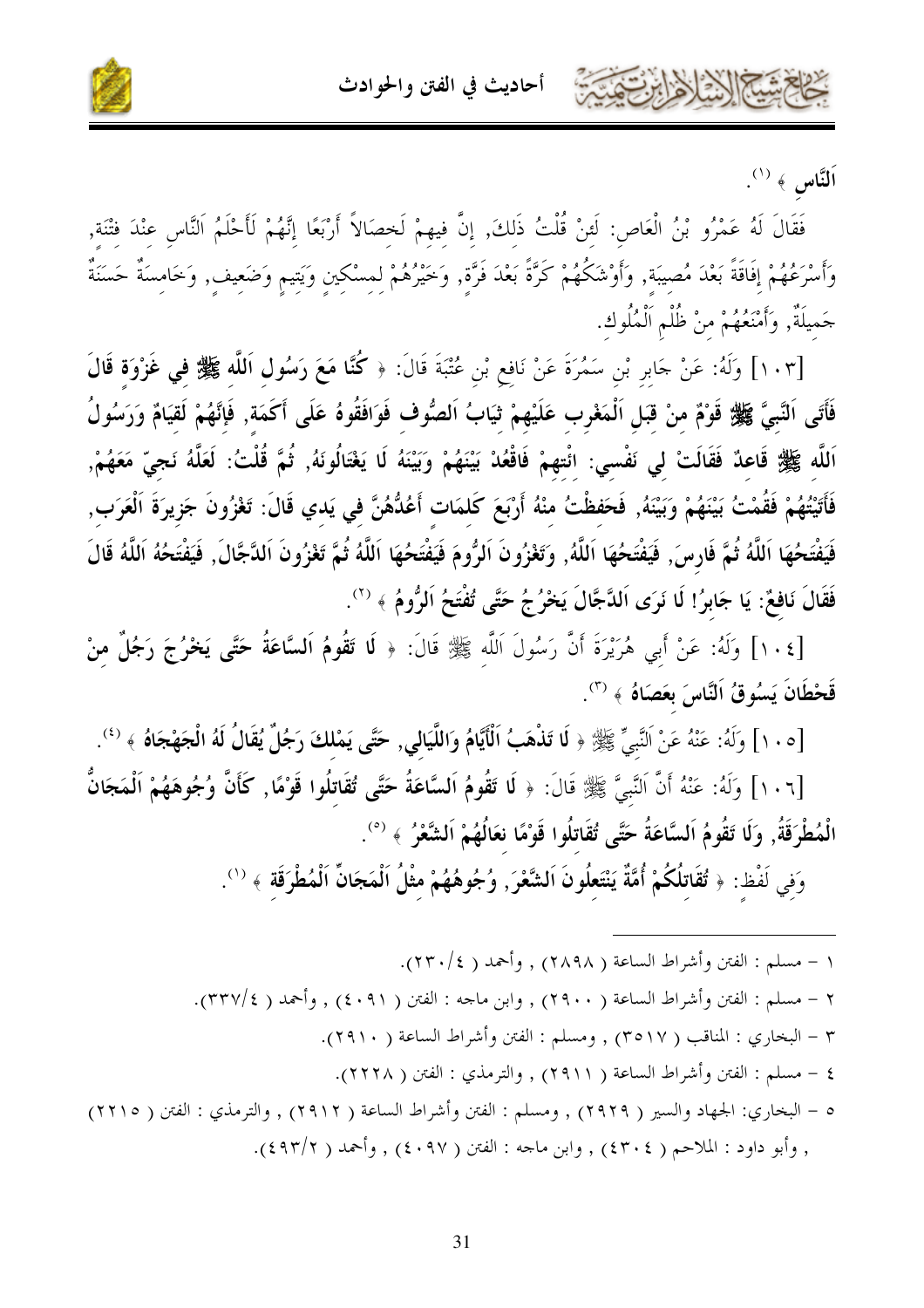كالمشتالات لأابرتهمته



[١٠٧] وَفي روَايَة: ﴿ لَا تَقُومُ اَلسَّاعَةُ حَتَّى تُقَاتِلُوا قَوْمًا نعَالُهُمْ اَلشَّعْرُ, وَلَا تَقُومُ اَلسَّاعَةُ حَتَّى تُقَاتِلُوا قَوْمًا صغَارَ الْأَعْيُنِ, ذُلْفَ اَلْأُنُوف ﴾ (`'.

[١٠٨] وَفي لَفْظ: ﴿ يُقَاتِلُ اَلْمُسْلَمُونَ اَلْتُرْكَ قَوْمًا وُجُوهُهُمْ كَالْمَجَانِّ اَلْمُطْرَقَة يَلْبَسُونَ اَلشَّعْرَ, وَيَمْشُونَ فِي اَلشَّعْرِ ﴾ (" وَفِي لَفْظِ: ﴿ حُمْرُ اَلْوُجُوهِ, صغَارُ اَلْأَعْيُن ﴾ (').

[١٠٩] وَلِأَبِي دَاوُدَ: عَنْ إِبْنِ بُرَيْدَةَ عَنْ أَبِيهِ عَنْ اَلنَّبِيِّ ﷺ ﴿ **يُقَاتِلُكُمْ قَوْمٌ صغَارُ اَلْأَعْيُن – يَعْنِي** اَلتُّوْكَ – قَالَ: تَسُوقُونَهُمْ ثَلَاثَ مِرَارٍ, حَتَّى تُلْحقُونَهُمْ بِجَزِيرَةِ اَلْعَرَبِ, فَأَمَّا فِي اَلسِّيَاقَةِ اَلْأُولَى فَيَنْجُو مَنْ هَرَبَ مِنْهُمْ, وَأَمَّا اَلثَّانيَةُ, فَيَنْجُو بَعْضٌ, وَيَهْلكُ بَعْضٌ, وَأَمَّا اَلثَّالثَةُ فَيُصْطَلَمُونَ, أَوْ كَمَا قَالَ ﴾ <sup>(٥</sup>).

[١١٠] وَلَهُ: عَنْ أَبِي بَكْرَةَ أَنَّ رَسُولَ اَللَّه ﷺ قَالَ: ﴿ يَنْزِلُ نَاسٌ منْ أُمَّتِي بغَائط يُسَمُّونَهُ اَلْبَصْرَةَ عنْدَ نَهَر يُقَالُ لَهُ دجْلَةُ عَلَيْه جسْرٌ يَكْثُرُ أَهْلُهَا وَتَكُونُ منْ أَمْصَارِ اَلْمُهَاجرينَ ﴾ (''.

[١١١] وَفي لَفْظ: ﴿ منْ أَمْصَارِ اَلْمُسْلمينَ فَإِذَا كَانَ في آخر اَلزَّمَان, جَاءَ بَنُو قَنْطُورَاءَ عرَاضُ اَلْوُجُوه, صغَارُ اَلْأَعْيُن, حَتَّى يَنْزِلُوا عَلَى شَطٍّ اَلنَّهْر, فَيَتَفَرَّقُ أَهْلُهَا ثَلَاثَ فرَق: فرْقَةٌ يَأْخُذُونَ أَذْنَابَ اَلْبَقَر وَالْبَرِّيَّة وَهَلَكُوا, وَفرْقَةٌ يَأْخُذُونَ لأَنْفُسهمْ, وَكَفَرُوا, وَفرْقَةٌ يَجْعَلُونَ ذَرَاريَّهُمْ خَلْفَ ظُهُورهمْ, يُقَاتِلُونَهُمْ وَهُمْ اَلشُّهَدَاءُ ﴾.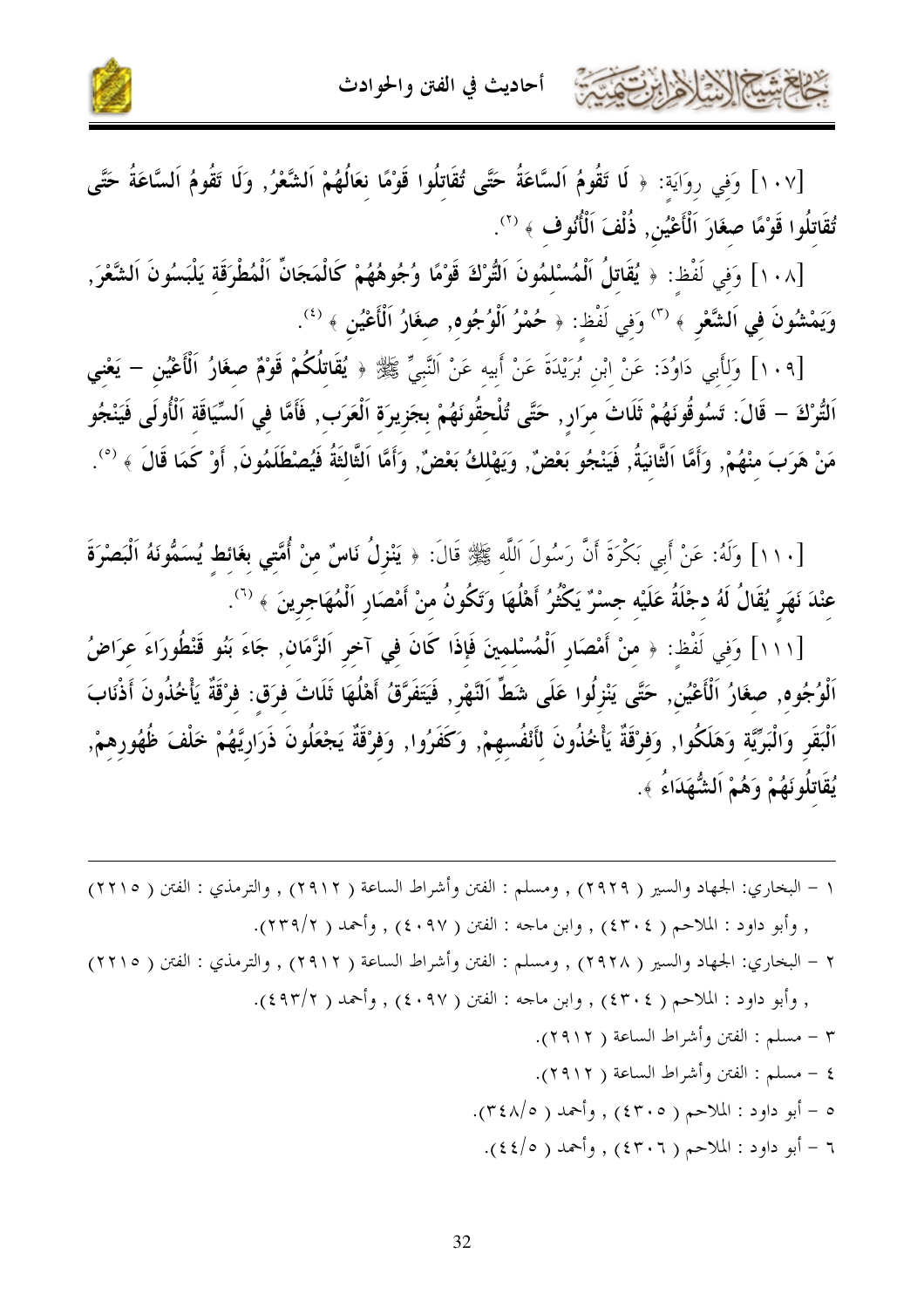

[١١٢] وَفِي لَفْظ أَحْمَدَ بَعْدَ اَلْفرْقَة اَلْأُولَى: ﴿ وَأَمَّا فَرْقَةٌ فَتَأْخُذُ عَلَى نَفْسهَا وَكَفَرَتْ فَهَذه وَتلْكَ سَوَاءٌ وَقَالَ في اَلثَّالثَة: وَيَفْتَحُ اَللَّهُ عَلَى بَقَيَّتِهَا ﴾ (''.

[١١٣] وَلِلْبَزَّارِ: عَنْ أَبِي اَلدَّرْدَاءِ قَالَ رَسُولُ اَللَّهِ ﷺ ﴿ بَيْنَا أَنَا نَائِمٌ رَأَيْتُ عَمُودَ اَلْكتَاب رُفعَ منْ تَحْتِ رَأْسِي, فَظَنَنْتُ أَنَّهُ مَذْهُوبٌ بِه, فَأَتْبَعْتُهُ بَصَرِي, فَذُهِبَ به إِلَى اَلشَّامِ أَلَا وَإِنَّ اَلْإِيمَانَ حِينَ تَقَعُ اَلْفَتَنُ بِالشَّامِ ﴾ <sup>(٢)</sup> صَحَّحَهُ عبدالحق.

[١١٤] وَلِأَبِي دَاوُدَ: عَنْ أَبِي اَلدَّرْدَاءِ أَنَّ رَسُولَ اَللَّهِ ﷺ قَالَ: ﴿ **فُسْطَاطُ اَلْمُسْلمينَ يَوْمَ اَلْمَلْحَمَة** بالْغُوطَة إلَى جَانب مَدينَة يُقَالُ لَهَا دمَشْقُ منْ خَيْر مَدَائن اَلشَّام ﴾ (°).

[١١٥] وَلِابْنِ أَبِي شَيْبَةَ: عَنْ أَبِي قَالَ رَسُولُ اَللَّه ﷺ ﴿ مَعْقُلُ اَلْمُسْلَمِينَ فِي اَلْمَلَاحِم دمَشْقُ, وَمَعْقِلُهُمْ مِنْ اَللَّجَّالِ بَيْتُ اَلْمَقْدس وَمَعْقَلُهُمْ منْ يَأْجُوجَ وَمَأْجُوجَ اَلطُّورُ ﴾ <sup>(٤)</sup>.

[١١٦] وَلابْنِ مَاجَهْ: عَنْ أَبِي هُرَيْرَةَ قَالَ رَسُولُ اَللَّه ﷺ ﴿ إِذَا وَقَعَتْ اَلْمَلَاحِمُ بَعَثَ اَللَّهُ جَيْشًا منْ اَلْمَوَالي هُمْ أَكْرَمُ اَلْعَرَب فَرَسًا, وَأَجْوَدُهُ سلَاحًا, يُؤَيِّدُ اَللَّهُ به اَلدِّينَ ﴾ <sup>(٥</sup>).

[١١٧] وَلمُسْلم: عَنْ حُذَيْفَةَ بْنِ أَسيد قَالَ: ﴿ اطَّلَعَ عَلَيْنَا رَسُولُ اَللَّه ﷺ منْ غُرْفَة وَنَحْنُ نَتَذَاكَرُ اَلسَّاعَةَ فَقَالَ: لَا تَقُومُ اَلسَّاعَةُ حَتَّى يَكُونَ عَشْرُ آيَات: طُلُوعُ اَلشَّمْسُ منْ مَغْربهَا, وَالدُّخَانُ, وَالدَّجَّالُ, وَيَأْجُوجُ وَمَأْجُوجُ, وَنُزُولُ عِيسَى ابْنِ مَرْيَمَ, وَثَلَاثُ خُسُوف; خَسْفُ بالْمَشْرق, وَخَسْفُ

> ١ – أبو داود : الملاحم ( ٤٣٠٦) , وأحمد ( ٤٤/٥).  $(19\lambda/\circ)$  is  $-1$ ٣ – أبو داود : الملاحم ( ٤٢٩٨) , وأحمد ( ١٩٧/٥). .( ) 7 ) احمد ( ) + 1 ). ٥ – ابن ماجه : الفتن ( ٤٠٩٠).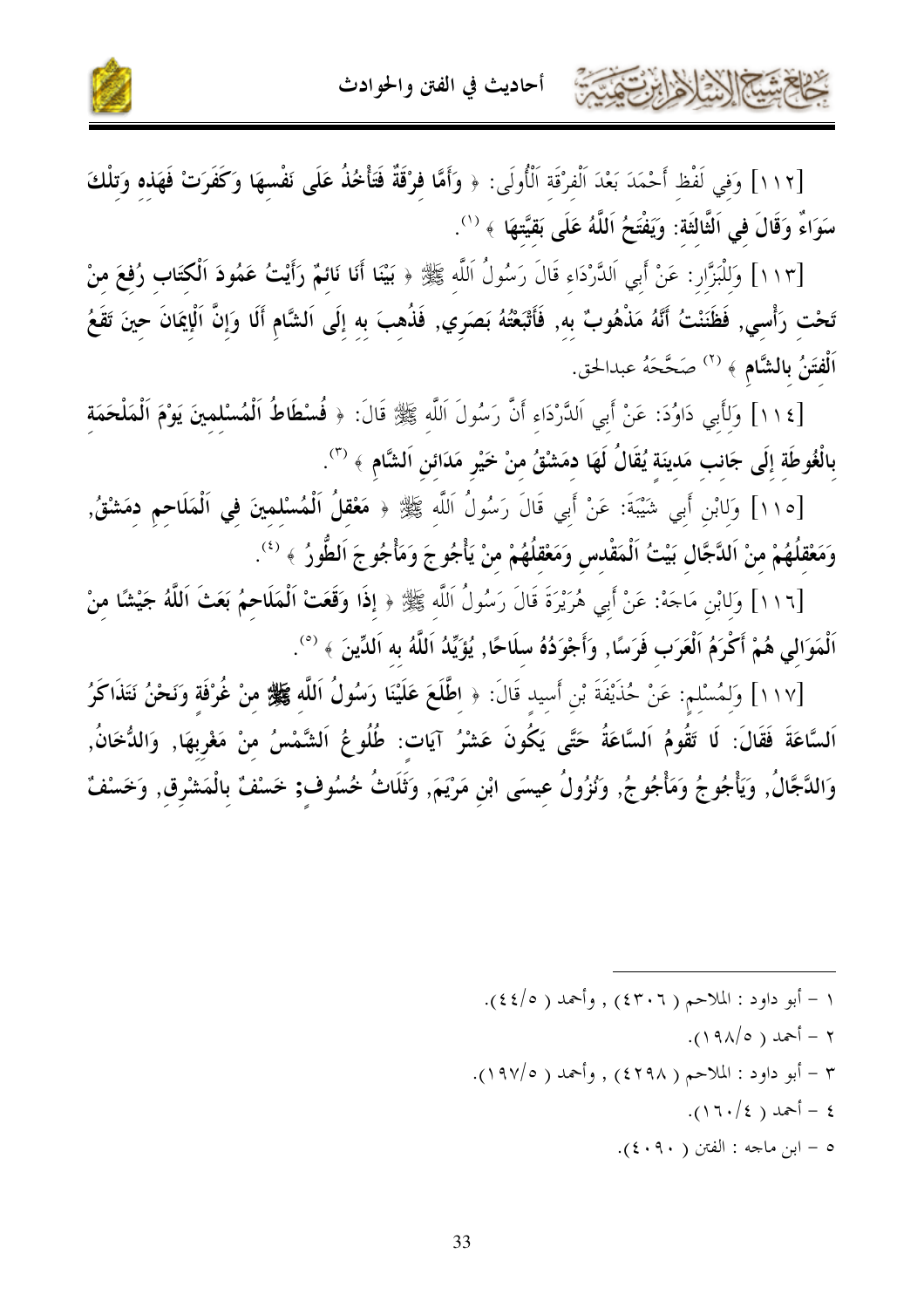

بِالْمَغْرِبِ, وَخَسْفْ بِجَزِيرَةِ اَلْعَرَبِ, وَنَارٌ تَخْرُجُ مِنْ قَعْرِ عَدَنَ, تَسُوقُ اَلنَّاسَ إِلَى اَلْمَحْشَرِ, تَبِيتُ مَعَهُمْ إِذَا بَاتُوا, وَتَقِيلُ مَعَهُمْ إِذَا قَالُوا ﴾ (''.

وَفِي رِوَايَة: ﴿ وَآخِرُ ذَلِكَ نَارٌ تَخْرُجُ مِنْ اَلْيَمَنِ تَطْرُدُ اَلنَّاسَ ﴾ (''.

وَفِي روَايَة لَهُ: ﴿ وَرِيحٌ تُلْقِي اَلنَّاسَ فِي اَلْبَحْرِ ﴾ (°' بَدَلُ نُزُولِ عِيسَى.

[١١٨] وَلَهُ: عَنْ أَبِي هُرَيْرَةَ أَنَّ رَسُولَ اَللَّهِ ﷺ قَالَ: ﴿ **بَادِرُوا بِالْأَعْمَالِ ستَّا: طُلُوعَ اَلشَّمْسِ منْ** مَغْرِبهَا, أَوْ اَلدُّخَانَ, أَوْ اَلدَّجَّالَ, أَوْ اَلدَّابَّةَ, أَوْ خَاصَّةَ أَحَدكُمْ, أَوْ أَمْرَ اَلْعَامَّة ﴾ <sup>(٤)</sup>.

[١١٩] وَلَهُ: عَنْ مَعْقل بْن يَسَار مَرْفُوعًا: ﴿ اَلْعَبَادَةُ فِي اَلْهَرْجِ كَهِجْرَة إِلَيَّ ﴾ (°).

[١٢٠] وَلَهُ: عَنْ أَبِي هُرَيْرَةَ قَالَ رَسُولُ اَللَّهِ ﷺ ﴿ **ثَلَاثُ آيَاتٍ إِذَا خَرَجْنَ** ﴿ لَا يَنفَعُ نَفْسًا إِيمَنُهَا لَمْر

تَكُنَّ ءَامَنَتَّ مِن قَبْلُ أَوْكَسَبَتْ فِيٓ إِيمَـٰهَا خَيَّراً ﴾  $^{(7)}$  طُلُوعُ اَلشَّمْسِ مِنْ مَغْرِبهَا, وَالدَّجَّالُ, وَدَابَّةُ اَلْأَرْضِ ﴾.

[١٢١] وَلَهُ: عَنْ أَبِي زُرْعَةَ وَذَكَرَ قَوْلَ مَرْوَانَ عَنْ اَلْآيَات أَوَّلُهَا خُرُوجًا اَلدَّجَّالُ فَقَالَ عَبْدُ الله بْنُ عَمْرو لَمْ يَقُلْ مَرْوَانُ شَيْئًا حَفظْتُ منْ رَسُول اَللَّه ﷺ حَديثًا لَمْ أَنْسَهُ بَعْدُ: سَمعْتُ رَسُولَ اَللَّه ﷺ يَقُولُ: ﴿ إِنَّ أَوَّلَ اَلْآيَاتِ خُرُوجًا طُلُوعُ اَلشَّمْسِ مِنْ مَغْرِبِهَا وَخُرُوجُ اَلدَّابَّةِ عَلَى اَلنَّاسِ ضُحًى, وَأَيُّهُمَا كَانَتْ

١ – مسلم : الفتن وأشراط الساعة ( ٢٩٠١) , والترمذي : الفتن ( ٢١٨٣) , وأبو داود : الملاحم ( ٤٣١١) , وابن ماجه : الفتن ( ٤٠٥٥) , وأحمد ( ٢/٤). ٢ – مسلم : الفتن وأشراط الساعة ( ٢٩٠١) , وأبو داود : الملاحم ( ٤٣١١) , وأحمد ( ٢/٤). ٣ – مسلم : الفتن وأشراط الساعة ( ٢٩٠١). ٤ – مسلم : الفتن وأشراط الساعة ( ٢٩٤٧) , وأحمد ( ٣٧٢/٢). ٥ – مسلم : الفتن وأشراط الساعة ( ٢٩٤٨) , والترمذي : الفتن ( ٢٢٠١) , وابن ماحه : الفتن ( ٣٩٨٥) , وأحمد ( ٥/٥٢). ٢ – سورة الأنعام آية : ٥٨.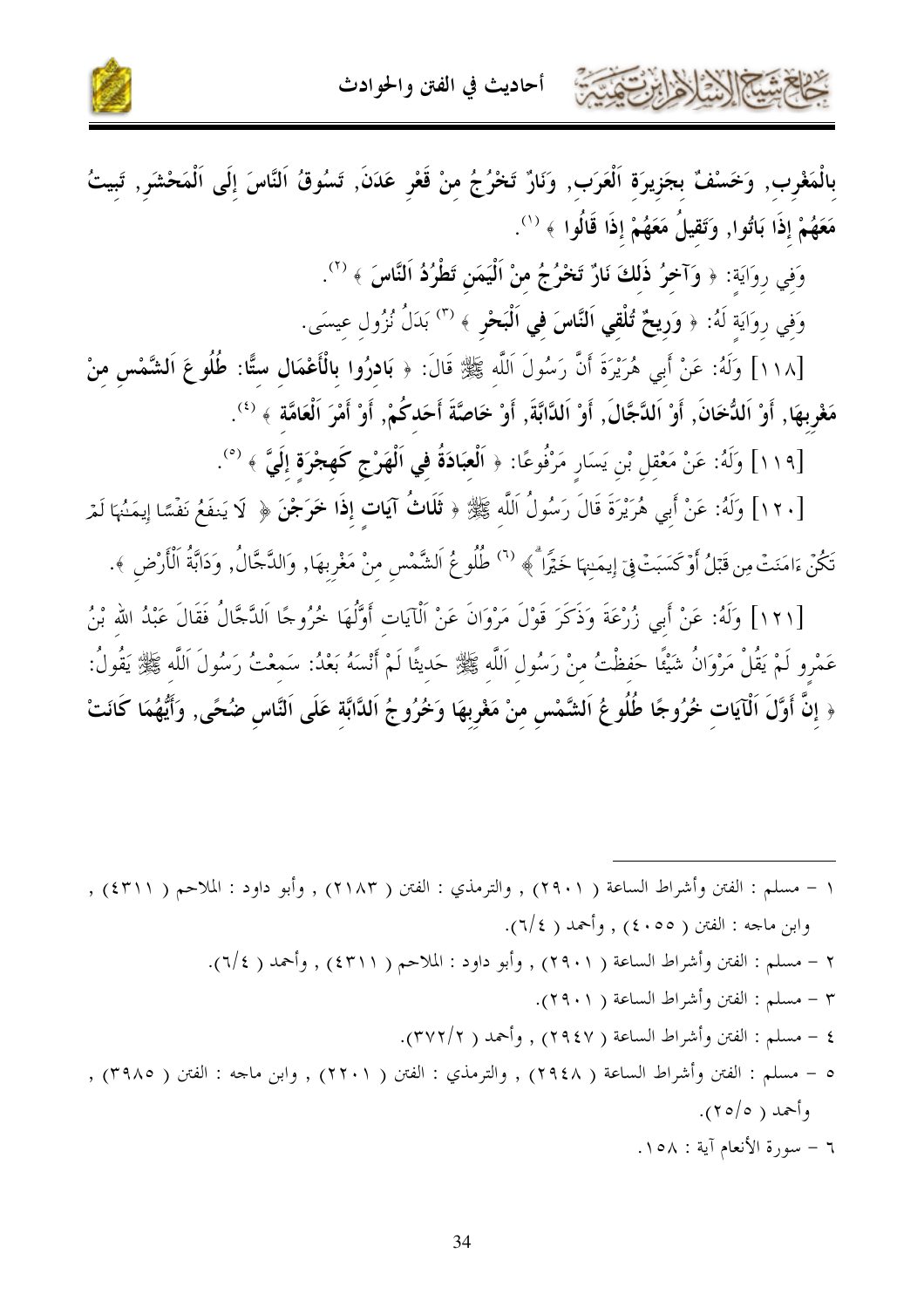

قَبْلَ صَاحِبَتهَا فَالْأُحْرَى عَلَى إثْرهَا قَريبًا ﴾ '''.

شيخ المشاهان تتفتحت

[١٢٢] وَلِلتِّرْمِذِيِّ: عَنْ صَفْوَانَ بْنِ عَسَّالٍ سَمِعْتُ رَسُولَ اَللَّهِ صَلَّى اَللَّهُ عَلَيْهِ يَقُولُ: ﴿ إِنَّ بِالْمَغْرِبِ بَابًا مَفْتُوحًا للتَّوْبَة, مَسيرَةُ سَبْعينَ سَنَةً, لَا يُغْلَقُ حَتَّى تَطْلُعَ اَلشَّمْسُ مَنْ قِبَلِهِ ﴾ (`' وَقَالَ: حَسَنٌ صَحيحٌ.

[١٢٣] وَلِمُسْلِمٍ: عَنْ أَبِي هُرَيْرَةَ قَالَ رَسُولُ اَللَّهِ ﷺ ﴿ مَنْ تَابَ قَبْلَ أَنْ تَطْلُعَ اَلشَّمْسُ مِنْ مَغْرِبِهَا  $\ddot{\text{c}}$ ثَابَ اَللَّهُ عَلَيْه ﴾  $^{(7)}$ .

- ١ مسلم : الفتن وأشراط الساعة ( ٢٩٤١) , وأبو داود : الملاحم ( ٤٣١٠) , وابن ماحه : الفتن ( ٤٠٦٩) , وأحمد ( ٢٠١/٢).
	- ٢ الترمذي : الدعوات ( ٣٥٣٦).
	- ٣ مسلم : الذكر والدعاء والتوبة والاستغفار ( ٢٧٠٣) , وأحمد ( ٤٢٧/٢).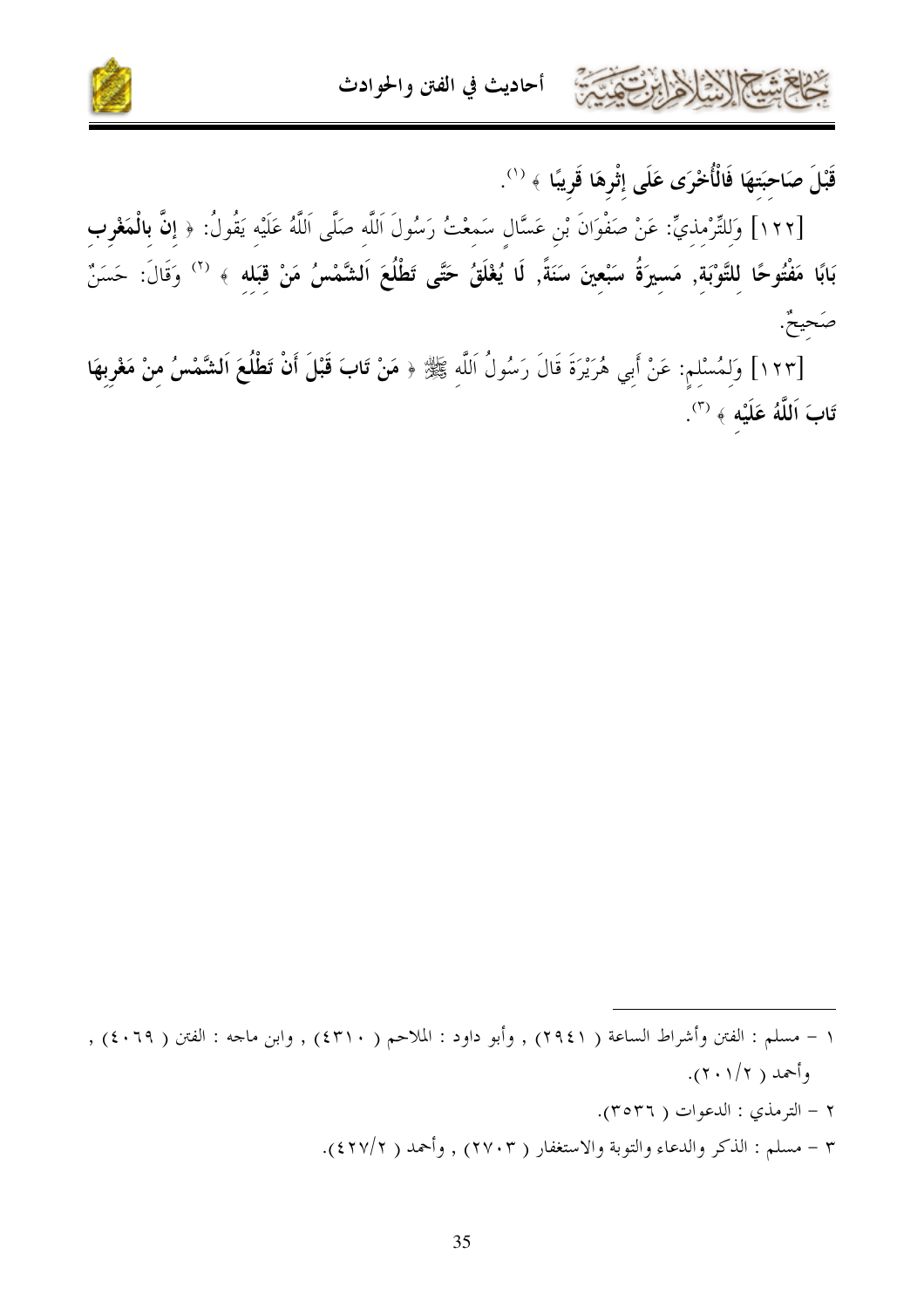أحاديث في الفتن والحوادث



بَابٌ منْ أَشْرَاط اَلسَّاعَة اَللُّخَانُ

[١٢٤] وَرُويَ منْ حَديث حُذَيْفَةَ عَنْ اَلنَّبِيِّ ﷺ ﴿ إِنَّ منْ أَشْرَاط اَلسَّاعَة دُخَانًا مَلَأَ مَا بَيْنَ اَلْمَشْرِق وَالْمَغْرِب يَمْكُثُ في اَلْأَرْضِ أَرْبَعينَ يَوْمًا, أَمَّا اَلْمُؤْمنُ فَيُصيبُهُ منْهُ شبْهُ اَلزُّكَام, وَأَمَّا اَلْكَافِرُ فَيَكُونُ بمَنْزِلَة اَلسَّكْرَان, يَخْرُجُ اَللُّخَانُ منْ أَنْفه وَمَنْخَره وَعَيْنَيْه وَأُذُنَيْه وَدُبُره ﴾.

[١٢٥] وَلأَبِي دَاوُدَ: عَنْ أَنَس أَنَّ النَّبِيَّ ﷺ قَالَ لَهُ: ﴿ يَا أَنَسُ إِنَّ الْنَّاسَ يُمَصِّرُونَ أَمْصَارًا, وَإِنَّ مصْرًا منْهَا يُقَالُ لَهُ: اَلْبَصْرَةُ, أَوْ الْبُصَيْرَةُ, فَإِنْ أَنْتَ مَرَرْتَ بِهَا, أَوْ دَخَلْتَهَا, فَإِيَّاكَ وَسِبَاخَهَا وَكَلَأَهَا, وَسُوقَهَا, وَبَابَ أُمَرَائهَا, وَعَلَيْكَ بِضَوَاحِيهَا, فَإِنَّهُ يَكُونُ بهَا خَسْفْ وَقَذْفْ وَرَجْفٌ, وَقَوْمٌ يَبِيتُونَ يُصْبحُونَ قَرْدَةً وَخَنَازِيرَ ﴾ (''.

 $\sim$  18  $\sim$  18  $\sim$  20

 $(25.4 \times 1)$  - أبو داود: الملاحم ( ٤٣٠٧ ).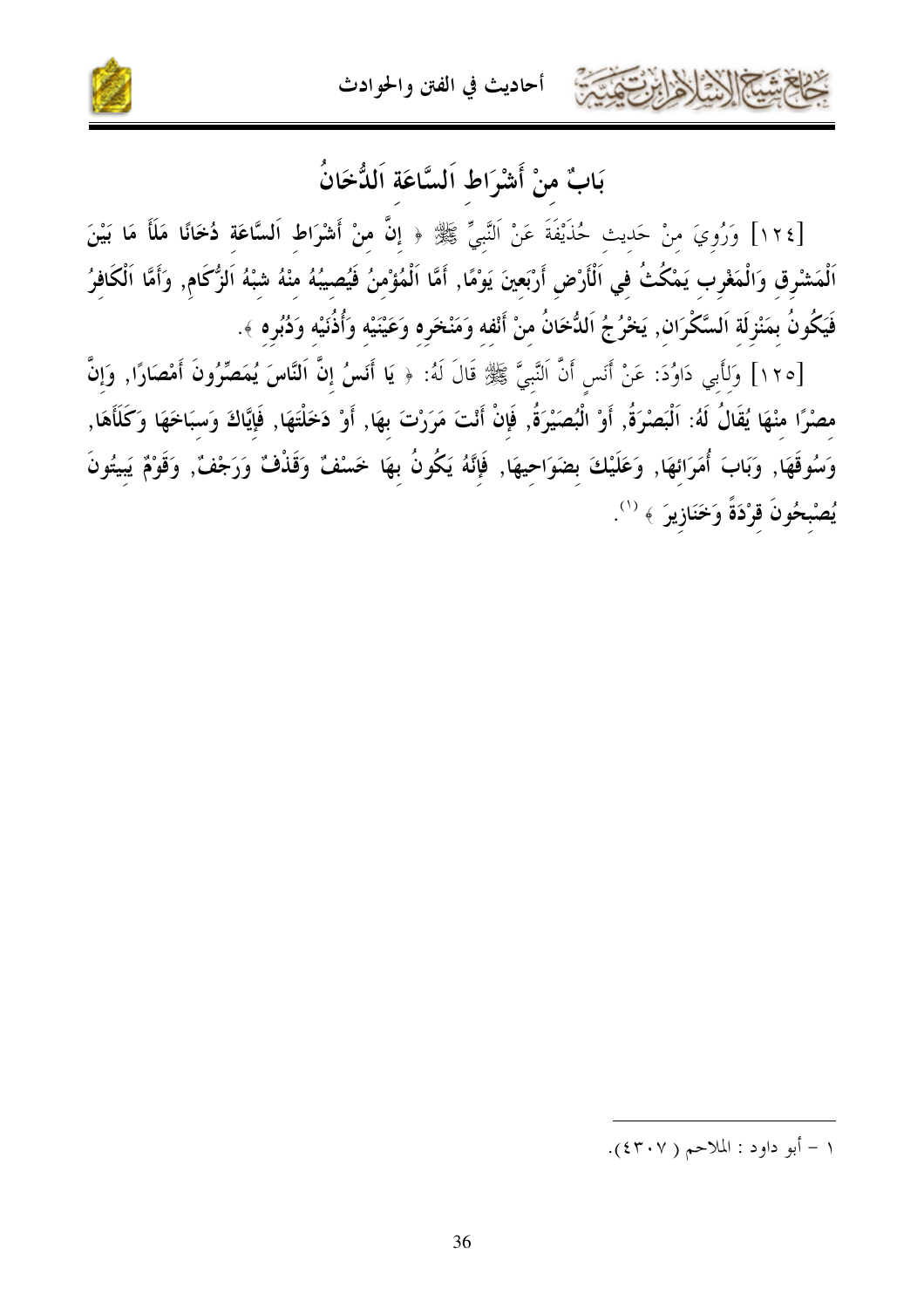



### بَابُ اَللَّجَّالِ وَصِفَته وَمَا مَعَهُ

[١٢٦] وَلِمُسْلِمٍ: عَنْ اَلنَّوَّاسِ بْنِ سَمْعَانَ قَالَ: ﴿ فَكَرَ رَسُولُ اَللَّه ﷺ اَللَّجَّالَ ذَاتَ غَدَاة فَخَفَّضَ فيه وَرَفَّعَ, حَتَّى ظَنَنَّاهُ في طَائفَة اَلنَّحْل, فَلَمَّا رُحْنَا إِلَيْه عَرَفَ ذَلكَ فينَا, فَقَالَ: مَا شَأْنُكُمْ قُلْنَا يَا رَسُولَ اَللَّه! ذَكَرْتَ اَلدَّجَّالَ غَدَاةً فَخَفَّضْتَ فيه وَرَفَّعْتَ حَتَّى ظَنَنَّاهُ في طَائفَة اَلنَّخْل فَقَالَ: غَيْرُ اَلدَّجَّالِ أَحْوَفُنِي عَلَيْكُمْ, إِنْ يَحْرُجْ وَأَنَا فِيكُمْ, فَأَنَا حَجيجُهُ دُونَكُمْ.. وَإِنْ يَحْرُجْ وَلَسْتُ فِيكُمْ, فَامْرُوٌّ حَجِيجُ نَفْسه, وَاَللَّهُ خَليفَتي عَلَى كُلِّ مُسْلم, إنَّهُ شَابٌٌ قَطَطٌ, عَيْنَهُ طَافنَةٌ كَأَنِّي أُشَبِّهُهُ بعَبْد اَلْعُزَّى بْنِ قَطَنٍ فَمَنْ أَدْرَكَهُ منْكُمْ فَلْيَقْرَأْ عَلَيْه فَوَاتحَ سُورَة اَلْكَهْف, إنَّهُ خَارجٌ خَلَّةً بَيْنَ اَلشَّام وَالْعِرَاق فَعَاتَ يَمينًا وَعَاتَ شَمَالاً, يَا عبَادَ اَللَّه! فَاثْبُتُوا قُلْنَا: يَا رَسُولَ اَللَّه! وَمَا لُبْثُهُ في اَلْأَرْض قَالَ: أَرْبَعُونَ يَوْمًا, يَوْمٌ كَسَنَة, وَيَوْمٌ كَشَهْر, وَيَوْمٌ كَجُمُعَة, وَسَائرُ أَيَّامه كَأَيَّامكُمْ قُلْنَا: يَا رَسُولَ اَللَّه! فَذَلكَ اَلْيَوْمُ اَلَّذي كَسَنَة أَتَكْفينَا فيه صَلَاةُ يَوْم قَالَ: لَا, اقْدُرُوا لَهُ قَدْرَهُ قُلْنَا: يَا رَسُولَ اَللَّه! وَمَا إِسْرَاعُهُ في اَلْأَرْضِ قَالَ: كَالْغَيْتْ اسْتَدْبَرَتْهُ اَلرِّيحُ, فَيَأْتي عَلَى اَلْقَوْمِ فَيَدْعُوهُمْ, فَيُؤْمِنُونَ به, وَيَسْتَجِيبُونَ لَهُ فَيَأْمُرُ اَلسَّمَاءَ فَتُمْطِرُ, وَالْأَرْضَ فَتُنْبتُ فَتَرُوحُ عَلَيْهِمْ سَارحَتُهُمْ, أَطْوَلَ مَا كَانَتْ ذُرًا, وَأَسْبَعَهُ ضُرُوعًا وَأَمَلَّهُ خَوَاصرَ, ثُمَّ يَأْتي اَلْقَوْمَ فَيَدْعُوهُمْ فَيَرُدُّونَ عَلَيْه قَوْلَهُ فَيَنْصَرفُ عَنْهُمْ فَيُصْبحُونَ مُمْحلينَ, لَيْسَ بِأَيْديهِمْ شَيْءٌ, منْ أَمْوَالهِمْ وَيَمُرُّ بِالْخَرِبَة, فَيَقُولُ لَهَا: أَخْرجي كُنُوزَك, فَتَتْبَعُهُ كُنُوزُهَا كَيَعَاسيب اَلنَّحْل, ثُمَّ يَدْعُو رَجُلًا مُمْتَلئًا شَبَابًا فَيَضْرِبُهُ بالسَّيْف, فَيَقْطَعُهُ جَزْلَتَيْن, رَمْيَةً اَلْغَرَض ثُمَّ يَدْعُوهُ فَيُقْبِلُ وَيَتَهَلَّلُ وَجْهُهُ يَضْحَكُ فَبَيْنَمَا هُوَ كَذَلكَ إذْ بَعَثَ اَللَّهُ اَلْمَسيحَ ابْنَ مَرْيَمَ ﷺ فَيَنْزِلُ عِنْدَ اَلْمَنَارَةِ اَلْبَيْضَاءِ شَرْقِيَ دِمَشْقَ بَيْنَ مَهْرُودَتَيْنِ وَاضعًا كَفَّيْه عَلَى أَجْنحَة مَلَكَيْن إذَا طَأْطَأَ رَأْسَهُ قَطَرَ, وَإِذَا رَفَعَهُ تَحَدَّرَ منْهُ جُمَانٌ كَاللُّوْلُوُ, فَلَا يَحلُّ لكَافر يَجدُ ريحَ نَفْسه إلَّا مَاتَ, وَنَفَسُهُ يَنْتَهي حَيْثُ يَنْتَهِي طَرَفُهُ فَيَطْلُبُهُ حَتَّى يُدْرِكَهُ بِبَابِ لُدٍّ, فَيَقْتُلُهُ ثُمَّ يَأْتي عِيسَى ﷺ قَوْمًا قَدْ عَصَمَهُمْ اَللَّهُ منْهُ فَيَمْسَحُ عَنْ وُجُوههمْ وَيُحَدِّثُهُمْ بِدَرَجَاتهمْ في اَلْجَنَّة فَبَيْنَمَا هُوَ ذَلكَ إذْ أَوْحَى اَللَّهُ كَيْلِّق إلَى عيسَى عَلَيْه اَلسَّلَامُ إنِّي قَدْ أَخْرَجْتُ عِبَادًا لِي, لَا يَدَان لأَحَد بقتَالِهِمْ, فَحَرِّزْ عِبَادِي إلَى الطُّورِ وَيَبْعَثُ اللَّهُ يَأْجُوجَ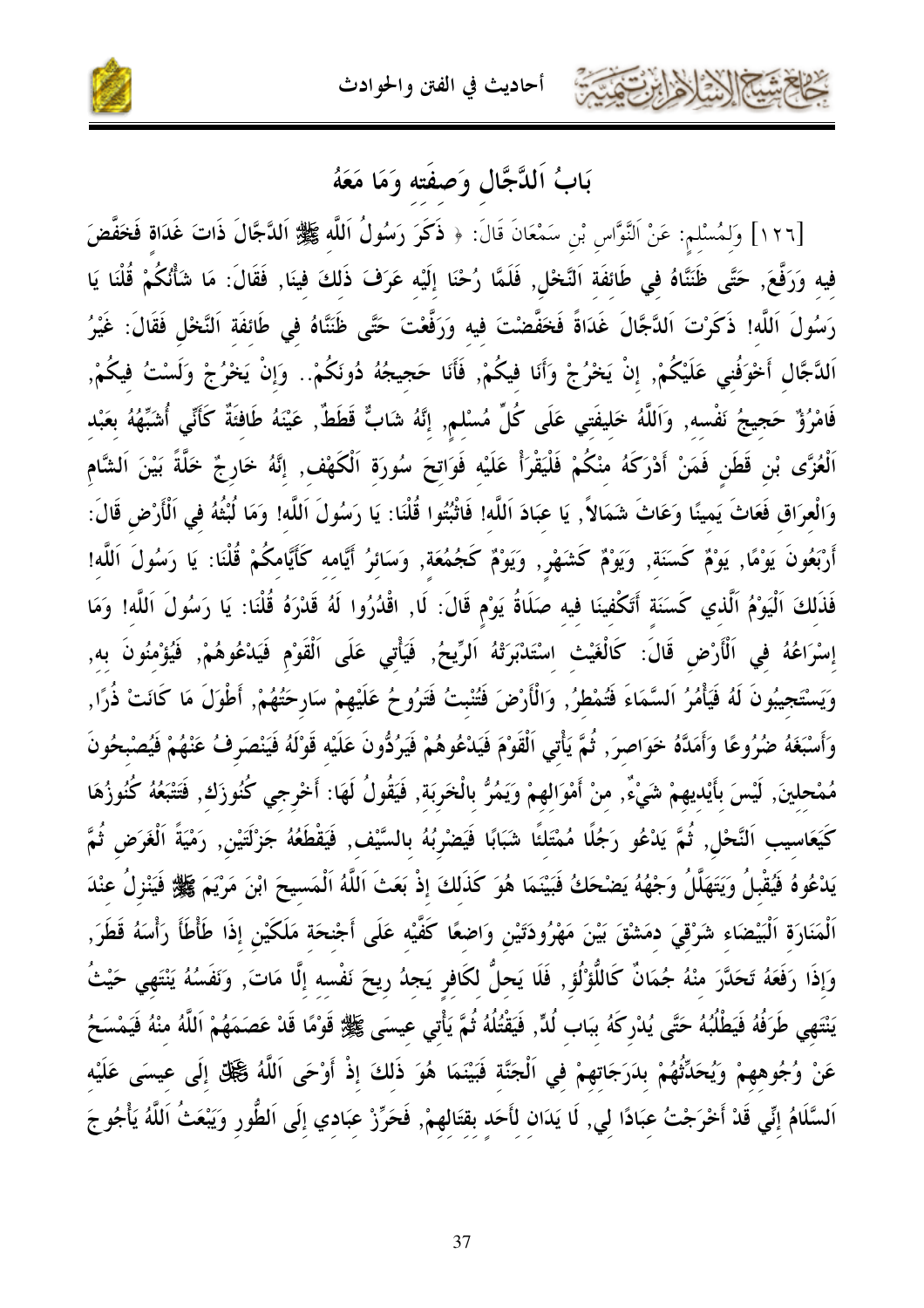أحاديث في الفتن والحوادث



وَمَأْجُوجَ ﴿ وَهُم مِّن كُلِّ حَدَبٍ يَنسِلُونَ ۞﴾ `` فَيَمْرُ أَوَائِلُهُمْ عَلَى بُحَيْرَةٍ طَبَرِيَّةَ فَيَشْرَبُونَ مَا فِيهَا, وَيَمُرُّ آخرُهُمْ فَيَقُولُونَ: لَقَدْ كَانَ بهَذه مَرَّةً مَاءٌ, وَيُحْصَرُ نَبيُّ اَللَّه عيسَى عَلَيْه السَّلَامُ وَأَصْحَابُهُ حَتَّى يَكُونَ رَأْسُ اَلثَّوْر لأَحَدهمْ خَيْرًا منْ مائَة دينَار لأَحَدكُمْ الْيَوْمَ فَيَرْغَبُ نَبيُّ اَللّه عيسَى وأَصْحَابُهُ –يَعْني إلَى اَللَّه – فَيُرْسلُ اَللَّهُ عَلَيْهِمْ اَلنَّغَفَ في رقَابِهِمْ فَيُصْبِحُونَ فَرْسَى كَمَوْتِ نَفْسٍ وَاحِدَة, ثُمَّ يَهْبطُ نَبِيُّ اَللَّهِ عيسَى عَلَيْه اَلسَّلَامُ وَأَصْحَابُهُ إِلَى اَلْأَرْضِ فَلَا يَجدُونَ في اَلْأَرْضِ مَوْضِعَ شبْرِ إلَّا مَلَأَهُ زَهَمُهُمُ وَنَتْنَهُمْ, فَيَرْغَبُ نَبِيَّ اَللَّه عيسَى عَلَيْه اَلسَّلَامُ وَأَصْحَابُهُ إِلَى اَللَّه فَيُرْسلُ عَلَيْهِمْ طَيْرًا كَأَعْنَاق اَلْبُخْت فَتَحْملُهُمْ فَتَطْرَحُهُمْ حَيْثُ شَاءَ اَللَّهُ, ثُمَّ يُرْسلُ اَللَّهُ مَطَرًا لَا يَكُنْ منْهُ بَيْتُ مَدَرٍ وَلَا وَبَرِ فَيَغْسِلُ اَلْأَرْضَ حَتَّى يَتْرُكَهَا كَالزَّلَقَة, ثُمَّ يُقَالُ للْأَرْضِ أَنْبتي ثَمَرَتَك, وَرُدِّي بَرَكَتَك, فَيَوْمئذ تَأْكُلُ الْعصَابَةُ منْ الرُّمَّانَة وَيَسْتَظْلُّونَ بقحْفهَا وَيُبَارَكُ في اَلرِّسْل, حَتَّى أَنَّ اللَّقْحَةَ منْ اَلْإِبل لَتَكْفي اَلْفعَامَ منْ النَّاس, وَاللِّقْحَةَ منْ اَلْبَقَر لَتَكْفي ٱلْقَبِيلَةَ منْ اَلنَّاس, وَاللَّقْحَةَ منْ اَلْغَنَم لَتَكْفي اَلْفَخذَ منْ اَلنَّاس بَيْنَمَا هُمْ كَذَلكَ بَعَثَ اَللَّه ريحًا طَيِّبَةً فَتَأْخُذُهُمْ تَحْتَ آباطهم فَتَقْبضُ رُوحَ كُلِّ مُسْلم وَيَبْقَى شرَارُ اَلنَّاس, يَتَهَارَجُونَ فيهَا تَهَارُجَ اَلْحُمُر, فَعَلَيْهِمْ تَقُومُ اَلسَّاعَة ﴾.

[١٢٧] وَفي روَايَة بَعْدَ قَوْله: ﴿ لَقَدْ كَانَ بِهَذَا مَرَّةً مَاءٌ ثُمَّ يَسيرُونَ حَتَّى يَنْتَهُوا إلَى جَبَل اَلْخَمَر وَهُوَ جَبَلُ بَيْت اَلْمَقْدس, فَيَقُولُونَ: لَقَدْ قَتَلْنَا مَنْ في اَلْأَرْض, هَلُمَّ فَلْنَقْتُلْ مَنْ في اَلسَّمَاء, فَيَرْمُونَ بنُشَّابِهِمْ إِلَى اَلسَّمَاءِ, فَيَرُدُّ اَللَّهُ عَلَيْهِمْ نُشَّابَهُمْ مَخْضُوبَةً دَمًا ﴾  $^{(7)}$ .

[١٢٨] وَلَهُ: عَنْ أَبِي سَعيد حَدَّثَنَا رَسُولُ اَللَّه ﷺ يَوْمًا حَدِيثًا طَوِيلاً عَنْ اَلدَّجَّالِ فَكَانَ فِيمَا حَدَّثَنَا قَالَ: ﴿ يَأْتِي وَهُوَ مُحَرَّمٌ عَلَيْه أَنْ يَدْخُلَ نقَابَ اَلْمَدينَة, فَيَنْتَهِي إِلَى بَعْضِ اَلسِّبَاخ اَلْتي تَلي اَلْمَدينَةَ, فَيَخْرُجُ إِلَيْهِ يَوْمئِذٍ رَجُلٌ وَهُوَ خَيْرُ اَلنَّاسِ أَوْ منْ خَيْرِ اَلنَّاس, فَيَقُولُ: أَشْهَدُ أَنَّكَ الدَّجَّالُ اَلَّذي حَدَّثَنَا رَسُولُ اللَّه ﷺ حَديثَهُ فَيَقُولُ الدَّجَّالُ: أَرَأَيْتُمْ إنْ قَتَلْتُ هَذَا ثُمَّ أَحْيَيْتُهُ, أَتَشُكُّونَ في اَلْأَمْر فَيَقُولُونَ:

- ١ سورة الأنبياء آية : ٩٦.
- ٢ مسلم : الفتن وأشراط الساعة ( ٢٩٣٧) , والترمذي : الفتن ( ٢٢٤٠).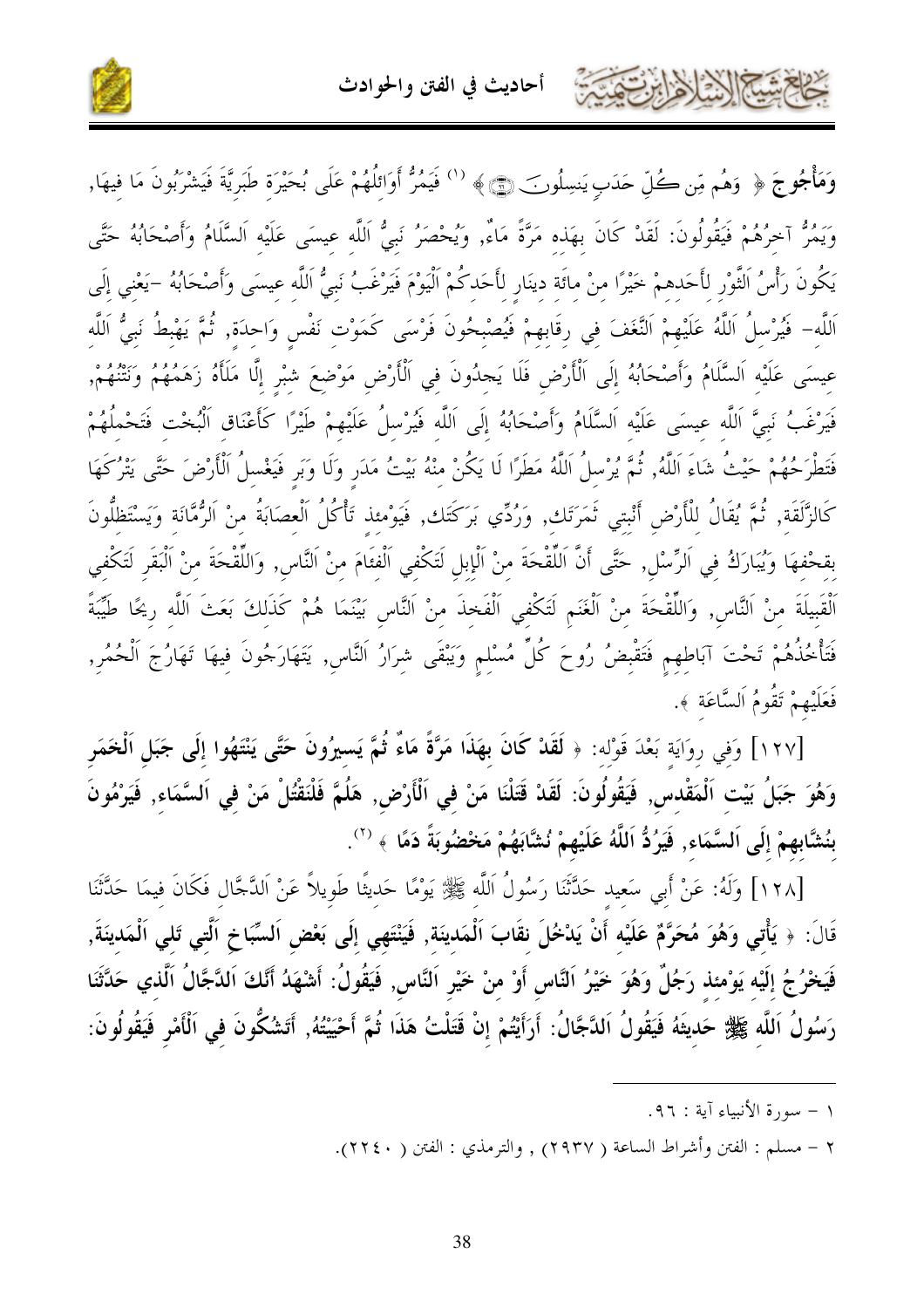

لَا, فَيَقْتُلُهُ ثُمَّ يُحْييه فَيَقُولُ حينَ يُحْييه وَاَللَّه مَا كُنْتُ فيكَ, قَطُّ أَشَدَّ بَصيرَةً منّي اَلْآنَ قَالَ: فَيُريدُ اَلدَّجَّالُ أَنْ يَقْتُلَهُ فَلَا يُسَلَّطُ عَلَيْه ﴾ <sup>(')</sup>.

[١٢٩] وَلَهُ عَنْهُ: قَالَ رَسُولُ اَللَّه ﷺ ﴿ يَخْرُجُ اَللَّجَّالُ فَيَتَوَجَّهُ قَبَلَهُ رَجُلٌ منْ اَلْمُؤْمنينَ فَتَلْقَاهُ اَلْمَسَالحُ مَسَالحُ اَلدَّجَّال فَيَقُولُونَ لَهُ: أَيْنَ تَعْمدُ فَيَقُولُ: أَعْمدُ إلَى هَذَا اَلَّذي خَرَجَ قَالَ: فَيَقُولُونَ لَهُ: أَوَ مَا تُؤْمنُ برَبِّنَا فَيَقُولُ: مَا برَبِّنَا خَفَاءٌ فَيَقُولُونَ: اُقْتُلُوهُ فَيَقُولُ بَعْضُهُمْ لبَعْض: أَلَيْسَ قَدْ نَهَاكُمْ رَبُّكُمْ أَنْ تَقْتُلُوا أَحَدًا دُونَهُ قَالَ: فَيَنْطَلقُونَ به إلَى اَلدَّجَّال فَإِذَا رَآهُ اَلْمُؤْمنُ قَالَ: يَا أَيُّهَا اَلنَّاسُ! هَذَا اَلدَّجَّالُ ٱلَّذي ذَكَرَ رَسُولُ اَللَّه ﷺ قَالَ: فَيَأْمُرُ اَلدَّجَّالُ به فَيُشَبَّحُ, فَيَقُولُ: خُذُوهُ وَشُجُّوهُ فَيُوسَعُ ظَهْرُهُ وَبَطْنُهُ ضَرْبًا قَالَ: فَيَقُولُ: أَوَمَا تُؤْمنُ بي قَالَ: فَيَقُولُ: أَنْتَ اَلْمَسيحُ اَلْكَذَّابُ, قَالَ: فَيُؤْمَرُ به فَيُؤْشَرُ بِالْمِمْشَارِ منْ مَفْرِقه حَتَّى يُفَرَّقَ بَيْنَ رِجْلَيْه ثُمَّ قَالَ: يَمْشي بَيْنَ اَلْقطْعَتَيْن, ثُمَّ يَقُولُ لَهُ: قُمْ فَيَسْتَوي قَائمًا قَالَ: ثُمَّ يَقُولُ لَهُ: أَتُؤْمنُ بي فَيَقُولُ: مَا ازْدَدْتَ فيكَ إلَّا بَصيرَةً, قَالَ: ثُمَّ يَقُولُ: يَا أَيُّهَا اَلنَّاسُ! إِنَّهُ لَا يَفْعَلُ بَعْدي بأَحَد منْ اَلنَّاس قَالَ: فَيَأْخُذُهُ اَلدَّجَّالُ لَيَذْبَحَهُ فَيُجْعَلُ مَا بَيْنَ رَقَبَته إلَى تَرْقُوَته نُحَاسًا, فَلَا يَسْتَطيعُ إلَيْه سَبيلاً, قَالَ: فَيَأْخُذُ بيَده وَرجْلَيْه فَيَقْذفُ به فَيَحْسَبُ اَلنَّاسُ أَنَّمَا قَذَفَهُ إلَى اَلنَّارِ, وَإِنَّمَا أُلْقِيَ في اَلْجَنَّة فَقَالَ رَسُولُ اَللَّه ﷺ هَذَا أَعْظَمُ اَلنَّاس شَهَادَةً عنْدَ رَبِّ اَلْعَالَمينَ ﴾ (''.

[١٣٠] وَلَهُ: عَنْ اَلْمُغيرَة قَالَ: ﴿ مَا سَأَلَ أَحَدٌ اَلنَّبِيَّ ﷺ عَنْ اَللَّجَّالِ أَكْثَرَ ممَّا سَأَلْتُهُ فَقَالَ وَمَا يُنْصبُكَ منْهُ إِنَّهُ لَا يَضُرُّكَ قُلْتُ: يَا رَسُولَ اَللَّه إِنَّهُمْ يَقُولُونَ: إنَّ مَعَهُ اَلطَّعَامَ وَالْأَنْهَارَ فَقَالَ: هُوَ أَهْوَنُ عَلَى اَللَّه منْ ذَلكَ وَفي روَايَة: أَيْ بُنَيَّ ﴾ (").

[١٣١] وَلَهُ: عَنْ ابْنِ عَمْرو وَجَاءَهُ رَجُلٌ فَقَالَ: مَا هَذَا اَلْحَديثُ اَلَّذي تُحَدِّثُ به تَقُولُ: إنَّ السَّاعَةَ تَقُومُ إِلَى كَذَا وَكَذَا فَقَالَ: سُبْحَانَ اَللَّه! أَوْ لَا إِلَهَ إِلَّا اَللَّهُ أَوْ كَلمَةً نَحْوَهُمَا, لَقَدْ هَمَمْتُ أَلَّا أُحَدِّثَ أَحَدًا

- ١ البخاري : الحج ( ١٨٨٢) , ومسلم : الفتن وأشراط الساعة ( ٢٩٣٨) , وأحمد ( ٣٦/٣).
- ٢ البخاري : الحج ( ١٨٨٢) , ومسلم : الفتن وأشراط الساعة ( ٢٩٣٨) , وأحمد ( ٣٦/٣).
- ٣ البخاري : الفتن ( ٧١٢٢) , ومسلم : الفتن وأشراط الساعة ( ٢٩٣٩) , وابن ماجه : الفتن ( ٤٠٧٣) , وأحمد ( ٢٤٦/٤).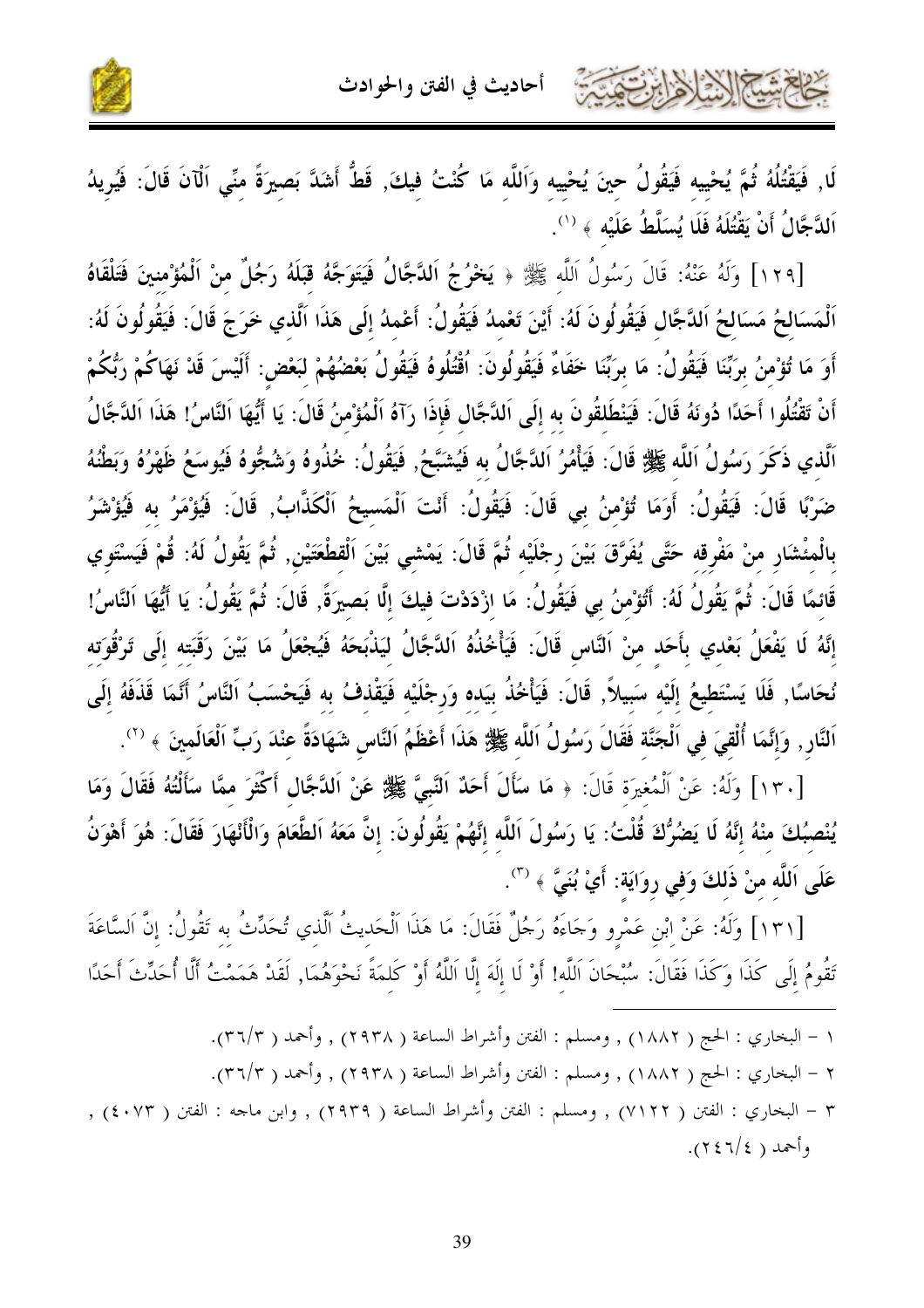

شَيْئًا أَبَدًا, إِنَّمَا قُلْتُ: إِنَّكُمْ سَتَرَوْنَ بَعْدَ قَليل أَمْرًا عَظيمًا, يُحَرَّقُ اَلْبَيْتُ, وَيَكُونُ, وَيَكُونُ, ثُمَّ قَالَ: قَالَ رَسُولُ اَللَّه ﷺ ﴿ يَخْرُجُ اَللَّجَّالُ فِي أُمَّتِي فَيَمْكُثُ أَرْبَعينَ (لَا أَدْرِي أَرْبَعينَ يَوْمًا, أَوْ أَرْبَعينَ شَهْرًا, أَوْ أَرْبَعينَ عَامًا) فَيَبْعَثُ اَللَّهُ عِيسَى ابْنَ مَرْيَمَ عَلَيْه اَلسَّلَامُ كَأَنَّهُ عُرْوَةُ بْنُ مَسْعُود, فَيَطْلُبُهُ فَيُهْلكُهُ, ثُمَّ يَمْكُتُ اَلنَّاسُ سَبْعَ سنينَ لَيْسَ بَيْنَ اثْنَيْنِ عَدَاوَةٌ, ثُمَّ يُرْسلُ اَللَّهُ رِيحًا بَارِدَةً منْ قبَل اَلشَّام فَلَا يَبْقَى عَلَى وَجْه اَلْأَرْضِ أَحَدٌ فِي قَلْبِه مِثْقَالُ ذَرَّةٍ مِنْ خَيْرٍ أَوْ إِيمَانِ إِلَّا قَبَضَتْهُ حَتَّى لَوْ أَنَّ أَحَدَكُمْ دَخَلَ فِي كَبد جَبَل لَدَخَلَتْهُ عَلَيْه, حَتَّى تَقْبضَهُ قَالَ: سَمعْتُهَا منْ رَسُول اَللَّه ﷺ قَالَ: فَيَبْقَى شِرَارُ اَلنَّاسِ فِي خِفَّة اَلطَّيْرِ وَأَحْلَامِ اَلسِّبَاعِ لَا يَعْرِفُونَ مَعْرُوفًا, وَلَا يُنْكرُونَ مُنْكَرًا, فَيَتَمَثَّلُ لَهُمْ اَلشَّيْطَانُ, فَيَقُولُ: أَلَا تَسْتَجِيبُونَ فَيَقُولُونَ: فَمَا تَأْمُرُنَا فَيَأْمُرُهُمْ بِعَبَادَة اَلْأَوْثَانِ, وَهُمْ فِي ذَلكَ دَارٌ رِزْقُهُمْ, حَسَنٌ عَيْشُهُمْ, ثُمَّ يُنْفَخُ في اَلصُّور, فَلَا يَسْمَعُهُ أَحَدٌ إلَّا أَصْغَى ليتًا وَرَفَعَ ليتًا, وَأَوَّلُ مَنْ يَسْمَعْهُ رَجُلٌ يَلُوطُ حَوْضَ إبله, قَالَ فَيَصْعَقُ وَيَصْعَقُ اَلنَّاسُ, ثُمَّ يُرْسلُ اَللَّهُ –أَوْ قَالَ: يُنْزِلُ اَللَّهُ– مَطَرًا, كَأَنَّهُ اَلطَّلُّ, أَوْ الظَّلُّ (نُعْمَانُ اَلشَّاكُمُ فَتَنْبُتُ مِنْهُ أَجْسَادُ اَلنَّاسِ, ثُمَّ يُنْفَخُ فيه أُخْرَى ﴿ فَإِذَا هُمْ قِيَامٌ يَنظُرُونَ ۞﴾ <sup>(١)</sup> ثُمَّ يُقَالُ: يَا أَيُّهَا اَلنَّاسُ هَلُمُّوا إِلَى رَبِّكُمْ ﴿ وَقِفُوهُمْ إِنَّهُم مَّسْءُولُونَ۞﴾ (٢) ثُمَّ يُقَالُ: أخْرجُوا بَعْتَ اَلنَّار, فَيُقَالُ: منْ كَمْ فَيُقَالُ: مِنْ كُلِّ أَلْفِ تِسْعَمِائَةِ وَتِسْعَةً وَتِسْعِينَ. قَالَ: فَذَاكَ يَوْمَ ﴿ كَجَعَلُ ٱلْوِلْدَانَ شِيبًا ۞﴾ (") وَذَاكَ ﴿ يَوۡمَ يُكۡشَفُ عَن سَاقِ﴾ (<sup>٤)</sup> ﴾.

### قصَّةُ اَلْجَسَّاسَة

[١٣٢] وَلَهُ: فِي حَدِيثِ فَاطِمَةَ بِنْتِ قَيْسٍ ﴿ فَلَمَّا قَضَى رَسُولُ اَللَّهِ ﷺ صَلَاتَهُ جَلَسَ عَلَى اَلْمنْبَر وَهُوَ يَضْحَكُ فَقَالَ: ليَلْزَمْ كُلَّ إنْسَان مُصَلَّاهُ ثُمَّ قَالَ: أَتَدْرُونَ لمَ جَمَعْتُكُمْ قَالُوا: اَللَّهُ وَرَسُولُهُ أَعْلَمُ

- ١ سورة الزمر آية : ٦٨.
- ٢ سورة الصافات آية : ٢٤.
	- ٣ سورة المزمل آية : ١٧.
		- ٤ سورة القلم آية : ٤٢.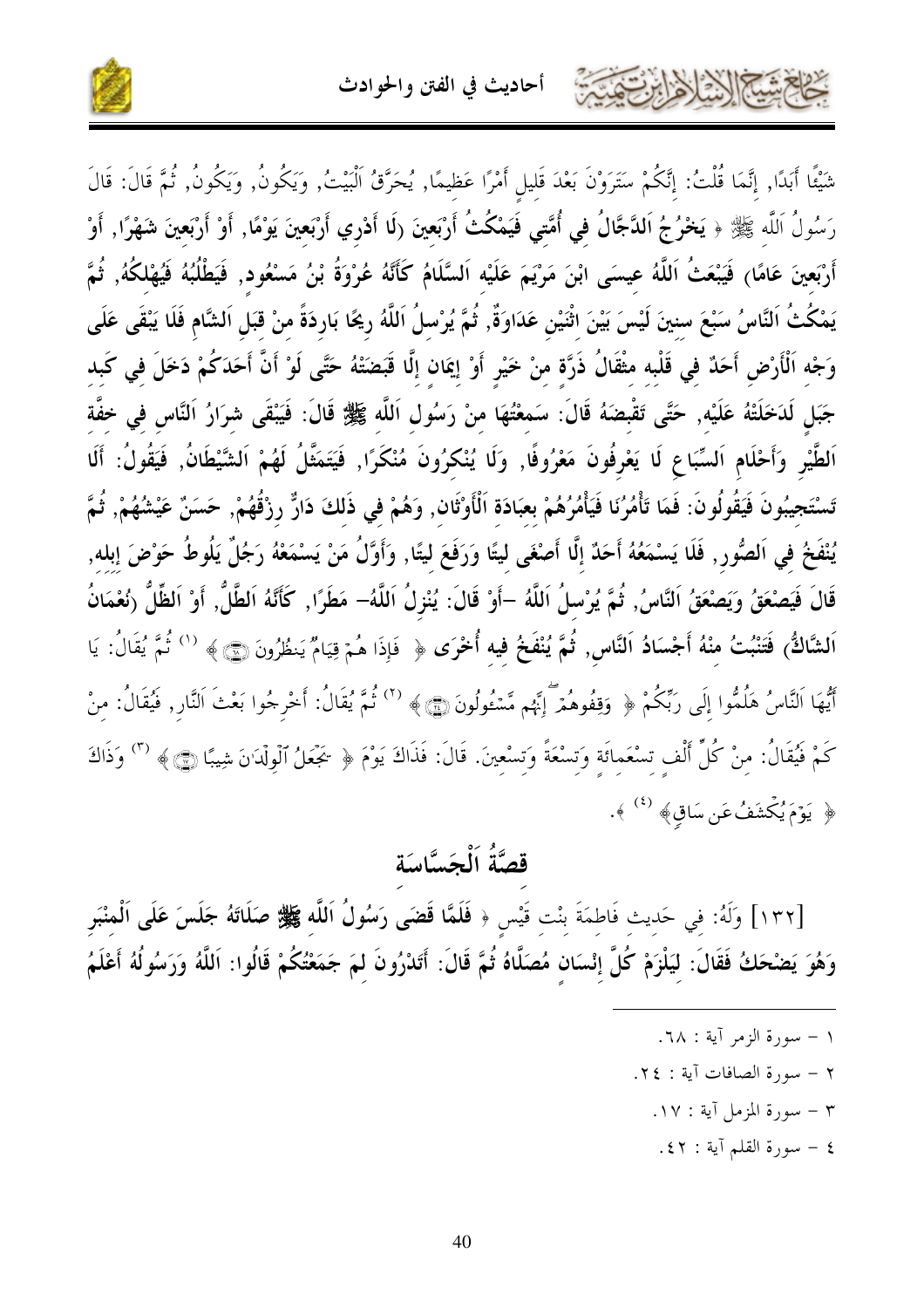

قَالَ: إنِّي وَاَللَّه مَا جَمَعْتُكُمْ لرَغْبَة وَلَا لرَهْبَة, وَلَكنْ جَمَعْتُكُمْ لأَنَّ تَميمًا اَلدَّارَيَّ, كَانَ رَجُلاً نَصْرَانيًّا, فَجَاءَ فَبَايَعَ وَأَسْلَمَ, وَحَدَّثَني حَديثًا وَافَقَ الَّذي كُنْتُ أُحَدِّثُكُمْ عَنْ مَسيح اَلدَّجَّال حَدَّثَني أَنَّهُ رَكبَ في سَفينَة بَحْريَّة مَعَ ثَلَاثينَ رَجُلاً منْ لَخْم وَجُذَام, فَلَعبَ بهمْ اَلْمَوْجُ شَهْرًا في اَلْبَحْر, ثُمَّ أَرْفَتُوا إلَى جَزِيرَة في اَلْبَحْرِ حينَ مَغْرب اَلشَّمْس فَجَلَسُوا في أَقْرُب اَلسَّفينَة, فَدَخَلُوا اَلْجَزِيرَةَ فَلَقيَتْهُمْ دَابَّةٌ أَهْلَبُ كَثِيرُ اَلشَّعْرِ لَا يَدْرُونَ مَا قُبُلُهُ مِنْ دُبُرِه مِنْ كَثْرَةِ اَلشَّعْرِ, فَقَالُوا: وَيْلَك مَا أَنْت قَالَتْ: أَنَا اَلْجَسَّاسَةُ, قَالُوا: وَمَا اَلْجَسَّاسَةُ قَالَتْ: أَيُّهَا اَلْقَوْمُ! انْطَلقُوا إلَى هَذَا اَلرَّجُل في اَلدَّيْر , فَإِنَّهُ إلَى خَبَركُمْ بِالْأَشْوَاقِ. قَالَ: لَمَّا سَمَّتْ لَنَا رَجُلاً فَرِقْنَا منْهَا أَنْ تَكُونَ شَيْطَانَةً قَالَ: فَانْطَلَقْنَا سرَاعًا حَتَّى دَخَلْنَا اَلدَّيْرَ فَإِذَا فيه أَعْظَمُ إنْسَان رَأَيْنَاهُ قَطُّ خَلْقًا وَأَشَدُّهُ وثَاقًا, مَجْمُوعَةٌ يَدَاهُ إلَى عُنُقه, مَا بَيْنَ رُكْبَتَيْه إلَى كَعْبَيْه بِالْحَديد قُلْنَا: وَيْلَكَ! مَا أَنْتَ فَقَالَ: قَدْ قَدَرْتُمْ عَلَى خَبَري, فَأَحْبَرُوني مَا أَنْتُمْ قَالُوا: نَحْنُ منْ اَلْعَرَب, رَكَبْنَا في سَفينَة بَحْرِيَّة, فَصَادَفْنَا اَلْبَحْرَ حينَ اغْتَلَمَ فَلَعبَ بنَا اَلْمَوْجُ شَهْرًا, ثُمَّ أَرْفَأْنَا إلَى جَزِيرَتكَ هَذه فَجَلَسْنَا في أَقْرُبهَا فَدَخَلْنَا اَلْجَزِيرَةَ, فَلَقِينَا دَابَّةً أَهْلَبُ كَثيرُ الشَّعَر لَا نَدْري مَا قُبُلُهُ منْ دُبُره منْ كَثْرَة اَلشَّعَر قُلْنَا: وَيْلك! مَا أَنْت فَقَالَتْ: أَنَا اَلْجَسَّاسَةُ, قُلْنَا: وَمَا اَلْجَسَّاسَةُ قَالَتْ: اعْمدُوا إِلَى هَذَا اَلرَّجُل في اَلدَّيْرِ فَإِنَّهُ إِلَى خَبَرِكُمْ بِالْأَشْوَاقِ فَأَقْبَلْنَا إِلَيْكَ سرَاعًا, وَفَزعْنَا منْهَا وَلَمْ نَأْمَنْ أَنْ تَكُونَ شَيْطَانًا قَالَ: أَحْبرُوني عَنْ نَحْل بَيْسَانَ, قُلْنَا: عَنْ أَيِّ شَأْنهَا تَسْتَحْبرُ قَالَ: هَلْ فيهَا مَاءٌ قَالُوا: هيَ كَثيرُ اَلْمَاء, قَالَ: أَسْأَلُكُمْ عَنْ نَحْلهَا هَلْ يُثْمرُ قُلْنَا لَهُ: نَعَمْ, قَالَ: أَمَا إنَّهُ يُوشكُ أَلَّا يُثْمرَ, قَالَ: أَخْبِرُوني عَنْ بُحَيْرَة الطَّبَريَّة قُلْنَا: عَنْ أَيِّ شَأْنهَا تَسْتَخْبِرُ قَالَ: فيهَا مَاءٌ قَالُوا: هيَ كَثيرَةُ اَلْمَاء, قَالَ: أَمَا إِنَّ مَاءَهَا يُوشكُ أَنْ يَذْهَبَ, قَالَ: أَحْبِرُوني عَنْ عَيْن زُغَرَ, قَالُوا: عَنْ أَيِّ شَأْنهَا تَسْتَخْبِرُ قَالَ: هَلْ في اَلْعَيْنِ مَاءٌ وَهَلْ يَزْرَعُ أَهْلُهَا بِمَاء ذَلكَ اَلْعَيْنِ قُلْنَا لَهُ: نَعَمْ, هيَ كَثيرَةُ اَلْمَاء, وَأَهْلُهَا يَزْرَعُونَ منْ مَائهَا, قَالَ: أَحْبرُوني عَنْ نَبيِّ الْأُمِّيِّينَ مَا فَعَلَ قَالُوا: قَدْ خَرَجَ منْ مَكَّةَ وَنَزَلَ بيَثْربَ, قَالَ: قَاتَلَهُ اَلْعَرَبُ قُلْنَا: نَعَمْ, قَالَ: كَيْفَ صَنَعَ بهمْ فَأَخْبَرْنَاهُ أَنَّهُ قَدْ ظَهَرَ عَلَى مَنْ يَليه منْ اَلْعَرَب وَأَطَاعُوهُ, قَالَ: قَالَ لَهُمْ: قَدْ كَانَ ذَلكَ قُلْنَا: نَعَمْ, قَالَ: أَمَا إنَّ ذَلكَ خَيْرٌ لَهُمْ أَنْ يُطيعُوهُ, وَإنّي مُخْبرُكُمْ عَنّي إنّي أَنَا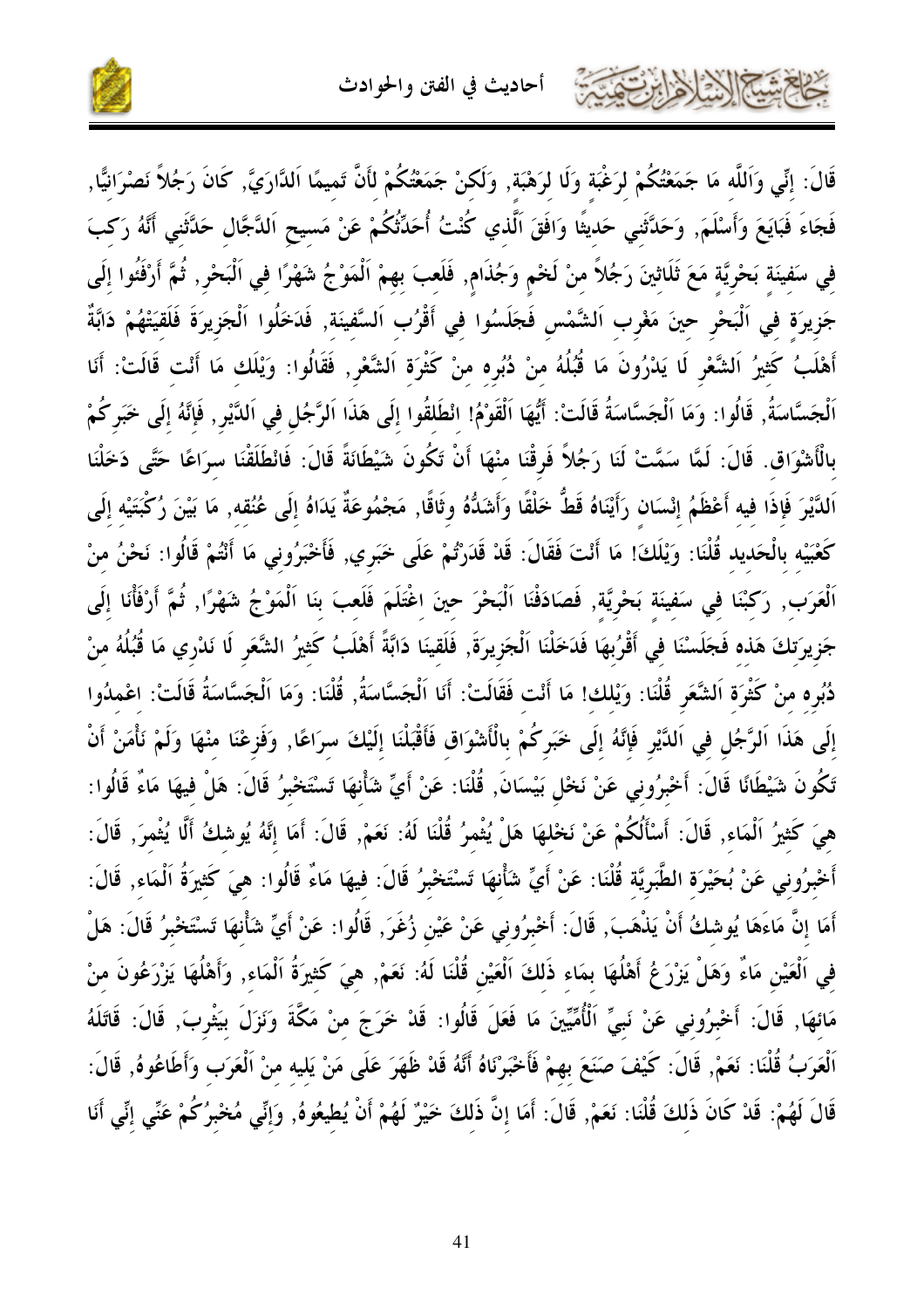

اَلْمَسيحُ اَلدَّجَّالُ, وَإنِّي أُوشكُ أَنْ يُؤذَنَ لي في اَلْخُرُوج, فَأَخْرَجَ فَأَسيرَ في اَلْأَرْض, فَلَا أدَغُ قَرْيَةً إلَّا هَبَطْتُهَا في أَرْبَعينَ لَيْلَةً, غَيْرَ مَكَّةَ وَطَيْبَةَ, فَهُمَا مُحَرَّمَتَان عَلَيَّ كلْتَاهُمَا, كُلَّمَا أَرَدْتُ أَنْ أَدْخُلَ وَاحدَةً منْهُمَا, اسْتَقْبَلَني مَلَكٌ بيَده اَلسَّيْفُ صَلْتًا يَصُلُّني عَنْهَا, وَإِنَّ عَلَى كُلِّ نَقْب منْهَا مَلَائكَةً يَحْرُسُونَهَا قَالَ رَسُولُ اَللَّه ﷺ وَطَعَنَ بمخصَرَته في اَلْمنْبَر : هَذه طَيْبَةُ هَذه طَيْبَةُ هَذه طَيْبَةُ يَعْني اَلْمَدينَةَ أَلَا هَلْ كُنْتُ حَدَّثْتُكُمْ ذَلكَ فَقَالَ اَلنَّاسُ: نَعَمْ, فَإِنَّهُ أَعْجَبَنِي حَديثُ تَميم; لأَنَّهُ وَافَقَ اَلّذي كُنْتُ حَدَّثْتُكُمْ عَنْهُ , وَعَنْ اَلْمَدِينَةِ وَمَكَّةَ, أَلَا إِنَّهُ فِي بَحْرِ اَلشَّامِ, أَوْ بَحْرِ اَلْيَمَنِ, لَا بَلْ مِنْ قِبَلِ اَلْمَشْرِقِ, مَا هُوَ مِنْ قِبَلِ ٱلْمَشْرِقِ, مَا هُوَ مِنْ قِبَلِ ٱلْمَشْرِقِ مَا هُوَ وَأَوْمَأَ بِيَدِهِ إِلَى ٱلْمَشْرِقِ قَالَتْ: فَحَفِظْتُ هَذَا مِنْ رَسُولِ اَللَّه ﷺ ﴾ (').

[١٣٣] وَلَهُ: عَنْ أَنَسٍ قَالَ رَسُولُ اَللَّه ﷺ ﴿ مَا منْ بَلَد إِلَّا سَيَطَوُّهُ اَللَّجَّالُ, إِلَّا مَكَّةَ وَالْمَدينَةَ وَلَيْسَ نَقْبٌ منْ نقَابِهَا, إِلَّا عَلَيْه اَلْمَلَائِكَةُ صَافِّينَ تَحْرُسُهَا فَيَنْزِلُ بِالسِّبْخَةِ فَتَرْجُفُ اَلْمَدِينَةُ ثَلَاثَ رَجَفَات يَخْرُجُ إِلَيْه منْهَا كُلُّ كَافر وَمُنَافق ﴾ <sup>(٢)</sup>.

وَفي لَفْظ: ﴿ فَيَأْتِي سَبْخَةَ الْجُرُف فَيَضْرِبُ رِوَاقَهُ ﴾.

[١٣٤] وَلَهُ عَنْهُ: أَنَّ رَسُولَ اَللَّه ﷺ قَالَ: ﴿ يَتْبَعُ اَللَّجَّالَ منْ يَهُود أَصْبَهَانَ, سَبْعُونَ أَلْفًا عَلَيْهِمْ اَلطَّيَالسَةُ ﴾ (٣).

[١٣٥] وَلَهُ: عَنْ أُمٍّ شَرِيك أَنَّهَا سَمعَتْ رَسُولَ اَللَّه صَلَّى اَللَّهُ عَلَيْه يَقُولُ: ﴿ لَيَفرَّنَّ النَّاسُ منْ اَللَّجَّال في اَلْجبَال قَالَتْ: يَا رَسُولَ اَللَّه! فَأَيْنَ اَلْعَرَبُ يَوْمَئِذ قَالَ: هُمْ قَليلٌ ﴾ (''.

- ١ مسلم : الفتن وأشراط الساعة ( ٢٩٤٢) , والترمذي : الفتن ( ٢٢٥٣) , وأبو داود : الملاحم ( ٤٣٢٥) , وأحمد ( ٣٧٤/٦).
- ٢ البخاري : الحج ( ١٨٨١) , ومسلم : الفتن وأشراط الساعة ( ٢٩٤٣) , والترمذي : الفتن ( ٢٢٤٢) , وأحمد ( ١٩١/٣).
	- ٣ مسلم : الفتن وأشراط الساعة ( ٢٩٤٤) , وأحمد ( ٢٢٤/٣).
	- ٤ مسلم : الفتن وأشراط الساعة ( ٢٩٤٥) , والترمذي : المناقب ( ٣٩٣٠) , وأحمد ( ٤٦٢/٦).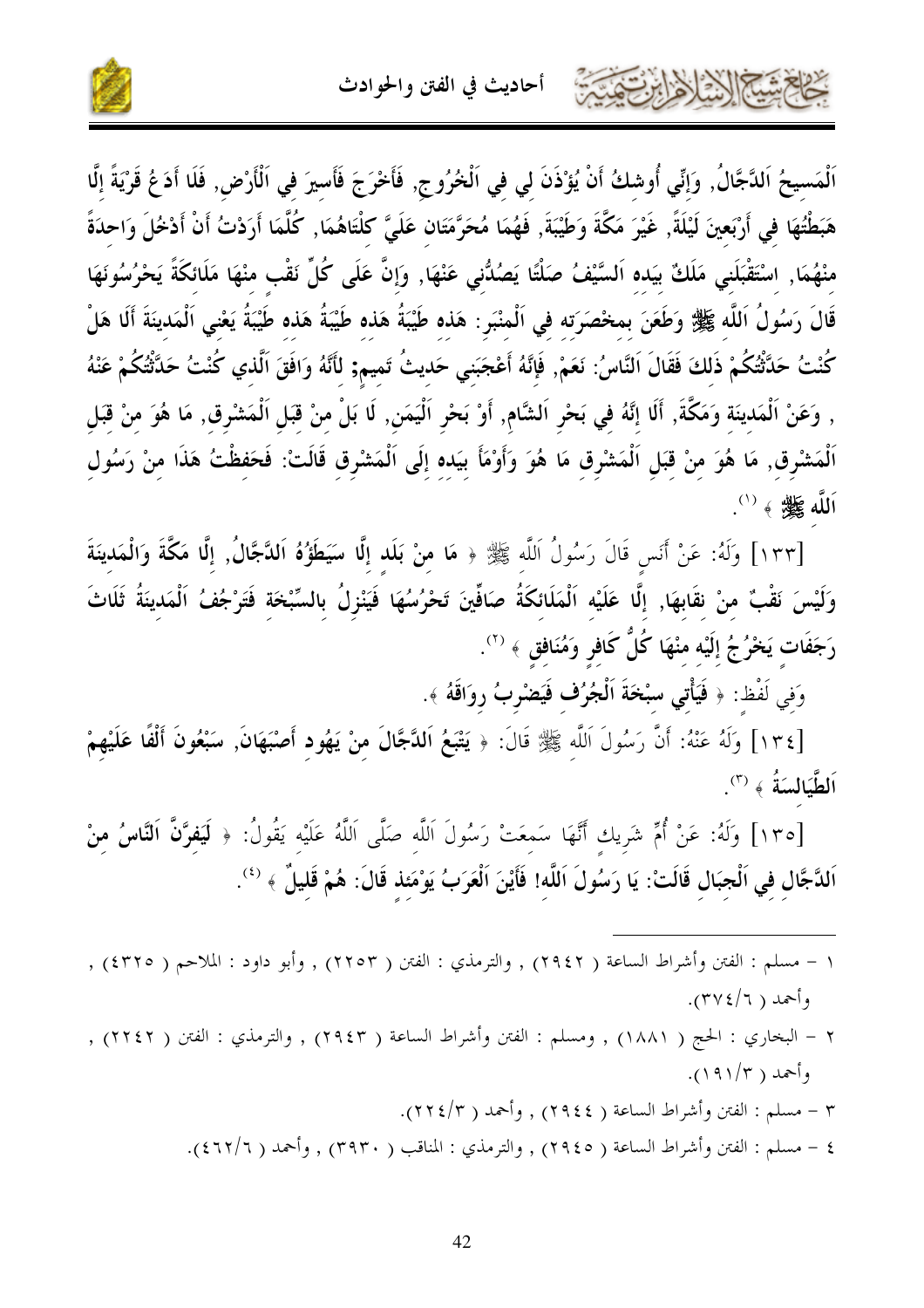

: الفتن ( ٢٢٤٥) , وأبو

[١٣٦] وَلَهُ: عَنْ عِمْرَانَ سَمِعْتُ رَسُولَ اَللَّهِ ﷺ يَقُولُ: ﴿ مَا بَيْنَ خَلْقٍ آدَمَ إِلَى قِيَامِ اَلسَّاعَةِ, خَلْقٌ أَكْبَرُ منْ اَلدَّجَّال ﴾ (''.

[١٣٧] وَلَهُ: عَنْ أَنَسٍ قَالَ رَسُولُ اَللَّهِ ﷺ ﴿ مَا منْ نَبِيٍّ إِلَّا وَقَدْ أَنْذَرَ أُمَّتَهُ اَلْأَعْوَرَ اَلْكَذَّابَ أَلَا إِنَّهُ أَعْوَرُ –وَإِنَّ رَبَّكُمْ– ∰لّ لَيْسَ بِأَعْوَرَ, وَمَكْتُوبٌ بَيْنَ عَيْنَيْه ك. ف. ر ﴾ '''.

وَفِي رِوَايَة: ﴿ بَعْدَ اَلْحُرُوف: أَيْ كَافِرٌ ﴾ (").

وَفِي رِوَايَة: ﴿ ثُمَّ تَهَجَّاهَا: ك. ف. رِ وَيَقْرَؤُهُ كُلُّ مُسْلَمٍ ﴾ (<sup>٤)</sup>.

[١٣٨] وَلَهُ: عَنْ حُذَيْفَةَ قَالَ رَسُولُ اَللَّه ﷺ ﴿ اَللَّجَّالُ أَعْوَرُ اَلْعَيْنِ اَلْيُسْرَى جُفَالُ الشَّعَر مَعَهُ جَنَّةٌ وَنَادٌ ﴾ (°).

[١٣٩] وَلَهُ: عَنْهُ قَالَ رَسُولُ اَللَّه ﷺ ﴿ لَأَلَا أَعْلَمُ بِمَا مَعَ اَللَّجَّالِ; مَعَهُ نَهْرَان يَجْرِيَان, أَحَدُهُمَا رَأْيَ اَلْعَيْنِ, مَاءٌ أَبْيَضُ, وَالْآخَرُ رَأْيَ اَلْعَيْنِ, نَارٌ تَأَجَّجُ, فَإِمَّا أَدْرَكَنَّ أَحَدٌ فَلْيَأْت اَلنَّهْرَ اَلَّذي يَرَاهُ نَارًا, وَلْيَفْحَصْنَ ثُمَّ لْيُطَأْطِئْ رَأْسَهُ فَيَشْرَبَ منْهُ, فَإِنَّهُ مَاءٌ بَارِدٌ, وَإِنَّ اَللَّجَّالَ مَمْسُوحُ اَلْعَيْنِ, عَلَيْهَا ظَفَرَةٌ غَليظَةٌ مَكْتُوبٌ بَيْنَ عَيْنَيْه كَافِرٌ, يَقْرَؤُهُ كُلُّ مُؤْمن, كَاتب وَغَيْر كَاتب ﴾ <sup>(٦)</sup>.

[٤٠] وَلَهُ: عَنْ أَبِي هُرَيْرَةَ قَالَ رَسُولُ اَللَّهِ ﷺ ﴿ أَلَا أُخْبِرُكُمْ عَنْ اَللَّجَّالِ حَديثًا مَا حَلَّثَهُ نَبِيٌّ قَوْمَهُ إنَّهُ أَعْوَرُ وَإنَّهُ يَجيءُ مَعَهُ مثْلُ اَلْجَنَّة وَالنَّارِ فَاَلَّتِي أَقُولُ إنَّهَا اَلْجَنَّةُ, هيَ اَلنَّارُ, وَإنِّي أُنْذرُكُمْ كَمَا

- ٣ مسلم : الفتن وأشراط الساعة ( ٢٩٣٣).
- ٤ مسلم : الفتن وأشراط الساعة ( ٢٩٣٣) , وأحمد ( ٢١١/٣).
- ٥ البخاري : الفتن ( ٧١٣٠) , ومسلم : الفتن وأشراط الساعة ( ٢٩٣٤) , وابن ماحه : الفتن ( ٤٠٧١) , وأحمد ( ٣٨٣/٥).
	- ٦ مسلم : الفتن وأشراط الساعة ( ٢٩٣٤) , وأحمد ( ٣٨٦/٥).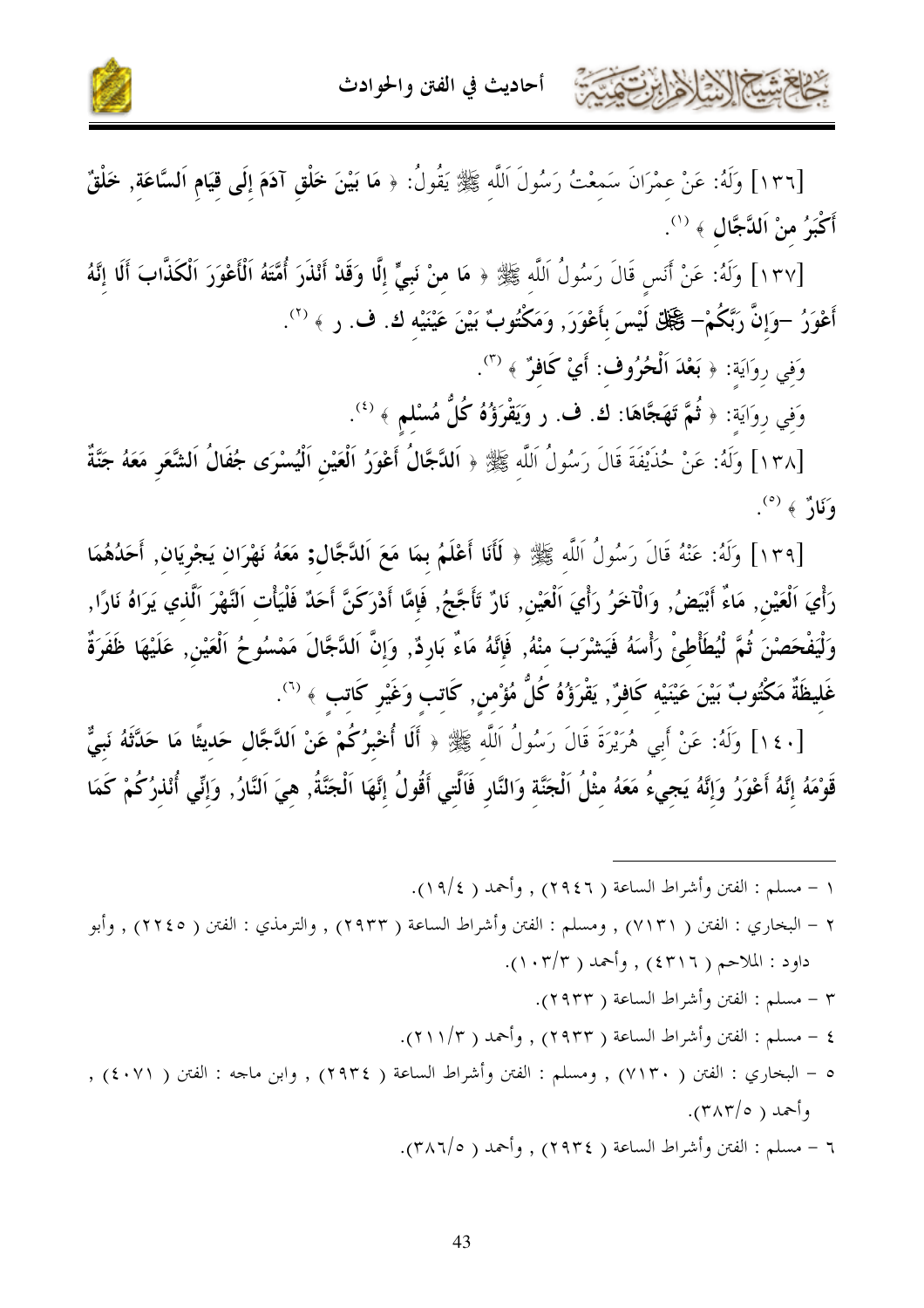



أَنْذَرَ به نُوحٌ قَوْمَهُ ﴾ (').

حمشيهم الجزاهرا بربيتهما

[١٤١] وَلَهُ: عَنْ نَافع: ﴿ أَلَا إِنَّ اَلْمَسِيحَ اَللَّجَّالَ أَعْوَرُ اَلْعَيْنِ اَلْيُمْنَى, كَأَنَّ عَيْنَهُ عنَبَةٌ طَافَنَةٌ ﴾ (٢).

[١٤٢] وَلَهُ: عَنْ أَبِي سَعيد قَوْلُ ابْنِ صَيَّاد لَهُ: ﴿ أَلَسْتَ سَمعْتَ رَسُولَ اَللَّه ﷺ يَقُولُ: إنَّهُ لَا يُولَدُ لَهُ قُلْتُ: بَلَى قَالَ: فَقَدْ وُلدَ لي أَوَلَيْسَ سَمعْتَ رَسُولَ اَللَّه ﷺ يَقُولُ: لَا يَدْخُلُ اَلْمَدينَةَ وَلَا مَكَّةَ قُلْتُ: بَلَى قَالَ: فَقَدْ وُلِدْتُ بِالْمَدِينَةِ, وَهَا أَنَا أُرِيدُ مَكَّةَ, أَلَمْ يَقُلْ نَبِيُّ اَللَّهِ ﷺ إِنَّهُ يَهُودِيٌّ وَقَدْ أَسْلَمْتُ...  $\cdot^{\left( 7\right) }\leftarrow +\left[ 1\right]$ 

[١٤٣] وَلَهُ: قَوْلُ حَفْصَةَ لِابْنِ عُمَرَ: مَا تُرِيدُ إِلَيْه أَلَمْ تَعْلَمْ أَنَّهُ قَدْ قَالَ: ﴿ إِنَّ أَوَّلَ مَا يَبْعَثُهُ عَلَى اَلنَّاس غَضَبٌّ يَغْضَبُهُ ﴾ <sup>(٤)</sup>.

[٤٤] وَلَهُ: عَنْ أَبِي اَلدَّرْدَاءِ أَنَّ نَبِيَّ اَللَّهِ ﷺ قَالَ: ﴿ مَنْ حَفظَ عَشْرَ آيَاتٍ منْ سُورَة الْكَهْف عُصِمَ مِنْ اَللَّجَّالِ ﴾ <sup>(٥)</sup> وَفِي رِوَايَةِ: ﴿ مَنْ آخِرِ اَلْكَهْفِ ﴾ <sup>(٦)</sup>.

[٤٥] وَلَهُ: عَنْ عَمْرِو بْنِ ثَابِت عَنْ اَلصَّحَابَة مَرْفُوعًا: ﴿ تَعَلَّمُوا أَنَّهُ لَنْ يَرَى أَحَدٌ منْكُمْ رَبَّهُ حَتَّى  $\phi^{(1)}$ يَمُوتَ ﴾ ('').

[١٤٦] وَلَهُ: عَنْ إِبْنِ عُمَرَ عَنْ اَلنَّبِيِّ ﷺ قَالَ: ﴿ لَتُقَاتِلُنَّ اَلْيَهُودَ, فَلَتَقْتُلُنَّهُمْ حَتَّى يَقُولَ اَلْحَجَرُ: يَا مُسْلِمُ هَذَا يَهُوديٌّ فَتَعَالَ فَاقْتُلْهُ ﴾ (').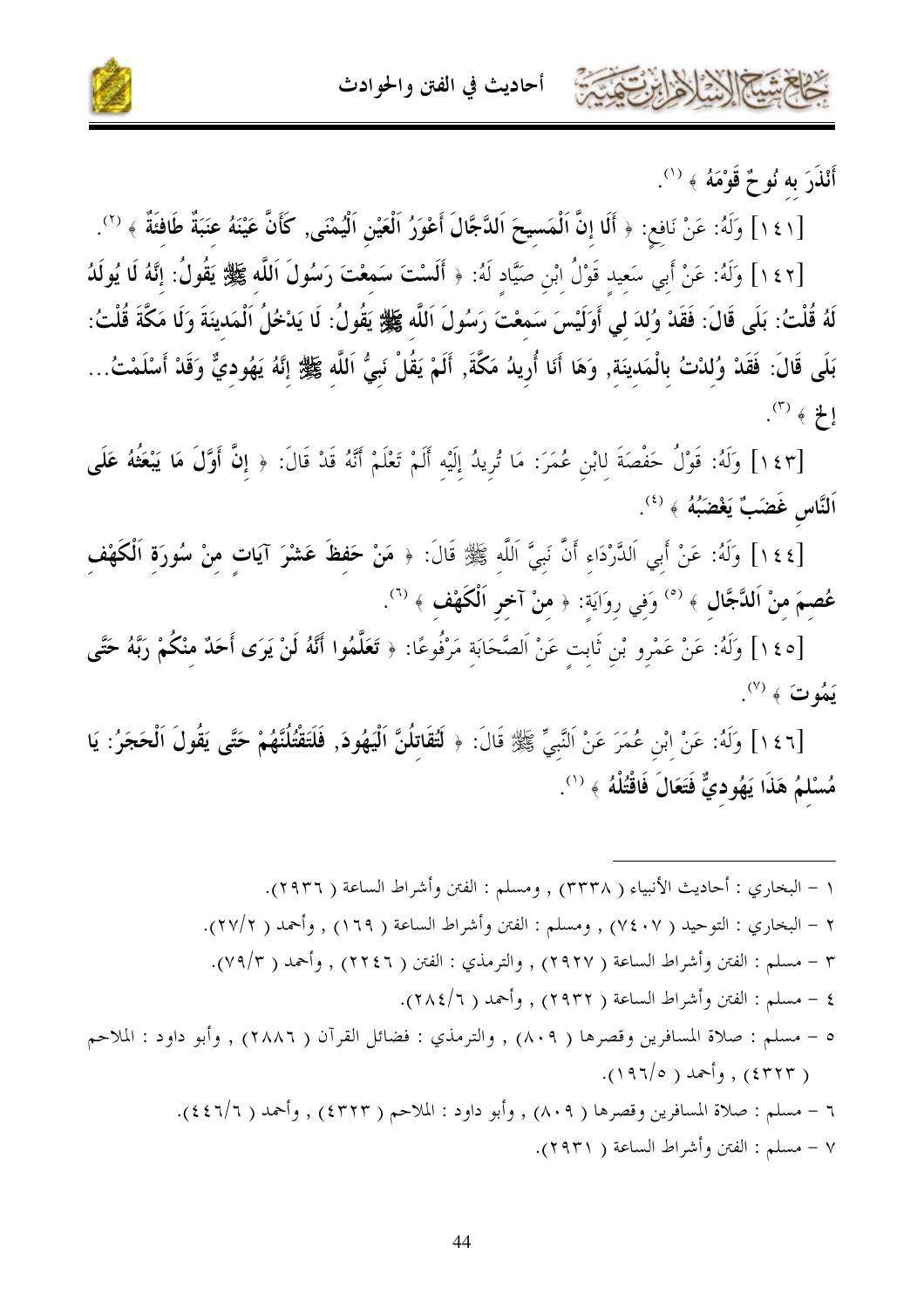أحاديث في الفتن والحوادث



وَفِي رِوَايَة: ﴿ إِلَّا اَلْغَرْقَدَ, فَإِنَّهُ منْ شَجَرِ اَلْيَهُودِ ﴾ (`` [رَوَاهُ منْ حَديث أَبي هُرَيْرَة].

[١٤٧] وَقَالَ ابْنُ مَاجَهْ: حَلَّتْنَا عَليٌّ بْنُ مُحَمَّد, حَلَّتْنَا عَبْدُ الرَّحْمَنِ الْمُحَارِبيُّ, عَنْ إسْمَاعيلَ بْن رَافع أَبي رَافع عَنْ أَبي عَمْرو اَلشَّيْبَانيِّ زُرْعَةَ, عَنْ أَبي أُمَامَةَ قَالَ: ﴿ خَطَبَنَا رَسُولُ اَللَّه ﷺ فَكَانَ أَكْثَرُ خُطْبَته حَديثًا حَدَّثَنَاهُ, وَحَذَّرَنَاهُ, وَكَانَ منْ قَوْله أَنَّهُ قَالَ: إنَّهُ لَمْ تَكُنْ فثنَةٌ في اَلْأَرْض مُنْذُ ذَرَأَ اللَّهُ آدَمَ ﷺ أَعْظَمَ منْ فشَة الدَّجَّال, وَإِنَّ اللَّهَ ﷺ لَمْ يَبْعَثْ نبيًا إلَّا حَذَّرَ أُمَّتَهُ الدَّجَّالَ, وَأَنا آخرُ اَلْأَنْبيَاء, وَأَنْتُمْ آخرُ اَلْأُمَمِ وَهُوَ خَارِجٌ عَلَيْكُمْ لَا مَحَالَةَ, فَإِنْ يَخْرُجْ وَأَنَا بَيْنَ ظَهْرَانَيْكُم فَأَنَا حَجيجُ كُلِّ مُسْلم, وَإِنْ يَخْرُجْ منْ بَعْدي فَكُلٌّ حَجِيجٌ بنَفْسه, وَاَللَّهُ خَليفَتي عَلَى كُلِّ مُسْلمٍ وَأَنَّهُ يَخْرُجُ منْ خَلَّة بَيْنَ اَلشَّام وَالْعرَاق, فَيَعيثُ يَمينًا وَيَعيثُ شمَالاً يَا عبَادَ اَللَّه! أَيُّهَا اَلنَّاسُ! فَاتْبُتُوا فَإنّي سَأَصفُهُ لَكُمْ صفَةً لَمْ يَصفْهَا إِيَّاهُ نَبيٌّ قَبْلى إِنَّهُ يَبْدَأُ فَيَقُولُ أَنَا نَبيٌّ وَإِنَّهُ لَا نَبيَّ بَعْدي, ثُمَّ يَنْثَني فَيَقُولُ: أَنَا رَبُّكُمْ, وَلَا تَرَوْنَ رَبَّكُمْ حَتَّى تَمُوتُوا وَأَنَّهُ أَعْوَرُ وَإِنَّ رَبَّكُمْ فَخَلْقٌ لَيْسَ بأَعْوَرَ, وَإنَّهُ مَكْتُوبٌ بَيْنَ عَيْنَيْه كَافرٌ يَقْرَؤُهُ كُلُّ مُؤْمن كَاتب وَغَيْر كَاتب, وَإِنَّ منْ فْتْنَته أَنَّ مَعَهُ جَنَّةً وَنَارًا فَمَنْ اُبْتُلمِيَ بنَاره فَلْيَسْتَعذْ بِاَللَّه وَلْيَقْرَأْ فَوَاتحَ اَلْكَهْف فَتَكُونُ عَلَيْه بَرْدًا وَسَلَامًا كَمَا كَانَتْ عَلَى إبْرَاهيمَ عَلَيْه اَلسَّلَام وَإنَّ منْ فتْنَته أَنْ يَقُولَ لأَعْرَابِيٍّ أَرَأَيْتَ إنْ بَعَثْتُ لَكَ أَبَاكَ وَأُمَّكَ, أَتَشْهَدُ أَنِّي رَبُّكَ فَيَقُولُ: نَعَمْ, فَيَتَمَثَّلُ لَهُ شَيْطَانَان في صُورَة أَبيه وَأُمِّه, فَيَقُولَان: يَا بُنَيَّ! اتَّبعْهُ فَإِنَّهُ رَبُّكَ, وَإِنَّ منْ فتْنَته أَنْ يُسَلَّطَ عَلَى نَفْس وَاحدَة يَقْتُلُهَا, يَنْشُرُهَا بِالْمِنْشَارِ, حَتَّى يُلْقَى شقَّيْنِ, ثُمَّ يَقُولَ: اُنْظُرُوا إلَى عَبْدي فَإِنِّي أَبْعَثُهُ اَلْآنَ ثُمَّ يَزْعُمُ أَنَّ لَهُ رَبًّا غَيْرِي, فَبَعَثَهُ اَللَّهُ تَعَالَى فَيَقُولُ لَهُ اَلْخَبِيتُ: مَنْ رَبُّك فَيَقُولُ: رَبِّيَ اَللَّهُ, وَأنْتَ عَدُوُّ اَللَّه, أَنْتَ اَلدَّجَّالُ وَاللَّه مَا كُنْتُ بَعْدُ أَشَدَّ بَصيرَةً بكَ منِّي اَلْيَوْمَ ﴾ (٣).

- ١ البخاري : الجهاد والسير ( ٢٩٢٥) , ومسلم : الفتن وأشراط الساعة ( ٢٩٢١) , والترمذي : الفتن ( ٢٢٣٦) . د أحمد ( ١٣١/٢).
	- ٢ مسلم : الفتن وأشراط الساعة ( ٢٩٢٢) , وأحمد ( ٤١٧/٢).
		- ٣ ابن ماجه : الفتن ( ٤٠٧٧).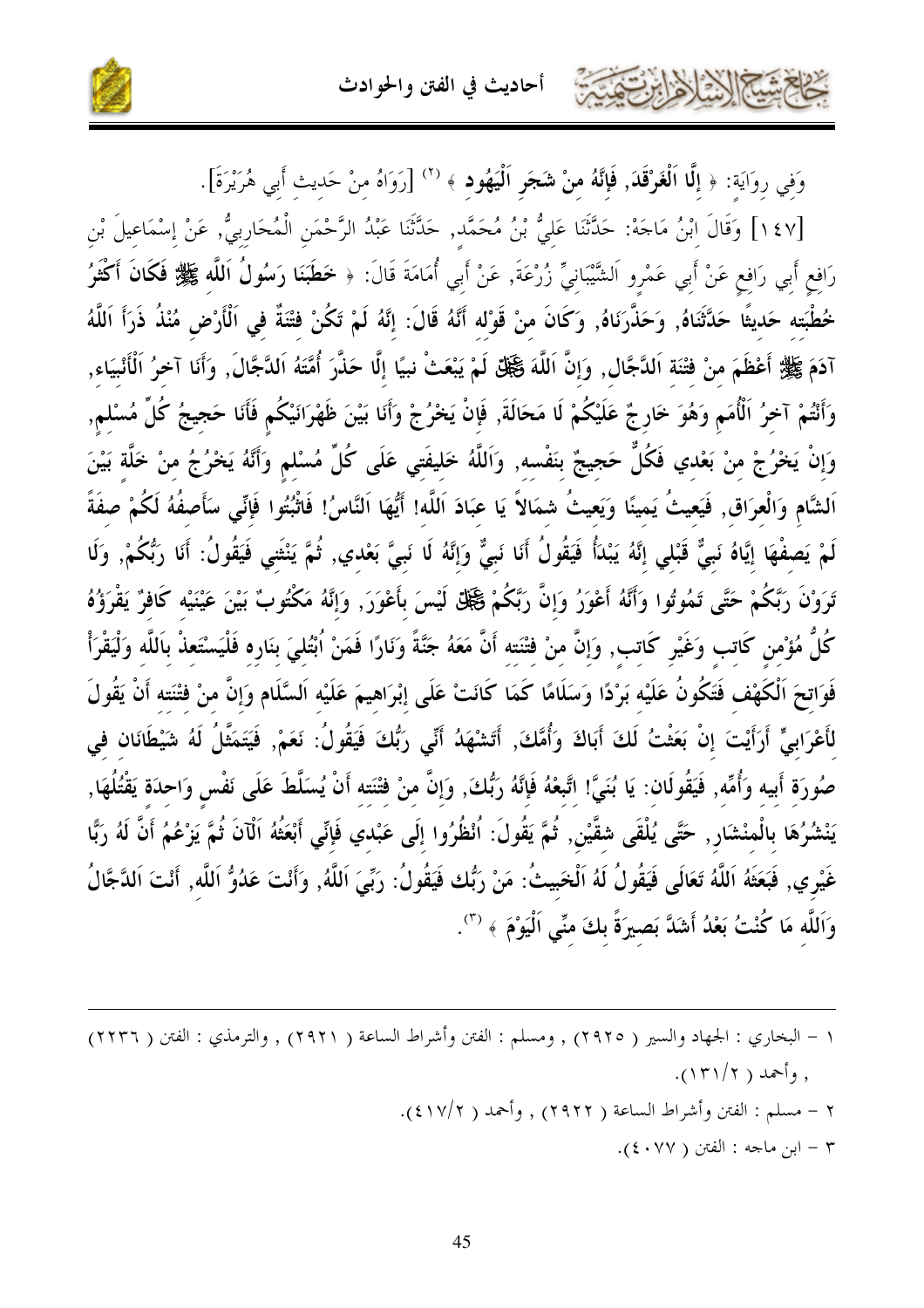

قَالَ أَبُو اَلْحَسَنِ الطَّنَافسيُّ: فَحَدَّثَنَا الْمُحَارِبيُّ, ثَنَا عُبَيْدُ الله بْنُ اَلْوَليد الْوَصَّافيُّ, عَنْ عَطيَّةَ, عَنْ أَبي سَعيد قَالَ: قَالَ رَسُولُ اَللَّه ﷺ ﴿ **ذَلكَ اَلرَّجُلُ أَرْفَعُ أُمَّتِي دَرَجَةً في اَلْجَنَّة** ﴾ <sup>(١)</sup> قَالَ أَبُو سَعيد: مَا كُنَّا نُوَى ذَلكَ اَلرَّجُلَ إِلَّا عُمَرَ بْنَ اَلْحَطَّابِ ﷺ، حَتَّى مَضَى لسَبيله.

قَالَ الْمُحَارِبِيُّ: ثُمَّ رَجَعْنَا إِلَى حَدِيثِ أَبِي رَافِعٍ قَالَ: ﴿ وَإِنَّ مِنْ فَتْنَتِه أَنْ يَأْمُوَ اَلسَّمَاءَ أَنْ تُمْطِرَ فَتُمْطرَ, وَيَأْمُرَ اَلْأَرْضَ أَنْ تُنْبِتَ فَتُنْبِتَ, وَإِنَّ منْ فتْنَته أَنْ يَمُرَّ بِالْحَيِّ فَيُكَذّبُوهُ فَلَا تَبْقَى لَهُمْ سَائمَةٌ إِلَّا هَلَكَتْ وَإِنَّ منْ فتْنَته أَنْ يَمُرَّ بِالْحَيِّ فَيُصَدِّقُوهُ فَيَأْمُرُ اَلسَّمَاءَ أَنْ تُمْطرَ فَتُمْطرَ وَالْأَرْضَ أَنْ تُنْبتَ فَتُنْبتَ حَتَّى تَرُوحَ مَوَاشيهمْ منْ يَوْمهمْ ذَلكَ أَسْمَنَ مَا كَانَتْ وَأَعْظَمَهُ, وَأَمَدَّهُ خَوَاصرَ, وَأَدَرَّهُ ضُرُوعًا, وَإِنَّهُ لَا يَبْقَى شَيْءٌ منْ اَلْأَرْضِ إلَّا وَطَئَهُ وَظَهَرَ عَلَيْه, إلَّا مَكَّةَ وَالْمَدينَةَ فَإِنَّهُ لَا يَأْتَيَهُمَا منْ نَقْب منْ نقَابهمَا إلَّا لَقيَتْهُ اَلْمَلَائكَةُ بالسُّيُوف صَلْتَةً, حَتَّى يَنْزِلَ عنْدَ الظُّرَيْب اَلْأَحْمَر عنْدَ مُنْقَطَع السَّبَخَة فَتَرْجُفُ اَلْمَدينَةُ بِأَهْلِهَا ثَلَاثَ رَجَفَات, فَلَا يَبْقَى مُنَافِقٌ, وَلَا مُنَافِقَةٌ إِلَّا خَرَجَ إِلَيْه فَتَنْفى اَلْخَبَثَ منْهَا كَمَا يَنْفي اَلْكِيرُ خَبَتْ اَلْحَديد, وَيُدْعَى ذَلكَ اَلْيَوْمُ يَوْمَ اَلْخَلَاصِ.

فَقَالَتْ أُمُّ شَرِيكِ بنْتُ أَبِي الْعَكَرِ: يَا رَسُولَ اَللَّه! فَأَيْنَ اَلْعَرَبُ يَوْمَئِذ قَالَ: هُمْ قَليلٌ: وَحُلُّهُمْ بَبَيْت اَلْمَقْدس, وَإِمَامُهُمْ رَجُلٌ صَالحٌ قَدْ تَقَدَّمَ يُصَلِّي بهمْ اَلصُّبْحَ, إذْ نَزَلَ عَلَيْهمْ عيسَى ابْنُ مَرْيَمَ الصُّبْحَ فَرَجَعَ ذَلكَ اَلْإِمَامُ يَنْكُصُ يَمْشي اَلْقَهْقَرَى ليَتَقَلَّمَ عيسَى عَلَيْه اَلسَّلَامُ يُصَلِّي بِالنَّاسِ, فَيَضَعُ عيسَى يَدَهُ بَيْنَ كَتفَيْه ثُمَّ يَقُولُ لَهُ: تَقَدَّمْ فَصَلٍّ, فَإِنَّهَا لَكَ أُقيمَتْ فَيُصَلِّي بهمْ إمَامُهُمْ فَإِذَا انْصَرَفَ قَالَ عيسَى: افْتَحُوا اَلْبَابَ فَيُفْتَحُ وَوَرَاءَهُ اَللَّحَّالُ مَعَهُ سَبْعُونَ أَلْفَ يَهُوديٍّ كُلُّهُمْ ذُو سَيْف مُحَلًّى وَسَاج فَإذَا نَظَرَ إلَيْه اَلدَّجَّالُ ذَابَ كَمَا يَذُوبُ اَلْملْحُ في اَلْمَاء, وَانْطَلَقَ هَارِبًا وَيَقُولُ عيسَى إِلَيَّ فيكَ ضَرْبَةً لَنْ تَسْبقَني بهَا فَيُدْرِكُهُ عنْدَ بَاب لُدٍّ اَلشَّرْقيٍّ فَيَقْتُلُهُ وَيَهْزِمُ اَللَّهُ اَلْيَهُودَ, وَلَا يَبْقَى شَيْءٌ ممَّا خَلَقَ اَللَّهُ يَتَوَارَى به يَهُوديٌّ إلَّا أَنْطَقَ اَللَّهُ ذَلكَ اَلشَّيْءَ لَا حَجَرَ وَلَا شَجَرَ وَلَا حَائطَ وَلَا دَابَّةَ (إِلَّا اَلْغَرْقَدَ فَإِنَّهُ منْ شَجَرهمْ لَا يَنْطقُ) إِلَّا قَالَ: يَا عَبْدَ

١ – ابن ماجه : الفتن ( ٤٠٧٧).

حاجمتيه الأزاديت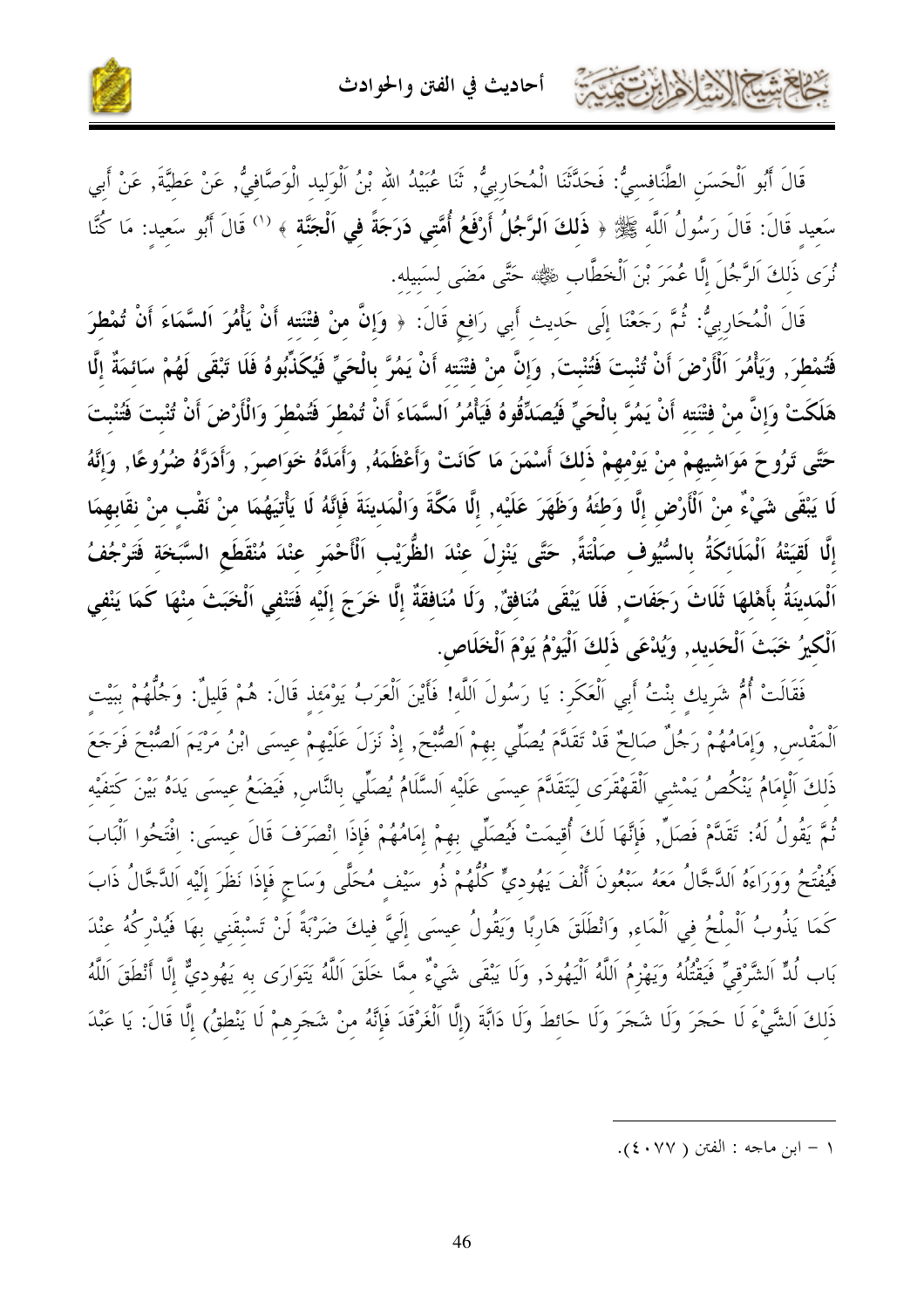

الله اَلْمُسْلَمَ! هَذَا يَهُوديٌّ فَتَعَالَ فَاقْتُلْهُ ﴾ (').

قَالَ رَسُولُ اَللَّه ﷺ ﴿ وَإِنَّ أَيَّامَهُ أَرْبَعُونَ سَنَةً, وَالسَّنَةُ كَنصْف اَلسَّنَة, وَالسَّنَةُ كَالشَّهْر, وَالسَّنَةُ كَالْجُمُعَة, وَآخرُ أَيَّامه كَالشَّرَرَة, يُصْبحُ أَحَدُكُمْ عَلَى بَاب اَلْمَدينَة, فَلَا يَبْلُغُ بَابَهَا اَلْآخَرَ حَتَّى يُمْسيَ فَقيلَ لَهُ: يَا رَسُولَ اَللَّه! كَيْفَ نُصَلِّي في تلْكَ اَلْأَيَّام اَلْقصَارِ قَالَ: تَقْدُرُونَ اَلصَّلَاةَ, كَمَا تَقْدُرُونَهَا في هَذه اَلْأَيَّام اَلطِّوَال, ثُمَّ صَلُّوا ﴾ <sup>(٢)</sup>.

قَالَ رَسُولُ اَللَّه ﷺ ﴿ فَيَكُونُ عِيسَى فِي أُمَّتِي حَكَمًا عَدْلاً, وَإِمَامًا مُقْسطًا يَدُقُّ اَلصَّليبَ, وَيَذْبَحُ اَلْحَنْزِيرَ, وَيَضَعُ اَلْجزْيَةَ وَيَتْرُكُ اَلصَّدَقَةَ, فَلَا يُسْعَى عَلَى شَاة وَلَا بَعير وَتُرْفَعُ اَلشَّحْنَاءُ وَالتَّبَاغُضُ, وَتُنْزَعُ حُمَةُ كُلِّ ذَات حُمَة حَتَّى يُدْخلَ اَلْوَليدُ يَدَهُ إلَى اَلْحَيَّة, فَلَا تَضُرُّهُ وَتُفرُ اَلْوَليدَةُ اَلْأَسَدَ, فَلَا يَضُرُّهَا, وَيَكُونَ اَلذِّنْبُ في اَلْغَنَم كَأَنَّهُ كَلْبُهَا, وَتُمْلَأُ اَلْأَرْضُ منْ اَلسِّلْم كَمَا يُمْلَأُ اَلْإِنَاءُ منْ اَلْمَاء, وَتَكُونُ اَلْكَلمَةُ وَاحِدَةً فَلَا يُعْبَدُ إِلَّا اَللَّهُ, وَتَضَعُ اَلْحَرْبُ أَوْزَارَهَا, وَتُسْلَبُ قُرَيْشٌ مُلْكَهَا, وَتَكُونُ اَلْأَرْضُ كَفَاثُورِ اَلْفضَّة, تُنْبتُ نَبَاتَهَا بعَهْد آدَمَ عَلَيْه اَلسَّلَامُ حَتَّى يَجْتَمعَ اَلنَّفَرُ عَلَى اَلْقطْف منْ اَلْعنَب فَيُشْبِعَهُمْ وَيَجْتَمعَ اَلنَّفَرُ عَلَى اَلرُّمَّانَة فَتُشْبَعَهُمْ, وَيَكُونُ اَلثَّوْرُ بكَذَا, وَكَذَا منْ اَلْمَال, وَتَكُونُ اَلْفَرَسُ باللُّرَيْهِمَات.

قيلَ: يَا رَسُولَ اَللَّه! وَمَا يُرْخصُ اَلْفَرَسَ قَالَ: لَا تُرْكَبُ لحَرْب أَبَدًا فَقيلَ لَهُ: وَمَا يُغْلي اَلثَّوْرَ قَالَ: تُحْرَتُ اَلْأَرْضُ كُلُّهَا وَإِنَّ قَبْلَ خُرُوجٍ اَلدَّجَّال ثَلَاتَ سَنَوَات شدَاد, يُصيبُ اَلنَّاسُ فيهَا جُوعٌ شَديدٌ, فَيَأْمُرُ اَللَّهُ اَلسَّمَاءَ في اَلسَّنَة اَلْأُولَى أَنْ تَحْبسَ ثُلُثَ مَطَرهَا, وَيَأْمُرُ اَلْأَرْضَ أَنْ تَحْبسَ ثُلُثَ نَبَاتهَا, ثُمَّ يَأْمُرُ اَللَّهُ اَلسَّمَاءَ في اَلسَّنَة اَلثَّانيَة فَتَحْبسُ ثُلُثَيْ مَطَرهَا, وَيَأْمُرُ اَلْأَرْضَ فَتَحْبسُ ثُلُثَيْ نَباتهَا, ثُمَّ يَأْمُرُ اَللَّهُ اَلسَّمَاءَ اَلثَّالثَةَ في اَلسَّنَة فَتَحْبسُ مَطَرَهَا كُلَّهُ, فَلَا تُقْطرُ قَطْرَةً, وَيَأْمُرُ الْأَرْضَ فَتَحْبسُ نَباتَهَا, فَلَا تُنْبتُ خَضْرَاءَ, وَلَا يَبْقَى ذَاتُ ظلْف إِلَّا هَلَكَ, إِلَّا مَا شَاءَ اَللَّهُ فَقيلَ: فَمَا يُعيشُ اَلنَّاسَ في ذَلكَ الزَّمَان قَالَ: اَلتَّهْليلُ وَالتَّكْبيرُ

- ١ ابن ماجه : الفتن ( ٤٠٧٧).
- ٢ أبو داود : الملاحم ( ٤٣٢١) , وابن ماحه : الفتن ( ٤٠٧٧).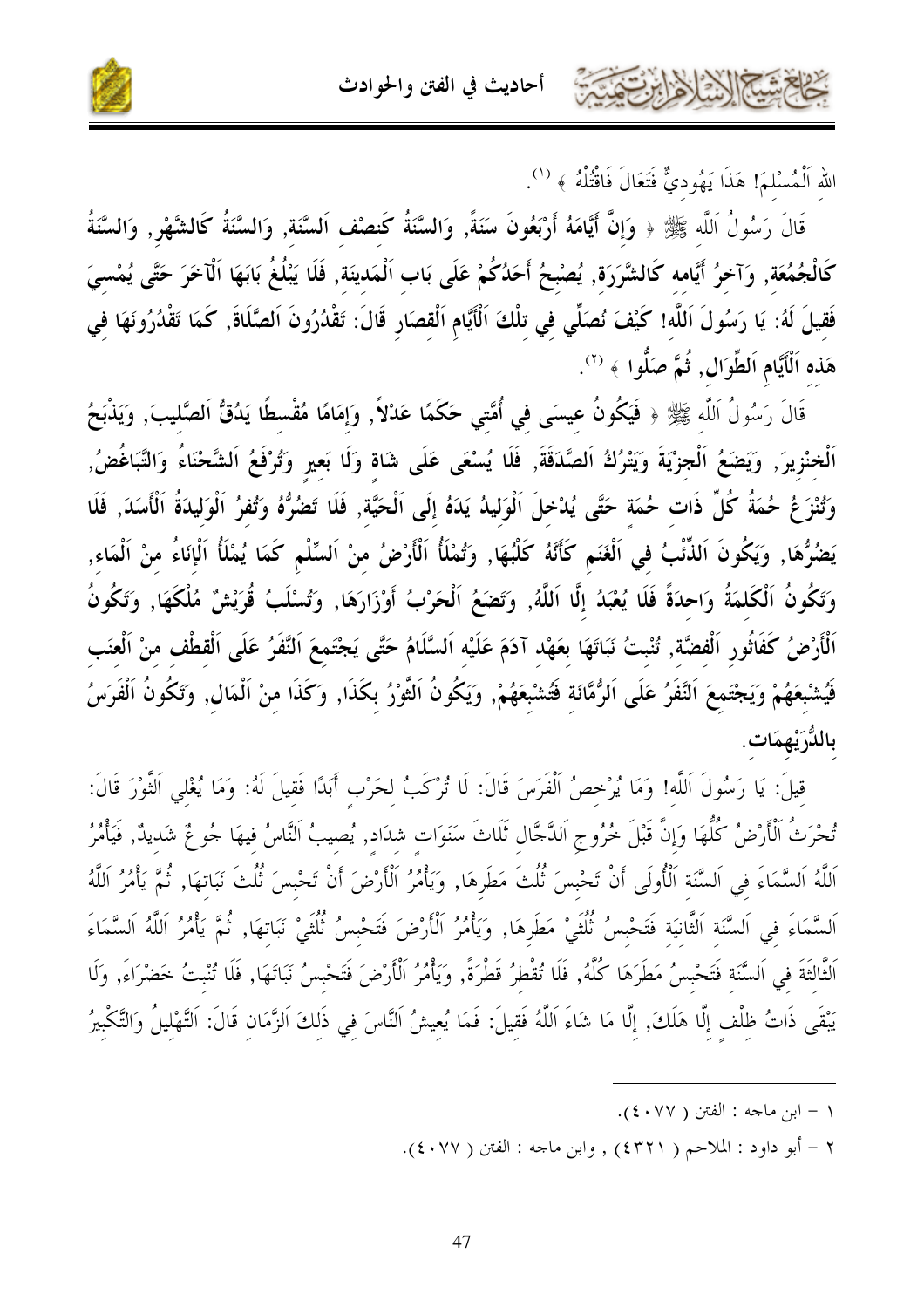

وَالتَّسْبِيحُ وَالتَّحْمِيدُ, وَيُجْرَى ذَلِكَ عَلَيْهِمْ مَجْرَى اَلطَّعَامِ ﴾ <sup>(١)</sup>.

كالإشتالا الأنا وابتقيتها

قَالَ اِبْنُ مَاحَهْ: سَمِعْتُ أَبَا اَلْحَسَنِ الطَّنَافِسِيَّ يَقُولُ: سَمِعْتُ عَبْدَ الرَّحْمَنِ الْمُحَارِبِيَّ يَقُولُ: يَنْبَغِي أَنْ يُدْفَعَ هَذَا اَلْحَدِيتُ إِلَى اَلْمُؤَدِّبِ, حَتَّى يُعَلِّمَهُ اَلصِّيَّانَ فِي اَلْكُتَّابِ.

١ – ابن ماجه : الفتن ( ٤٠٧٧).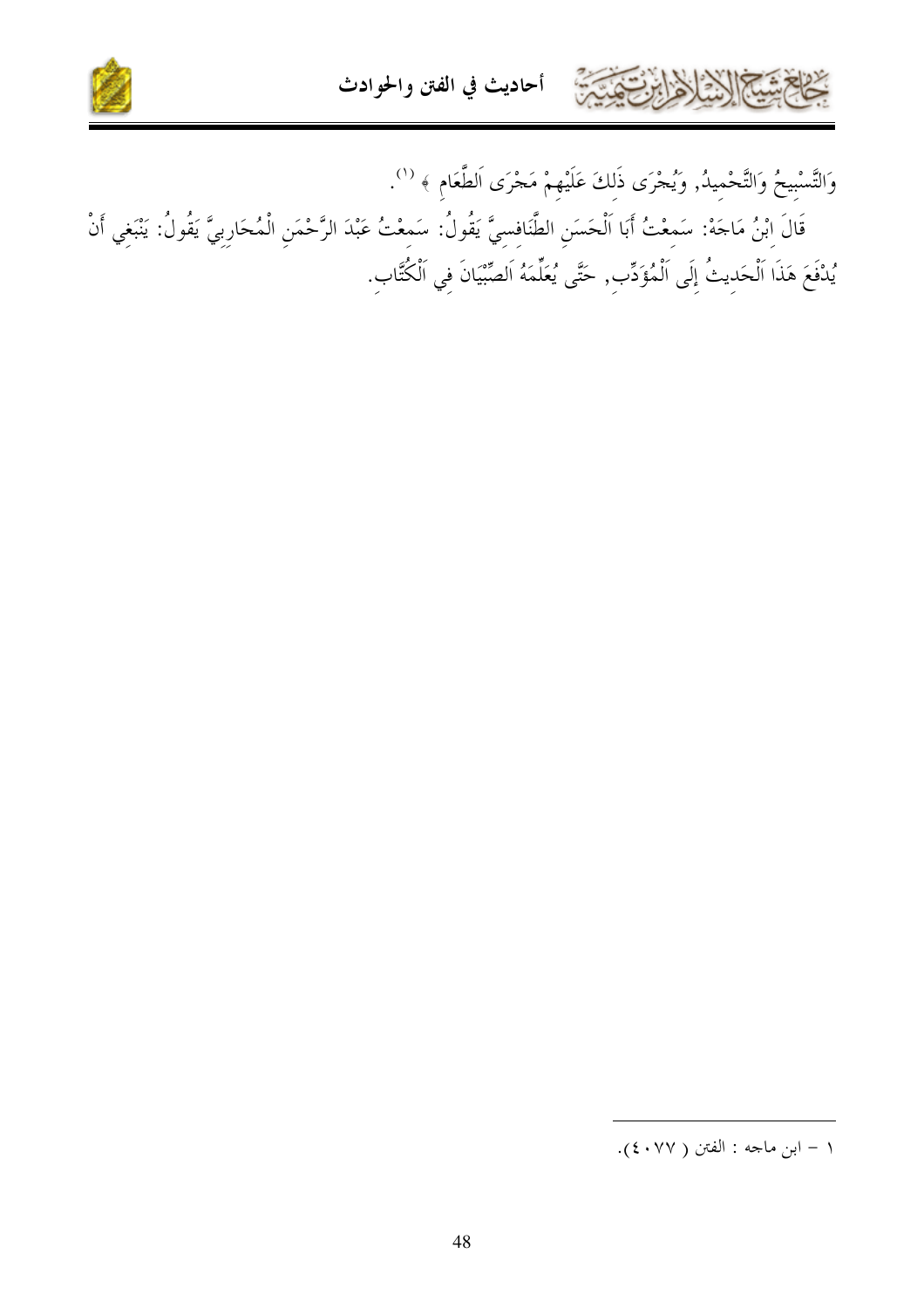أحاديث في الفتن والحوادث



بَابُ نُزُول عِيسَى عَلَيْه اَلصَّلَاةُ وَالسَّلَامُ

[١٤٨] وَلمُسْلم: عَنْ أَبِي هُرَيْرَةَ قَالَ رَسُولُ اَللَّه ﷺ ﴿ لَيَنْزِلَنَّ ابْنُ مَرْيَمَ حَكَمًا عَادلاً فَلَيَكْسرَنَّ اَلصَّليبَ, وَلَيَقْتُلَنَّ اَلْخِنْزِيرَ, وَلَيَضَعَنَّ اَلْجِزْيَةَ, وَلَتُتْرَكَنَّ اَلْقَلَائصُ فَلَا يُسْعَى عَلَيْهَا, وَلَتَذْهَبَنَّ اَلشَّحْنَاءُ وَالتَّبَاغُضُ وَالتَّحَاسُلُ, وَلَيَدْعُوَنَّ إِلَى اَلْمَالٍ فَلَا يَقْبَلُهُ أَحَدٌ ﴾ (''.

[١٤٩] وَعَنْهُ: قَالَ رَسُولُ اَللَّهِ ﷺ ﴿ كَيْفَ أَنْتُمْ إِذَا نَزَلَ ابْنُ مَرْيَمَ فِيكُمْ, وَإِمَامُكُمْ مِنْكُمْ ﴾ <sup>(٢)</sup>.

[٥٠] وَفي روَايَة: ﴿ فَأَمَّكُمْ مُنْكُمْ ﴾ (٣).

قَالَ ابْنُ أَبِي ذتْب: تَدْرِي مَا: فَأَمَّكُمْ مِنْكُمْ قُلْتُ: تُخْبِرُنِي قَالَ: فَأَمَّكُمْ بِكِتَابِ رَبِّكُمْ وَسُنَّةِ بَسِّكُمْ عَلَيْلَةٍ.<br>نَبِيكُمْ وَلِيَلِيْنِ.

[١٥١] وَلَأَحْمَدَ في اَلْمُسْنَد: عَنْ عَائشَةَ قَالَ رَسُولُ اَللَّه ﷺ ﴿ يَخْرُجُ اَللَّجَّالُ, فَيَنْزلُ عيسَى ابْنُ مَرْيَمَ فَيَقْتُلُهُ, ثُمَّ يَمْكُثُ في اَلْأَرْضِ أَرْبَعينَ سَنَةً إمَامًا عَادلاً, حَكَمًا مُقْسطًا ﴾ <sup>(٤)</sup>.

[١٥٢] وَلَهُ فِي اَلزُّهْدِ: عَنْ أَبِي هُرَيْرَةَ قَالَ: ﴿ يَلْبَتُ عِيسَى فِي اَلْأَرْضِ أَرْبَعِينَ لَوْ يَقُولُ للْبَطْحَاء سيلى عَسَلاً لَكَانَتْ ﴾.

[١٥٣] وَلِلْحَاكِمِ فِي اَلْمُسْتَدْرَكِ: عَنْ ابْنِ مَسْعُودٍ عَنْ النَّبِيِّ ﷺ قَالَ: ﴿ بَيْنَ أُذُنَي اَللَّجَّالِ أَرْبَعُونَ ذِرَاعًا ﴾ وَذَكَرَ اَلْحَدِيثَ إِلَى أَنْ قَالَ: ﴿ وَيَنْزِلُ عِيسَى ابْنُ مَرْيَمَ فَيَقْتُلُهُ فَيُمَتَّعُوا أَرْبَعينَ سَنَةً, لَا يَمُوتُ أَحَدٌ منْهُمْ, وَلَا يَمْرَضُ وَيَقُولُ اَلرَّجُلُ لغَنَمه وَللوَابِّه اذْهَبُوا فَارْعَوْا وَتَمُرُّ اَلْمَاشيَةُ بَيْنَ الزَّرْعَيْن, وَلَا تَأْكُلُ منْهُ سُنْبُلَةً وَاحدَةً, وَالْحَيَّاتُ وَالْعَقَارِبُ لَا تُؤْذِي أَحَدًا, وَالسِّبَاعُ عَلَى أَبْوَاب اَلدُّور لَا يُؤْذُونَ أَحَدًا, وَيَأْخُذُ اَلرَّجُلُ اَلْمُدَّ اَلْقَمْحَ فَيَبْذُرُهُ بِلَا حَرْثٍ, فَيَجِيءُ مِنْهُ سَبْعُمائَة مُدٍّ, فَيَمْكُثُونَ فِي ذَلكَ حَتَّى

- ١ البخاري : أحاديث الأنبياء ( ٣٤٤٨) , ومسلم : الإيمان ( ١٥٥) , والترمذي : الفتن ( ٢٢٣٣) , وابن ماجه : الفتن ( ٤٠٧٨ ) , وأحمد ( ٤٩٣/٢ ٤).
	- ٢ البخاري : أحاديث الأنبياء ( ٣٤٤٩) , ومسلم : الإيمان ( ١٥٥). ٣ - مسلم : الإيمان ( ١٥٥).
		- $\mathcal{L}(\vee \circ / \vee)$  )  $\mathcal{L}(\neg \circ) = \mathcal{L}$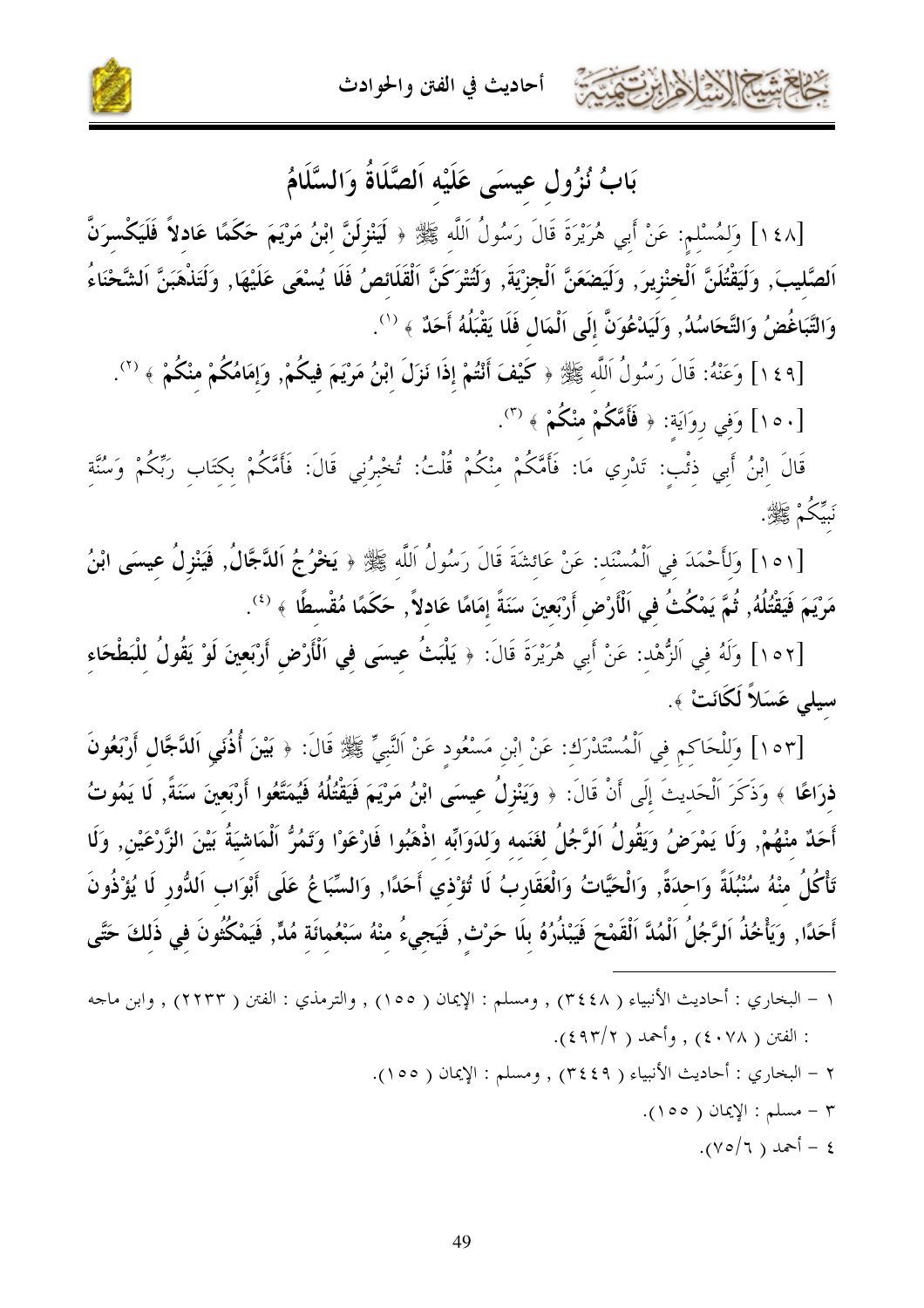كالحشار الأوابرتون



يُكْسَرَ سَكٌ يَأْجُوجَ وَمَأْجُوجَ, فَيَمْرَحُونَ وَيُفْسِدُونَ فَيَبْعَثُ اَللَّهُ دَابَّةً منْ اَلْأَرْض, فَتَدْخُلُ في آذَانهمْ, فَيُصْبحُونَ مَوْتَى أَجْمَعينَ, وَتُنْتنُ اَلْأَرْضُ منْهُمْ, فَيُؤْذُونَ اَلنَّاسَ بنَتَنهمْ, فَيَسْتَغيثُونَ باَللَّه, فَيَبْعَثُ اَللَّهُ رِيحًا يَمَانِيَّةً غَبْرَاءَ, وَتَكْشفُ مَا بِهِمْ بَعْدَ ثَلَاثَة وَقَدْ قَذَفَتْ جِيَفَهُمْ فِي اَلْبَحْرِ وَلَا يَلْبَثُونَ إِلَّا قَليلاً حَتَّى تَطْلُعَ اَلشَّمْسُ منْ مَغْربهَا ﴾.

[١٥٤] وَلَهُ فيه وَأَيْضًا في اَلْمُخْتَارَةَ: عَنْ بُرَيْدَةَ قَالَ رَسُولُ اَللَّهِ ﷺ ﴿ إِنَّ للَّهِ تَعَالَى رِيحًا يَبْعَثُهَا عَلَى رَأْسِ مِائَةِ سَنَةِ تَقْبِضُ رُوحَ كُلِّ مُؤْمن ﴾.

[٥٥] وَلِابْنِ أَبِي شَيْبَةَ: عَنْ ابْنِ عَمْرِو أَنَّهُ قَالَ لِرَجُلٍ مِنْ أَهْلِ اَلْعِرَاق هَلْ تَعْرِفُ أَرْضًا فيكُمْ كَثيرَةَ اَلسِّبَاخ, يُقَالُ لَهَا: كَوْنًى, قُلْتُ: نَعَمْ, قَالَ: منْهَا يَخْرُجُ اَلدَّجَّالُ,.

ثُمَّ قَالَ: إِنَّ اَلْأَشْرَارَ بَعْدَ اَلْأَخْيَارِ عِشْرِينَ وَمِائَةَ سَنَة لَا يَدْرِي أَحَدٌ مِنْ النَّاسِ مَتَى يَدْخُلُ أَوَّلُهَا.

وَقَالَ ثَنَا وَكيعٌ, عَنْ إسْمَاعيلَ, عَنْ خَيْتُمَةَ قَالَ: يَبْقَى اَلنَّاسُ بَعْدَ اَلشَّمْس منْ مَغْربهَا عشْرينَ وَمائَةَ

[٥٦] وَقَالَ عَبْدُ بْنُ حُمَيْد نا يَزِيدُ بْنُ هَارُونَ, نا إسْمَاعيلُ بْنُ أَبِي خَالد, سَمعْتُ أَبَا خَيْثَمَةَ يُحَدِّثُ عَنْ عَبْدِ الله ْبْنِ عَمْرِو قَالَ: يَبْقَى اَلنَّاسُ بَعْدَ طُلُوعِ اَلشَّمْسِ مِنْ مَغْرِبهَا عِشْرِينَ وَمائَةَ سَنَةٍ.

[١٥٧] وَلِأَبِي نُعَيْمٍ عَنْ عَبَسَةَ بْنِ عَمْرِو قَالَ: لَا تَقُومُ اَلسَّاعَةُ حَتَّى تَعْبُدَ اَلْعَرَبُ مَا كَانَتْ تَعْبُدُ آبَاؤُهَا عِشْرِينَ وَمِائَةَ سَنَةٍ بَعْدَ نُزُولِ عِيسَى ابْنِ مَرْيَمَ, وَالْحَاكِمُ عَنْ بُرَيْدَةَ مَرْفُوعًا: مَعْنَاهُ.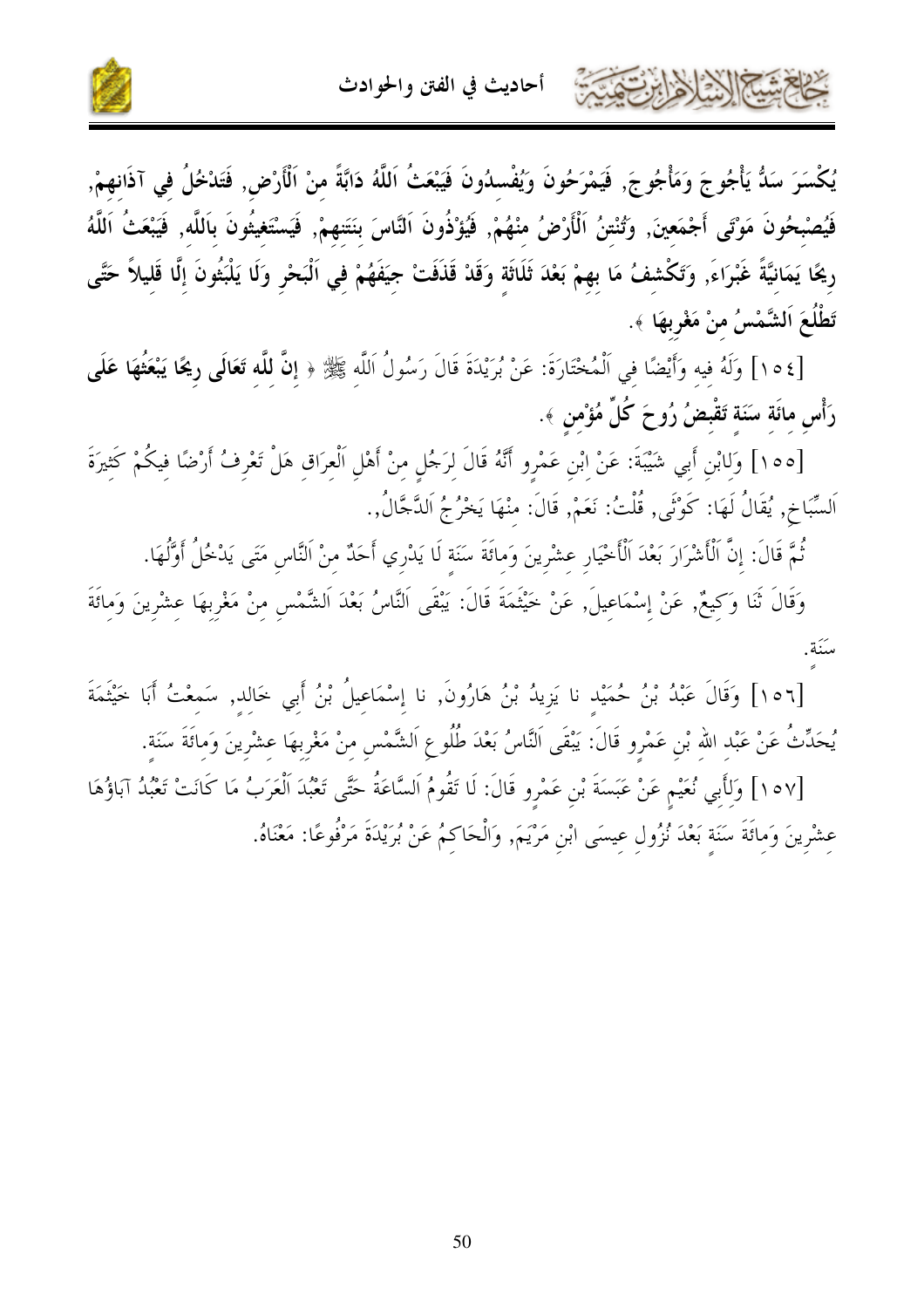أحاديث في الفتن والحوادث



حمد

 $(1)$ 

## بَابٌ في سُكْنَى اَلْمَدينَة وَعمَارَتهَا قَبْلَ اَلسَّاعَة

[١٥٨] وَلمُسْلم: عَنْ أَبِي هُرَيْرَةَ قَالَ رَسُولُ اَللَّه ﷺ ﴿ تَبْلُغُ اَلْمَسَاكِنُ إِهَابَ, أَوْ يَهَابَ ﴾ <sup>(١)</sup> قَالَ زُهَيْرُ: قُلْتُ لسُهَيْل: وَكَمْ ذَاكَ منْ اَلْمَدينَة قَالَ: كَذَا وَكَذَا ميلاً.

[١٥٩] وَلِأَبِي دَاوُدَ: عَنْ إِبْنِ عُمَرَ قَالَ رَسُولُ اَللَّه ﷺ ﴿ يُوشكُ اَلْمُسْلَمُونَ أَنْ يُحَاصَرُوا إِلَى اَلْمَدِينَةِ حَتَّى يَكُونَ أَبَعْدَ مَسَالِحِهِمِ سَلَاحٍ ﴾ (`') قَالَ اَلزُّهْرِيُّ: وَسَلَاحُ قَريبٌ منْ خَيْبَرَ.

[١٦٠] وَلِمُسْلِمٍ: عَنْ أَبِي هُرَيْرَةَ سَمِعْتُ رَسُولَ اَللَّه ﷺ يَقُولُ: ﴿ يَتْرُكُونَ اَلْمَدينَةَ عَلَى خَيْرِ مَا كَانَتْ لَا يَغْشَاهَا إلَّا اَلْعَوَافِي –يُريدُ عَوَافِيَ اَلسِّبَاعِ وَالطَّيْر– يَخْرُجُ رَاعيَان منْ مُزَيْنَةَ يُريدَان اَلْمَدينَةَ يَنْعقَان بغَنَمهَا فَيَجدَانهَا وَحْشًا, حَتَّى إذَا بَلَغَا ثَنيَّة اَلْوَدَاعِ خَرًّا عَلَى وُجُوههمَا ﴾ (٣).

[١٦١] وَرَوَى عُمَرُ بْنُ مُنَبِّه عَنْ سُلَيْمَانَ بْنِ اَلْوَلِيدِ بْنِ مُسْلِمٍ, عَنْ إبْنِ لَهِيعَةَ, عَنْ أَبِي اَلزُّبَيْرِ, عَنْ حَابِرِ, عَنْ عُمَرَ أَنَّهُ سَمعَ رَسُولَ اَللَّه ﷺ يَقُولُ: ﴿ **يَخْرُجُ أَهْلُ اَلْمَدينَة منْهَا, ثُمَّ يَعُودُونَ إلَيْهَا فَيُعَمِّرُونَهَا** حَتَّى تَمْتَلَّئَ ثُمَّ يَحْرُجُونَ منْهَا, فَلَا يَعُودُونَ إلَيْهَا أَبَدًا ﴾ وَلَهُ منْ حَديث أَبي سَعيد نَحْوُهُ.

[١٦٢] وَلَهُ: عَنْ أَبِي هُرَيْرَةَ قَالَ: ﴿ وَاَلَّذِي نَفْسِي بِيَده لَيَكُونَنَّ بِالْمَدِينَة مَلْحَمَةٌ يُقَالُ لَهَا: اَلْحَالقَةُ, لَا أَقُولُ: حَالقَةُ اَلشَّعْرِ, وَلَكنْ حَالقَةُ اَلدِّين, فَاحْرُجُوا منْ اَلْمَدينَة وَلَوْ عَلَى قَدْر بَريد ﴾.

[١٦٣] وَلمُسْلم: عَنْ أَبِي هُرَيْرَةَ قَالَ رَسُولُ اَللَّه ﷺ ﴿ وَاَلَّذِي نَفْسِي بِيَدِهِ لَا تَذْهَبُ اَللُّنْيَا حَتَّى يَمُرَّ اَلرَّجُلُ عَلَى اَلْقَبْرِ فَيَتَمَرَّغَ عَلَيْه, وَيَقُولَ: يَا لَيْتَني كُنْتُ مَكَانَ هَذَا اَلْقَبْر, وَلَيْسَ به اَلدِّينُ إلَّا اَلْبَلَاءُ ﴾ <sup>(٤)</sup>. [١٦٤] وَلَهُ: عَنْهُ قَالَ رَسُولُ اَللَّه ﷺ ﴿ يُخَرِّبُ اَلْكَعْبَةَ ذُو اَلسُّوَيْقَتَيْنِ مِنْ اَلْحَبَشَة ﴾ (°).

شبكالأخراج بتنبئ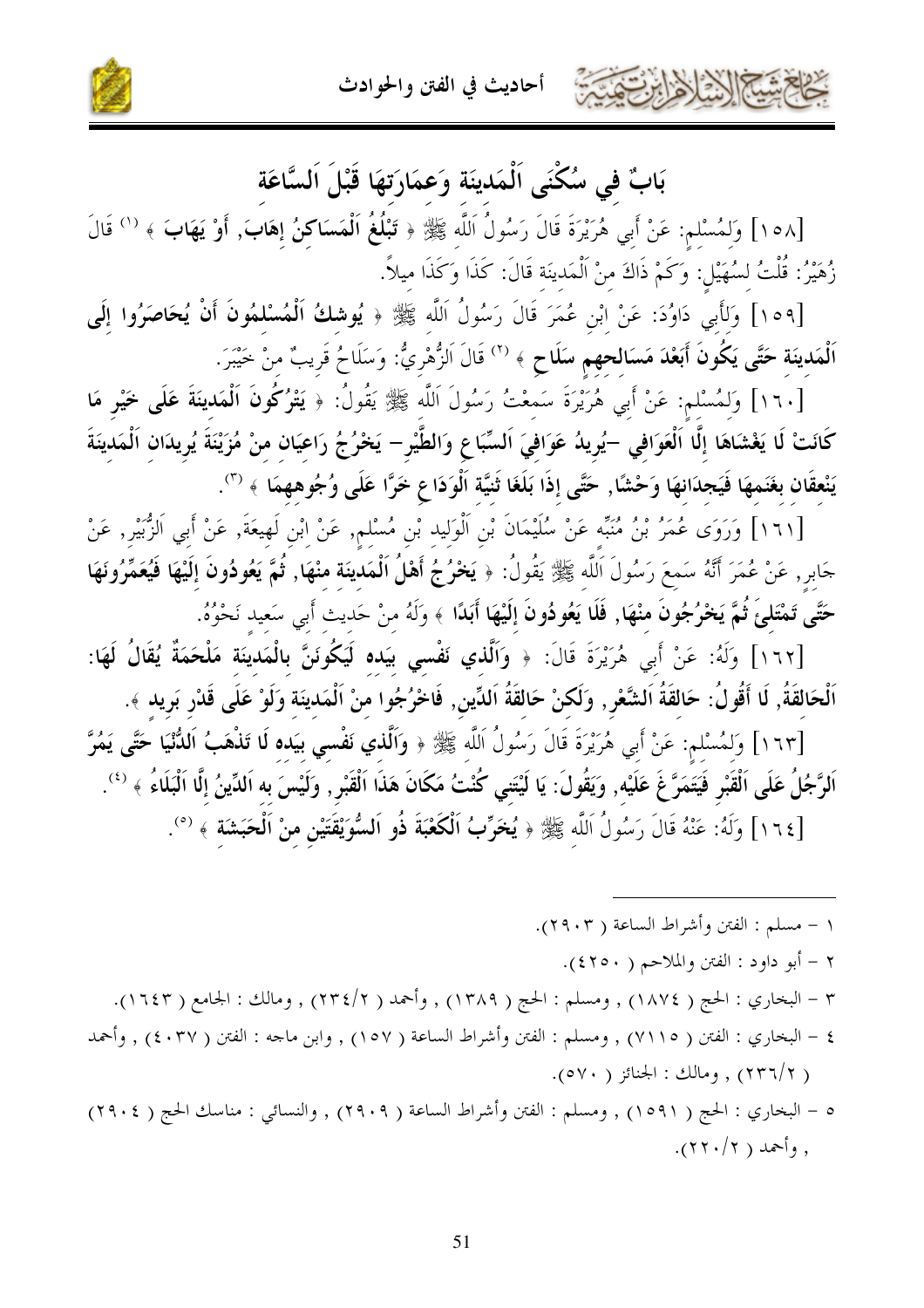

[١٦٥] وَلِلْبُخَارِيِّ عَنْ ابْنِ عَبَّاسٍ عَنْ اَلنَّبِيِّ ﷺ قَالَ: ﴿ كَأَنِّي بِهِ أَسْوَدَ أَفْحَجَ يَقْلَعُهَا حَجَرًا  $\left( \begin{array}{c} \langle \cdot \rangle \end{array} \right)$  +  $\left( \begin{array}{c} \ast \end{array} \right)$ 

[١٦٦] وَقَالَ أَبُو عُبَيْدٍ: ثَنَا يَزِيدُ بْنُ هَارُونَ, عَنْ هِشَام بْنِ حَسَّانَ, عَنْ حَفْصَةَ, عَنْ أَبي اَلْعَاليَة, عَنْ عَلِيٍّ فِي حَدِيتٍ: ﴿ اِسْتَكْثِرُوا مِنْ اَلطَّوَافٍ بِهَذَا اَلْبَيْتِ قَبْلَ أَنْ يُحَالَ بَيْنَكُمْ وَبَيْنَهُ, وَكَأَنِّي برَجُل منْ اَلْحَبَشَة أَصْعَلَ, أَصْحَمَ, حَمْشَ اَلسَّاقَيْن, قَاعدٌ عَلَيْهَا, وَهيَ تُهْدَمُ ﴾ قَالَ اَلْأَصْمَعِيُّ: أَصْعَلُ كَذَا يُرْوَى, فَأَمَّا كَلَامُ اَلْعَرَبِ فَهُوَ: صَعْلٌ, بِغَيْرِ أَلِفٍ وَهُوَ صَغِيرُ اَلرَّأْسِ.

[١٦٧] وَلِأَبِي دَاوُدَ اَلطَّيَالِسِيِّ: عَنْ أَبِي هُرَيْرَةَ عَنْ اَلنَّبِيِّ ﷺ قَالَ: ﴿ كَأَنِّي يُبَايَعُ لِرَجُلٍ بَيْنَ اَلوُّكُنِ وَالْمَقَامِ, وَأَوَّلُ مَنْ يَسْتَحلُّ هَذَا اَلْبَيْتَ أَهْلُهُ, فَإِذَا اسْتَحَلُّوهُ فَلَا تَسْأَلْ عَنْ هَلَكَة اَلْعَرَب, ثُمَّ تَجيءُ اَلْحَبَشَةُ فَيُخَرِّبُونَهُ خَرَابًا, لَا يَعْمُرُ بَعْدَهُ, وَهُمْ اَلَّذينَ يَسْتَخْرِجُونَ كَنْزَهُ ﴾ (''.

[١٦٨] وَلِمُسْلِمٍ: عَنْ جَابِرٍ بْنِ عَبْدِ اللهِ قَالَ: يُوشِكُ أَهْلُ الْعِرَاقِ أَلَّا يُجْبَى إِلَيْهِمْ قَفيزٌ, وَلَا دِرْهَمٌ, قُلْنَا: منْ أَيْنَ قَالَ: منْ قبَل الْعَجَم يَمْنَعُونَ ذَلكَ, ثُمَّ قَالَ: يُوشكُ أَهْلُ اَلشَّام أَلَّا يُجْبَى إلَيْهِمْ دينَارٌ لَا مُدْيٌّ, قُلْنَا: منْ أَيْنَ ذَلكَ قَالَ منْ قَبَل اَلرُّوم, ثُمَّ سَكَتَ هُنَيَّةً, ثُمَّ قَالَ: قَالَ رَسُولُ اَللَّه ﷺ ﴿ يَكُونُ فِي آخر أُمَّتي خَليفَةٌ يَحْثُو اَلْمَال حَثْيًا, وَلَا يَعُدُّهُ عَلَّا ﴾ <sup>(٣)</sup> قِيلَ لِأَبِي نَضْرَةَ وَأَبِي اَلْعَلَاءِ: أَتَرَيَانِ أَنَّهُ عُمَرُ بْنُ عَبْد الْعَزِيزِ قَالَا: لَا.

[١٦٩] وَلَهُ عَنْ أَبِي سَعِيدٍ وَجَابِرٍ قَالَا: قَالَ رَسُولُ اَللَّهِ ﷺ ﴿ يَكُونُ فِي آخِرِ اَلزَّهَانِ خَلِيفَةٌ, يَقْسِمُ أَلْمَالَ, وَلَا يَعُدُّهُ ﴾ <sup>(٤)</sup>.

- ١ البخاري : الحج ( ١٥٩٥) , وأحمد ( ٢٢٨/١).
	- $(70)(7)$  do  $-7$
- ٣ مسلم : الفتن وأشراط الساعة ( ٢٩١٣) , وأحمد ( ٤٨/٣).
- ٤ مسلم : الفتن وأشراط الساعة ( ٢٩١٣) , وأحمد ( ٣٨/٣).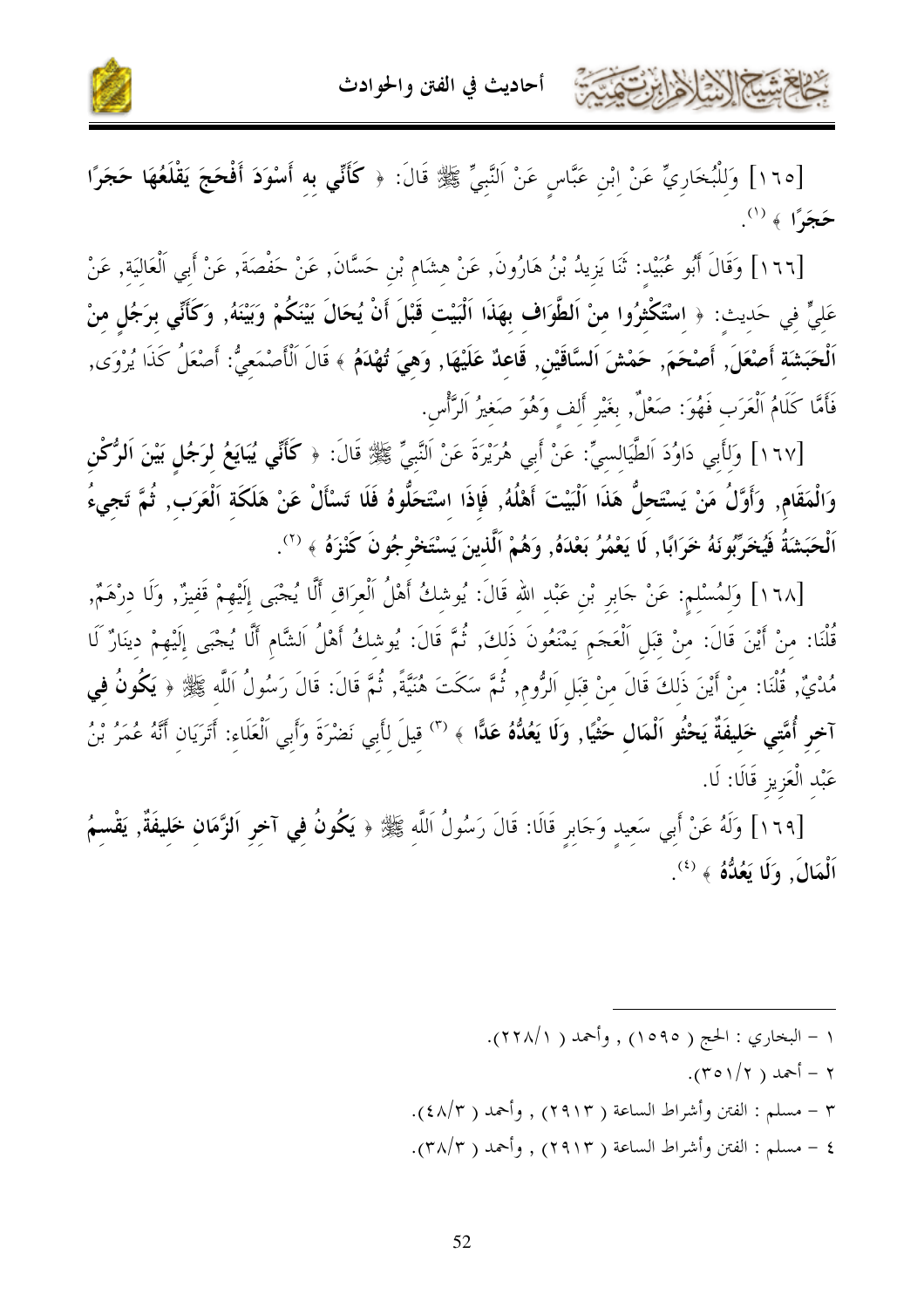أحاديث في الفتن والحوادث



### بَابُ مَا جَاءَ في اَلْمَهْديِّ

[١٧٠] وَلأَبي دَاوُدَ: عَنْ أُمِّ سَلَمَةَ أَنَّ اَلنَّبيَّ ﷺ قَالَ: ﴿ يَكُونُ اخْتِلَافٌ عِنْدَ مَوْت خَليفَة, فَيَخْرُجُ رَجُلٌ منْ أَهْل اَلْمَدينَة هَاربًا إلَى مَكَّةَ, فَيَأْتيه نَاسٌ منْ أَهْل مَكَّةَ, فَيُخْرِجُونَهُ وَهُوَ كَارهٌ, فَيُبَايعُونَهُ بَيْنَ اَلرُّكْنِ وَالْمَقَامِ وَيُبْعَثُ إِلَيْه بَعْثٌ جَيْشٌ منْ اَلشَّام, يُخْسَفُ بهمْ بِالْبَيْدَاء, بَيْنَ مَكَّةَ وَالْمَدينَة, فَإِذَا رَأَى اَلنَّاسُ ذَلكَ أَتَاهُ أَبْدَالُ اَلشَّام, وَعَصَائبُ اَلْعرَاق, فَيُبَايعُونَهُ, ثُمَّ يَنْشَأُ رَجُلٌ منْ قُرَيْش, أَخْوَالُهُ كَلْبٌ, فَيَبْعَثُ إِلَيْهِمْ بَعْثًا فَيَظْهَرُونَ عَلَيْهِمْ, وَذَلكَ بَعْثُ كَلْب, وَالْخَيْبَةُ لمَنْ لَمْ يَشْهَدْ غَنيمَةَ كَلْب, فَيَقْسمُ اَلْمَالَ, وَيَعْمَلُ في اَلنَّاس بسُنَّة نَبيِّهِمْ ﷺ وَيُلْقي اَلْإِسْلَامُ بجَرَانه إلَى اَلْأَرْض, فَيَلْبَثُ سَبْعَ سنينَ, ثُمَّ يُتَوَفَّى وَيُصَلِّى عَلَيْه اَلْمُسْلمُونَ ﴾ (''.

[١٧١] وَذَكَرَ ابْنِ أَبِي شَيْبَةَ: عَنْ مُوسَى بْنِ إِسْمَاعِيلَ, ثَنَا حَمَّادُ بْنُ سَلَمَةَ, ثَنَا أَبُو اَلْمُهَلَّم, عَنْ أَبِي هُرَيْرَةَ, قَالَ: ﴿ يَجِيءُ جَيْشٌ مِنْ قَبَلِ اَلشَّامِ, حَتَّى يَدْخُلَ اَلْمَدينَةَ, فَيُقَاتلُ اَلْمُقَاتلَةَ, وَيُبْقرُ بُطُونَ اَلنِّسَاء, وَيَقُولُونَ لِلْحُبْلَى فِي اَلْبَطْنِ اَقْتُلُوا صَافَّةَ اَلسُّوء, فَإِذَا حَلُّوا بِالْبَيْدَاءِ مِنْ ذي الْحُلَيْفَة خُسفَ بِهِمْ, فَلَا يُدْرِكُ أَسْفَلُهُمْ أَعْلَاهُمْ, وَلَا أَعْلَاهُمْ أَسْفَلَهُمْ. قَالَ أَبُو اَلْمُهَدَّم: فَلَمَّا جَاءَ جَيْشُ ابْن دُلْجَةَ قُلْنَا هُمْ فَلَمْ يَكُونُوا هُمْ ﴾.

[١٧٢] وَلمُسْلم: عَنْ أُمِّ سَلَمَةَ وَسُئِلَتْ عَنْ اَلْجَيْشِ اَلَّذي يُخْسَفُ به, وَكَانَ ذَلكَ في أَيَّام ابْن اَلزُّبَيْر فَقَالَتْ: قَالَ رَسُولُ اَللَّه ﷺ ﴿ يَعُوذُ بِالْبَيْتِ عَائِذٌ, فَيُبْعَثُ إِلَيْهِ بَعْثٌ, فَإِذَا كَانُوا بِبَيْدَاءَ مِنْ اَلْأَرْضِ خُسفَ بِهِمْ فَقُلْتُ: يَا رَسُولَ اَللَّه! وَكَيْفَ بِمَنْ كَانَ كَارِهًا قَالَ: يُخْسَفُ بِهِمْ مَعَهُمْ, وَلَكِنَّهُ يُبْعَثُ يَوْمَ اَلْقِيَامَة عَلَى نيَّته ﴾ <sup>(٢)</sup>.

قَالَ أَبُو حَعْفَرٍ: هِيَ بَيْدَاءُ اَلْمَدِينَةِ فَقَالَ لَهُ عَبْدُ الْعَزِيزِ بْنُ رُفَيْعٍ: إِنَّمَا قَالَتْ: بِبَيْدَاءَ مِنْ اَلْأَرْضِ, فَقَالَ: كَلَّا, وَاَللَّه إِنَّهَا لَبَيْدَاءُ اَلْمَدينَة.

- ١ أبو داود : المهدي ( ٤٢٨٦).
- ٢ مسلم : الفتن وأشراط الساعة ( ٢٨٨٢).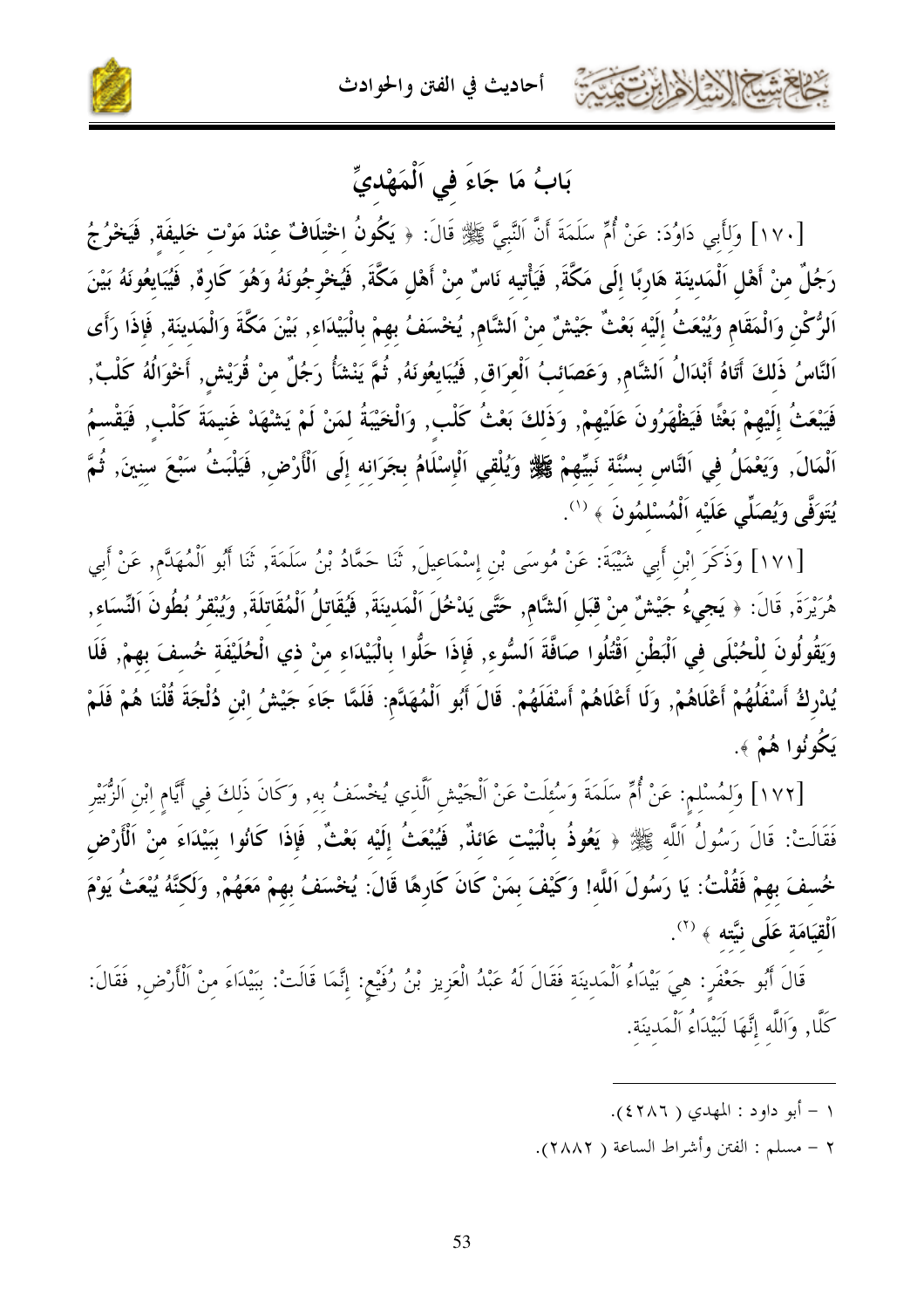

[١٧٣] وَلَأَبِي دَاوُدَ: عَنْ أَبِي سَعِيد أَنَّ النَّبِيَّ ﷺ قَالَ: ﴿ يَكُونُ فِي أُمَّتِي اَلْمَهْديُّ, إنْ قُصرَ فَسَبْعٌ وَإِلَّا فَتسْعٌ, تَنْعَمُ فيه أُمَّتي نعْمَةً لَمْ يَسْمَعُوا بمثْلهَا قَطُّ, تُؤْتي أُكُلَهَا, وَلَا تَتْرُكُ منْهُ شَيْئًا, وَالْمَالُ يَؤْمَنَذ كُدُوسٌ, يَقُومُ اَلرَّجُلُ فَيَقُولُ يَا مَهْديُّ! أَعْطنى فَيَقُولُ: خُذْ ﴾ '''.

[١٧٤] وَلَهُ عَنْهُ: قَالَ رَسُولُ اَللَّه ﷺ ﴿ اَلْمَهْدِيُّ مِنِّي, أَجْلَى اَلْجَبْهَة, أَقْنَى اَلْأَنْف, يَمْلَأُ اَلْأَرْضَ قسْطًا وَعَدْلاً كَمَا مُلئَتْ جَوْرًا وَظُلْمًا, يَمْلكُ سَبْعَ سنينَ ﴾ (٢).

[١٧٥] وَعَنْ عَبْد الله , عَنْ اَلنَّبيِّ ﷺ ﴿ لَوْ لَمْ يَبْقَ منْ اَللُّنْيَا إِلَّا يَوْمٌ, قَالَ زَائدَةُ في حَديثه – لطُول ذَلكَ اَلْيَوْم, حَتَّى يَبْعَثَ اَللَّهُ رَجُلاً منْ أُمَّتِي أَوْ منْ أَهْلِ بَيْتِي, يُوَاطِئُ إِسْمُهُ اسْمِي, وَاسْمُ أَبِيهِ **اسْمَ أَبِي** ﴾ <sup>(٣)</sup> صَحَّحَهُ اَلتِّرْمذيٌّ.

[١٧٦] وَلَهُ وَحَسَّنَهُ: عَنْ أَبِي سَعِيد قَالَ: ﴿ خَشِينَا أَنْ يَكُونَ بَعْدَ نَبِيِّنَا حَدَثٌ, فَسَأَلْنَا اَلنَّبِيَّ ﷺ فَقَالَ: إنَّ في أُمَّتي اَلْمَهْديَّ يَعِيشُ خَمْسًا أَوْ سَبْعًا, أَوْ تسْعًا –زَيْدٌ هُوَ اَلشَّاكُ– قَالَ: قُلْنَا: وَمَا ذَاكَ قَالَ: سنينَ, فَيَجيءُ إلَيْه اَلرَّجُلُ, فَيَقُولُ: يَا مَهْديُّ! أَعْطني, فَيَحْثي لَهُ في ثَوْبه مَا اسْتَطَاعَ أَنْ يَحْملَهُ ﴾ <sup>(٤)</sup>.

[١٧٧] وَرَوَى اَلشَّافِعيُّ عَنْ أَنَسٍ أَنَّ رَسُولَ اَللَّهِ ﷺ قَالَ: ﴿ لَا يَوْدَادُ اَلْأَمْرُ إِلَّا شندَّةً, وَلَا اَللُّنْيَا إِلَّا إدْبَارًا, وَلَا اَلنَّاسُ إِلَّا شُحًّا, وَلَا تَقُومُ اَلسَّاعَةُ إِلَّا عَلَى شرَارٍ اَلْخَلْقِ, وَلَا اَلْمَهْديُّ إِلَّا عيسَى ابْنُ مَرْيَمَ ﴾(°) رَوَاهُ اَلشَّافعيُّ عَنْ اَلْجَنَديِّ قَالَ اَلْحَاكمُ: مَجْهُولٌ وَاخْتُلفَ عَلَيْه في إسْنَاده فَتَارَةً يَرْويه عَنْ أَبَانَ, عَنْ ابْنِ عَيَّاش, عَنْ اَلْحَسَن, عَنْ اَلنَّبيِّ ﷺ مَعَ ضَعْف أَبانَ, وَتَارَةً عَنْ اَلْحَسَنِ عَنْ أَنَس فَهُوَ مُنْفَرِدٌ به, مَجْهُولٌ عَنْ أَبَانَ, مَتْرُوكٌ عَنْ اَلْحَسَن, مُنْقَطعٌ.

- ١ الترمذي : الفتن ( ٢٢٣٢) , وابن ماجه : الفتن ( ٤٠٨٣).
- ٢ الترمذي : الفتن ( ٢٢٣٢) , وأبو داود : المهدي ( ٤٢٨٥) , وابن ماجه : الفتن ( ٤٠٨٣).
	- ٣ الترمذي : الفتن ( ٢٢٣١) , وأبو داود : المهدي ( ٤٢٨٢).
	- ٤ الترمذي : الفتن ( ٢٢٣٢) , وابن ماجه : الفتن ( ٤٠٨٣).
		- $\cdot$  0 ابن ماجه : الفتن ( ٤٠٣٩).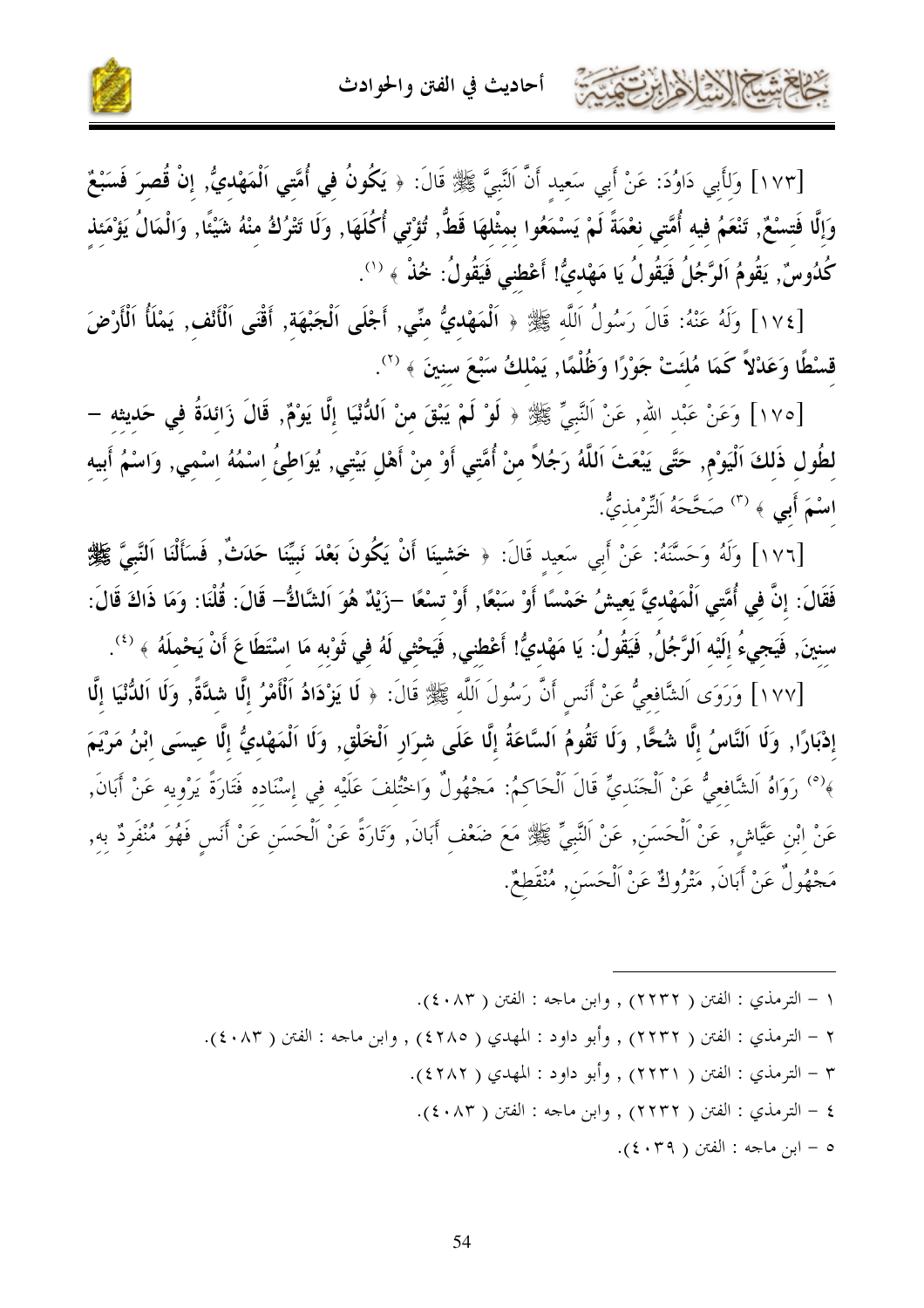أحاديث في الفتن والحوادث



بَابُ ذِكْرِ اَلْمَسِيحِ ابْنِ مَرْيَمَ وَالْمَسِيحِ اَلدَّجَّالِ

كالحشيخ اللاخ للأرابرت

[١٧٨] وَعَنْ ابْنِ عُمَرَ قَالَ رَسُولُ اَللَّهِ ﷺ ﴿ أَرَانِي اَللَّيْلَةَ فِي اَلْمَنَامِ عِنْدَ اَلْكَعْبَة فَإِذَا رَجُلٌ آدَمُ, كَأَحْسَنِ مَا يُرَى مَنْ أُدْم اَلرِّجَال, تَضْرِبُ لُمَّتُهُ بَيْنَ كَتفَيْه, رَجلُ اَلشَّعْر, يَقْطُرُ رَأْسُهُ مَاءً, وَاضعًا يَدَيْه عَلَى مَنْكَبَيْ رَجُلَيْنِ, وَهُوَ يَطُوفُ بِالْبَيْتِ فَقُلْتُ: مَنْ هَذَا قَالُوا: اَلْمَسيحُ ابْنُ مَرْيَمَ, وَرَأَيْتُ رَجُلاً جَعْدًا قَطَطًا, أَعْوَرَ اَلْعَيْنِ اَلْيُمْنَى, كَأَشْبَه مَنْ رَأَيْتُ مِنْ اَلنَّاسِ بِابْنِ قَطَنٍ, وَاضعًا يَدَيْه عَلَى مَنْكَبَيْ رَجُلَيْنِ يَطُوفُ بِالْبَيْتِ فَقُلْتُ: مَنْ هَذَا قَالُوا: هَذَا اَلْمَسيحُ اَلدَّجَّالُ ﴾ (''.

### منْ أَحَاديث اَلدَّجَّال

[١٧٩] وَلِابْنِ أَبِي شَيْبَةَ: عَنْ ابْنِ عَبَّاسٍ أَنَّ رَسُولَ اَللَّهِ ﷺ قَالَ: ﴿ اَللَّجَّالُ أَعْوَرُ أَجْعَدُ, هجَانٌ أَحْمَرُ, كَأَنَّ رَأْسَهُ غُصْنَةُ شَجَرَة, أَشْبَهُ اَلنَّاس بعَبْد اَلْعُزَّى بْن قَطَن ﴾ (''.

[١٨٠] وَلَأَبِي دَاوُدَ اَلطَّيَالسيِّ عَنْ أَبِي هُرَيْرَةَ عَنْ اَلنَّبِيِّ ﷺ قَالَ: ﴿ أَمَّا مَسيحُ اَلضَّلَالَة, فَإِنَّهُ أَعْوَرُ اَلْعَيْنِ, أَجْلَى اَلْجَبْهَة, عَرِيضُ اَلنَّحْرِ, فيه انْدفَاءٌ, مثْلُ قَطَن بْن عَبْد الْعُزَّى فَقَالَ اَلرَّجُلُ: يَضُرُّني يَا رَسُولَ اَللَّه شَبَهُهُ قَالَ: لَا أَنْتَ مُسْلَمٌ وَهُوَ كَافِرٌ ﴾ (٣).

[١٨١] وَلابْنِ مَاجَهْ بِسَنَد صَحيح: عَنْ أَبِي بَكْرِ اَلصِّدِّيقِ رَضِّيُّهُه قَالَ رَسُولُ اَللَّه ﷺ ﴿ إِنَّ اللَّجَّالَ يَحْرُجُ مِنْ أَرْضِ بِالْمَشْرِقِ يُقَالُ لَهَا: خُرَاسَانُ يَتْبَعُهُ أَفْوَاجٌ, كَأَنَّ وُجُوهَهُمْ اَلْمَجَانُّ الْمُطْرَقَةُ ﴾ <sup>(٤)</sup>.

[١٨٢] وَلَأَبِي دَاوُدَ اَلطَّيَالسيِّ في مُسْنَده: عَنْ سَفينَةَ مَرْفُوعًا: ﴿ إِنَّهُ لَمْ يَكُنْ نَبيٌّ إلَّا وَقَدْ أَنْذَرَ أُمَّتَهُ اَلدَّجَّالَ, أَلَا وَإِنَّهُ أَعْوَرُ اَلْعَيْنِ اَلشِّمَال, وَبِالْيُمْنَى ظَفَرَةٌ غَليظَةٌ, بَيْنَ عَيْنَيْه كَافِرٌ ﴾ <sup>(٥)</sup> اَلْحَديتَ.

| ١ – البخاري : أحاديث الأنبياء ( ٣٤٤٠) , ومسلم : الإيمان ( ١٦٩) , وأحمد ( ١٢٦/٢) , ومالك : الجامع |                                          |
|--------------------------------------------------------------------------------------------------|------------------------------------------|
|                                                                                                  | $( \wedge \vee \vee \wedge ).$           |
|                                                                                                  | $\gamma = i\epsilon \omega$ ( $\pi/3$ ). |
|                                                                                                  | $\gamma - i\epsilon$ ( ۲ / ۲۹۱).         |
| ٤ – الترمذي : الفتن ( ٢٢٣٧) , وابن ماحه : الفتن ( ٤٠٧٢) , وأحمد ( ٤/١).                          |                                          |
|                                                                                                  | ه – أحمد ( ۲۲۱/۰).                       |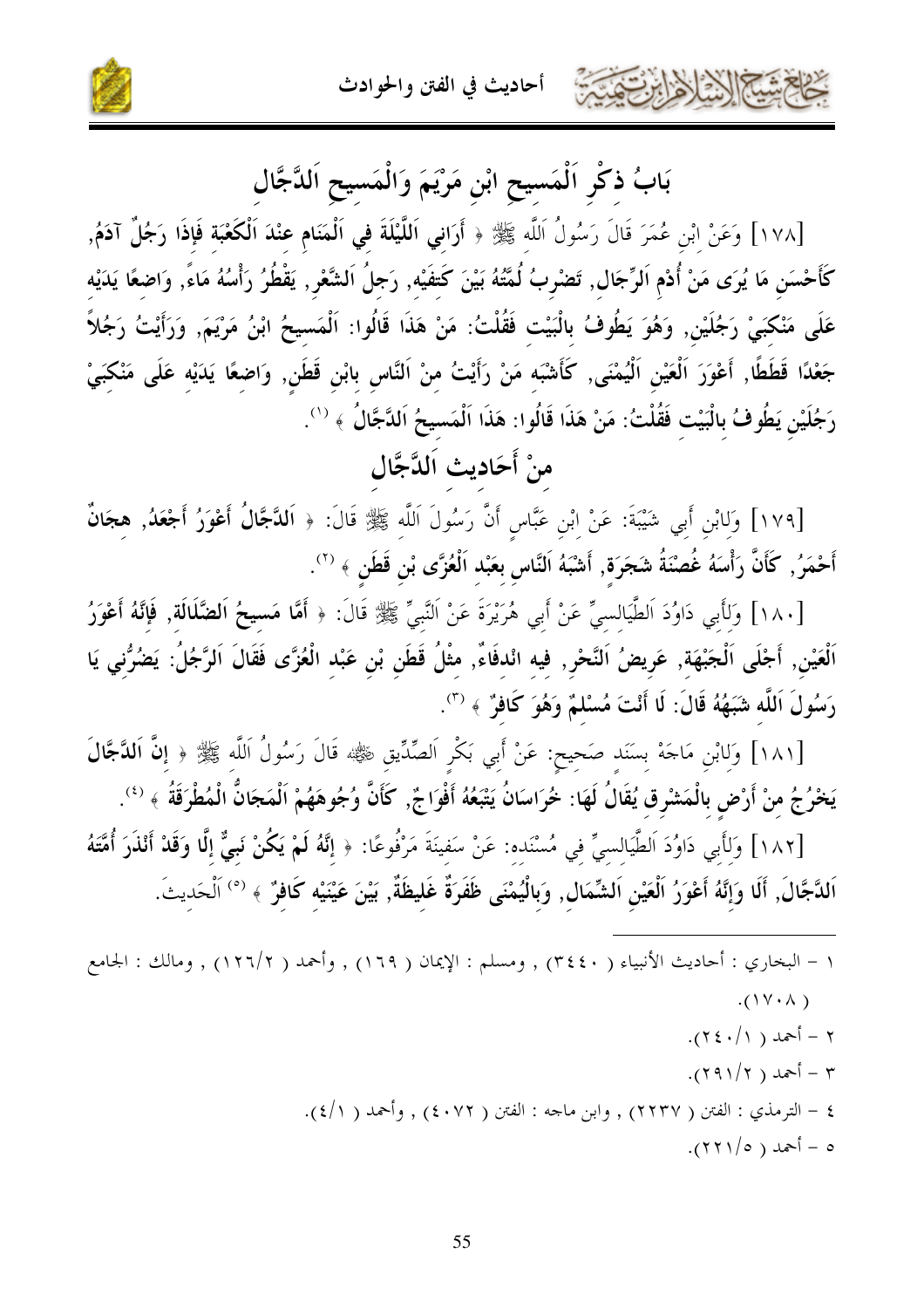

[١٨٣] وَلأَبي دَاوُدَ في سُنَنه: عَنْ عُبَادَةَ بْنِ اَلصَّامت أَنَّ رَسُولَ اَللَّه ﷺ قَالَ: ﴿ إِنِّي كُنْتُ حَلَّتْتُكُمْ عَنْ اَلْمَسيحِ اَلدَّجَّال حَتَّى خَشيتُ أَلَّا تَعْقلُوا, إنَّ اَلْمَسيحَ اَلدَّجَّالَ قَصيرٌ أَفْحَجُ, جَعْدٌ أَعْوَرُ, مَطْمُوسُ اَلْعَيْنِ, لَيْسَ بنَاتنَة, وَلَا جَحْرَاءَ, فَإِنْ الْتَبَسَ عَلَيْكُمْ فَاعْلَمُوا أَنَّ رَبَّكُمْ گَيْلَ لَيْسَ بأَعْوَرَ ﴾ '''.

[١٨٤] وَلِابْنِ أَبِي شَيْبَةَ: عَنْ سَمُرَةَ بْنِ جُنْدُبٍ عَنْ اَلنَّبِيِّ ﷺ وَذَكَرَ اَلدَّجَّالَ قَالَ: ﴿ وَإِنَّهُ مَتَى يَخْرُجُ فَإِنَّهُ يَزْعُمُ أَنَّهُ اَللَّهُ, فَمَنْ آمَنَ به وَاتَّبَعَهُ وَصَدَّقَهُ, فَلَيْسَ يَنْفَعُهُ صَالحٌ منْ عَمَل سَلَفَ, وَمَنْ كَفَرَ به وَكَذَّبَهُ, فَلَيْسَ يُعَاقَبُ بشَيْء منْ عَمَلٍ سَلَفَ, وَإِنَّهُ سَيَظْهَرُ عَلَى اَلْأَرْضِ كُلِّهَا, إلَّا اَلْحَرَمَ وَبَيْتَ اَلْمَقْدس, وَإِنَّهُ يَحْصُرُ اَلْمُؤْمنينَ في بَيْت اَلْمَقْدس ﴾ (`' اَلْحَديتَ.

[١٨٥] وَزَادَ اَلتِّرْمِذِيٌّ فِي حَدِيثِ اَلنَّوَّاسِ: عِنْدَ ذِكْرٍ يَأْجُوجَ وَمَأْجُوجَ: ﴿ وَيَسْتَوْقْدُ اَلنَّاسُ مِنْ قِسِيِّهِم, وَنُشَّابِهِمْ, وَجَعَابِهِمْ سَبْعَ سنينَ ﴾ (").

[١٨٦] وَللْبَزَّارِ: عَنْ حُذَيْفَةَ قَالَ: كُنَّا مَعَ رَسُول اَللَّه ﷺ فَذَكَرَ اَلدَّجَّالَ فَقَالَ: ﴿ لَفْتُنَةُ بَعْضكُمْ أَخْوَفُ عنْدي منْ فْتْنَة اَلدَّجَّال, لَيْسَ منْ فْتْنَة صَغيرَة وَلَا كَبيرَة إلَّا تَتَّضعُ لفتْنَة اَلدَّجَّال, فَمَنْ نَجَا منْ فتْنَة مَا قَبْلَهَا, فَقَدْ نَجَا منْهَا, وَاَللَّه لَا يَضُرُّ مُسْلمًا, مَكْتُوبٌ بَيْنَ عَيْنَيْه كَافرٌ ﴾ (<sup>٤</sup>).

[١٨٧] وَلابْن مَاحَهْ عَنْ أَبِي هُرَيْرَةَ قَالَ رَسُولُ اَللَّه ﷺ ﴿ إِنَّ يَأْجُوجَ وَمَأْجُوجَ يَحْفرَان كُلَّ يَوْم, حَتَّى إذَا كَادُوا يَرَوْنَ شُعَاعَ اَلشَّمْس, قَالَ اَلَّذي عَلَيْهِمْ: ارْجعُوا فَسَتَحْفرُونَهُ غَدًا, فَيُعيدُهُ اَللَّهُ تَعَالَى أَشَدَّ مَا كَانَ, حَتَّى إذَا بَلَغَتْ مُدَّتُهُمْ, وَأَرَادَ اَللَّهُ تَعَالَى أَنْ يَبْعَثَهُمْ عَلَى اَلنَّاس, حَفَرُوا حَتَّى إذَا كَادُوا يَرَوْنَ شُعَاعَ اَلشَّمْس, قَالَ: ارْجعُوا فَسَتَحْفرُونَهُ إنْ شَاءَ اَللَّهُ تَعَالَى فَاسْتَتْنَوْا فَيَعُودُونَ إلَيْه: وَهُوَ كَهَيْئَته حينَ تَرَكُوهُ, فَيَحْفرُونَهُ وَيَخْرُجُونَ عَلَى اَلنَّاس فَيَسْتَقُونَ اَلْمَاءَ, وَيَتَحَصَّنُ اَلنَّاسُ منْهُمْ في حُصُونهمْ, فَيَرْمُونَ سهَامَهُمْ إِلَى اَلسَّمَاء, فَيَرْجِعُ عَلَيْهَا اَللَّمُ اَلَّذي اجْفَظَّ, فَيَقُولُونَ: قَهَرْنَا أَهْلَ

> ١ – أبو داود : الملاحم ( ٤٣٢٠) , وأحمد ( ٣٢٤/٥).  $\mathcal{N} = \mathcal{N}(\mathfrak{c} \setminus \mathfrak{r} \setminus \mathfrak{c}).$ ٣ – الترمذي : الفتن ( ٢٢٤٠).  $(7\wedge9/0)$  )  $\wedge5\overline{1}$  - 3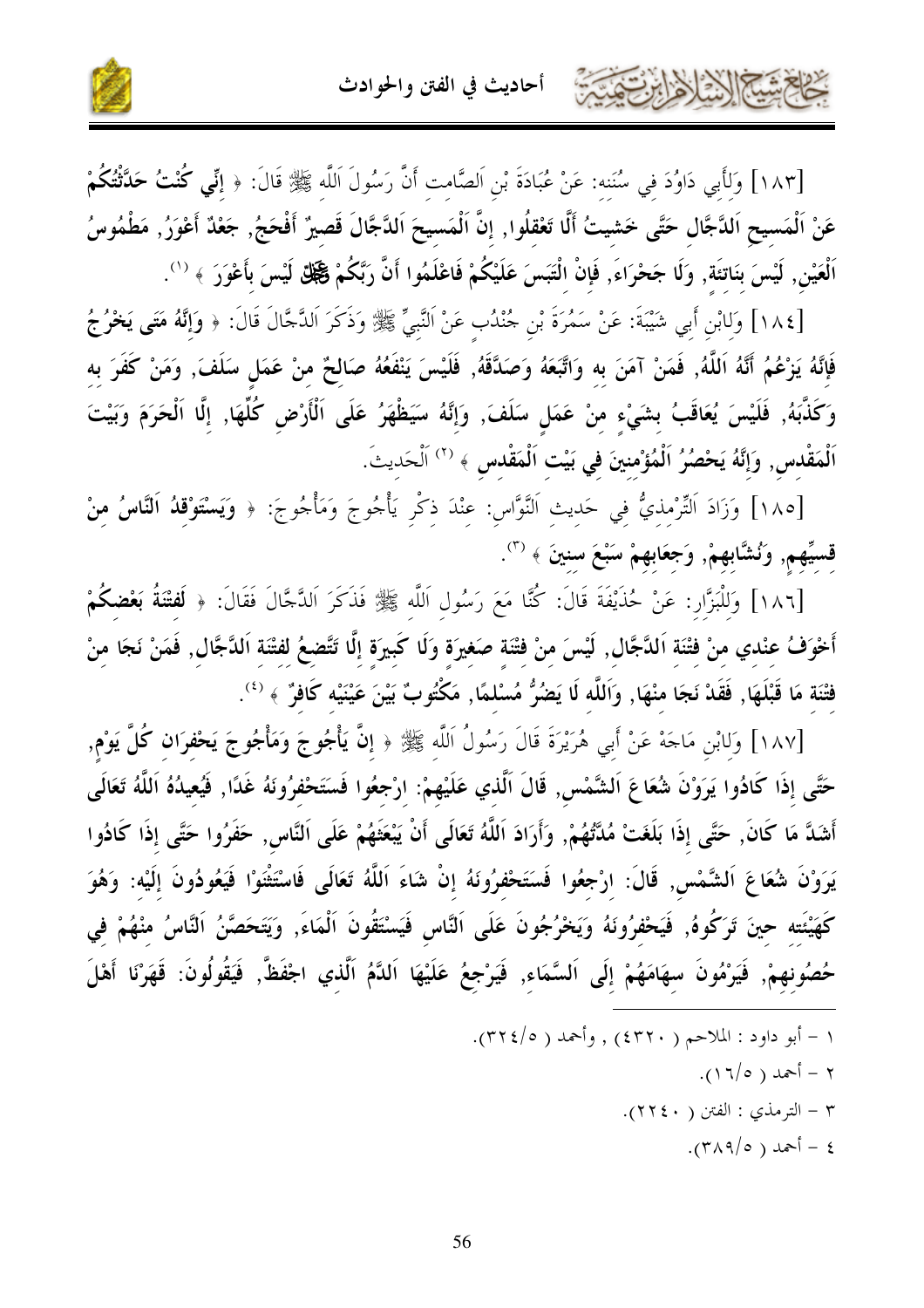

كحاحمتيه الاثلاه ابرتقيته



اَلْأَرْضِ, وَعَلَوْنَا أَهْلَ اَلسَّمَاءِ, فَيَبْعَثُ اَللَّهُ نَغَفًا فِي أَعْنَاقِهِمْ, فَتَقْتُلُهُمْ قَالَ رَسُولُ اَللَّهِ ﷺ وَاَلَّذِي نَفْسِي بِيَدِهِ! إِنَّ دَوَابٌ اَلْأَرْضِ لَتَسْمَنُ وَتَشْكَرُ شَكَرًا مِنْ لُحُومِهِمْ ﴾ (''.

١ – الترمذي : تفسير القرآن ( ٣١٥٣) , وابن ماجه : الفتن ( ٤٠٨٠).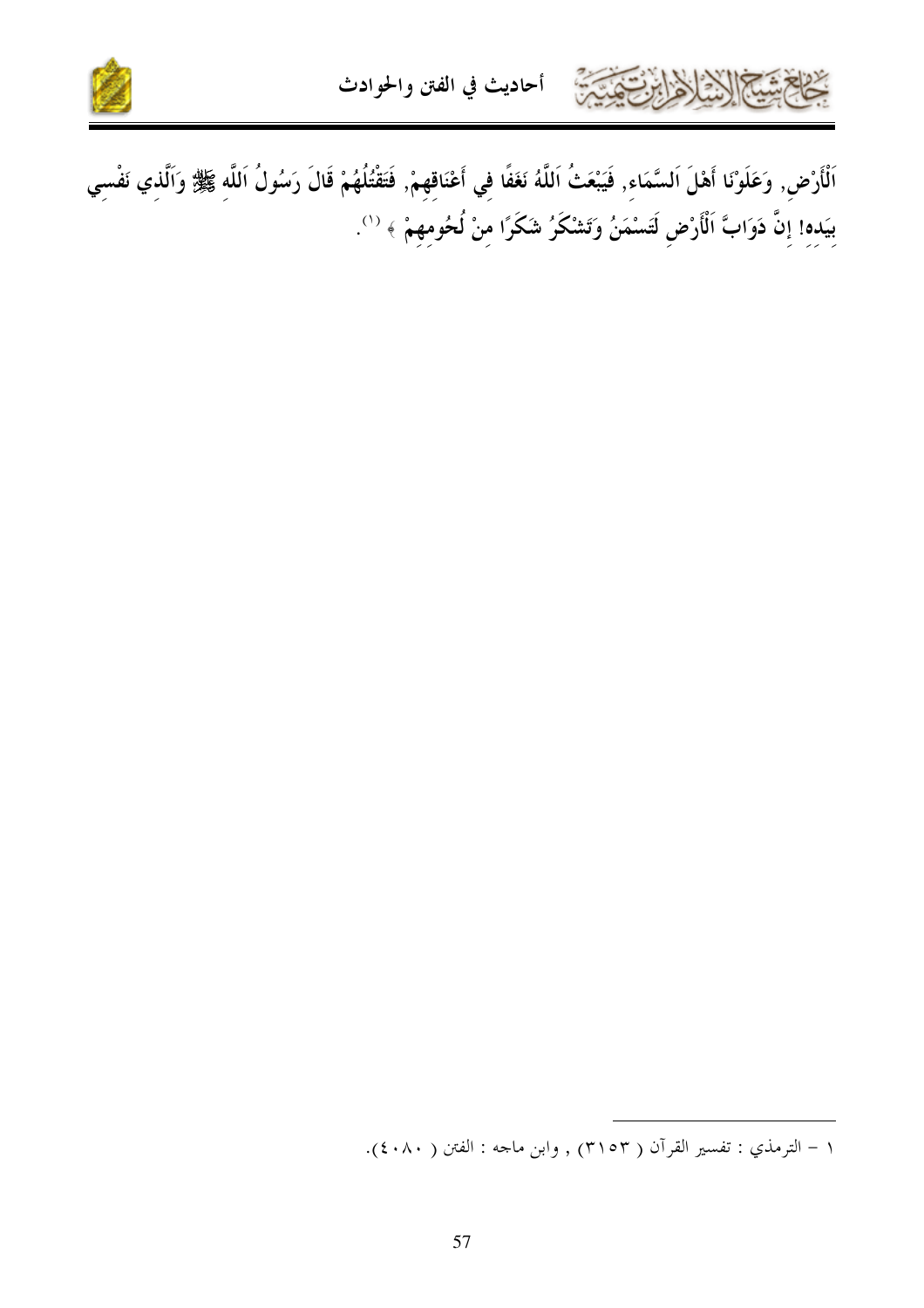

### بَابُ خُرُوجِ اَللَّابَّةِ

[١٨٨] وَلابْنِ مَاجَهْ: عَنْ بُرَيْدَةَ قَالَ: ﴿ فَهَبَ رَسُولُ اَللَّه ﷺ إِلَى مَوْضِعٍ بِالْبَادِيَة قَريب منْ مَكَّةَ فَإِذَا أَرْضٌ يَابسَةٌ حَوْلَهَا رَمْلٌ فَقَالَ رَسُولُ اَللَّه ﷺ تَخْرُجُ اَلدَّابَّةُ منْ هَذَا اَلْمَوْضع فَإذَا فتْرٌ في شبْر . قَالَ ابْنُ بُرَيْدَةَ: فَحَجَجْتُ بَعْدَ ذَلكَ سنينَ فَأَرَانَا عَصَى لَهُ, فَإِذَا هُوَ بعَصَايَ هَذه هَكَذَا وَهَكَذَا ﴾ (''.

[١٨٩] وَلَهُ: عَنْ أَبِي هُرَيْرَةَ أَنَّ رَسُولَ اَللَّه ﷺ قَالَ: ﴿ تَخْرُجُ اَللَّالَّةُ وَمَعَهَا خَاتَمُ سُلَيْمَانَ بْنِ دَاوُدَ, وَعَصَى مُوسَى بْنِ عمْرَانَ, فَتَجْلُو وَجْهَ اَلْمُؤْمن بِالْعَصَا, وَتَخْطِمُ أَنْفَ اَلْكَافِر بِالْخَاتَم, حَتَّى أَنَّ أَهْلَ اَلْحوَاء ليَجْتَمعُوا, فَيَقُولُ هَذَا: يَا مُؤْمنُ! وَيَقُولُ هَذَا: يَا كَافِرُ ﴾ <sup>(٢)</sup> وَحَسَّنَهُ التِّرْمذيُّ.

[١٩٠] وَرَوَى ابْنُ جُرَيْجٍ عَنْ ابْنِ اَلزُّبَيْرِ أَنَّهُ وَصَفَ اَلدَّابَّةَ فَقَالَ: ﴿ رَأْسُهَا رَأْسُ اَلثَّوْرِ, وَعَيْنُهَا عَيْنُ اَلْخنْزير , وَأُذُنُهَا أُذُنُ فيل, وَقَرْنُهَا قَرْنُ أَيَلٍّ, وَصَدْرُهَا صَدْرُ أَسَد, وَلَوْنُهَا لَوْنُ نَمر, وَخَاصرَتُهَا خَاصِرَةُ هِرَّةٍ, وَذَنَبُهَا ذَنَبُ كَبْشٍ, وَقَوَائمُهَا قَوَائمُ بَعيرٍ, بَيْنَ كُلٍّ مَفْصلَيْن اثْنَا عَشَرَ ذرَاعًا, مَعَهَا عَصَى مُوسَى, وَخَاتَمُ سُلَيْمَانَ, وَلَا يَبْقَى مُؤْمنٌ إلَّا نَكَتَتْهُ بعَصَا مُوسَى نُكْتَةً بَيْضَاءَ, يُضيءُ لَهَا وَجْهُهُ, وَلَا يَبْقَى كَافِرٌ إِلَّا نُكِتَ وَجْهُهُ بِخَاتَمِ سُلَيْمَانَ, فَيَسْوَدُّ لَهَا وَجْهُهُ, حَتَّى أَنَّ اَلنَّاسَ يَتَبَايَعُونَ في اَلْأَسْوَاق بكَمْ يَا مُؤْمنُ! وَبكَمْ يَا كَافرُ ثُمَّ تَقُولُ لَهُمْ اَلدَّابَّةُ: يَا فُلَانُ أَنْتَ منْ أَهْل اَلْجَنَّة, وَأَنْتَ منْ أَهْلِ النَّارِ, وَذَلكَ قَوْلُهُ كَيْلَ ﴿ \* وَإِذَا وَقَعَ ٱلْقَوۡلُ عَلَيۡهِمۡ ﴾ (") اَلْآيَةَ ﴾.

[١٩١] وَلَأَبِي دَاوُدَ اَلطَّيَالِسيٍّ في مُسْنَده: عَنْ حُذَيْفَةَ قَالَ: ﴿ فَكَرَ رَسُولُ اَللَّه ﷺ اَلدَّابَّةَ فَقَالَ: لَهَا ثَلَاتُ خَرْجَات منْ اَلدَّهْرِ, فَتَخْرُجُ في أَقْصَى اَلْبَاديَة, وَلَا يَدْخُلُ ذكْرُهَا في اَلْقَرْيَة –يَعْنيَ مَكَّةَ– ثُمَّ يَكْمُنَ زَمَانًا طَوِيلاً, ثُمَّ تَخْرُجُ خَرْجَةً أُخْرَى دُونَ ذَلكَ, فَيَفْشُو ذكْرُهَا في أَهْل اَلْبَاديَة, وَيَدْخُلُ ذكْرُهَا في اَلْقَرْيَة: مَكَّةَ ﴾.

> ١ – ابن ماجه : الفتن ( ٤٠٦٧) , وأحمد ( ٣٥٧/٥). ٢ – الترمذي : تفسير القرآن ( ٣١٨٧) , وابن ماجه : الفتن ( ٤٠٦٦) , وأحمد ( ٢٩٥/٢).  $\Lambda$ ٢ - سورة النمل آية : ٨٢.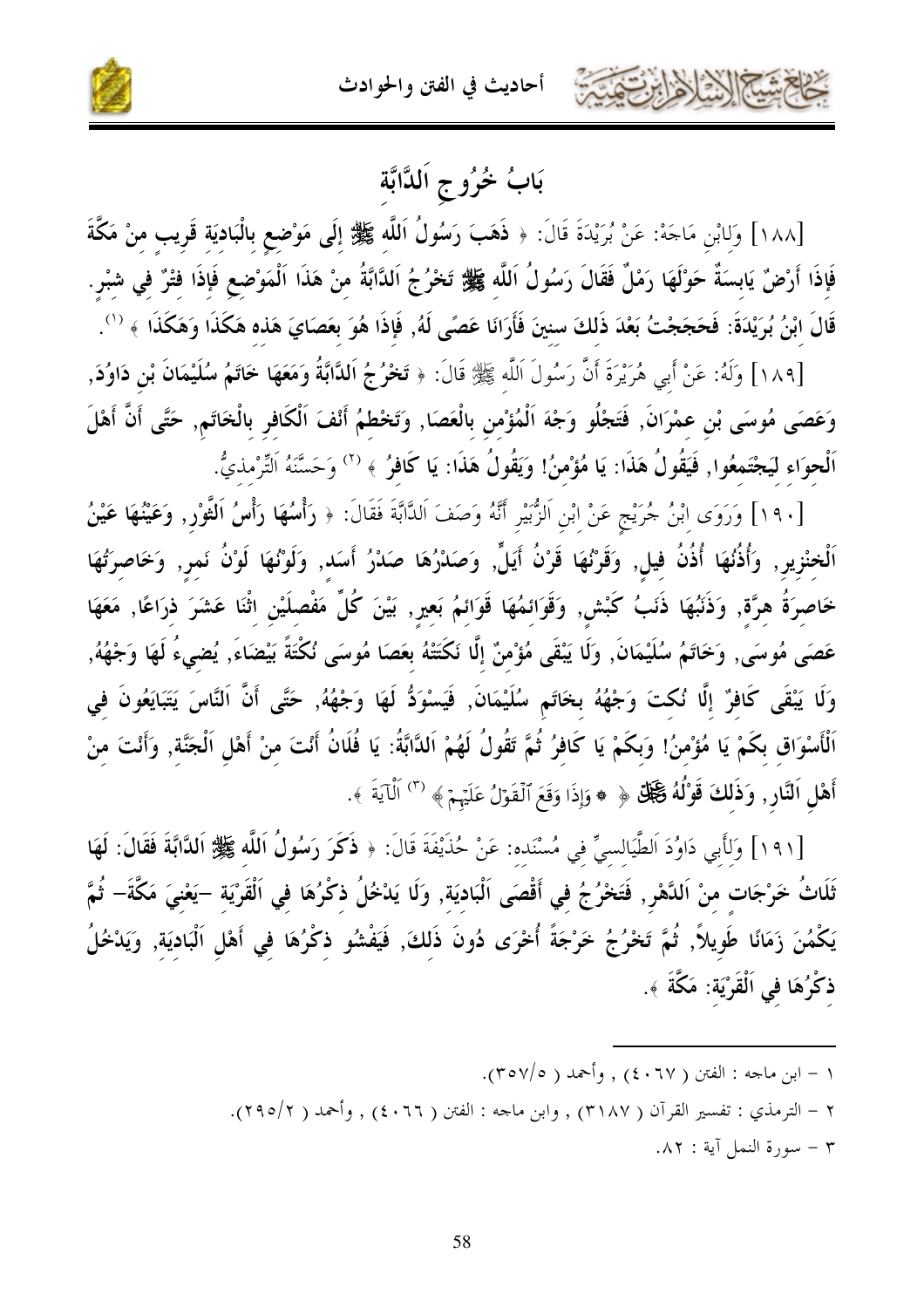

قَالَ رَسُولُ اَللَّه ﷺ ﴿ بَيْنَمَا اَلنَّاسُ فِي أَعْظَمِ اَلْمَسَاجِد عَلَى اَللَّه حُرْمَةً, خَيْرُهَا وَأَكْرَمُهَا عَلَى اَللَّه تَعَالَى: اَلْمَسْجِدُ اَلْحَرَامُ, لَمْ يَرُعْهُمْ إِلَّا وَهِيَ تَرْغُو بَيْنَ اَلرُّكْنِ وَالْمَقَامِ, تَنْفُضُ عَنْ رَأْسهَا اَلتُّرَابَ, فَأَرْفَضَ النَّاسُ منْهَا شَتَّى, وَيَثْبُتُ عصَابَةٌ منْ اَلْمُؤْمنينَ, وَعَرَفُوا أَنَّهُمْ لَمْ يُعْجزُوا اَللَّهَ تَعَالَى فَبَدَأَتْ بهمْ, فَجَلَتْ وُجُوهَهُمْ حَتَّى جَعَلَتْهَا كَالْكَوْكَبِ اَللُّوِّيِّ وَوَلَّتْ فِي اَلْأَرْضِ, لَا يُدْركُهَا طَالبٌ, وَلَا يَنْجُو مِنْهَا هَارِبٌ, حَتَّى إِنَّ اَلرَّجُلَ لِيَتَعَوَّذُ منْهَا بالصَّلَاة, فَتَأْتيه منْ خَلْفه فَتَقُولُ: يَا فُلَانُ! اَلْآنَ تُصَلِّي فَتُقْبِلُ عَلَيْه فَتَسمُهُ في وَجْهِه, ثُمَّ تَنْطَلقُ, وَتَشْتَركُ اَلنَّاسُ في اَلْأَمْوَال, وَيَصْطَلحُونَ في اَلْأَمْصَار, يُعْرَفُ اَلْمُؤْمِنُ مِنْ اَلْكَافِرِ, حَتَّى إِنَّ اَلْمُؤْمِنَ يَقُولُ: يَا كَافِرُ! اِقْضِ حَقِّي, وَحَتَّى إِنَّ اَلْكَافِرَ يَقُولُ: يَا مُؤْمنُ! اقْض حَقِّي ﴾.

[١٩٢] وَقَالَ أَبُو اَلْقَاسِمِ اَلْبَغَوِيُّ: أَنَا عَلِيُّ بْنُ اَلْحَعْدِ, عَنْ فَضْلِ بْنِ مَرْزُقِ الرَّقَاشِيِّ, وَسُئِلَ ابْنِ مَعين, فَقَالَ: ثِقَةٌ, عَنْ عَطِيَّةَ اَلْعَوْفِيِّ, عَنْ ابْنِ عُمَرَ قَالَ: تَخْرُجُ اَلدَّابَّةُ مِنْ صَدْعٍ فِي اَلْكَعْبَةِ كَجَرْي اَلْفَرَسِ ثَلَاثَةَ أَيَّامٍ لَا يَخْرُجُ ثُلْثُهَا.

[١٩٣] وَلمُسْلم: عَنْ عَبْدِ الرَّحْمِنِ بْنِ شِمَاسَةَ قَالَ: كُنْتُ عِنْدَ مُسْلِمٍ بْنِ مِجْلَزٍ, وَعِنْدَهُ عَبْدُ الله بْنُ عَمْرو فَقَالَ عَبْدُ الله: لَا تَقُومُ اَلسَّاعَةُ إِلَّا عَلَى شرَارِ اَلْخَلْقِ, وَهُمْ شَرٌّ مِنْ أَهْلِ اَلْحَاهِلِيَّةِ لَا يَدْعُونَ اَللَّهَ بشَيْء إلَّا رَدَّهُ عَلَيْهِمْ, فَبَيْنَمَا هُمْ كَذَلكَ, أَقَبْلَ عُقْبَةُ بْنُ عَامر فَقَالَ لَهُ ابْنُ شمَاسَةَ: اسْمَعْ مَا يَقُولُ عَبْدُ الله, فَقَالَ عُقْبَةُ: هُوَ أَعْلَمُ وَأَمَّا أَنَا فَسَمعْتُ رَسُولَ اَللَّه ﷺ يَقُولُ: ﴿ لَا تَزَالُ عصَابَةٌ مِنْ أُمَّتِي يُقَاتِلُونَ عَلَى أَمْرِ اَللَّه, قَاهرينَ لعَدُوِّهمْ, لَا يَضُرُّهُمْ مَنْ خَالَفَهُمْ, حَتَّى تَأْتِيَهُمْ اَلسَّاعَةُ, وَهُمْ عَلَى ذَلكَ فَقَالَ عَبْدُ الله: أَجَلْ, ثُمَّ يَبْعَثُ اَللَّهُ ربحًا كَريح اَلْمسْك, مَسُّهَا كَمَسِّ اَلْحَرير, لَا تَتْرُكُ نَفْسًا في قَلْبه مثْقَالُ حَبَّة منْ إِيمَان إلَّا قَبَضَتْهُ, ثُمَّ يَبْقَى شرَارُ اَلنَّاس, عَلَيْهِمْ تَقُومُ اَلسَّاعَةُ ﴾ <sup>(١</sup>).

[١٩٤] وَرَوَى حَمَّادُ بْنُ سَلَمَةَ عَنْ قَتَادَةَ, عَنْ مُطَرِّف, عَنْ عمْرَانَ بْن حُصَيْنِ قَالَ النَّبيُّ ﷺ ﴿ لَا

١ - مسلم : الإمارة ( ١٩٢٤).

شكالاخ لأوابرت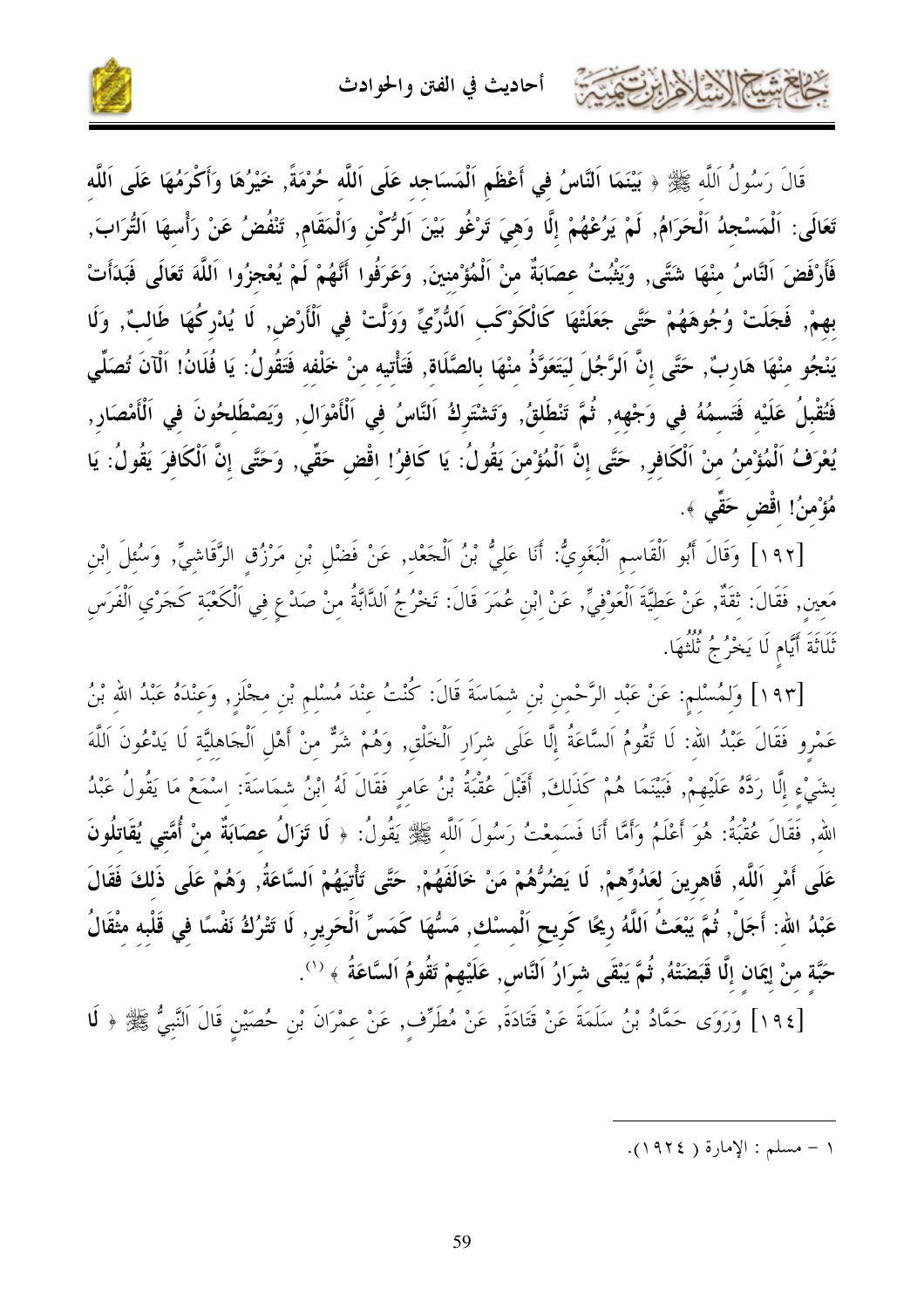

تَزَالُ طَائفَةٌ منْ أُمَّتي يُقَاتلُونَ عَلَى اَلْحَقِّ, حَتَّى يُقَاتِلَ آخِرُهُمْ اَلْمَسِيحَ اَللَّجَّالَ ﴾ <sup>(١)</sup> وَكَانَ مُطَرِّفٌ يَقُولُ: هُمْ أَهْلُ اَلشَّام.

[١٩٥] قَالَ اَلْبَيْهَقِيُّ: وَرُوِيَ عَنْ ابْنِ عَبَّاسٍ مِنْ طُرُقٍ صِحَاحٍ أَنَّهُ قَالَ: اَللُّنْيَا سَبْعَةُ أَيَّامٍ, كُلُّ يَوْمِ أَلْفُ سَنَة, وَبُعثَ رَسُولُ اَللَّه ﷺ في آخرهَا.

وَصَحَّحَ أَبُو حَعْفَرِ اَلطَّبَرِيُّ هَذَا اَلْأَصْلَ, وَعَضَّدَهُ بآثَار.

شكالا الألايت

[١٩٦] وَرَوَى ابْنُ أَبِي اَلدُّنْيَا عَنْ سَعِيدِ بْنِ جُبَيْرِ قَالَ: اَلدُّنْيَا جُمُعَةٌ مِنْ جُمَع اَلْآخِرَةِ.

[١٩٧] وَقَالَ ابْنُ إِسْحَاقَ: ثَنَا مُحَمَّدُ بْنُ أَبِي مُحَمَّدٍ, عَنْ عِكْرِمَةَ أَوْ سَعِيدُ بْنُ جُبَيْر, عَنْ ابْنِ عَبَّاسٍ, أَنَّ الْيَهُودَ كَانُوا يَقُولُونَ: مُدَّةُ اَلدُّنْيَا سَبْعَةُ آلَافٍ سَنَةٍ, اَلدُّنْيَا يَوْمٌ وَاحِدٌ فِي اَلنَّارِ, وَإِنَّمَا هِيَ سَبْعَةُ أَيَّامِ مَعْدُودَة, ثُمَّ يَنْقَطِعُ اَلْعَذَابُ, فَأَنْزَلَ اَللَّهُ فِي ذَلِكَ: ﴿ وَقَالُواْ لَن تَمَسَّنَا ٱلنَّارُ إِلَّآ أَيَّامًا مَّعْدُودَةً ﴾ (`') إِلَى قَوْلِهِ ﴿ خَـٰلِدُونَ ۞﴾ (") أَخْرَجَهُ ابْنُ جَرِيرِ, وَابْنُ أَبِي حَاتِمٍ.

وَقَالَ عَبْدُ بْنُ حُمَيْد: أَنَا شَبَابَةُ, عَنْ وَرْقَاءَ, عَنْ أَبِي نَجيح, عَنْ مُجَاهد مثْلَهُ.

[١٩٨] وَلِابْنِ أَبِي حَاتِمٍ: عَنْ عبدِ الله بْنِ عُمَرَ قَالَ: مَا كَانَ مُنْذُ كَانَ اَلدُّنْيَا رَأْسُ مائة سَنَة, إلَّا كَانَ عِنْدَ رَأْسِ اَلْمِائَةِ أَمْرٌ, فَإِذَا كَانَ رَأْسُ مائَة, خَرَجَ اَلدَّجَّالُ, وَنَزَلَ عيسَى ابْنُ مَرْيَمَ فَيَقْتُلُهُ.

[١٩٩] وَلِمُسْلِمٍ: عَنْ حَابِرِ بْنِ سَمُرَةَ, عَنْ اَلنَّبِيِّ ﷺ قَالَ: ﴿ لَنْ يَبْرَحَ هَذَا اَللَّينُ قَائِمًا يُقَاتِلُ عَلَيْهِ عصَابَةٌ منْ اَلْمُسْلمينَ, حَتَّى تَقُومَ اَلسَّاعَةُ ﴾  $^{(3)}$ .

[٢٠٠] وَلَهُ: مِنْ حَدِيثِ حَابِرِ بْنِ عَبْدِ اللَّهِ: ﴿ لَا تَزَالُ طَائِفَةٌ مِنْ أُمَّتِي يُقَاتلُونَ عَلَى اَلْحَقِّ ﴾ <sup>(٥</sup>).

١ – أبو داود : الجهاد ( ٢٤٨٤) , وأحمد ( ٤٣٧/٤). ٢ - سورة البقرة آية : ٨٠. ٣ – سورة البقرة آية : ٢٥. ٤ – مسلم : الإمارة ( ١٩٢٢) , وأحمد ( ١٠٣/٥). ٥ - أبو داود : الجهاد ( ٢٤٨٤) , وأحمد ( ٤٣٧/٤).